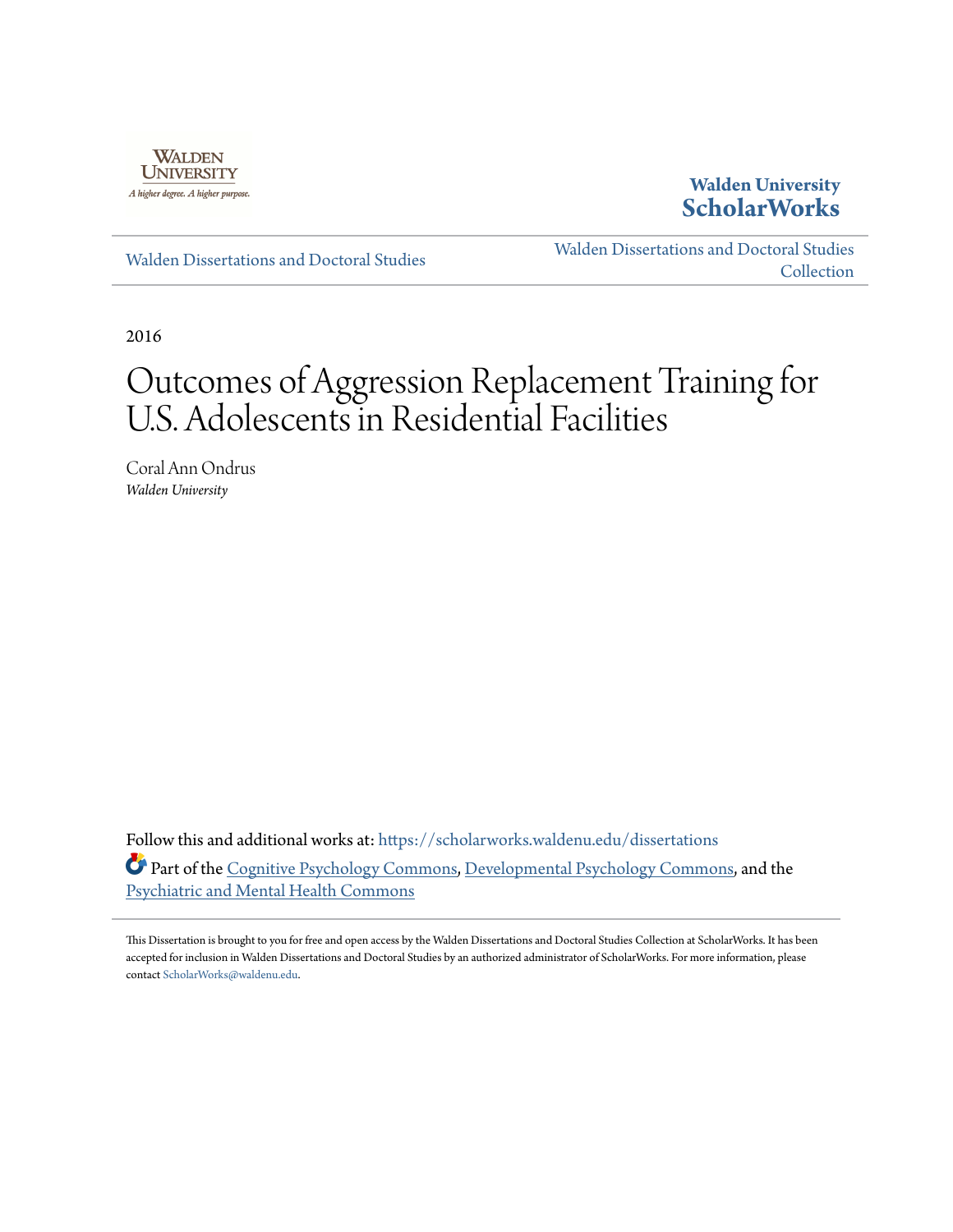## **Walden University**

College of Counselor Education & Supervision

This is to certify that the doctoral dissertation by

Coral Ondrus

has been found to be complete and satisfactory in all respects, and that any and all revisions required by the review committee have been made.

Review Committee Dr. Melinda Haley, Committee Chairperson, Counselor Education and Supervision Faculty Dr. Kristi Cannon, Committee Member, Counselor Education and Supervision Faculty Dr. Theodore Remley, University Reviewer, Counselor Education and Supervision Faculty

> Chief Academic Officer Eric Riedel, Ph.D.

> > Walden University 2016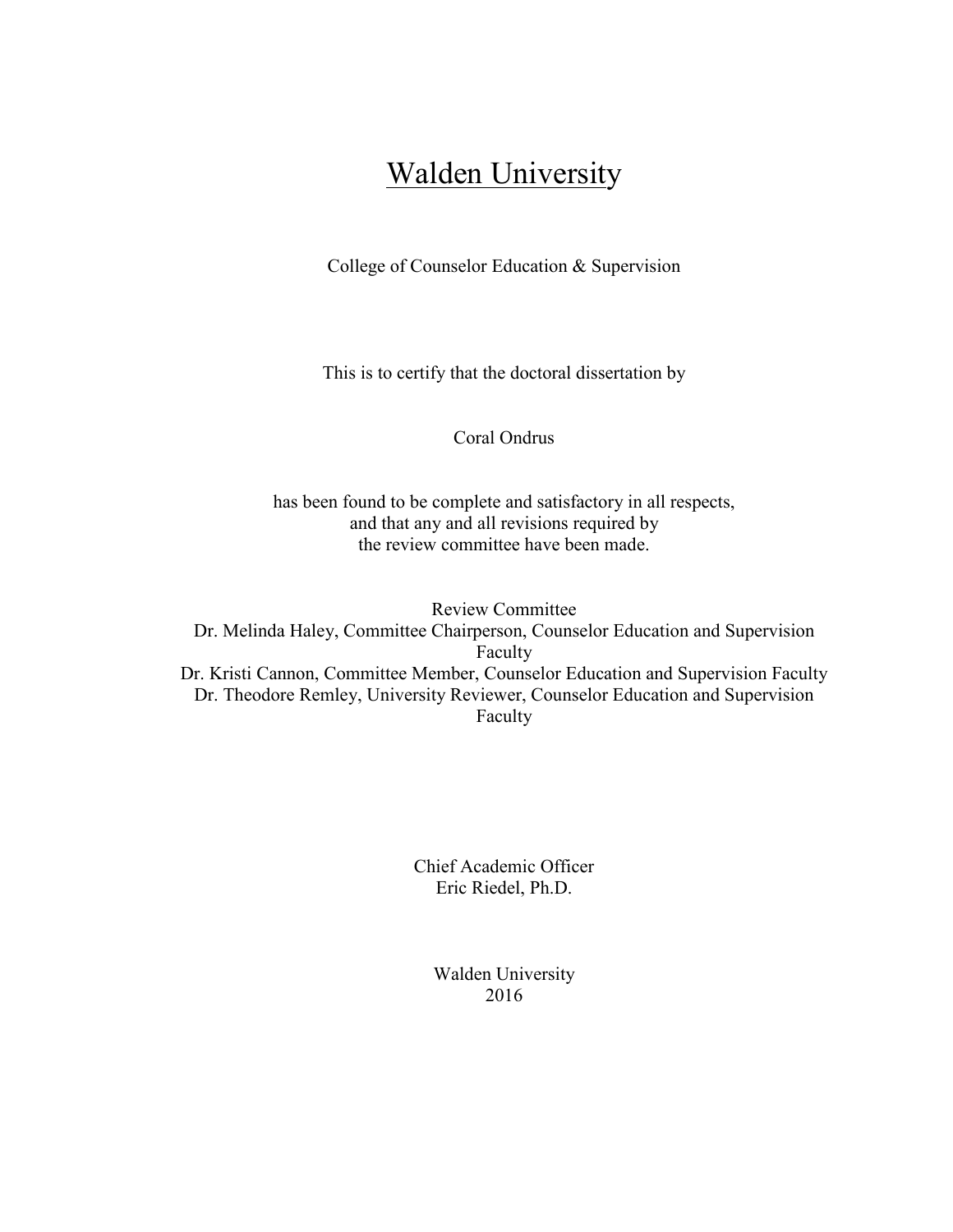Abstract

Outcomes of Aggression Replacement Training for U.S. Adolescents in Residential Facilities

by

Coral Ann Ondrus

MA, Edinboro University, 2010

BS, Edinboro University, 2006

Dissertation Submitted in Partial Fulfillment

of the Requirements for the Degree of

Doctor of Philosophy

Counseling Education and Supervision

Walden University

May 2016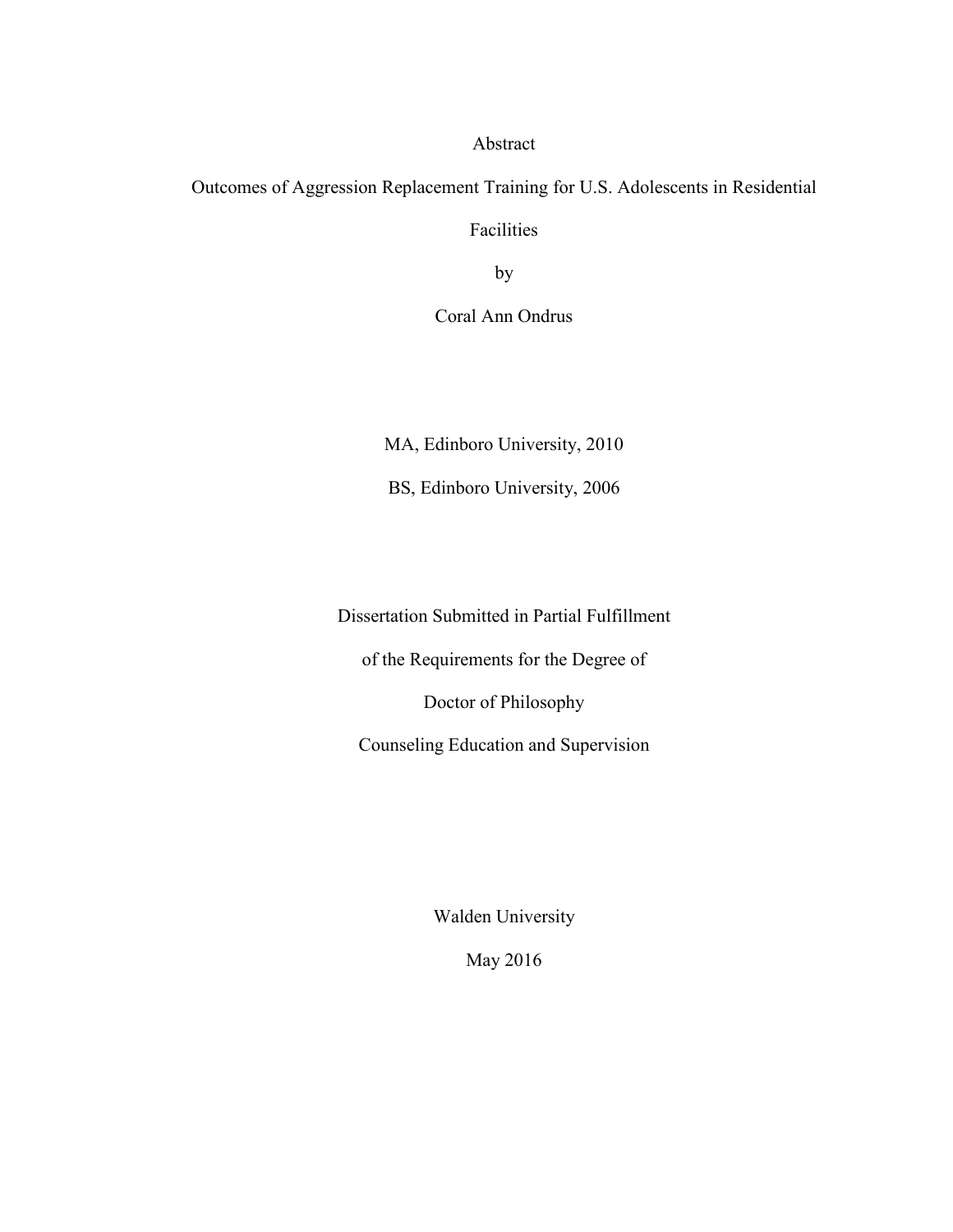**Abstract** 

A National Survey indicated that 1.6 million adolescents in the U.S. were arrested in 2010 and 1.5 million in 2011 for erratic aggressive behaviors, thus showing a decline from the 2.18 million adolescent arrests in 2007. Residential facilities in the state of Pennsylvania offer a group intervention called Aggression Replacement Training (ART) to help adjudicated adolescents regain control of erratic behaviors. The purpose of this study was to examine the extent to which level of group participation in ART and certain demographic factors (age, gender, ethnicity, family socioeconomic status, parental involvement, and education) predict decreased aggression and increased anger control among these youth. Cognitive theory and change theory were used to guide this causalcomparative investigation. The overarching research question was, does a youth's level of ART group participation (i.e., attentive, inattentive, and resistant) result in a subsequent reduction in risk assessment as measured by post Aggression Questionnaire score differences. Data were collected for the period of 2011-2014 from archival records from 5 residential facilities (*n* = 160) in Pennsylvania and were statistically analyzed. Findings from an analysis of variance indicate that ART group participation predict decreased erratic aggressive behaviors and increased anger control among adolescents. Findings from multiple regression analyses indicate that parental involvement predicts attentive participation level, whereas ART group participation, gender, and parental involvement predicted a reduction in risk assessment. Study findings may assist other treatment facilities and affiliated agencies in the U.S. with developing and implementing effective interventions for youth who exhibit erratic aggressive behaviors.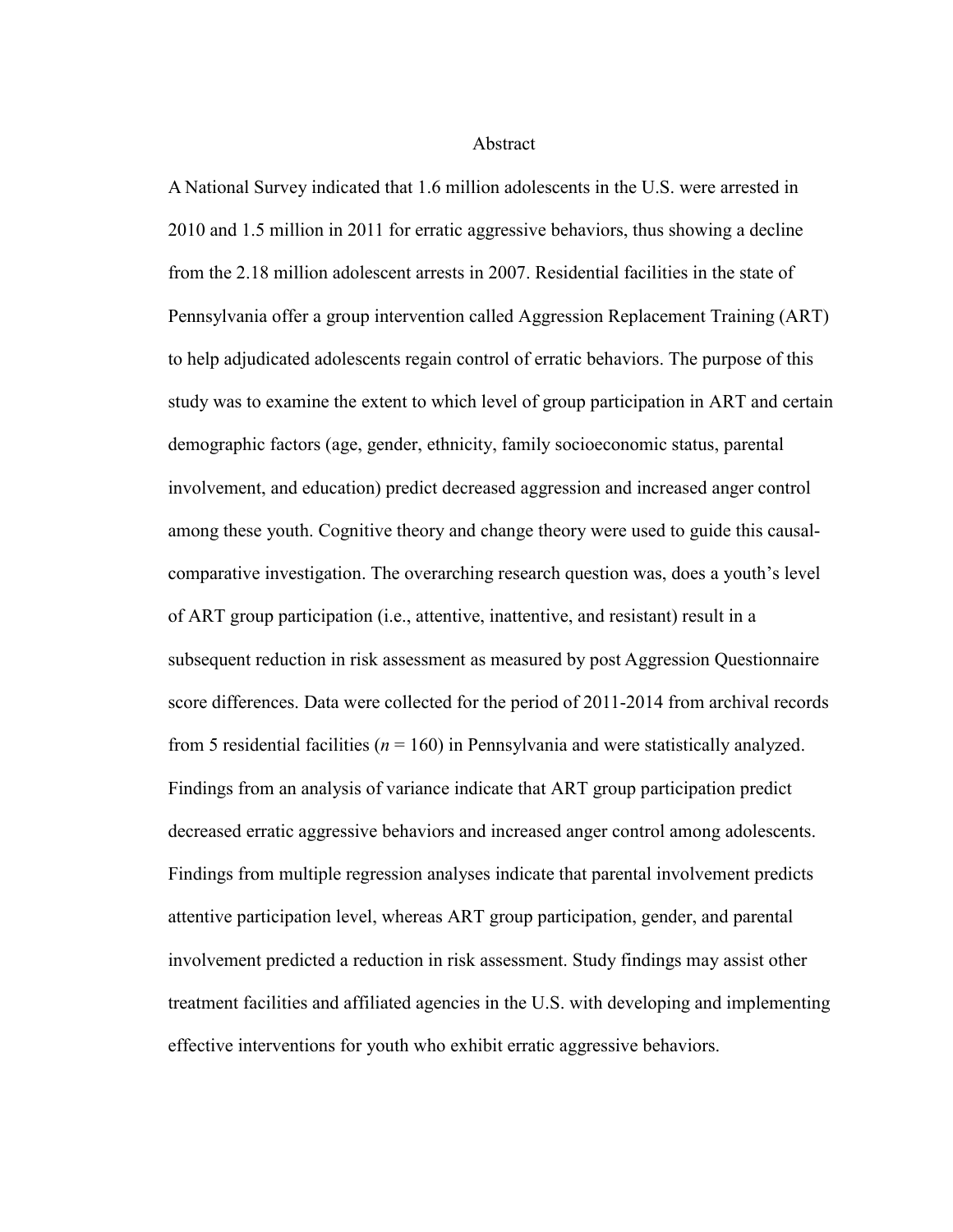### Outcomes of Aggression Replacement Training for U.S. Adolescents in Residential

Facilities

by

Coral Ann Ondrus

MA, Edinboro University, 2010

BS, Edinboro University, 2006

Dissertation Submitted in Partial Fulfillment

of the Requirements for the Degree of

Doctor of Philosophy

Counseling Education and Supervision

Walden University

May 2016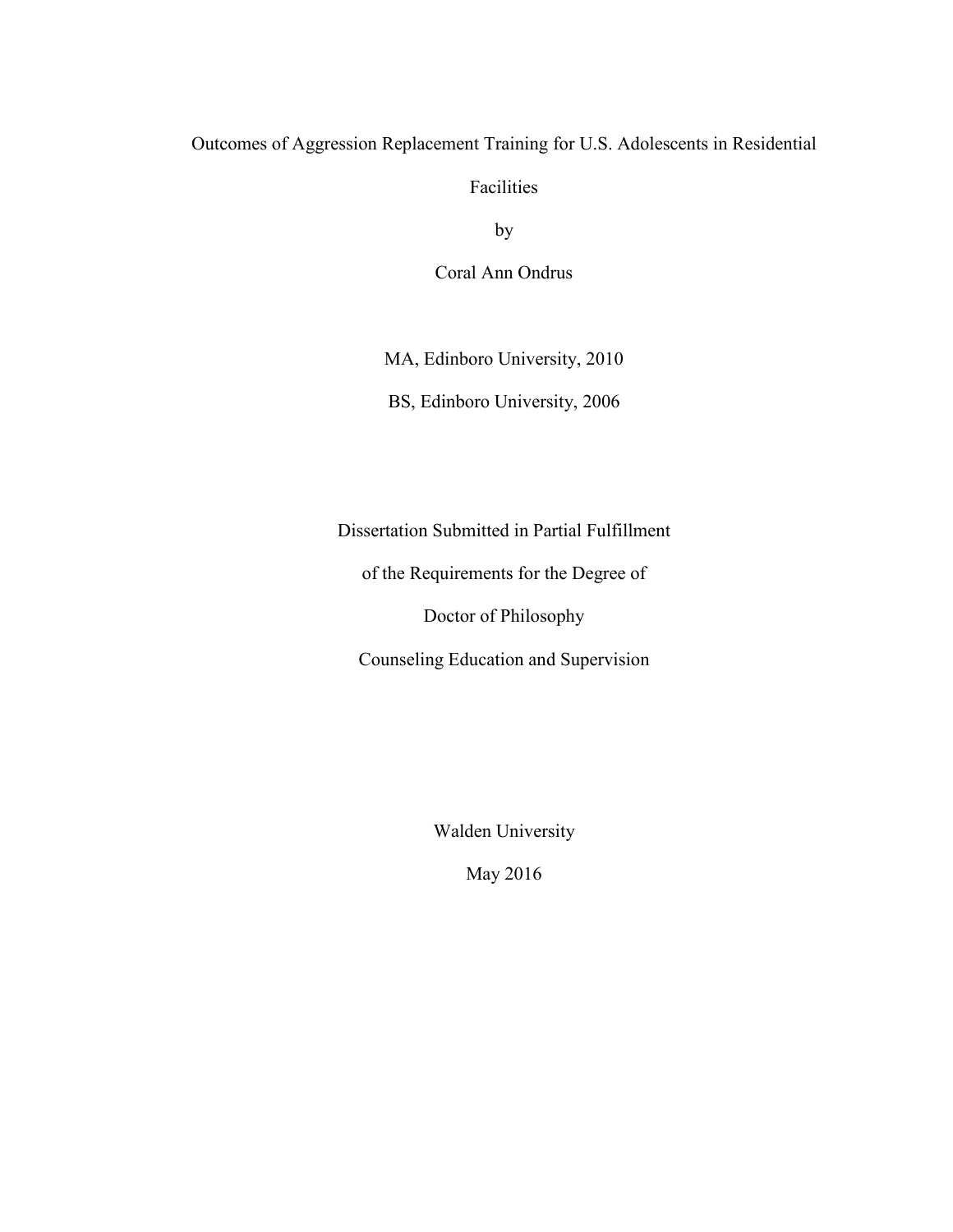#### Dedication

I would like to dedicate this dissertation to my late husband, F. Thomas Ondrus, who believed in me and supported me in completing my educational goals beyond his lifetime. I would also like to thank my mentor Mark Diplacido for remaining a positive support system throughout my internship and dissertation. His support along with others within the Perseus House Corporation went above and beyond helping me stay on task and supporting me through some trying times during this process.

Finally, I also want to thank my four children, Michael Sowers Jr., Krystal Sowers, Joshua Kennedy, and Jacob Kennedy, for standing behind their mother and assisting me throughout my educational adventure over the years. This process has taught me never to be afraid to reach out and ask for guidance to help walk my path in life. I feel that my path is to continue to reach out and help those as much as all of my supporters have helped me, thus enhancing social change as my path in life continues.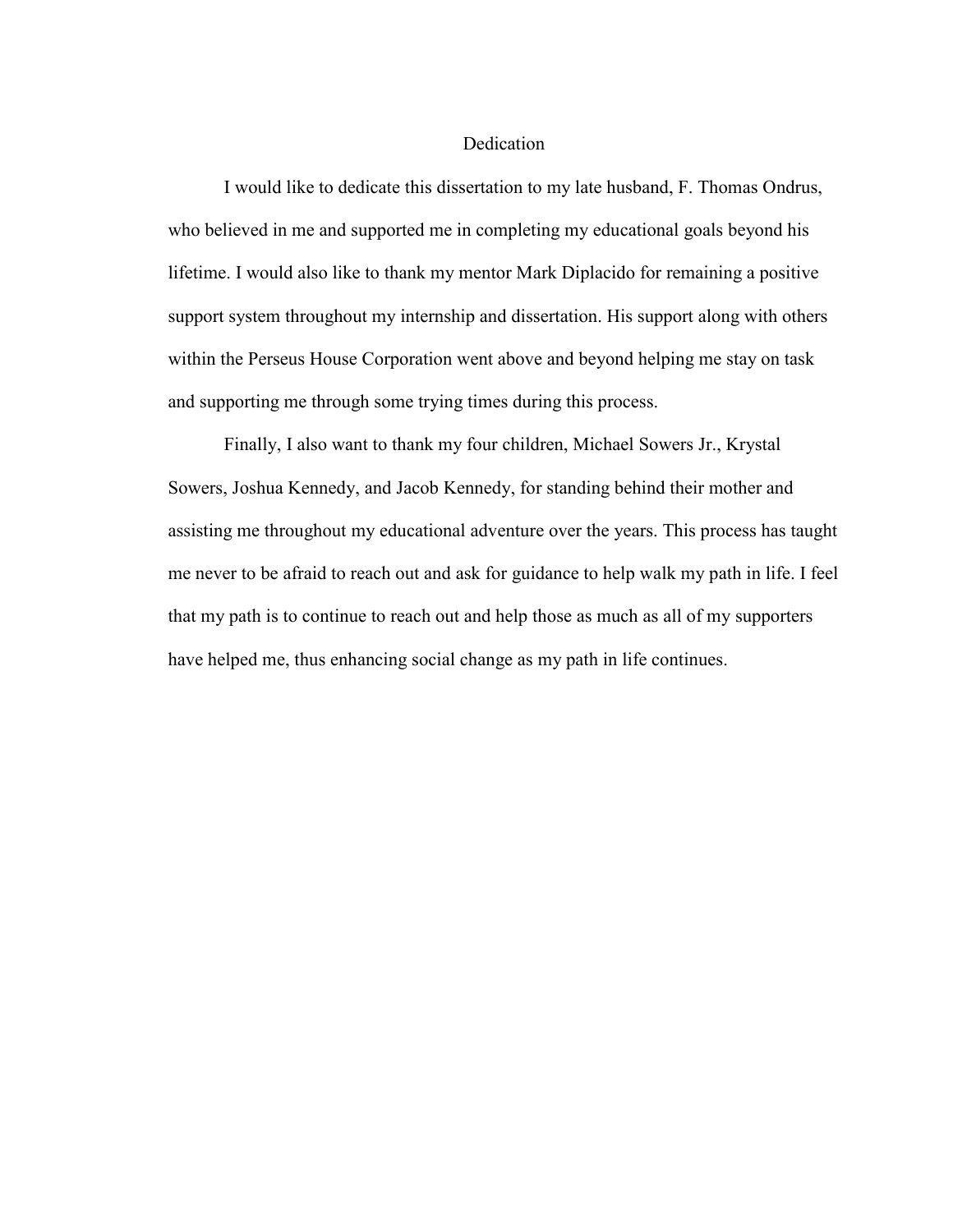#### Acknowledgments

I would like to acknowledge all of the people who have helped me through my dissertation process. I first would like to acknowledge and thank my chair, Dr. Melinda Haley, my methodologist, Dr. Kristi Cannon, and my University Research Reviewers, Dr. Shelley Jackson, Ted Remley, and Dr. Laura Haddock, at Walden University. Thank you for all your guidance, encouragement, and support through this process of completing my dissertation. Thank you for your immeasurable hours dedicated in aiding me through advising, editing, expertise, and determination that have empowered me to grow into a professional scholar and develop personally in my present and future accomplishments.

Finally, I would like to acknowledge my research site, staff, classmates, and faculty at Walden University for assistance and allowing me to accomplish my educational goal of attaining my Ph.D.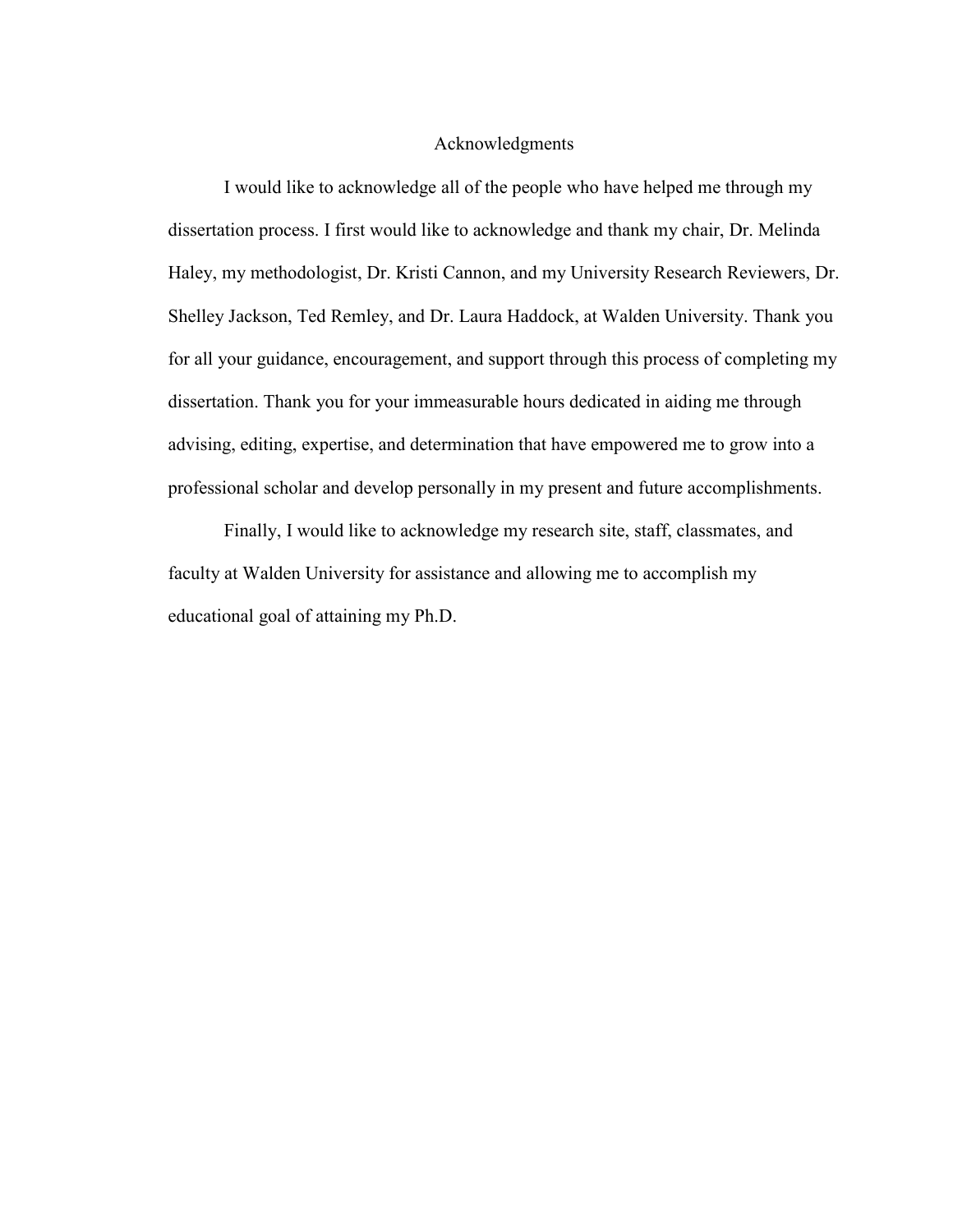## Table of Contents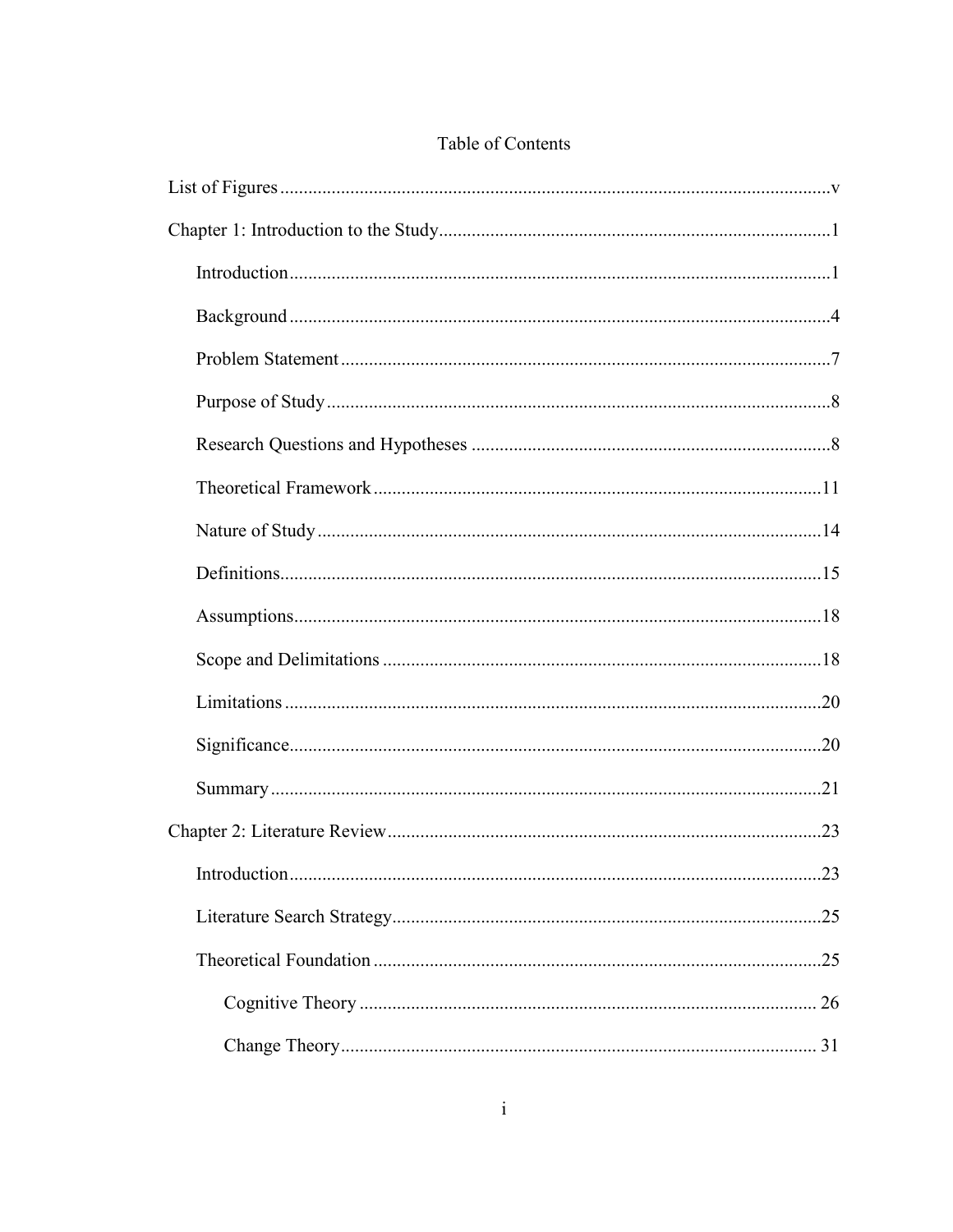| 59 |
|----|
|    |
|    |
|    |
|    |
|    |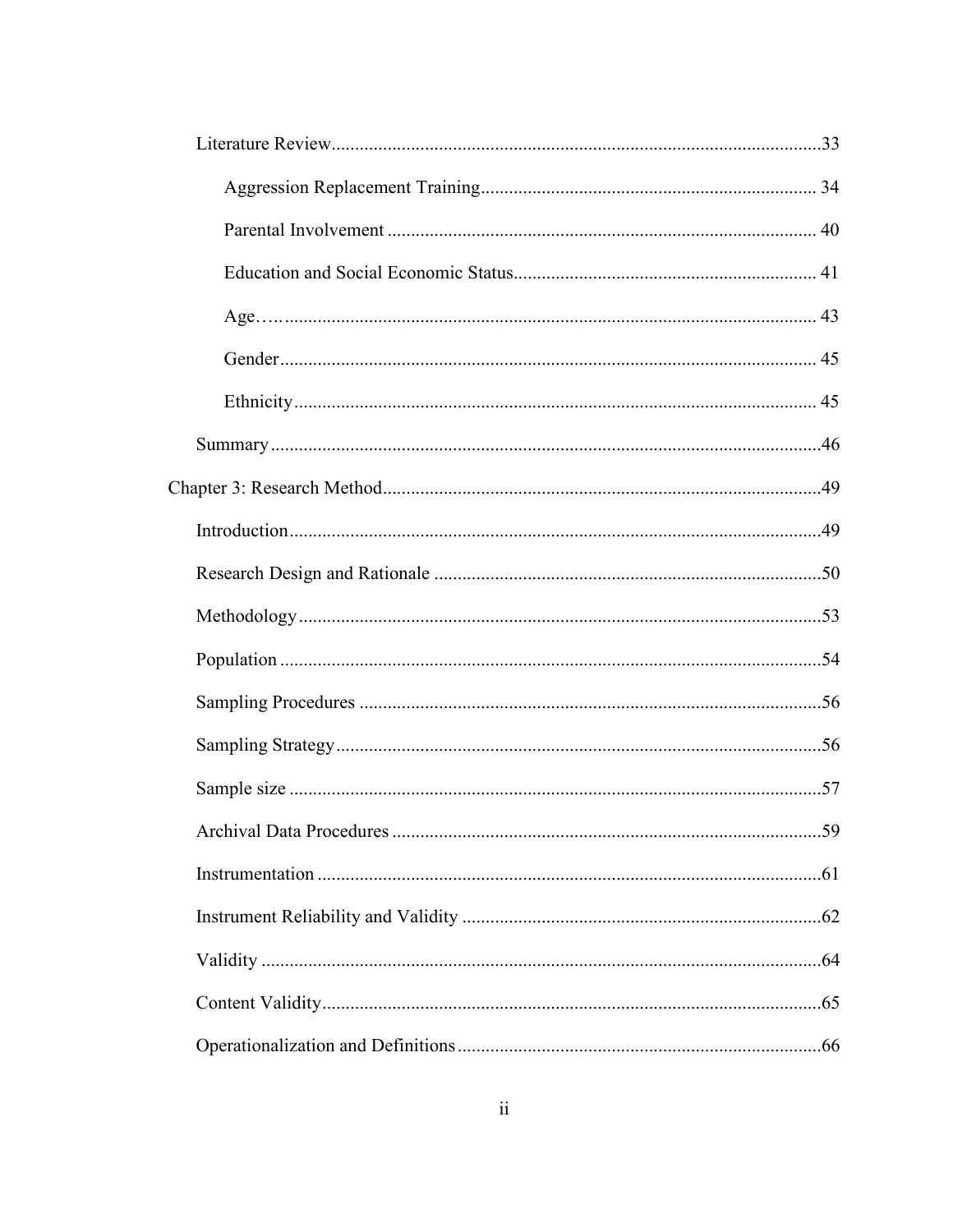| Appendix B: Permission to Reprint Portions of the Aggression Questionnaire131 |  |
|-------------------------------------------------------------------------------|--|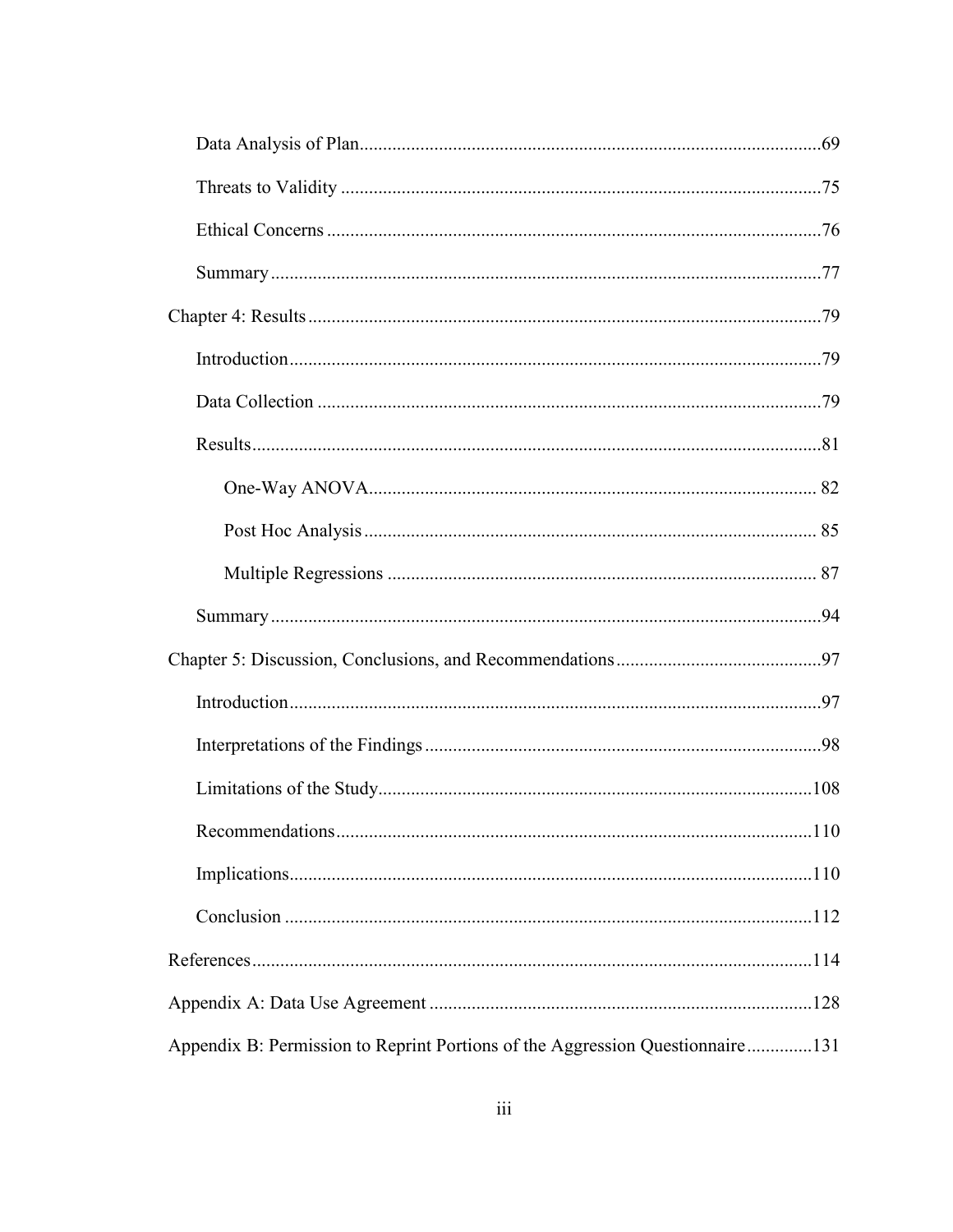## List of Tables

| Table 4. One-way Analysis of Variance of Post Aggression Questionnaire Difference 85 |  |
|--------------------------------------------------------------------------------------|--|
|                                                                                      |  |
|                                                                                      |  |
|                                                                                      |  |
|                                                                                      |  |
|                                                                                      |  |
|                                                                                      |  |
|                                                                                      |  |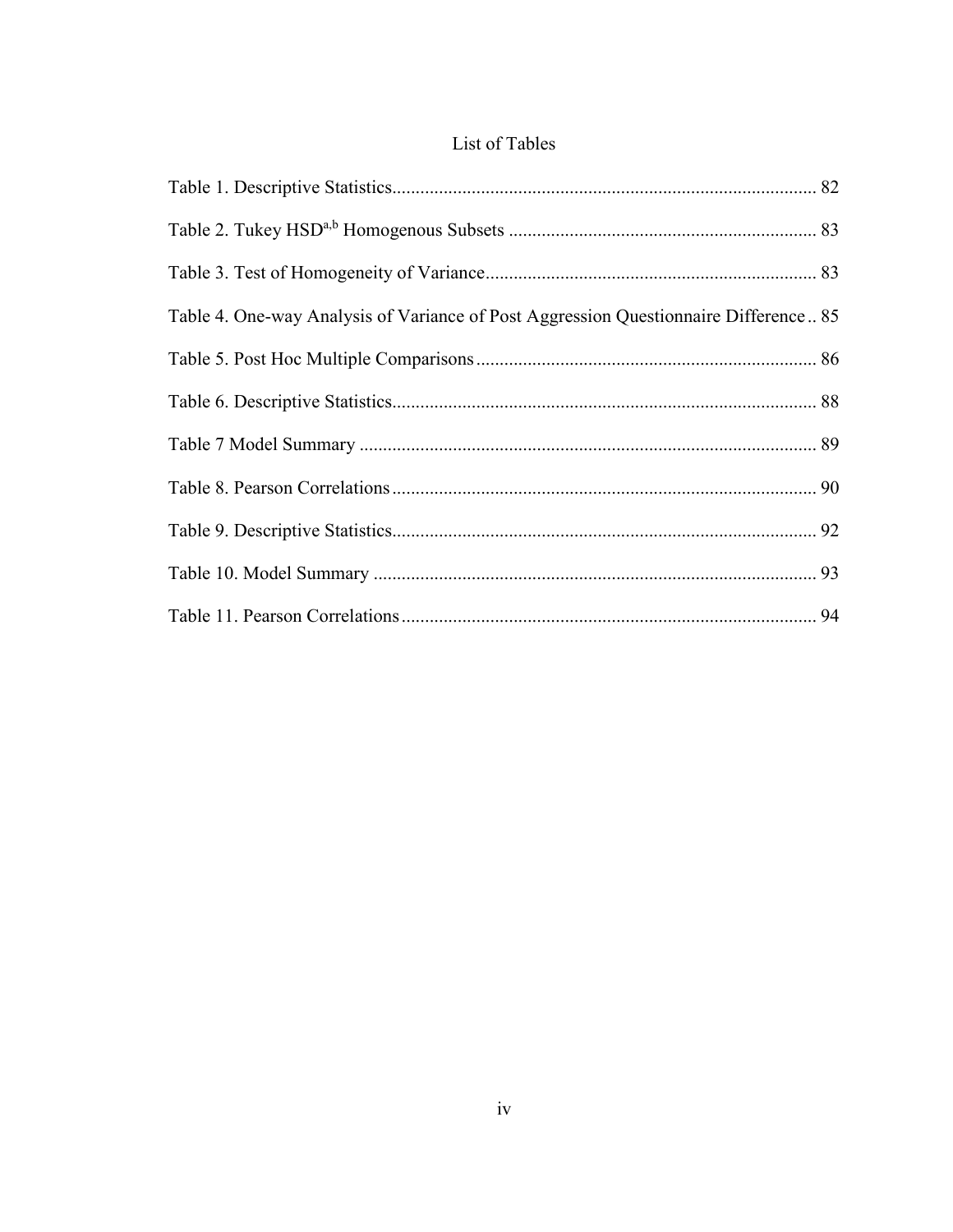| List of Figures |  |
|-----------------|--|
|                 |  |

|--|--|--|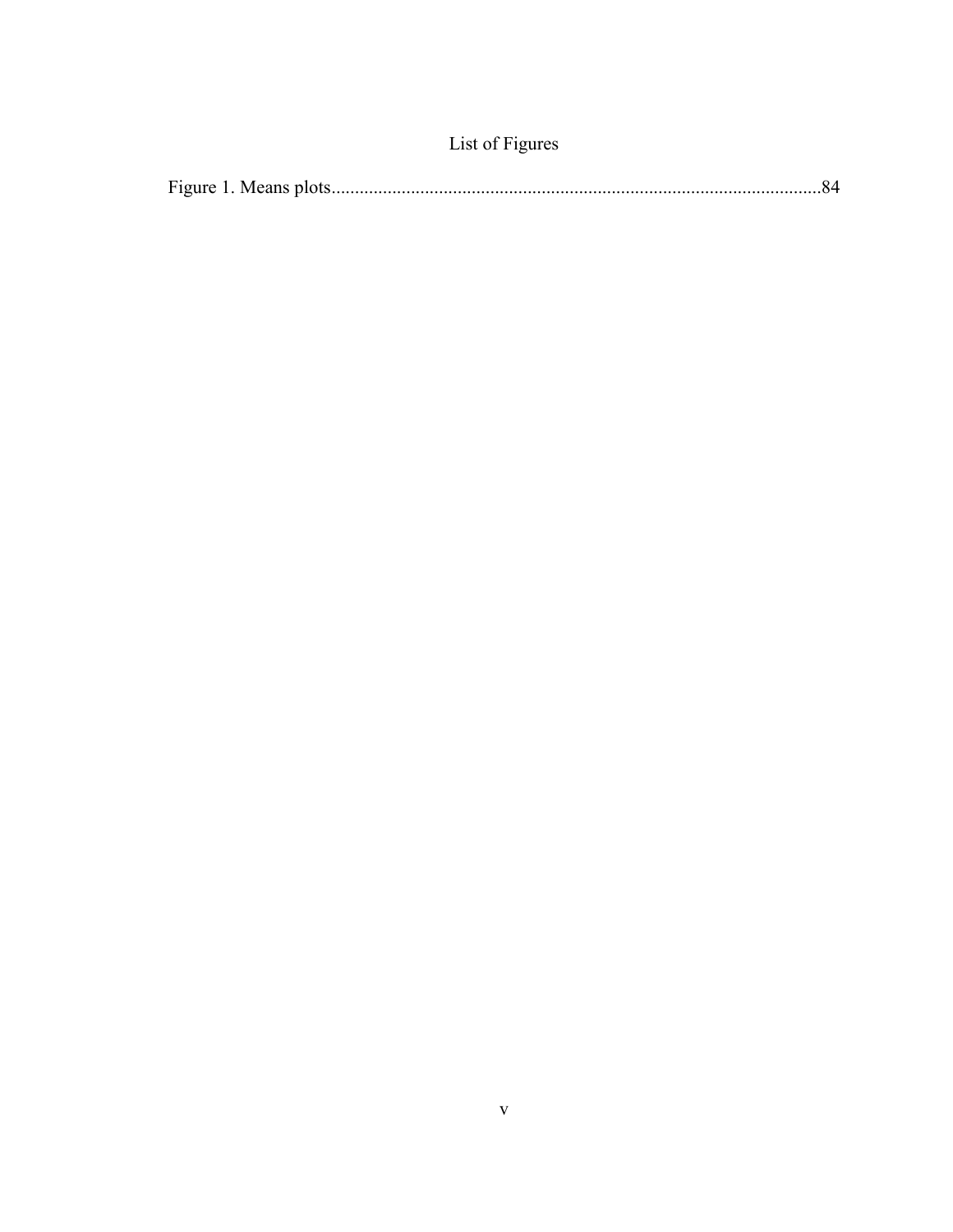#### Chapter 1: Introduction to the Study

#### **Introduction**

Many adolescents struggle to function in U.S. society without displaying erratic aggressive behaviors. The Office of Juvenile Justice and Delinquency Prevention (2014) indicated that one in four U.S. residents in 2010 were under the age of 18-years-old and have been estimated to increase 10% by the year 2035. Adolescents who have been exposed to violence, neglect, abuse, and live in poverty have a higher rate of performing delinquent acts (OJJDP, 2014). In 2007, nearly 2.18 million U.S. adolescents were arrested for engaging in substance abuse, theft, physical aggression, and property destruction, thus increasing their likelihood of being placed into a residential treatment facility (Kennedy et al., 2011; Rhule, 2005). However, a recent National Survey indicated that 1.6 million adolescents' in the U.S. were arrested in 2010 and 1.5 million in 2011, thus showing a decline in erratic aggressive behaviors (OJJDP, 2014). More importantly, the survey showed that adolescents continue to have difficulty functioning society and engage in aggressive behaviors such as larceny theft, simple assault, drug abuse, and simple assault (OJJDP, 2014). OJJDP (2014) indicated that in 2010, there were 71,000 adjudicated delinquents placed into residential treatment facilities and this does not account for those adolescents' that were admitted through affiliated agencies such as Children and Youth Services and post hospitalization recommendations. Residential treatment facilities are characterized as an out-of-home twenty-four hour care facilities that vary in therapeutic modalities, environmental settings, program components, and treatment population (Noftle et al., 2011). Noftle et al. (2011) indicated that residential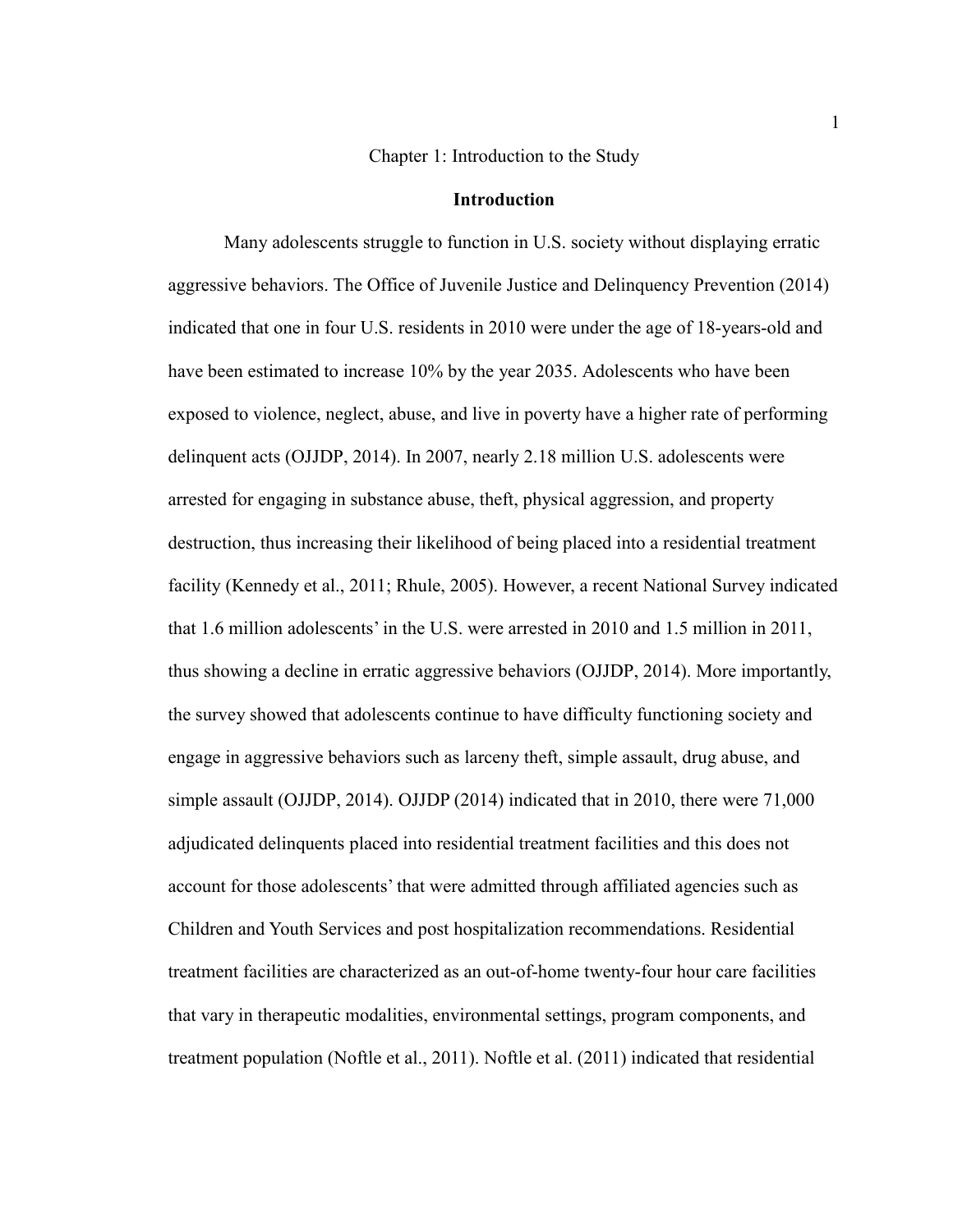treatment has been found to reduce the adolescent's initial symptoms at discharge, thus indicating that the adolescent's treatment modality was effective when compared to admission levels.

Diverse behaviors among adolescents vary and take many forms that can either enhance positive experiences or cause negative experiences. Adolescents with antisocial behaviors have been shaped by a combination of life experiences such as parental involvement, education, socioeconomic status, age, gender, and ethnicity, which consequently can lead to poor anger control and aggression (McKinnie Burnie, 2006; Vecchi, 2009). Aggressive behaviors may take many forms such as social, physical, emotional, and verbal abuse, which could lead to other serious crimes (Karriker-Jaffe, Foshee, Ennett, & Suchindran, 2008). According to Kennedy, Burnett, and Edmonds (2011), juvenile delinquency is associated with increased violence and fears about safety, thus remains complex, expensive, and a disturbing problem that emerges from wide range of variables across all levels of development. Variables from multiple distinct domains of stimulus attribute to delinquent behaviors and have proven to be useful in predicting specific types of offenses (Kennedy et al., 2011).

Treating an array of diverse behavioral problems in residential facilities can be challenging, thus leading to an ongoing need to find an intervention that is effective across domains. Based on assessment results, Amendola and Oliver (2013) found that cognitive interventions may be effective for aggressive children and adolescents, by teaching adolescents to become aware of thinking errors and learn to correct those irrational thoughts. Cognitive processes such as acknowledgements, expectations,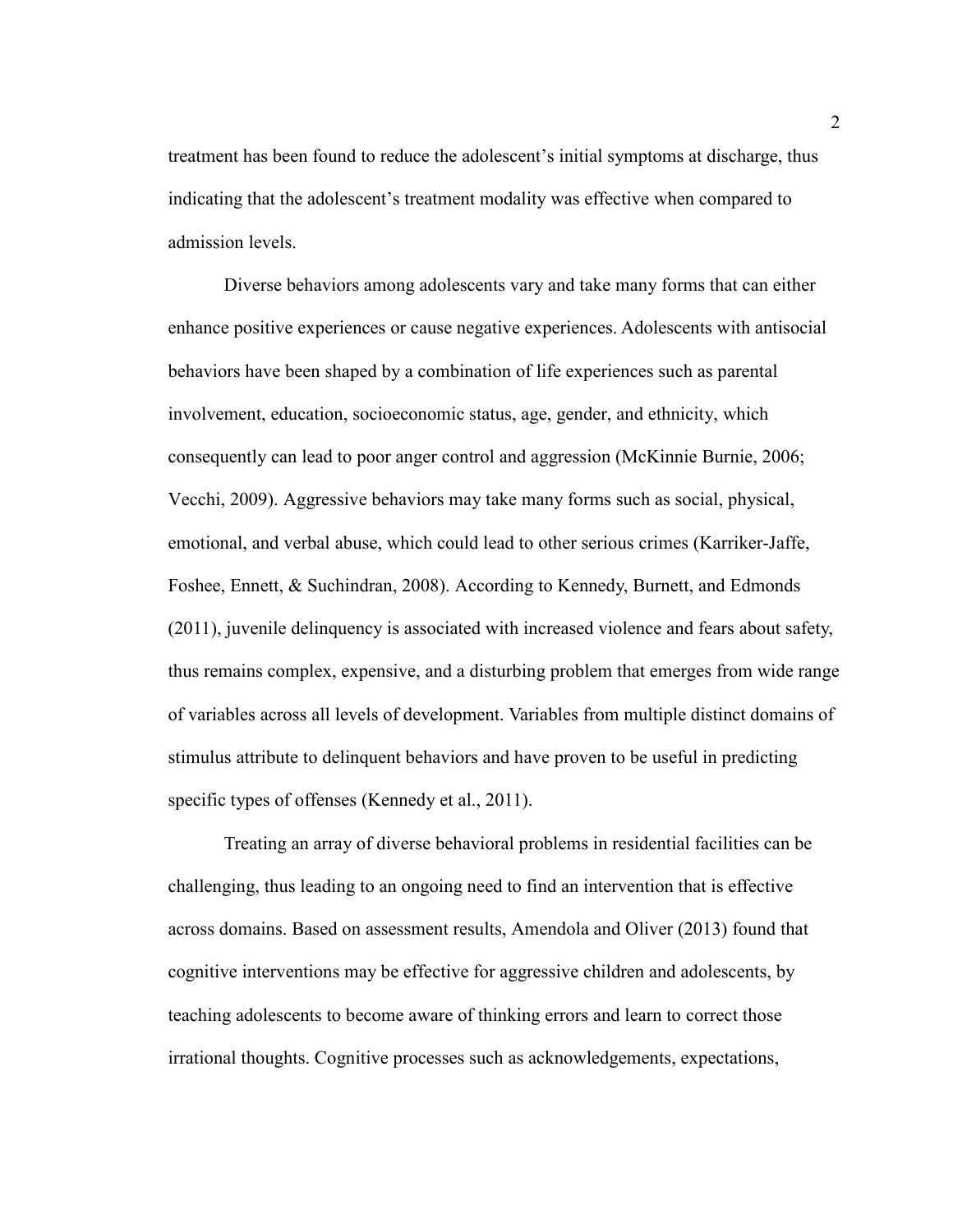interpersonal beliefs, and problem solving seem to be most influential in determining one's response to aggravation, according to Feindler and Engel, 2011, because aggravation activates anger arousal, which is a mediator of aggression. Feindler and Engel (2011) explained that when an adolescent is exposed to an adverse stimulus he or she become aroused and reacts aggressively. Moreover, aggressive reactions are often seen in adolescent who demonstrate an underdevelopment of social skills, which lead to social isolation, withdrawal, and anxiety (Feindler  $\&$  Engel, 2011). A treatment modality that focuses on the complexity of aggression and anger management is known as Aggression Replacement Training (ART).

In my study, I sought to identify what factors predict participation level in Aggression Replacement Training (ART) among adolescents housed in residential treatment facilities. I also examined whether attentive participation in ART can lead to increased anger control and reduced aggressive behaviors. This is important step to understanding the different group interaction styles of adolescents who participate during group sessions. Moreover, identifying predictor variables will help the group leaders to understand that each adolescent has his or her own perceptions of group and learning styles.

Social change from my study may occur by helping to identify factors leading to treatment success and empirically validating effective treatment modalities such as ART group therapy. This can help reduce aggressive and antisocial behaviors, thereby helping these adolescents become more productive members of society, and in turn reducing the juvenile detention rate. In Chapter 1, I provide background about aggressive behavior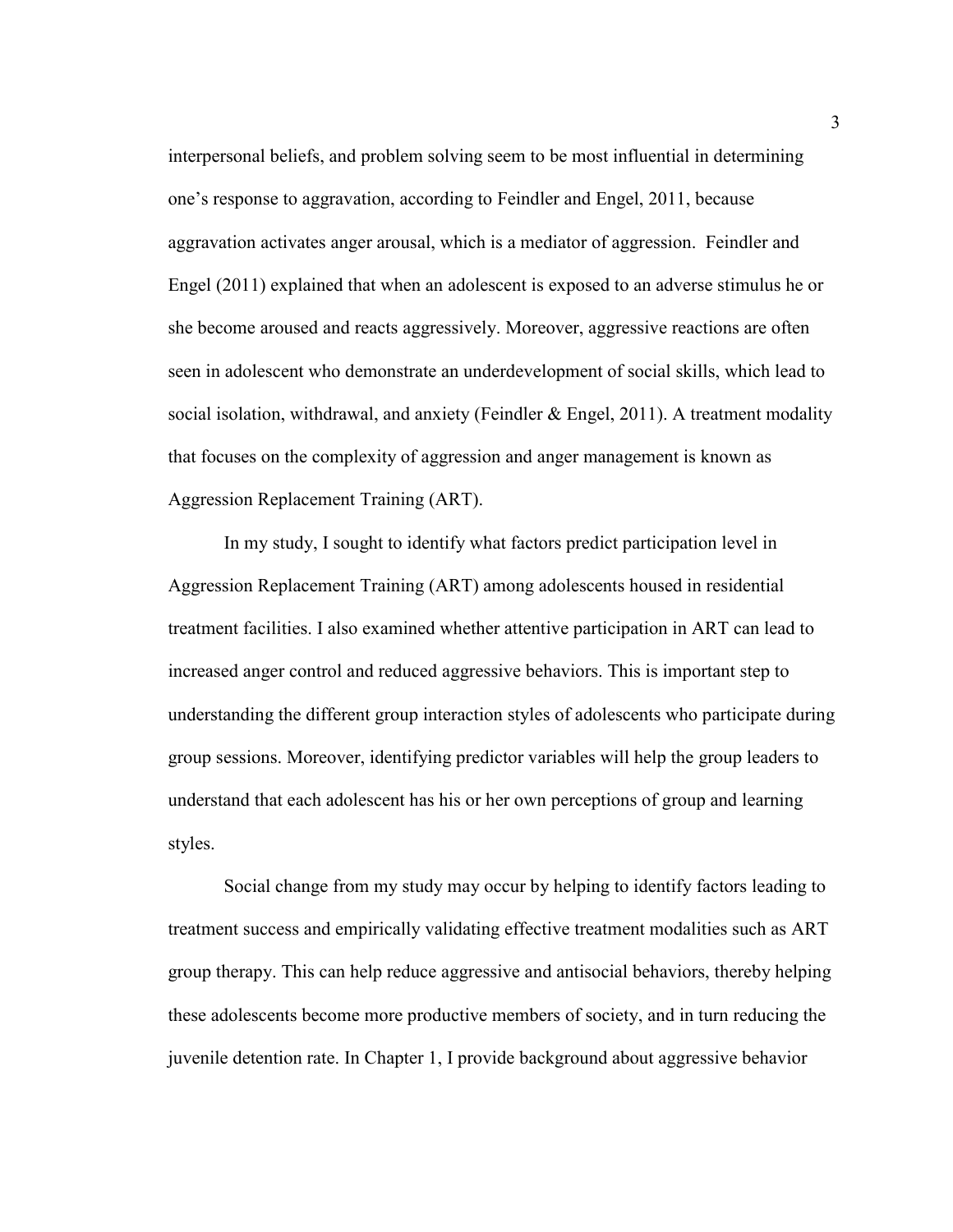among adolescents, state the problem and purpose of my study, and present my research questions and hypothesis. I also provide an overview of my theoretical foundation and method, offer key definitions, and discuss the assumptions, scope, limitations, delimitations, and significance of the study.

#### **Background**

Understanding the dynamics of adolescent behavioral problems can be challenging and misconstrued by society or caregivers. According to researchers, delinquent behaviors among adolescents may be influenced by various variables from different domains such as family history, past experiences, personality or behavioral predisposition, and intellectual capacity (Kennedy et al., 2011). For example, Wang, Hsu, Lin, Cheng, and Lee (2009) found that family communication, peer role models, nonparent role models, responsible choices, and future aspirations all played a vital role in youth risk taking behaviors. Moreover, Wang et al. (2009) indicated that youth risk taking behaviors seem to escalate during the juncture of childhood and adolescence because of rapid physical, social, and psychosomatic changes and resulting stressors. The importance of gaining a history of an adolescent will help others begin to understand the problem behaviors, such as aggression, being executed.

Adolescents displaying aggressive behaviors have become more noticeable and challenging within their social environment. Experts have found evidence of an association aggressive behaviors among adolescents' sociocultural backgrounds and environmental and peer interactions (Wang et al, 2009). Adolescents who are experiencing increased amount of stress seem to become more vulnerable or susceptible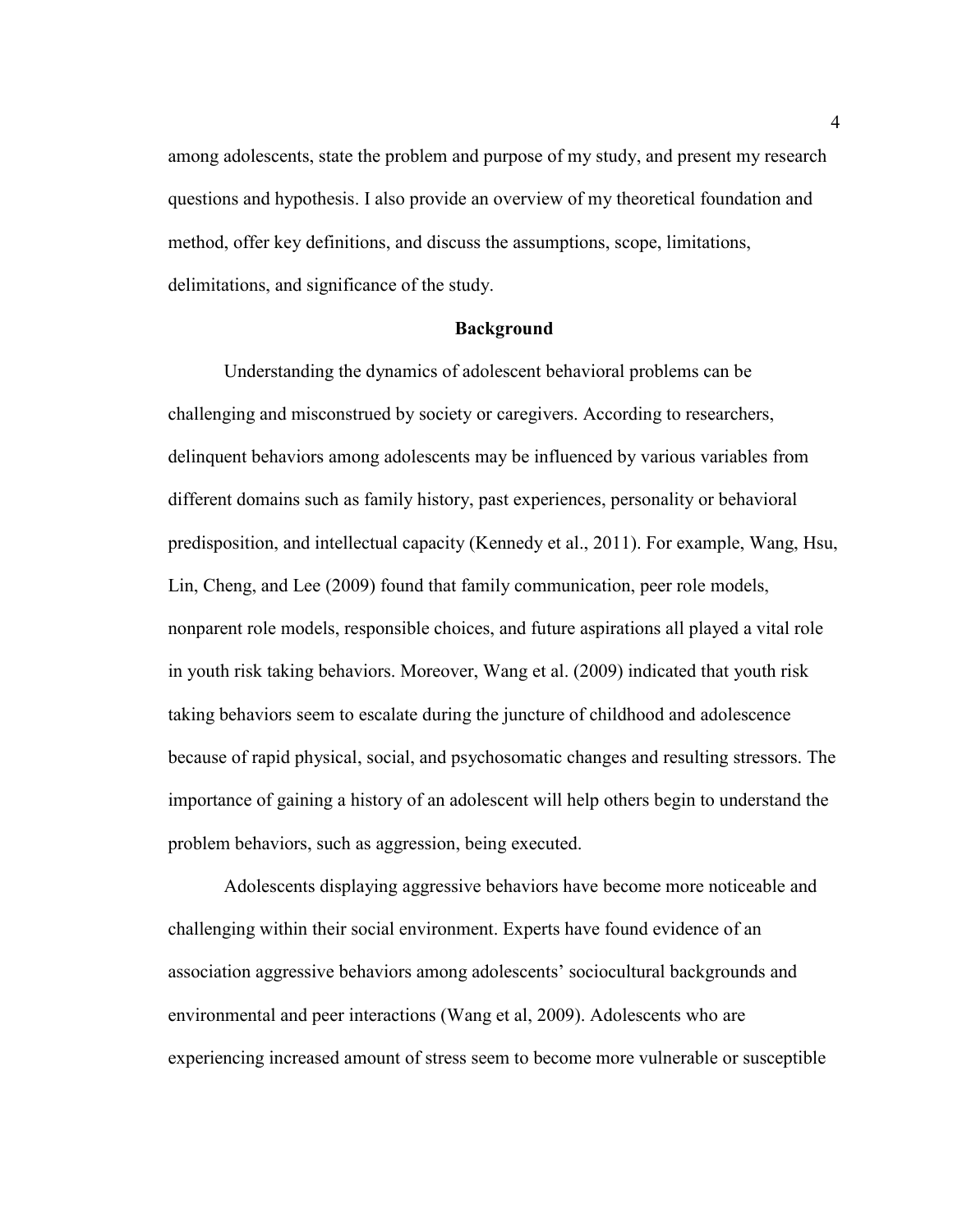to negative cognitive deficiencies and distortions that have been formed over time (Feindler & Engel, 2011; Wang et al., 2009). For example an adolescent exposed to countless stimuli may become enticed to pay more attention to the competing stimuli, thus in return may suffer cognitive confusion (DeWall, Maner, & Rouby, 2009), resulting in distress and perceptions of hostility in social situations (Fives, Kong, Fuller,  $\&$ Disgiuseppe, 2011). Moreover, adolescents experiencing cognitive deficiencies and distortions lack problem solving skills and generate few solutions, which can increase their susceptibility to anger and aggression to elicit stimulus (Feindler  $\&$  Engel, 2011; Fives et al., 2010). Fives et al. (2010) indicated that adolescents who demonstrate aggressive or destructive behaviors tend to have poor therapeutic prognosis, peer difficulties, early school dropout, and future antisocial behaviors. Developing an awareness of how exposure to different stimuli has diverse effects on adolescents may help caregivers begin to understand the adverse reactions as they occur.

Adolescents who have unpredictable reactions may have misconceived factors attributing to those unsolicited responses. Understanding aggressive reactions by adolescents to situations is important because of possible impacts on these emerging adults' future family, educational, social, and peer interactions (Chen, Symons, & Reynolds, 2011). Chen et al., (2011) explained that an inconsistent representation of youths with learning disabilities and emotional disturbance in the juvenile justice has become a national concern. Adolescents with a learning disability or emotional disturbance have increased vulnerability and are more unlikely to transition to society (Chen et al., 2011). Chen et al., (2011) indicated that differences in individual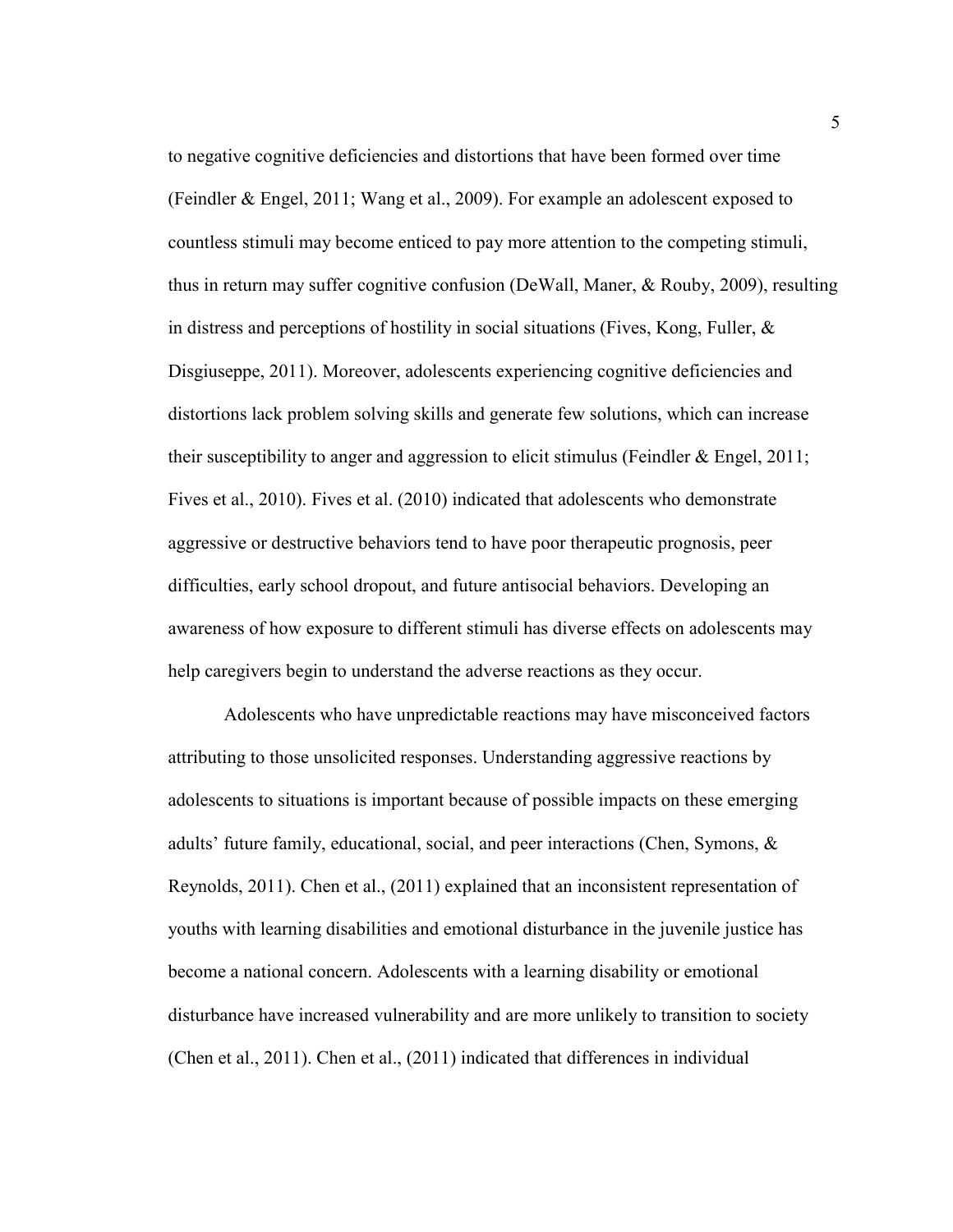development are related to diverse influences within and between individual and nested environmental structures. Exposure to different situations throughout development shape and encourage adolescents to follow their own beliefs and ethnic values as they mature.

Adolescents today are exposed to an array of ethnic belief systems within society, school, and integrated families. For Yasui and Dishion (2007), examining a multitude of sociocultural influences that may attribute to risky behavioral choices is essential for understanding today's youth. Moreover, research indicated that developmental and intervention models adolescents with behavioral problems such as aggression are underdeveloped and do not incorporate diverse differences culturally specific values and traditions (Yasui & Dishion, 2007). Yasui and Dishion (2007) explained that adolescents that are in the diversified minority group often experience dual parental socialization practices that bridge two more worlds and are confronted with implicit and explicit challenges from both cultures. Characteristics of understanding the behavioral challenges the adolescent may be experiencing may start the basic family dynamics (Prilleltensky  $\&$ Nelson, 2000). Prilleltensky and Nelson (2000) indicated that forming interventions through a families structured values and concepts that represent a good moral foundation will help close the gap in their adolescent's behavioral problems.

Adolescents and parents who struggle with miscommunication and behavioral outbursts may need to reach out for extra guidance to aide in anger management. By using ART, counselors are able to introduce adolescents and their family members to anger management components that empower them to modify their anger through prosocial skill development (Goldstein, Glick, & Gibbs 1998). Goldstein et al., (1998)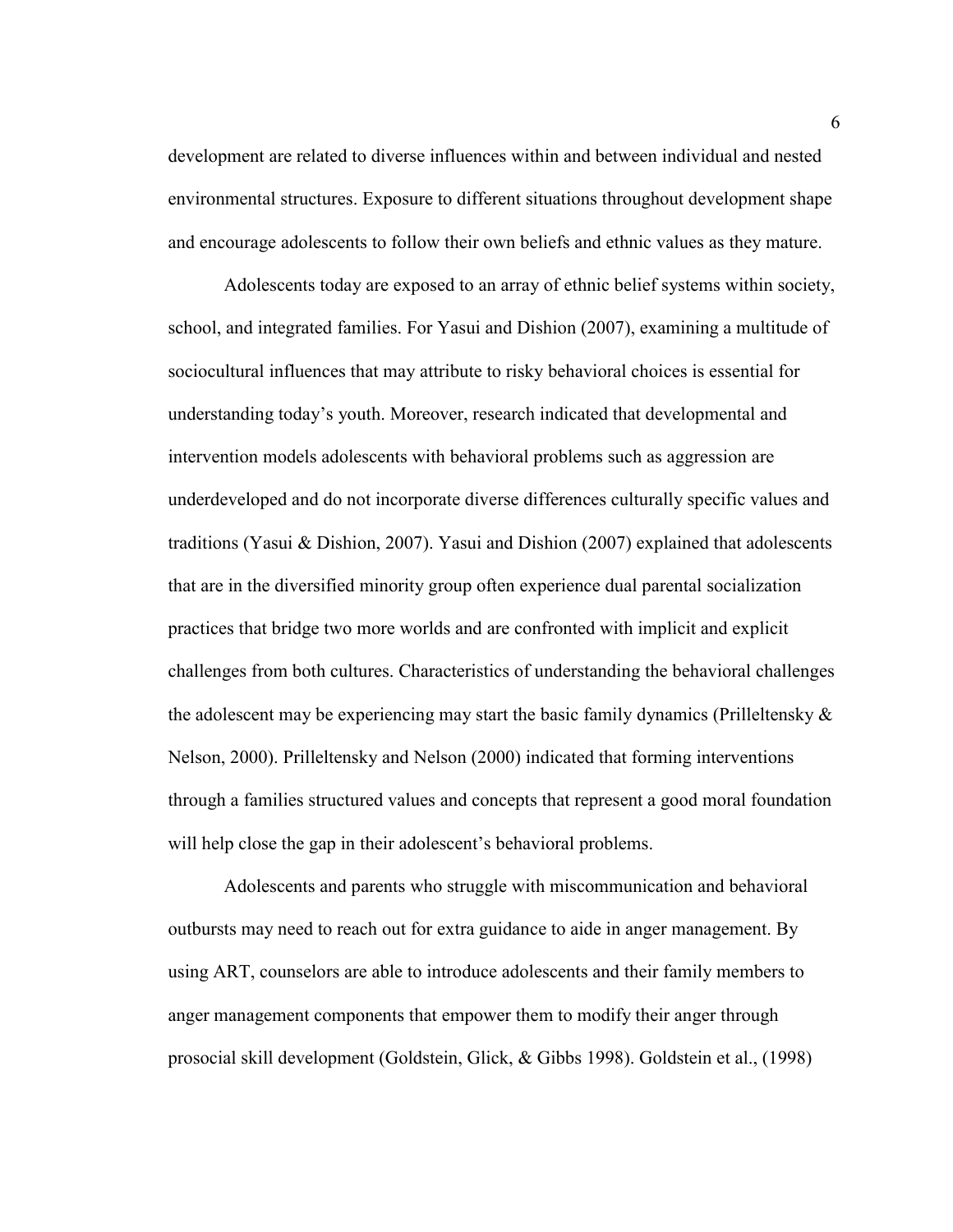indicated that anger control sessions allows for the family members to be supportive, thus in turn the adolescents receive encouragement for positive thinking and behavioral choices. Moreover, the new skills learned well and successfully will persist if the family members continue to provide maintenance and support the adolescent's positive interactions within the home environment (Goldstein, et al., 1998). ART consists of anger control, skill streaming, and moral reasoning group therapy (Goldstein et al., 1998). Goldstein et al., (1998) described each component of ART differently; anger control is referred to as the emotional portion, moral reasoning as the values portion, and skillstreaming as the behavioral part that work together in sequence to motivate new skill development. Adolescents who attend group sessions are introduced to group rules and routines that must be met as part of treatment expectations. Researchers have found that there is a gap in the empirical research in regard to linking factors such as parent involvement, education, socioeconomic status, age, gender, and culture as attributes to aggression and lack of anger control during adolescence (McKinnie Burnie, 2006; Racz, McMahon, & Luther, 2011).Therefore, it is important that these factors are explored in relationship to anger control and aggression in youth within residential treatment facilities to facilitate treatment success.

#### **Problem Statement**

Residential treatment facilities are designated as a last resort intervention for high-risk adolescents for addressing their inability to function adequately within society (Kurtz, 2002; Racz, McMahon, & Luther, 2011). Adolescents are usually placed in residential facilities for 3-9 months, depending on their progress in treatment and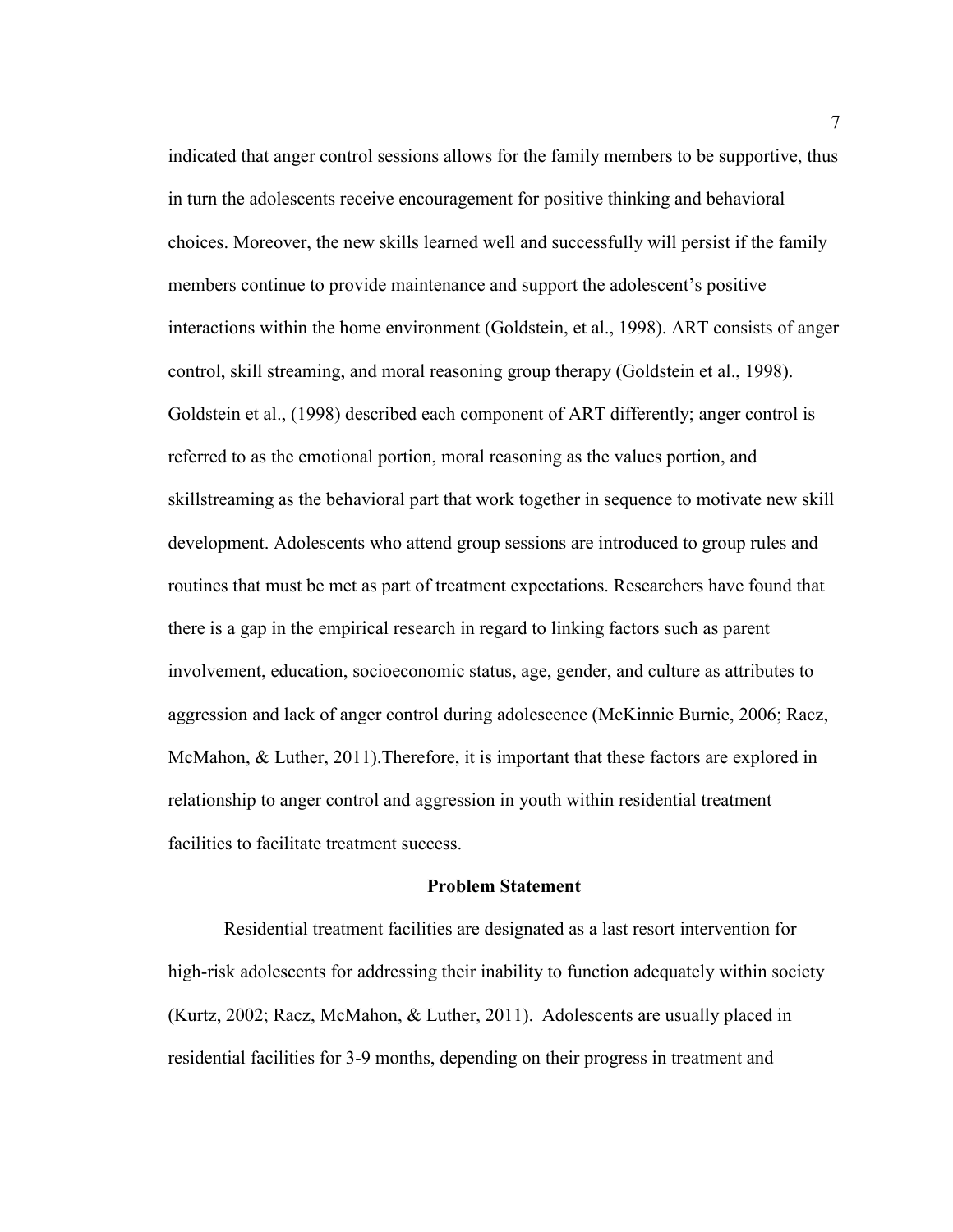underlying circumstances. However, research has indicated that long term exposure to erratic delinquent behaviors among other residents may increase adolescents' propensity for high-risk behaviors (Shapiro, Smith, Malone, & Callaro, 2010). Knorth, Klomp, Van den Bergh, and Noom (2007) explained that aggressive behaviors often represent a complexity of diverse problems in residential youth care, given that the aggressive behaviors in the home environment are often carried over into a stricter environment. My study addressed an under-researched area related to factors hypothesized to be associated with increased participation in adolescent anger control and reduce aggressive behaviors within residential facilities.

#### **Purpose of Study**

The purpose of this quantitative study was to examine whether the adolescents' demographic variables (e.g., age, gender, family socioeconomic status, parental involvement, ethnicity, and education), and level of group participation in ART predict increased anger control and reduction of aggression among adolescents living within residential treatment facilities as indicated by archival Aggression Questionnaire (AQ) overall outcome data. The AQ is a self-rated assessment questionnaire that is administered to adolescent at the intake and exit interviews with their mental health Therapist.

#### **Research Questions and Hypotheses**

The research questions and hypotheses undergirding my study follow:

RQ1: Among adolescents in residential treatment, is there a significant different between level of group participation (attentive, inattentive, and resistant) in ART and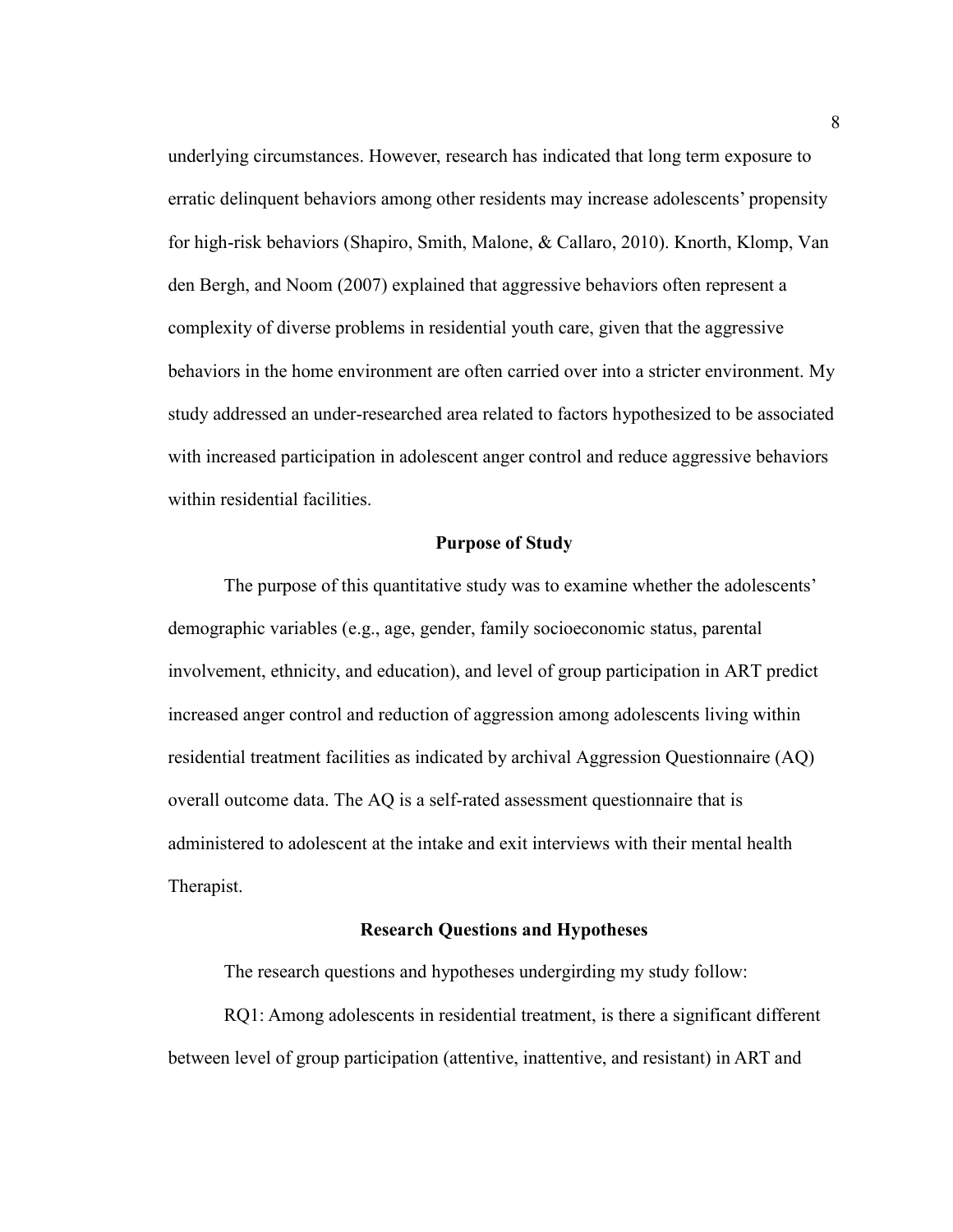successful outcomes (i.e., decreased erratic aggressive behaviors and increased anger control), as measured by the overall posttest AQ score difference?

*H*<sub>0</sub>1: There is no significant difference between level of group participation (attentive, inattentive, and resistant) in ART that can affect successful outcomes of decreased erratic aggressive behaviors and increased anger control as measured by the overall posttest AQ score difference among adolescents in residential treatment.

*H*<sub>a</sub>1: Among adolescents in residential treatment, there is a significant difference between levels of group participation (attentive, inattentive, and resistant) in ART and successful outcomes (i.e., decreased erratic aggressive behaviors and increased anger control), as measured by the overall posttest AQ score difference.

RQ2: Do the variables age, parental involvement, gender, family socioeconomic status, ethnicity, education, and level of group participation (attentive, inattentive, and resistant) predict a reduction in risk assessment, as measured by the AQ (Buss & Warren, 2000)?

*H*<sub>0</sub>2: Age, parental involvement gender, family socioeconomic status, ethnicity, education, and level of group participation (attentive, inattentive, and resistant) do not predict a reduction in risk assessment for participants.

*H*<sub>a</sub>2: Age, parental involvement gender, family socioeconomic status, ethnicity, education, and level of group participation (attentive, inattentive, and resistant) predict a reduction in risk assessment for participants.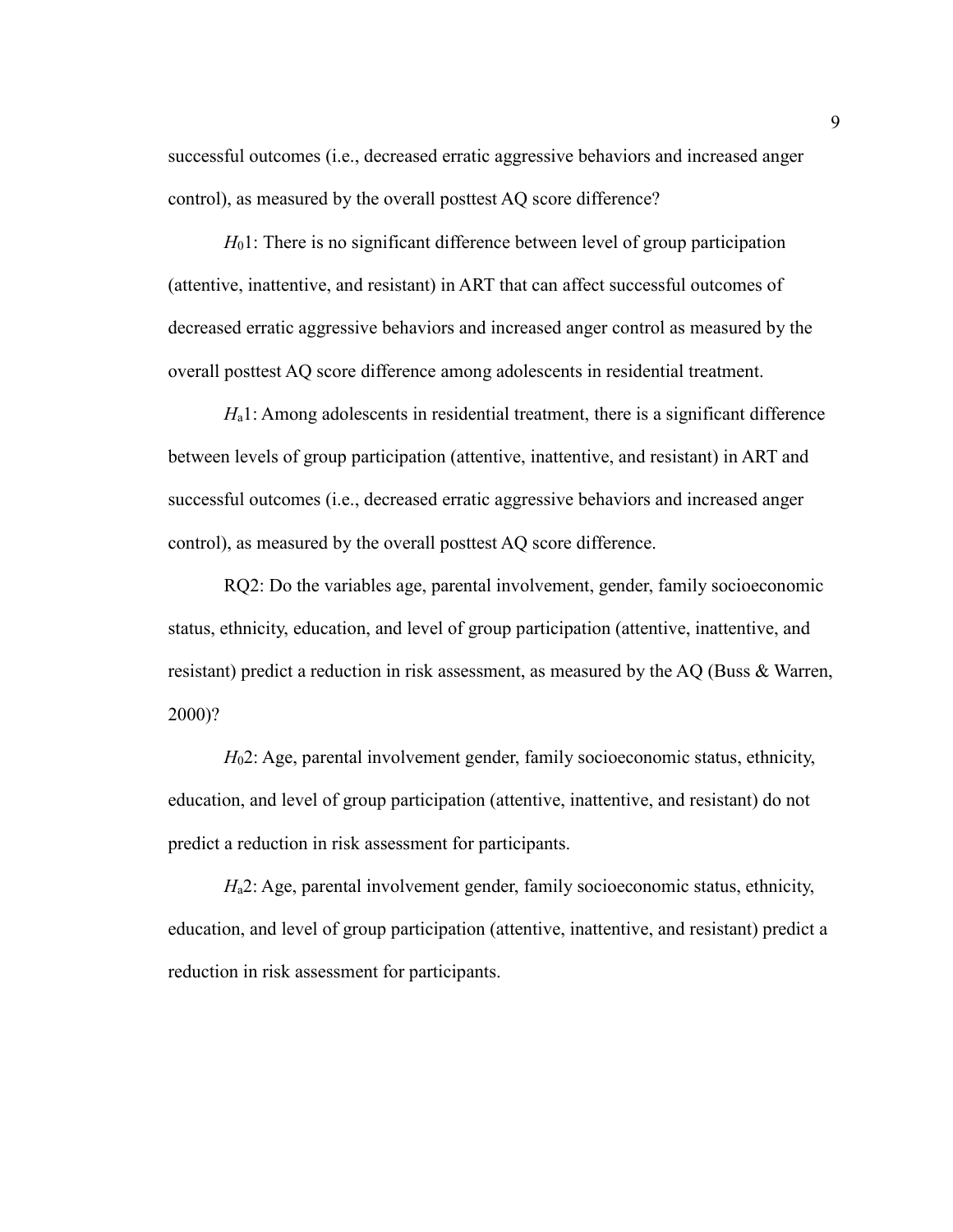RQ3: Do age and parental involvement predict reduction in risk assessment over and above the variables of gender, family socioeconomic status, ethnicity, education, and level of group participation (attentive, inattentive, and resistant)?

*H*<sub>0</sub>3: Age and parental involvement do not predict reduction in risk assessment over and above the variables of gender, family socioeconomic status, ethnicity, education, and level of group participation (attentive, inattentive, and resistant).

*H*<sub>a</sub>3: Age and parental involvement do predict reduction in risk assessment over and above the variables of gender, family socioeconomic status, ethnicity, education, and level of group participation (attentive, inattentive, and resistant).

RQ4: Do the variables of age, parental involvement, gender, family socioeconomic status, ethnicity, and education predict attentive participation level in ART?

*H*04: Age, parental involvement, gender, family socioeconomic status, ethnicity, and education do not predict attentive participation level in ART.

*H*<sub>a</sub>4: Age, parental involvement, gender, family socioeconomic status, ethnicity, and education predict attentive participation level in ART.

RQ5: Do age, gender, and education predict attentive participation level over and above the variables of family socioeconomic status, parental involvement, and ethnicity?

*H*05: Age, gender, and education do not predict attentive participation level over and above the variables of family socioeconomic status, parental involvement, and ethnicity.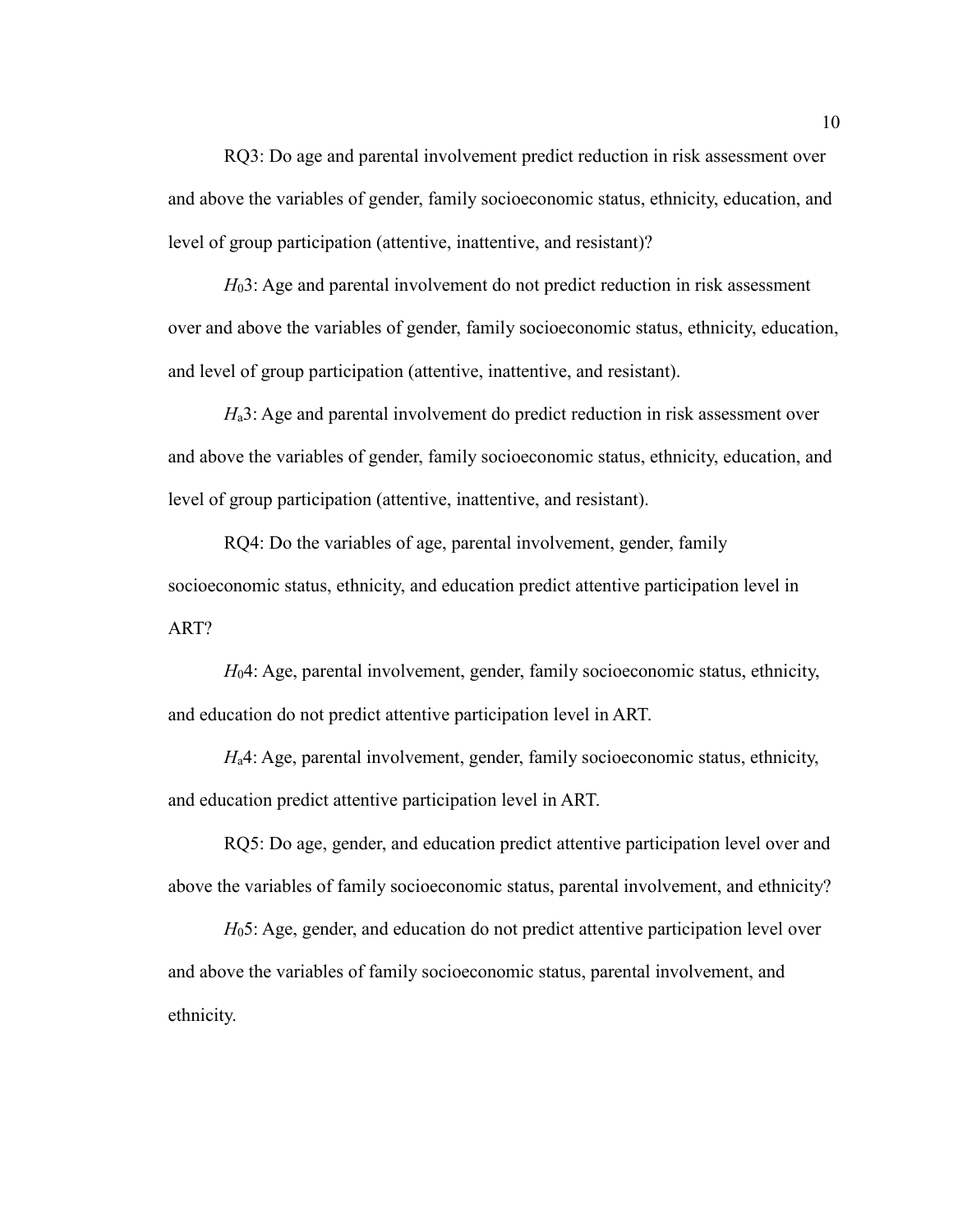*H*a5: Age, gender, and education do predict attentive participation level over and above the variables of family socioeconomic status, parental involvement, and ethnicity.

#### **Theoretical Framework**

Because of its focus on how an individual's thought processes, behaviors, and emotional responses to a problem evolve (Beck, 2006; Beck & Beck, 1995), I chose to use cognitive therapy as the theoretical framework for my study. Beck (2006) indicated that cognitive therapy consists of testing a client's flawed beliefs and reframing them in a logical, more realistic manner. For example a client in residential treatment may misconstrue a simple gesture; therefore, cognitive therapy is creates an approach for the identification of cognitive distortions within the day-to-day thinking of clients (Gavita, Joyce, & David, 2011). Adolescents who struggle with diverse behavioral problems have different perceptions on how events occur and react differently.

Frick (2001) described cognitive-behavioral deficits as the inability to process social information, encode, make decisions, enact appropriate responses, interpret cues, and develop social goals and responses. Research has indicated that aspects of residential treatment facilities were found to be positive and negative, thus indicating that treatment format and collaboration are both part of a systemic process (Dattilio & Hanna, 2012). A therapist and patient working together while in cognitive therapy was considered one of the primary change agents in treatment (Dattilio & Hanna, 2012). Beck (2006) indicated that forming a strong working relationship during the therapeutic process is crucial. For example the treatment team and clients' working together to create an atmosphere of trust within a residential treatment facility can aid in behavior modification among group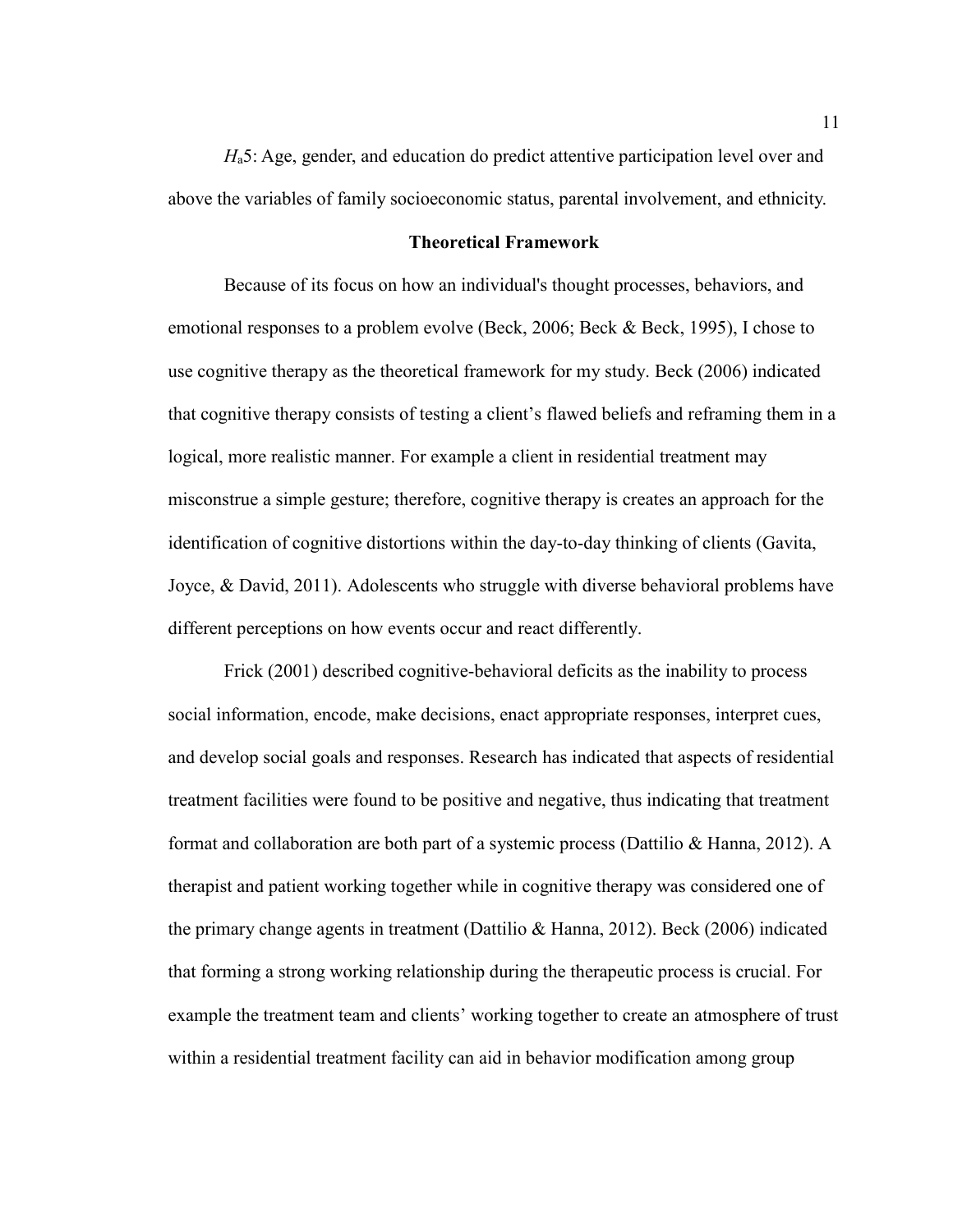members (Vollmer, 2005). Vollmer (2005) explained that encouragement, good role modeling, and working together promote learning opportunities for positive interactions among the residential group. Building and encouraging adolescents to work together increases new skill development such as anger management and decreased aggression outbursts.

Furthermore, researchers indicated that using a cognitive therapeutic approach is effective for reducing feelings of anger, anger-out, and aggression when an adolescent is in a confrontational situation, thus increasing anger control (Sutcu, Aydin, & Sorias, 2010). Adolescents in residential treatment are encouraged and empowered to begin to implement new skills throughout their treatment. Sharf (2012) indicated that individuals use cognitive structures to process information and create meaning by making connections, finding patterns, identifying rules, and conceptualizing values. Adolescents in residential facilities are introduced to new rules, routines, therapeutic modalities such as ART, which begins to modify their previous ways of processing, making connections, identifying patterns through new skill development. Beck (1976) indicated that this new rule structure may serve as standards adolescents to evaluate, guide, or deter unwanted behaviors. Subsequently, new rules could provide the opportunity for a troubled adolescent to evaluate the significance of a peer's actions and interpret how he or she regards those actions based on his or her own values and beliefs (Beck, 1976). My study added to the empirical research on cognitive therapy (Beck, 1976; Sharf, 2012; Vollmer, 2005) through the execution of new rule structure. For example the treatment team assesses how the adolescent changes in interactions with other peers, utilizes new skill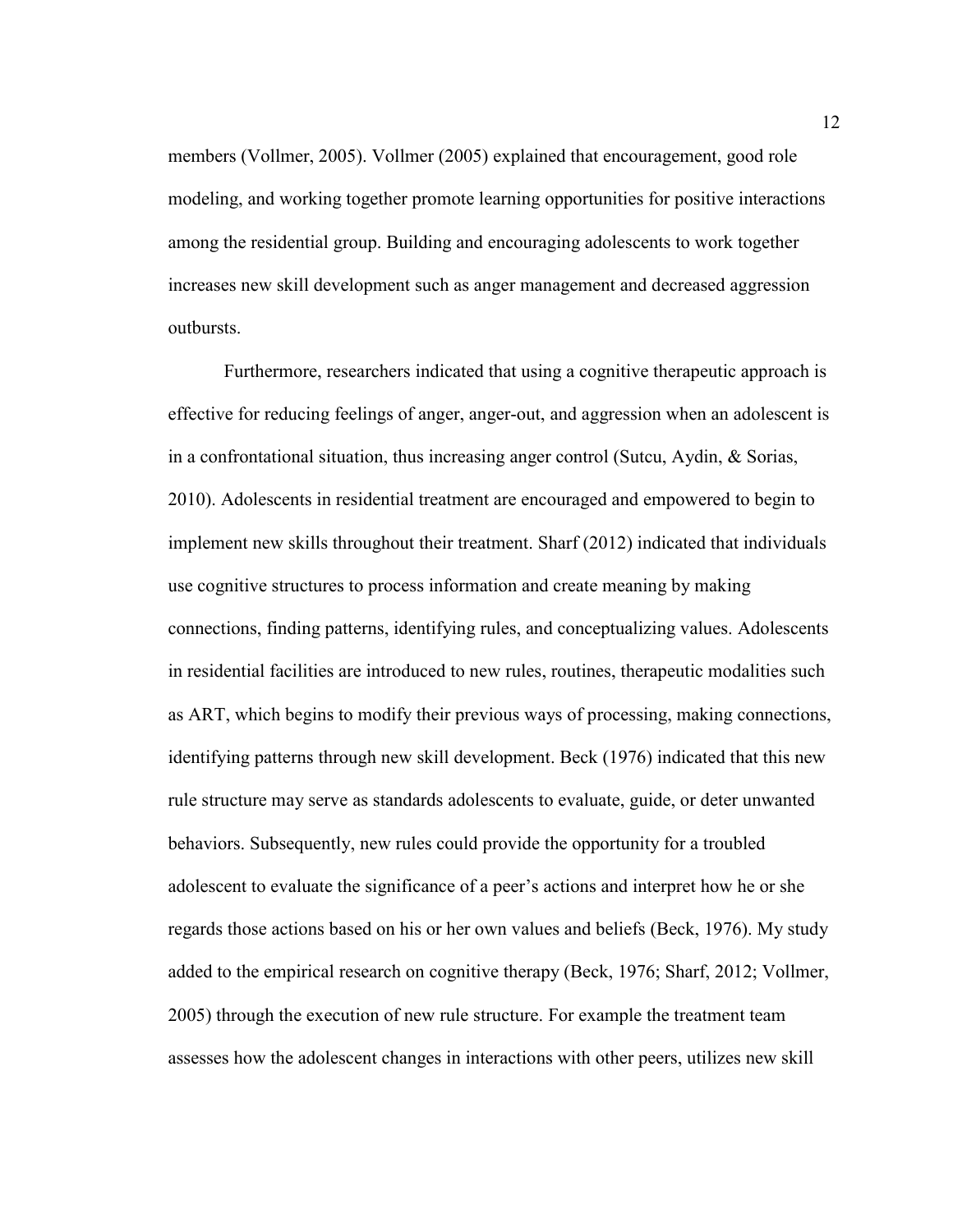connections, and adheres to new rules over time can be compared to the adolescent's change is aggressive behaviors through posttest outcome scores.

Exposure to new experiences such as relocating encourages change, which in turn allows the adolescent to fit into his or her new environment. Lewin and Gold (1999) described a model of change theory, which consists of three phases: unfreezing, movement, and refreezing. Subsequently, this model fits with a residential treatment facility atmosphere, which implements change through providing a safe and trusting place for adolescents to work on their treatment goals. Lewin and Gold (1999) described a lasting change with an objective plan that helps an individual move through each phase as a force field. An example of this occurs in residential treatment during a monthly treatment team meeting, where the team reviews each level of a force field to examine whether or not the treatment modality is effective or ineffective.

Team monitoring the adolescent's active treatment plan allows for his or her treatment team to monitor goals being met. Ensminger and Surry (2008) described unfreezing as examining one's readiness for change, through awareness of their assumptions', principles, ethics, and outlook. Once the adolescent adjustment to the new rules becomes apparent, refreezing occurs (Lewin & Gold, 2009). Ensminger and Surry (2008) described the second phase movement as introducing the change that the residential treatment facility would like to implement, and then take the initiative to challenge and uncover the adolescent's barriers. Once the change is implemented, refreezing occurs as a new level of permanency or force field to help the adolescent adjust to the change (Ensminger & Surry, 2008; Lewin & Gold, 2009). Empowering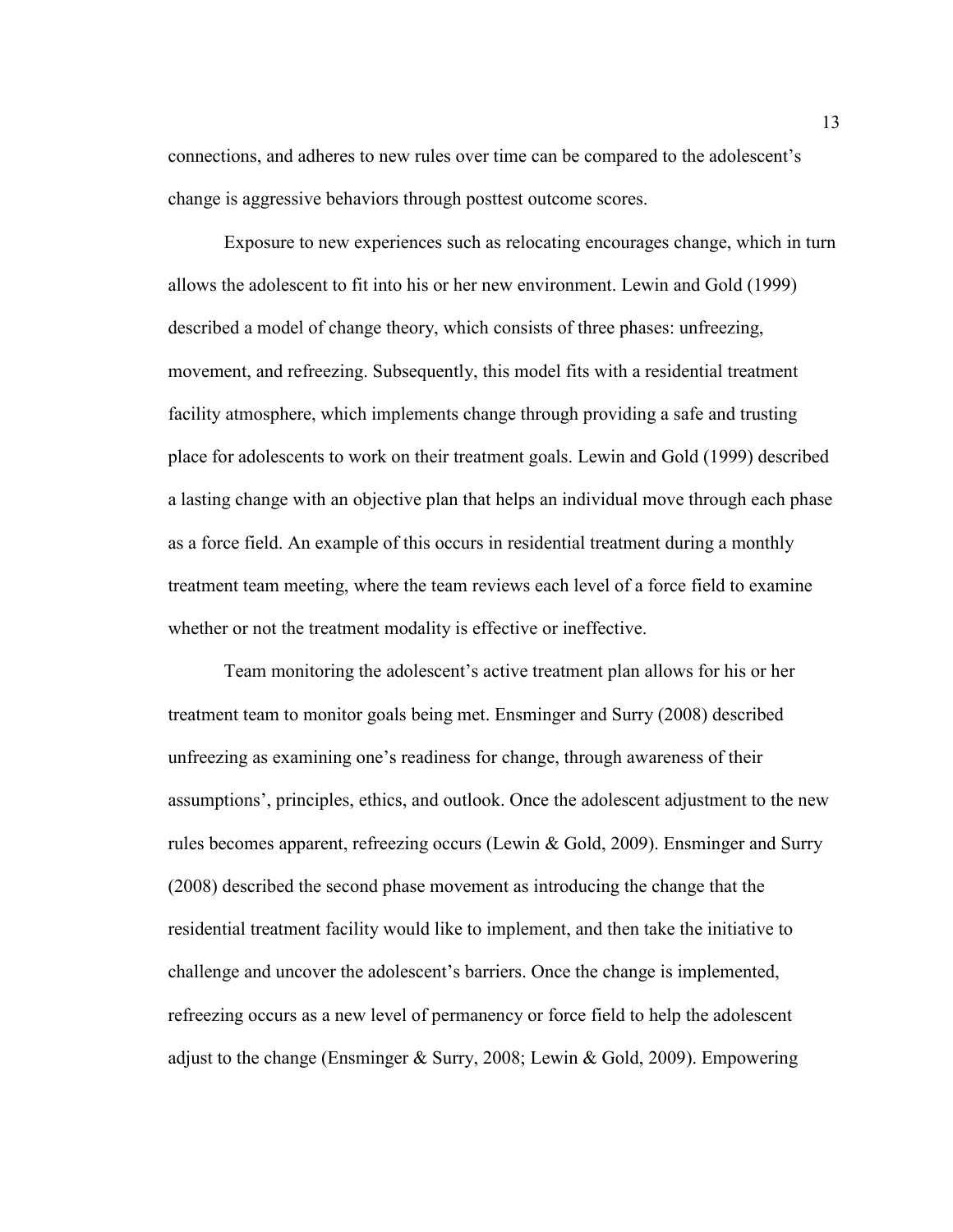change through psychoeducation group therapy increases the adolescent's ability to function within society and within his or her home environment without aggression or violent behaviors (Amendola & Oliver, 2008; Sharf 2012). A more detailed description of the theoretical framework will be provided in chapter two.

#### **Nature of Study**

An existing dataset was used for my study, since the data has already been collected and there cannot be a random assignment of the participants. Therefore, the casual-comparative pre-posttest design was the most appropriate to use in the retrieval of archival data from residential facilities in Pennsylvania. This was a systematic empirical approach that did not entail experimental manipulation or random assignment of the participants, as the events have already transpired (Rudestam & Newton, 2008). Data for my study was retrieved from the archival intake information such as age, gender, family socioeconomic status, ethnicity, and education has been collected by facility case manager and master level mental health therapists. Subsequently, the level of participation was collected from the ART group facilitator's rating scale which utilized a three-point rating scale to rate the group participants with scores of: (1) poor/resistant (2), moderate/inattentive (3), and excellent/attentive. Ratings were scored at the end of group sessions to assure that the trained ART facilitators have observed the adolescents' levels of participation. These rated levels of participation were documented on an individual's point cards, group case notes, and in daily activity progress logs. Finally, the archival data such as pretest, overall posttest AQ outcome results that were numerically recorded, ART group therapy participation level, and family therapy participation or no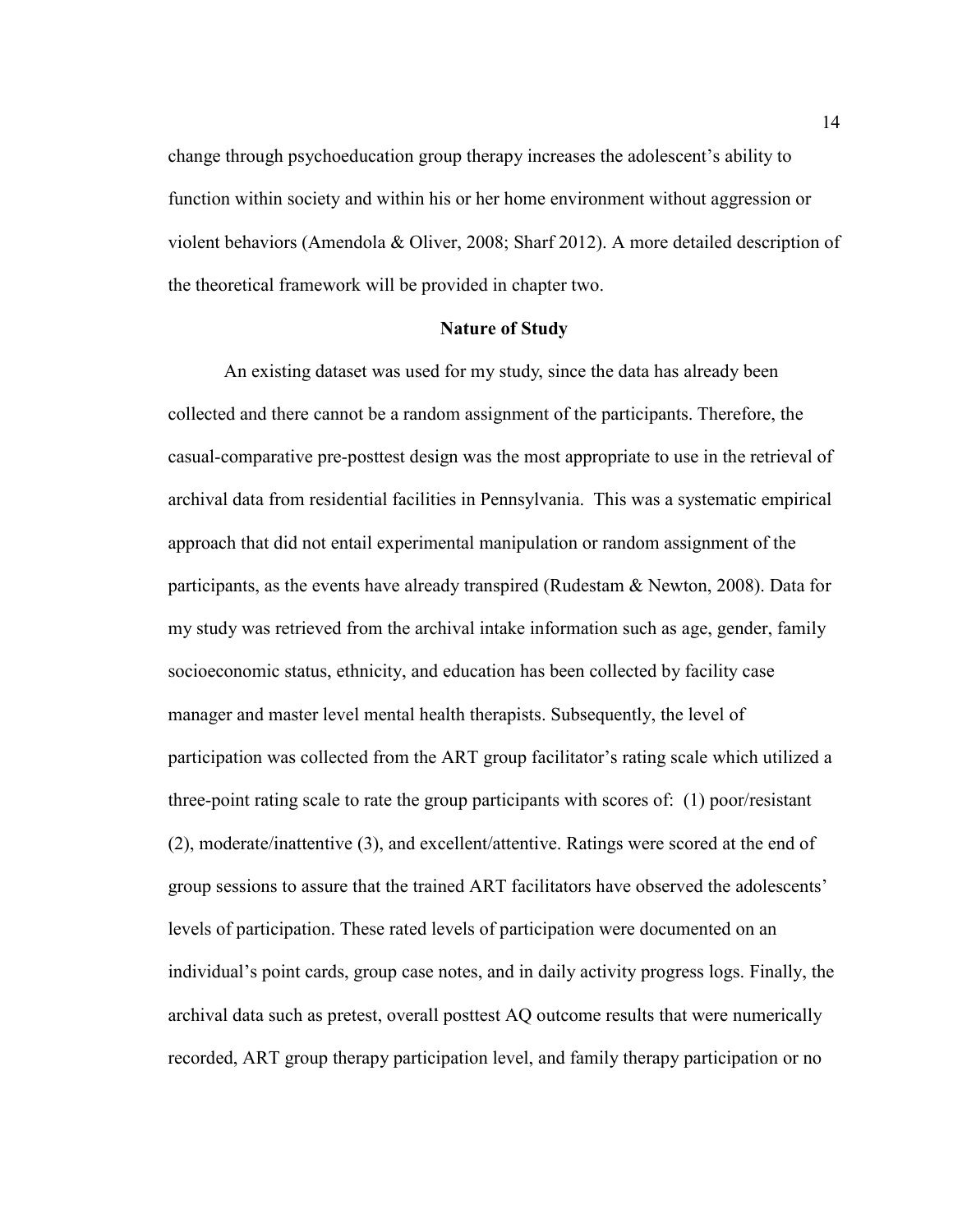participation that have been documented by master level mental health therapist and treatment team were collected from final archival discharge report that were stored in a secure room at the Perseus House central office. The central office is the home base of the non-profit organization located in Erie, PA. Moreover, manages several residential facilities located within the surrounding area of Pennsylvania.

#### **Definitions**

Several terms were extracted from the information collected and were added as my study evolved. These terms include but are not limited to the following:

*Age:* biological and psychological changes that a person must adapt too, from the time of birth over his or her life span (Broderick & Blewitt, 2010). For the purpose of my study, age was operationally defined as the age listed in the demographic intake sheet that provided a space for the adolescent to self-report age and date-of-birth during the residential program intake interview.

*Aggressive behavior:* A form of violent, unpredictable, impulsive, or reactive behavior designed to harm or injure another individual, property, or self (Schaffer & Kipp, 2007). For the purpose of my study, aggressive behavior was measured by the pretest and posttest self-report on the aggression questionnaire during the intake and discharge processing.

*Education:* is the transmission of knowledge by either formal or informal means that play an important role in successful development of prosocial skills, academic achievement, and higher levels of self-esteem through positive interactions (Gaskins & Mastropieri, 2010). For the purpose of my study, education was operationally defined as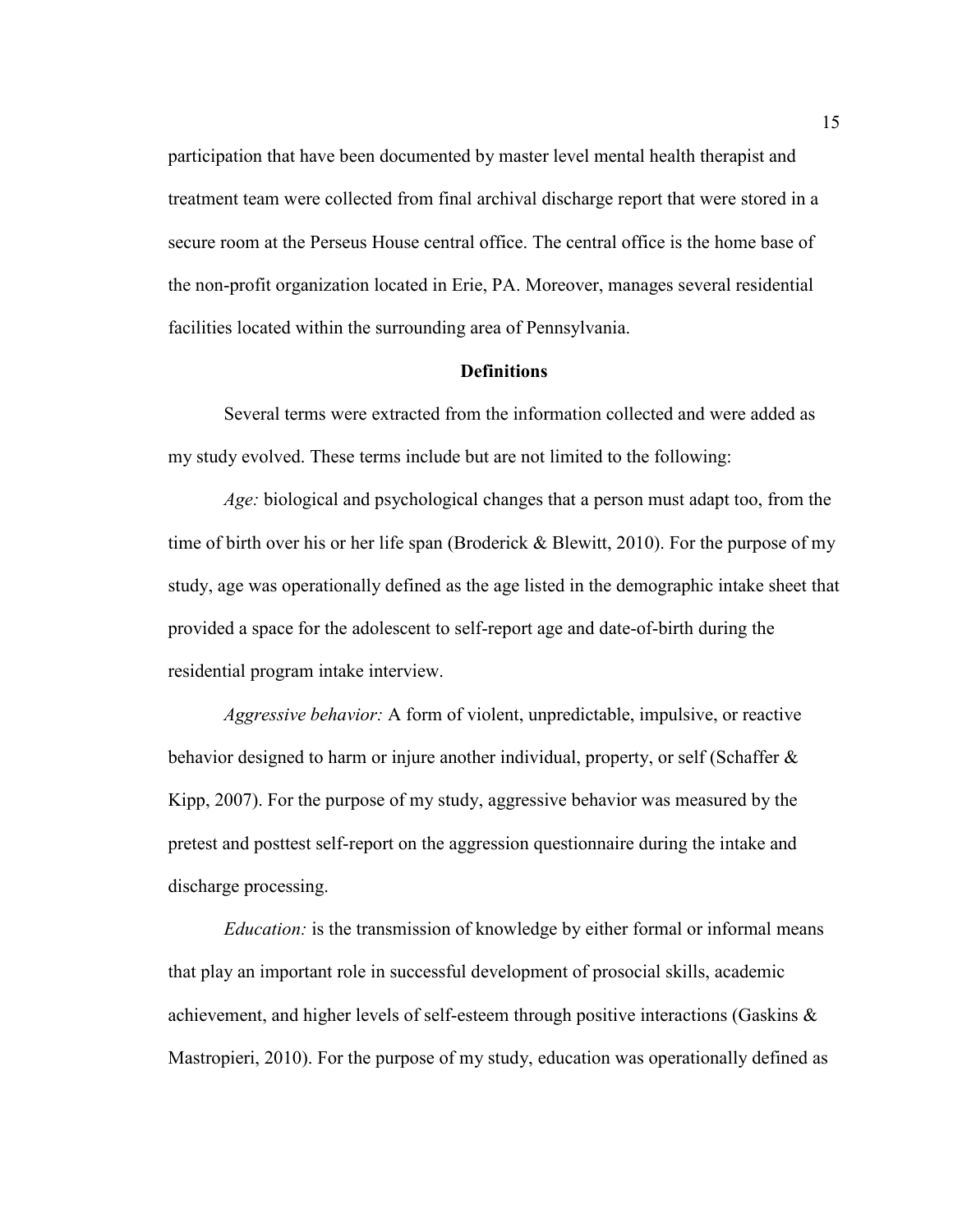the educational level listed in the demographic intake sheet that provided a space for the adolescent to self-report education level during the residential program intake interview.

*Ethnicity:* cultural traditions, beliefs, attitudes, and values handed down through generations to individuals (Broderick & Blewitt, 2010). For the purpose of my study, ethnicity was operationally defined as the ethnicity self-reported on the demographic intake sheet that provided a space for the adolescent to self-report ethnicity by check a box labeled Caucasian, Latino, and so on… during the residential program intake interview.

*Facilitators' Aggression Replacement Training rated participation level:* The ART group facilitators are trained by certified ART instructors during their two weeks of employee orientation training and are required to take refresher courses once a year by the residential employment guidelines. The group facilitators utilize a three-point rating scale to rate the group participants with scores ranging from poor/resistant, which is indicated as a score of one, to moderate/inattentive, which is indicated as a score of two, and excellent/attentive, which is indicated as a score of three. Ratings are scored at the end of group sessions to assure that the trained ART facilitators have observed the adolescents' levels of participation. These rated levels of participation were documented on an individual's point cards, group case notes, and in daily activity progress logs.

*Family socioeconomic status:* socioeconomic status has been defined as a group of individuals that have the same social standing or power that are defined by the characteristics such as educational background, income, and occupational type of the parent/parents' in the same household (Broderick & Blewitt, 2010). For the purpose of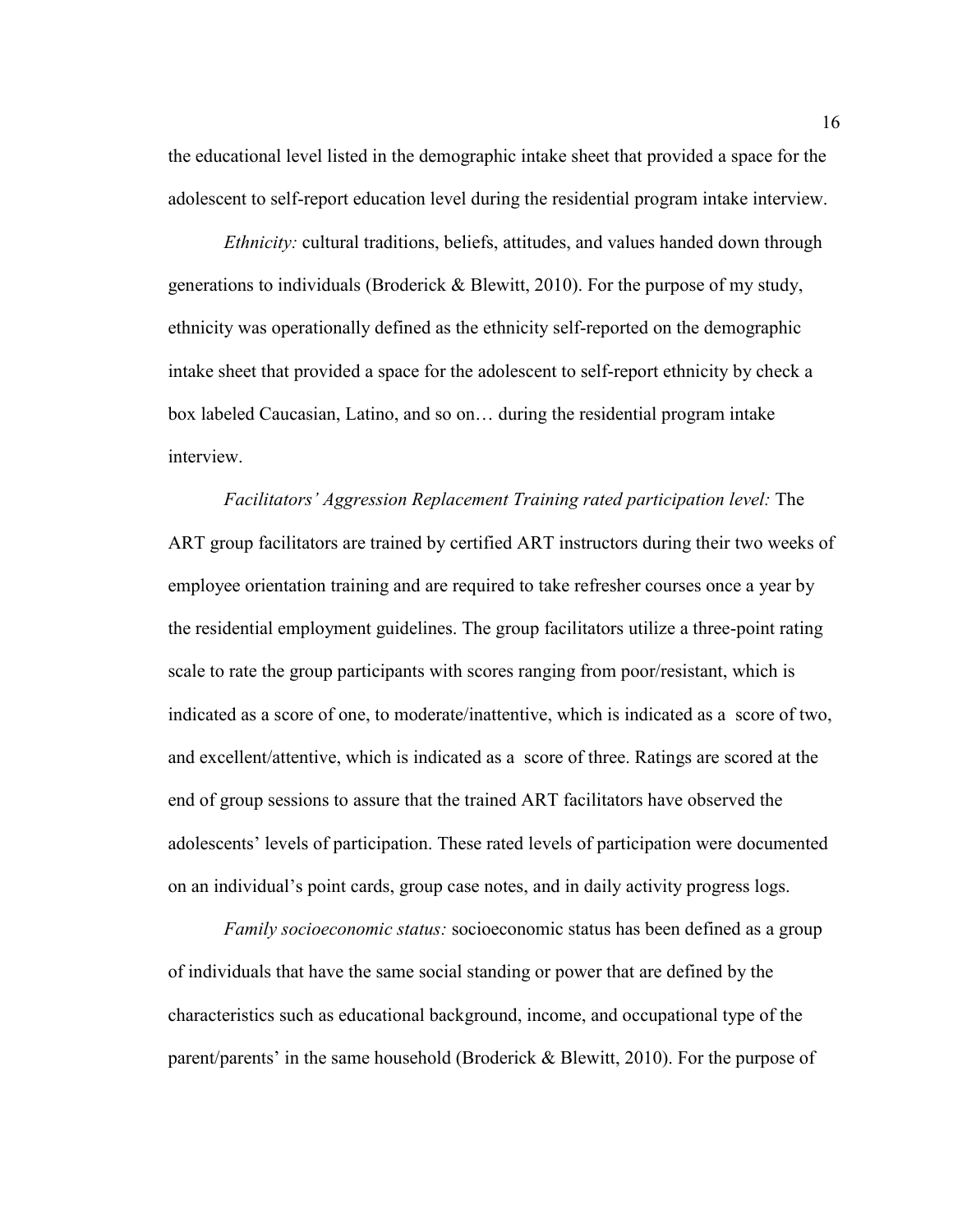my study, family socioeconomic status was operationally defined as the family socioeconomic status self-reported on the demographic intake sheet that provides a space for the parent/caregiver to self-report income, work-related status, and educational background residential program intake interview.

*Gender:* male or female sexual identity and one's ability to understand its meaning (Broderick & Blewitt, 2010). For the purpose of my study, gender was operationally defined as gender identity listed in the demographic intake sheet that provides a space for the adolescent to self-report male or female during the residential program intake interview.

*Levels of participation*: three levels of participation during ART group therapy have been identified and defined as attentive, inattentive, and resistant. For the purposes of my study, treatment expectations that were identified for the attentive group included: the adolescent attends all groups, completes assigned homework, participates in discussions, volunteers to help other peers, and participates in role-play activities. Treatment expectations that were identified for the inattentive group included: adolescent attends groups, but only participates when prompted, and refuses to engage in role-play activities. Treatment expectations that were identified for the resistant group included: adolescent attends group, but disrupts peers, and refuses to follow group rules (Sharf, 2012).

*Parental involvement:* Aspects of family-driven behavior consist of the parents as the primary decision makers in the adolescent treatment, as well engaged in family therapy; thus creating a sense of empowerment among the parent-adolescent relationship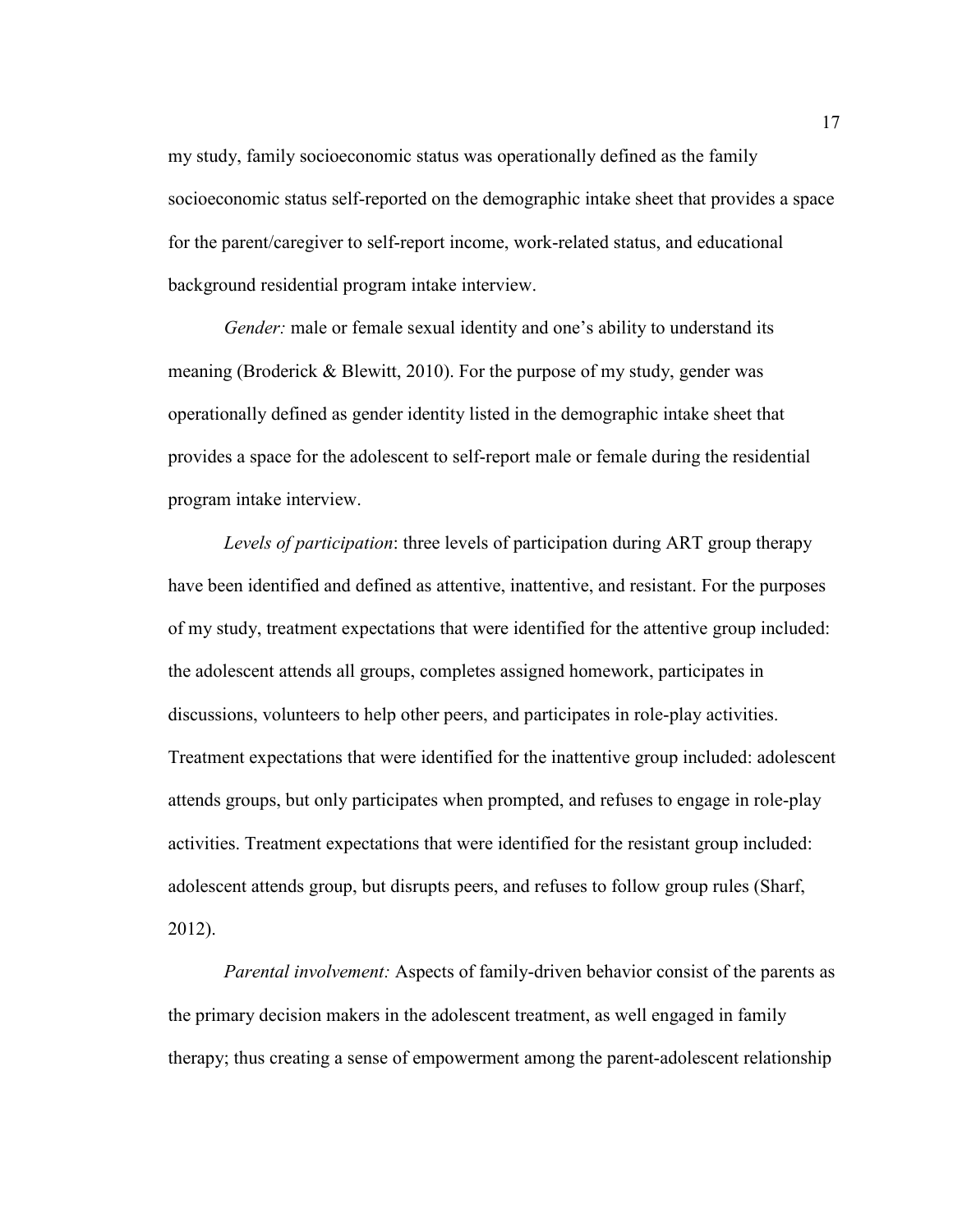(Brown, Barrett, & Ireys, 2010). For the purpose of my study, parent involvement was operationally defined as parental involvement, as listed in the discharge summary report when the adolescent completed his or her treatment goals. Subsequently, parental involvement was coded as  $1 = yes$  and  $2 = no$  in the SPSS analysis process.

#### **Assumptions**

Several assumptions could be made, given that my study is a quantitative causalcomparative pre-posttest examination of records of previous clientele that received residential treatment. It was assumed that all information retrieved from these stored records were accurate. Another assumption was that all information reported during the adolescent's treatment was an unreserved and true accounting of his or her group treatment experiences.

#### **Scope and Delimitations**

A quantitative casual-comparative after the fact pretest and pretest study was conducted because of the protected population in adolescent residential facilities and the subsequent challenge to get Institutional review board (IRB) approval. The data was previously collected and was current, which helped to delineate the differences or similarities among the factors associated with decreased aggression and an increase in anger control in the study. A better understanding of treatment outcome is needed to build individual post-treatment foundation to help further the adolescents' re-integration successes in education, family, social, and peer acceptance without aggressive behaviors. However, an after the fact casual comparative study is also beneficial, because it allowed the aftercare treatment team to view what helped the adolescent reach residential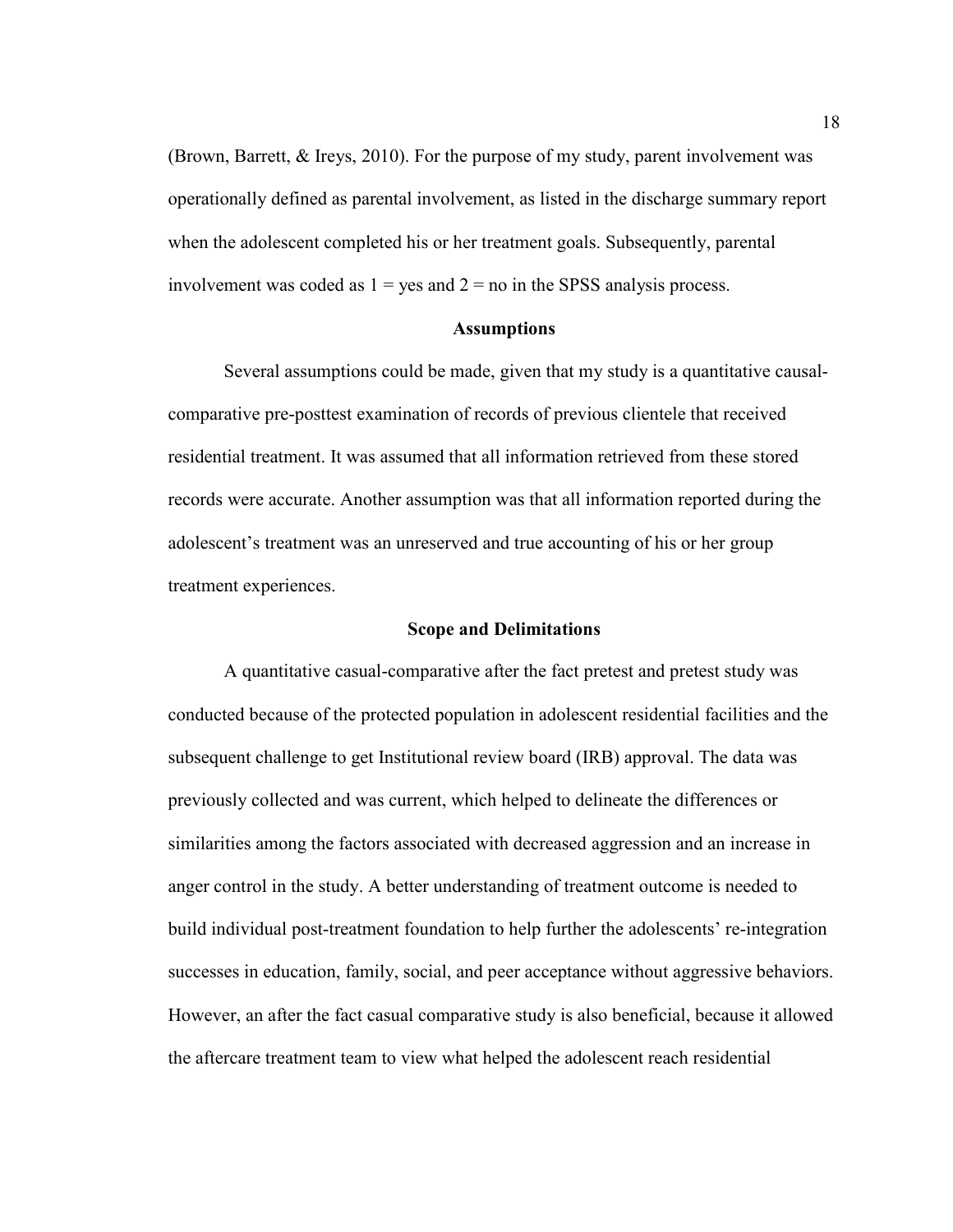treatment successes rather than make an assumption that the outpatient treatment will work for every adolescent the same. Amendola and Oliver (2010) indicated that intervention models are designed with the best intentions; however, interventions often have difficulty maintaining fidelity and effectiveness. My study helped provide more evidence that aggression replacement training teaches struggling adolescents skills to deal with his or her fears, anger, and aggression through a series of structured learning groups (Amendola & Oliver, 2010).

Since there were limited studies related to this topic, it is unknown whether the factors chosen in my study will help eliminate the gap in understanding why some adolescents respond to treatment, while others may resist treatment. One delimitation in my study was limiting participation to five residential facilities' associated with Perseus House Inc. located in Pennsylvania. Another delimitation was the after the fact information that was retrieved from adolescent records with an age range from 11 to 19 years-old. A third delimitation was the adolescent groups were interrupted at times due to clientele discharges and new clients arriving. For example adolescents are sometimes accepted in residential treatment due to the program intake availability and may arrive mid-group or at the end of a group, which may cause initial confusion to group format, increased fear of acceptance, and the adolescents understanding group topic. This coincides with Feindler and Engel (2011) found that an adverse stimulus triggers physiological arousal and distorted cognitive responses, which in turn result unwanted feelings of resentment and precipitate aggressive responses.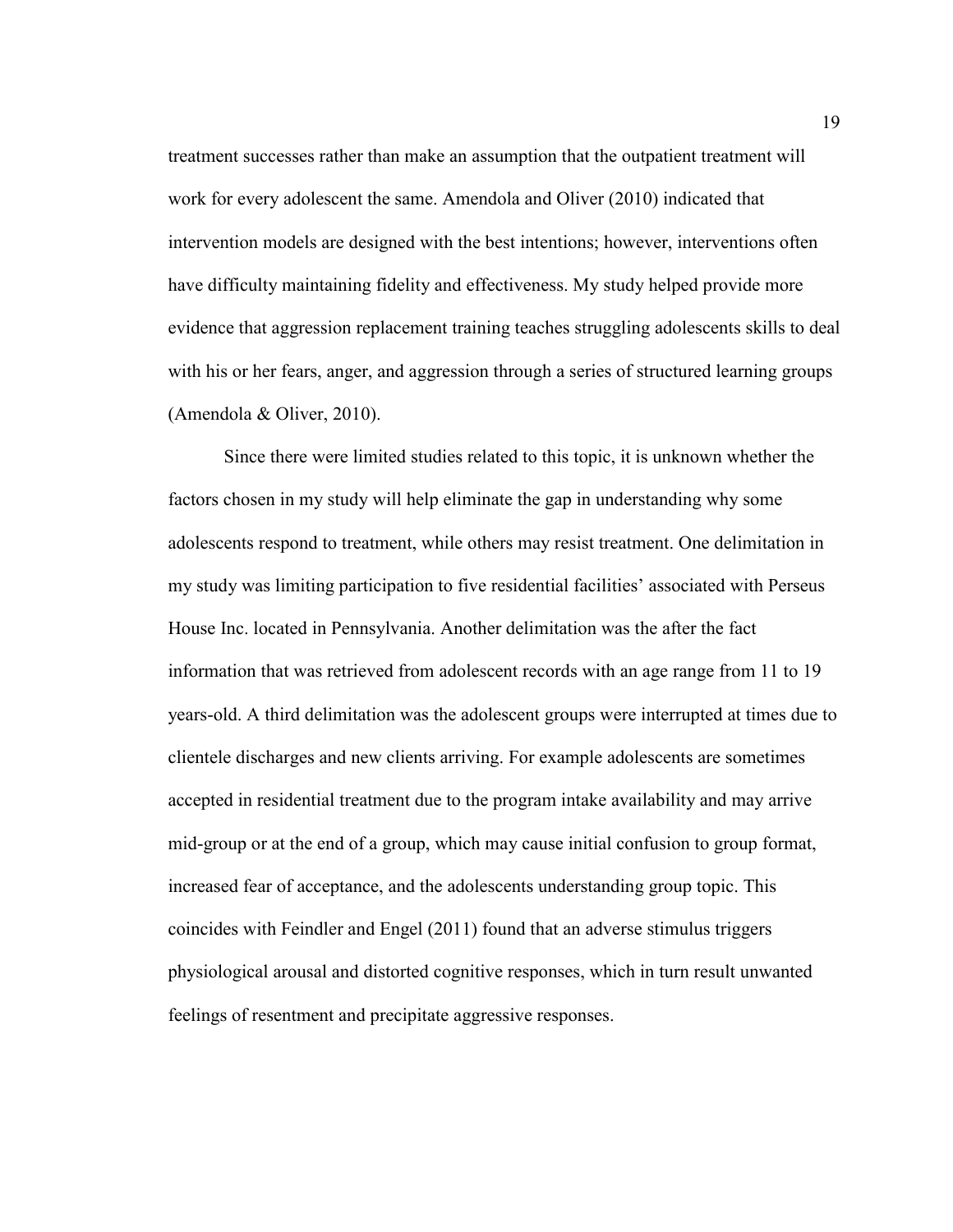#### **Limitations**

The first potential limitation was that the casual-comparative after the fact study did not utilize participants in person, but rather only their records in order to retrieve the data. This was an implication due to the researcher's inability to view the participation level during group treatment. As a result, I could only infer from the sequence of events documented in the subjects' records. Another limitation may be accurate documentation of treatment during the adolescents' residential stay and treatment outcome. This was an implication given that staff perceptions of treatment participation may vary, thus causing biased treatment outcome documentation. One other potential limitation was the fidelity in how each of the five residential facility group leaders facilitates the ART group to the participants. This was an implication given that each group leader has different levels of experience; for example a newly trained leader at one of the sites versus a group leader employed for 5 years. A final limitation was the participants' gender; two of the five facilities utilized in the study are male. This was implication that can offset the gender variable outcome score in relation to group participation level and reduction in risk assessment.

#### **Significance**

The results of my study is intended to expand the research and understanding regarding factors that predict attentive, inattentive, or resistant levels of adolescent participation in ART and whether ART can affect successful outcomes for a decrease in aggression and an increase in anger control as measured by the posttest overall Aggression Questionnaire (AQ) score differences among adolescents in residential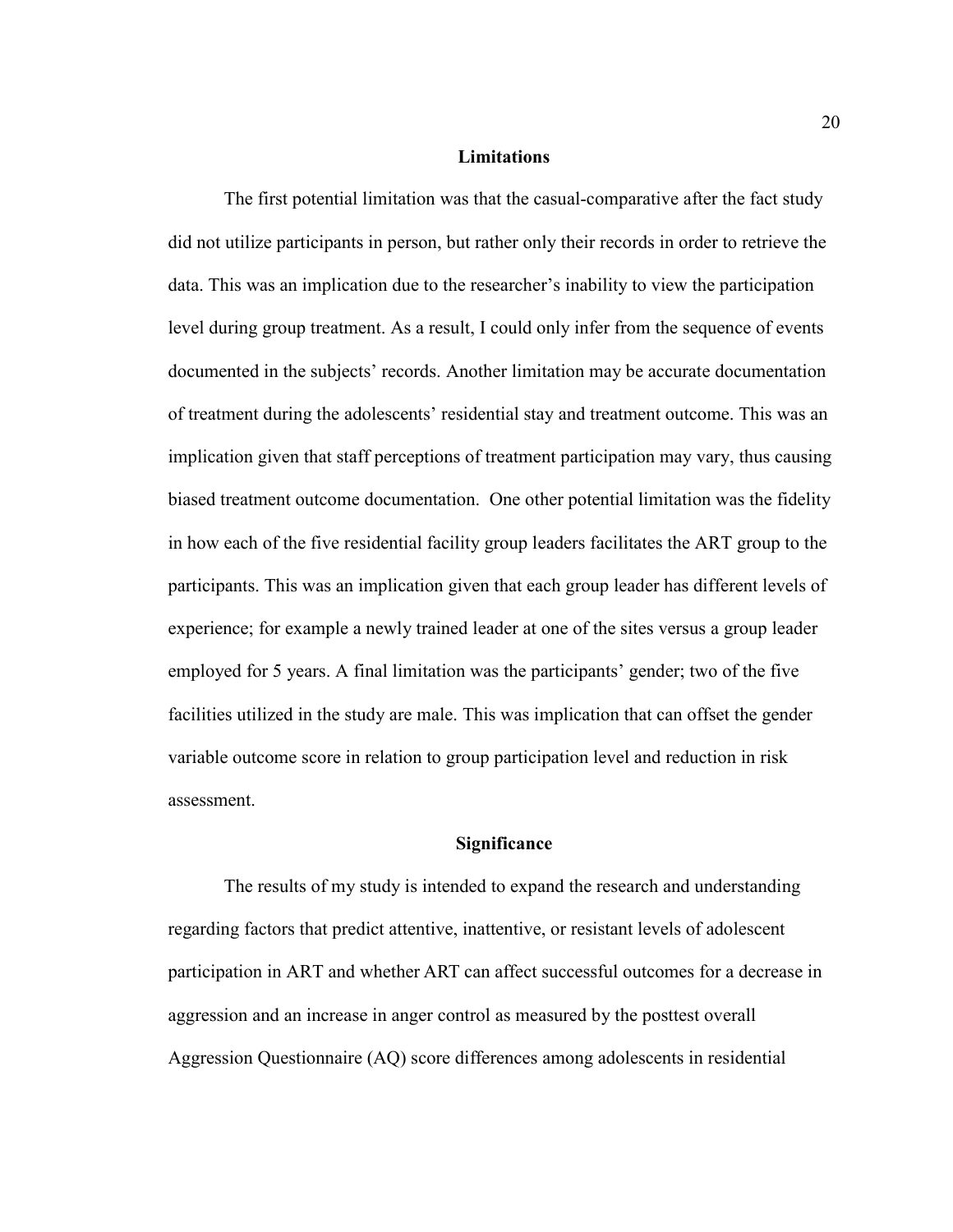treatment. Previous literature suggested that predicting factors such as parental involvement, adolescent level of education, family economic status, age, gender, and ethnicity as possible intercorrelations of problem behaviors, but could not be limited to one factor (McKinnie Burnie, 2006; Racz, McMahon, & Luther, 2011). Subsequently, indicating that a combination of various influencing factors that could lead to increased aggressive behaviors. Insight from my study helped to identify which demographic variables predict participation level in ART and whether participation level determined successful outcome for anger management and aggression control. The results of my study may be able to help residential treatment providers identify adolescents who are at a higher risk for treatment failure due to noncompliance, and allow treatment providers to intervene sooner to improve treatment success rates.

#### **Summary**

This casual-comparative study was undertaken to address the research gap in the literature regarding linking factors such as parent involvement, education, socioeconomic status, age, gender, and ethnicity as attributes to aggression and lack of anger management. The aim of my study was to learn more about the predicting factors associated with an adolescent's response to his or her level of group participation, thus decreasing post aggressive behaviors when integrated back into his or her home environment, school, and society.

In this quantitative study, a non-experimental, causal-comparative pre-posttest after the fact design I collected the data from a residential treatment organization located in Pennsylvania. The dependent variables were aggression and anger control. The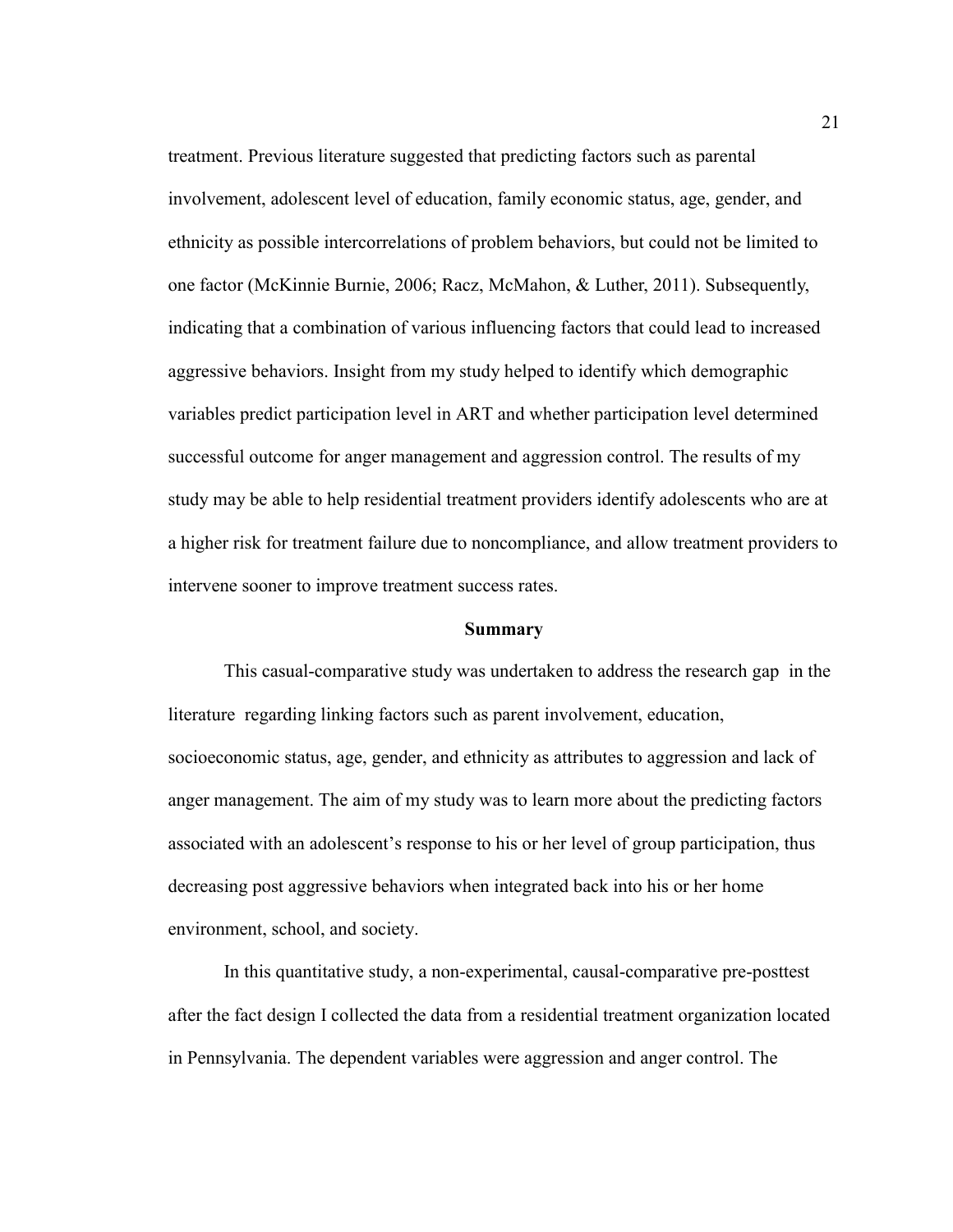independent variables were (a) level of group participation (attentive, inattentive, and resistant), (b) gender, (c) age, (d) parental involvement, (e) socioeconomic status, and (f) education. Data were analyzed to determine the predictive ability of factors associated with level of group participation and outcome aggression.

In Chapter 2, the literature relative to adolescent residential facility treatment, adolescent group participation, and aggression is reviewed. Chapter 3 focuses on the research design and methodology of the study. In Chapter 4 an analysis of the data is presented. Chapter 5 concludes the study with summary, conclusions, and recommendations for future research.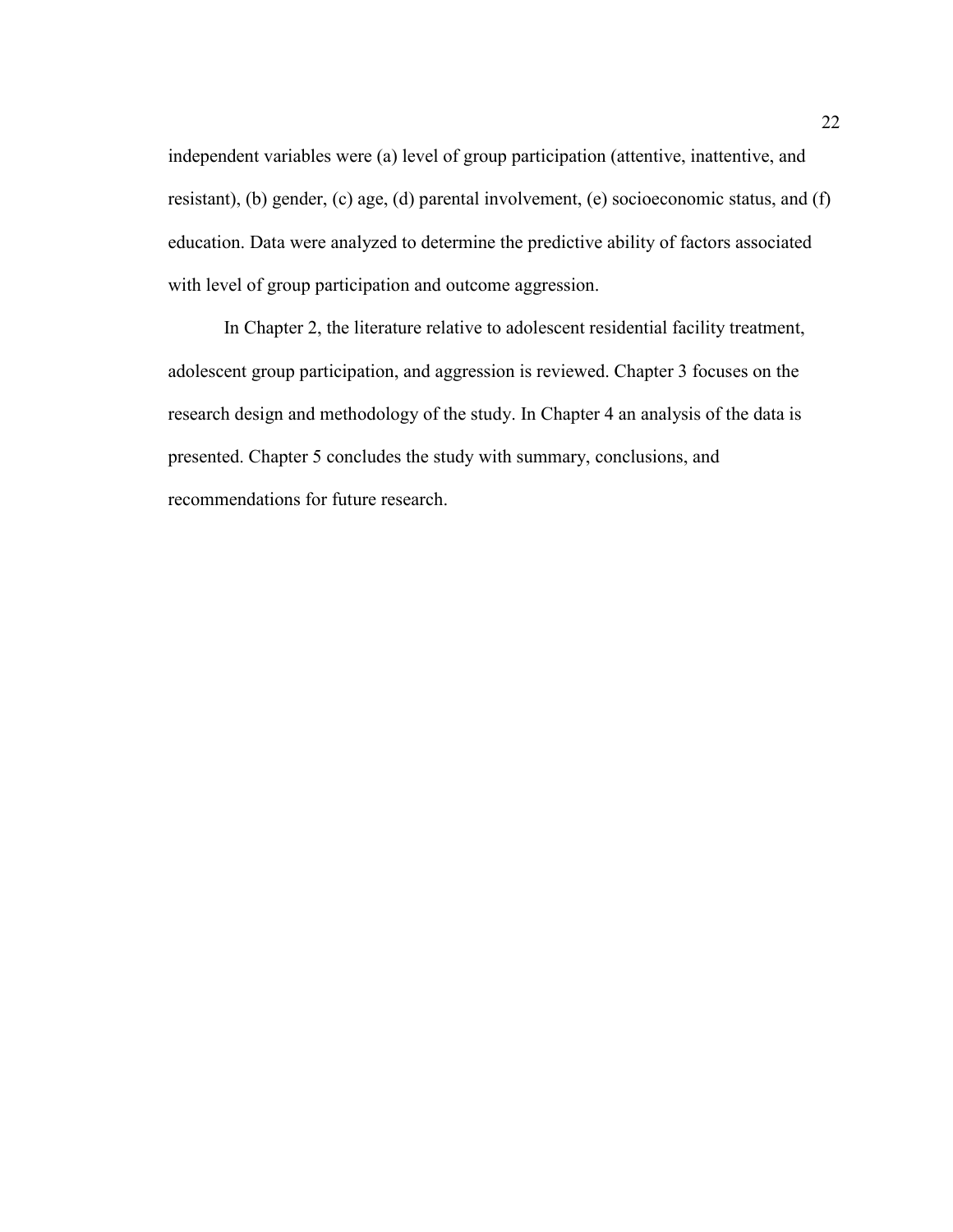#### Chapter 2: Literature Review

#### **Introduction**

A National Survey indicated that 1.6 million adolescents' in the U.S. were arrested in 2010 and 1.5 million in 2011 for erratic aggressive behaviors, thus showing a decline from the 2.18 million adolescent arrests in 2007 (Kennedy et al., 2011; OJJDP, 2014). Although, a decrease in adolescent arrests was detected, an ongoing problem still continues to exist with some youths struggling to function in society without engaging in aggressive behaviors such as larceny theft, simple assault, drug abuse, and simple assault (OJJDP, 2014). OJJDP (2014) indicated that in 2010, there were 71,000 adjudicated delinquents placed into residential treatment facilities, and this does not account for those adolescents' that were admitted through affiliated agencies such as Children and Youth Services and post hospitalization recommendations.

Research pointed out that residential treatment facilities are selected as a last resort intervention for helping adolescents who are at risk for ongoing adjudicated behaviors within society (Kurtz, 2002; Racz, McMahon, & Luther, 2011). These facilities are an alternative to direct placement into juvenile detention centers. Noftle et al. (2011) indicated that residential treatment has been found to reduce the adolescent's initial symptoms at discharge. Adolescents placed in residential treatment are given the opportunity to learn strategies that help them address their out of control behaviors.

Unfortunately, long-term exposure to the erratic delinquent behaviors of fellow residents can increase likelihood for developing additional high-risk behaviors among adolescents residing in these facilities (Shapiro, Smith, Malone, & Callaro, 2010).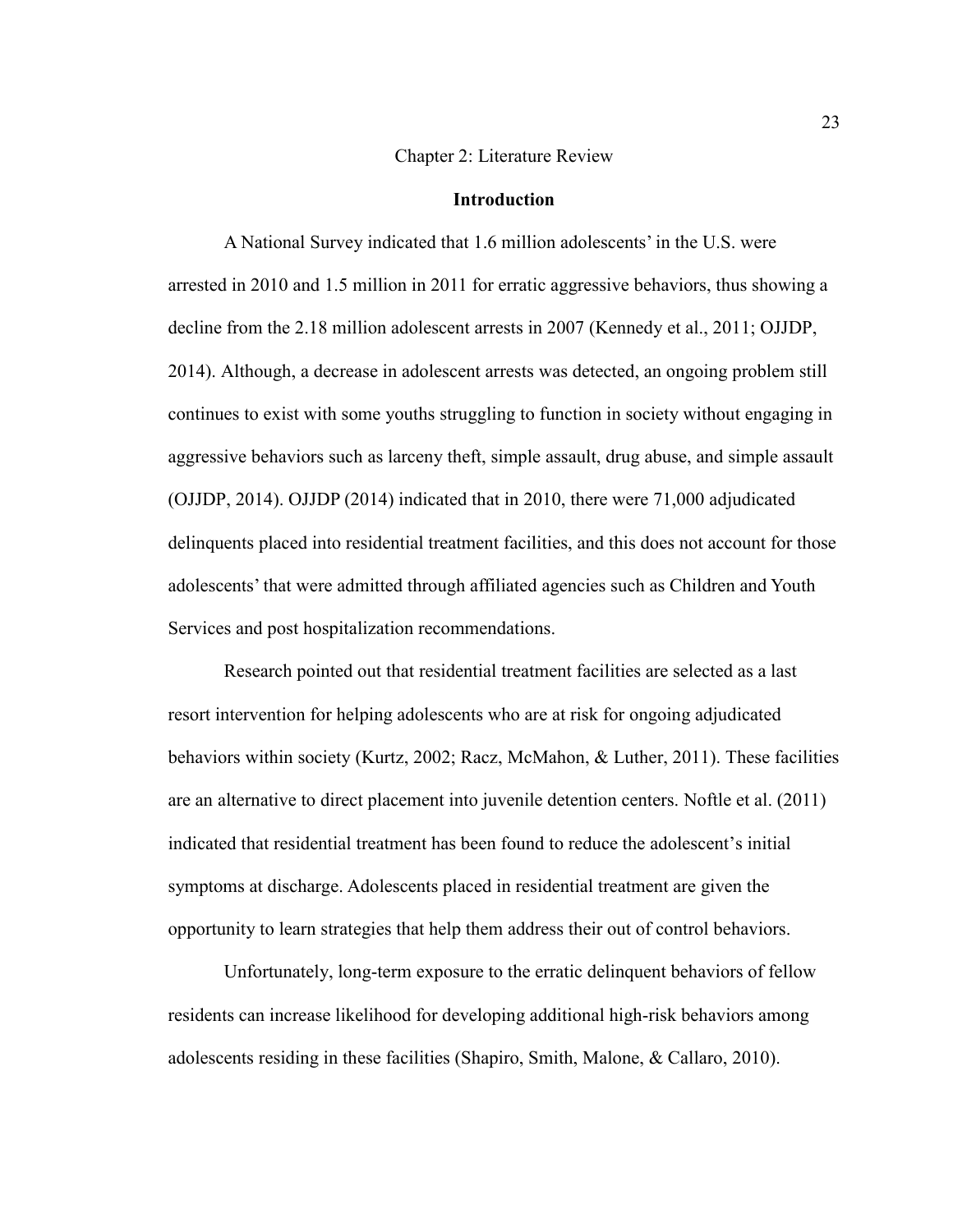Aggressive behaviors often represent a complexity of problems in residential youth care (Knorth, Klomp, Van den Bergh, & Noom, 2007). Knorth et al. (2007) explained that adolescents with aggressive behaviors are one of the reasons that they are admitted into residential treat. Moreover, the aggressive behavior continues to be an ongoing problem, while in residential care, as a result the adolescent is premature removed and placed into a stricter environment (Knorth et al., 2007). In my study, I sought to address an under researched area related to adolescent treatment within residential facilities. Adolescents with antisocial behaviors have been shaped by a combination of life experiences such as parental involvement, education, social economic status, age, gender, and ethnicity, which consequently can lead to poor anger control (McKinnie Burney, 2006; Vecchi, 2009). Adolescents who struggle with erratic aggressive behaviors have need for a treatment intervention that aide in their behavioral problem.

The purpose of this quantitative study was to examine whether these factors and level of group participation in ART predicted increased anger control and reduced aggression among adolescents living within residential treatment facilities. The independent variables were level of group participation (attentive, inattentive, and resistant), parental involvement, education, social economic status, age, gender, and ethnicity. The dependent variables were aggression and anger control. In this chapter, I describe my strategy for reviewing parental involvement, education, family socioeconomic status, age, gender, and ethnicity literature. I also discuss cognitive therapy, ART, and the model of change theory (Beck, 2006; Goldstein, 1999; Lewin & Gold, 1999). Gaining awareness the characteristics of adolescents aggressive behaviors,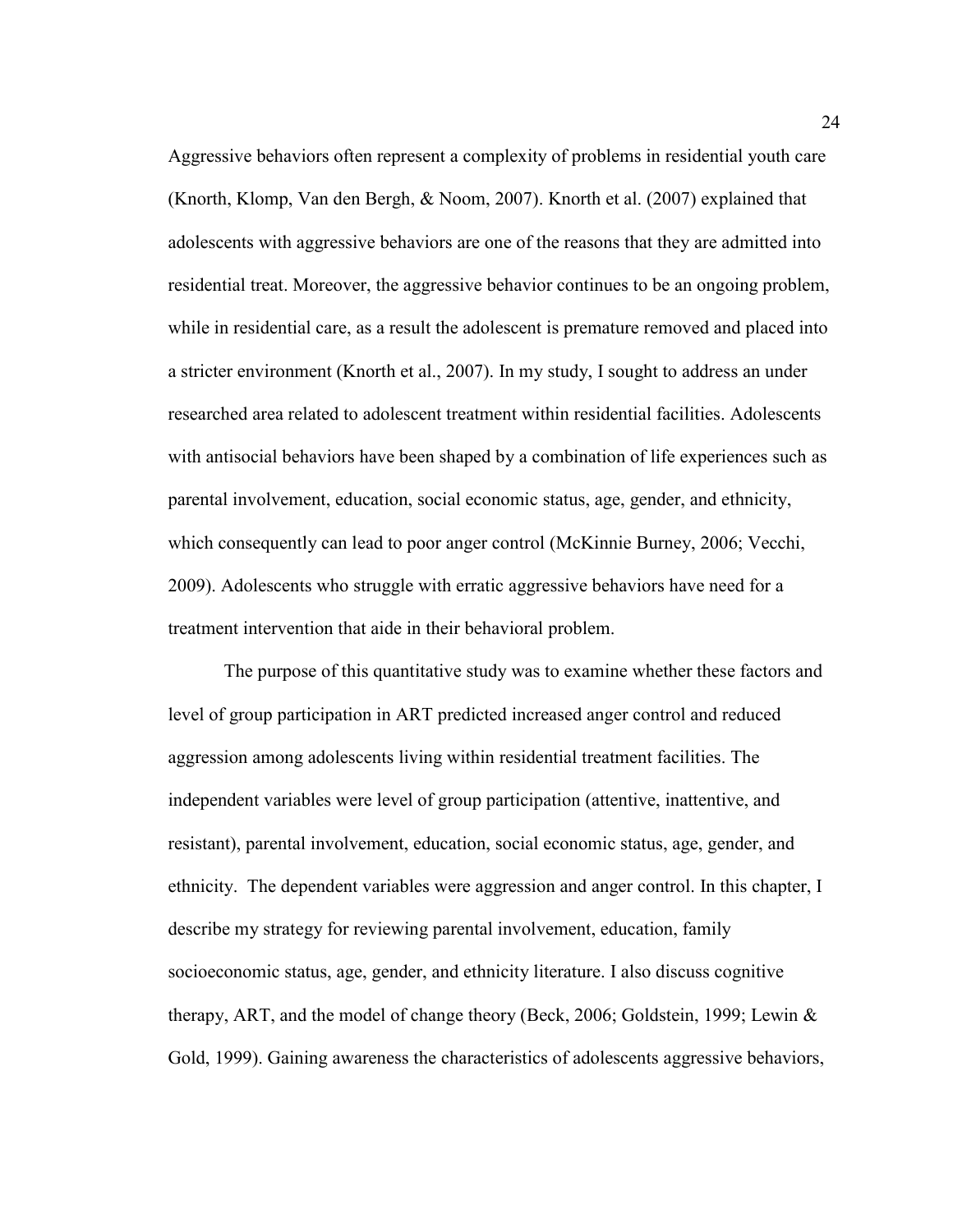will help others begin to understand the need for intervention that enhance anger management skills.

# **Literature Search Strategy**

To complete the literature review, I gathered information from various peerreviewed journals using online databases including Thoreau, EbscoHost, PsycArticles, PsycInfo, Academic Search Complete, and Eric. In searching these databases, I used keywords such as *adolescent-aggression*, *youth-aggression*, *anger control methods*, *anger control strategies*, *anger control management*, *adolescent residential facility*, *adolescent residential group therapy*, *cognitive therapy*, and *Aggression Replacement Training*. Many of my journal articles came from peer-reviewed publications such as *Journal of Family Psychology*, *Child Welfare*, *Journal of Clinical Child & Adolescent Psychology*, *Developmental Psychology*, *Residential Treatment for Children & Youth, Journal of Cognitive Psychotherapy*, and *Reclaiming Children and Youth. I* carefully reviewed each source for current literature and scholarly research to show originality and evolving studies over time. Sources found to be most relevant to the subject matter was written between the years 1935-2014. Gathering information in scholarly friendly sites is important aspect of literature review phase that provides insight into a study's design.

# **Theoretical Foundation**

Cognitive and change theories assisted in providing some insight into adolescent change effects. Individual change occurs with growth, learning, reasoning, and actions that can be linked to theorists Aaron Beck and Kurt Lewin (Shaffer & Kipp, 2007). Schaffer and Kipp (2007) explained that experiences within an environmental field can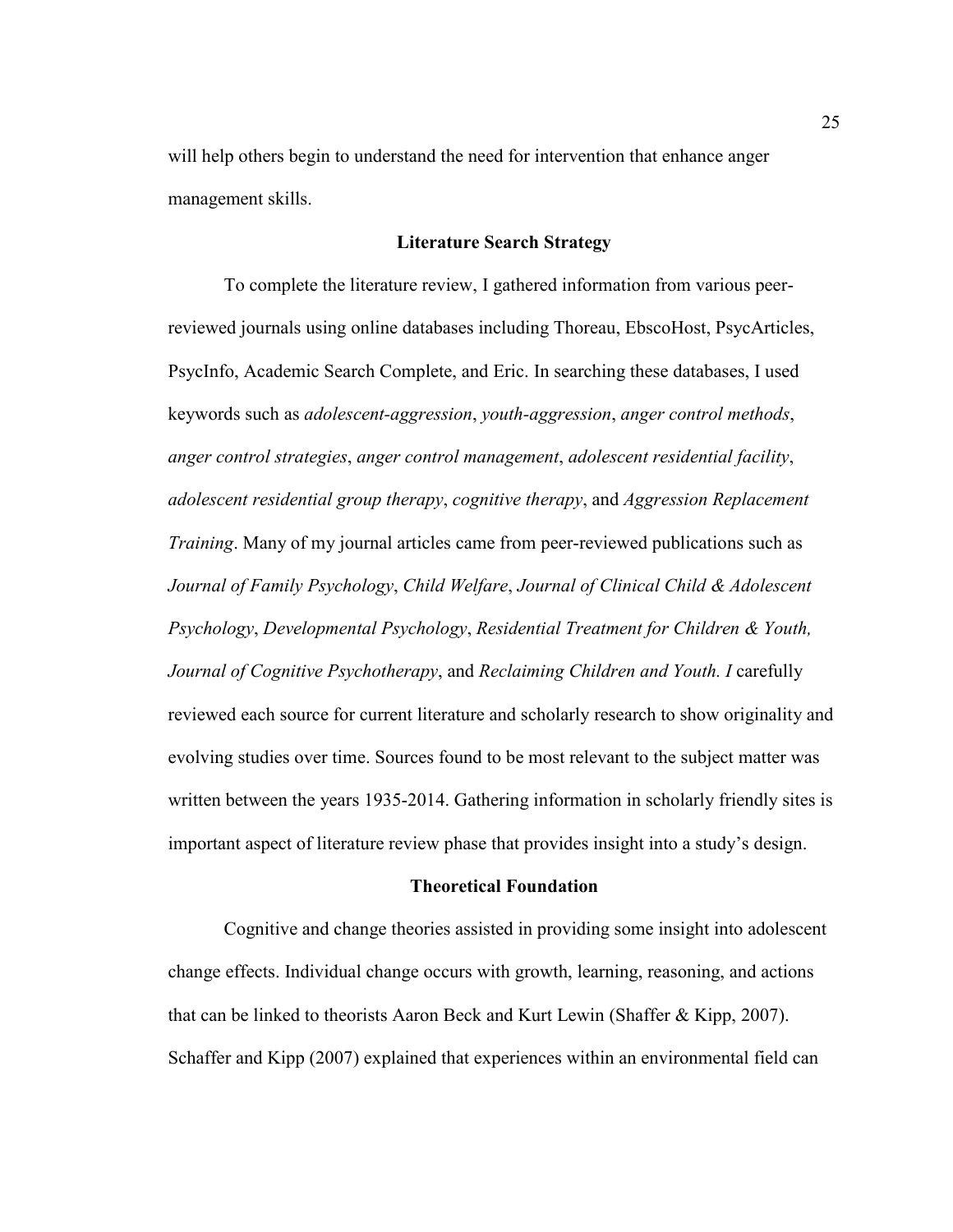only be defined from the individual's way of viewing the event. Moreover, early childhood events lead to basic beliefs about self and one's world (Shaffer & Kipp, 2007). In the following section, I review cognitive theory and change theory.

# **Cognitive Theory**

One of the most promising forms of treatment in adolescent residential treatment facilities is cognitive therapy (Rosen, 1998). Rosen (1998) indicated that adolescents' expressions while in residential treatment may serve a measure of their illogical cognitions. As a result the treatment team may be able to devise strategies to effect cognitive change and use the adolescent's articulations to track positive therapeutic measures (Rosen, 1998). Aaron Beck, a renowned theorist developed cognitive therapy in the 1960s, this therapy involves helping clients understand how their thoughts, behaviors, and emotional responses to a problem evolve (Beck & Beck, 1995, Beck, 2006). The subtleties that surround cognitive interventions will help provide insight into adolescent illogical thoughts and the significance tracking change throughout residential treatment.

Providing insight into the formation and history of cognitive therapy will help serve as guide to the helping profession. From his clinical and regular observations and experiments, Beck (1999) noted that individuals often exaggerated the frequency of experiences that may have been accidental and accepted them at face value. His intrigue about the problematic thoughts, feelings, and behavior of his clients led him to develop cognitive therapy (Beck, 1999). As cognitive therapy evolved, different techniques were implemented to help individuals with problem solving such as bridging problematic thoughts to pinpointing and correcting those irregular thoughts and new rule structure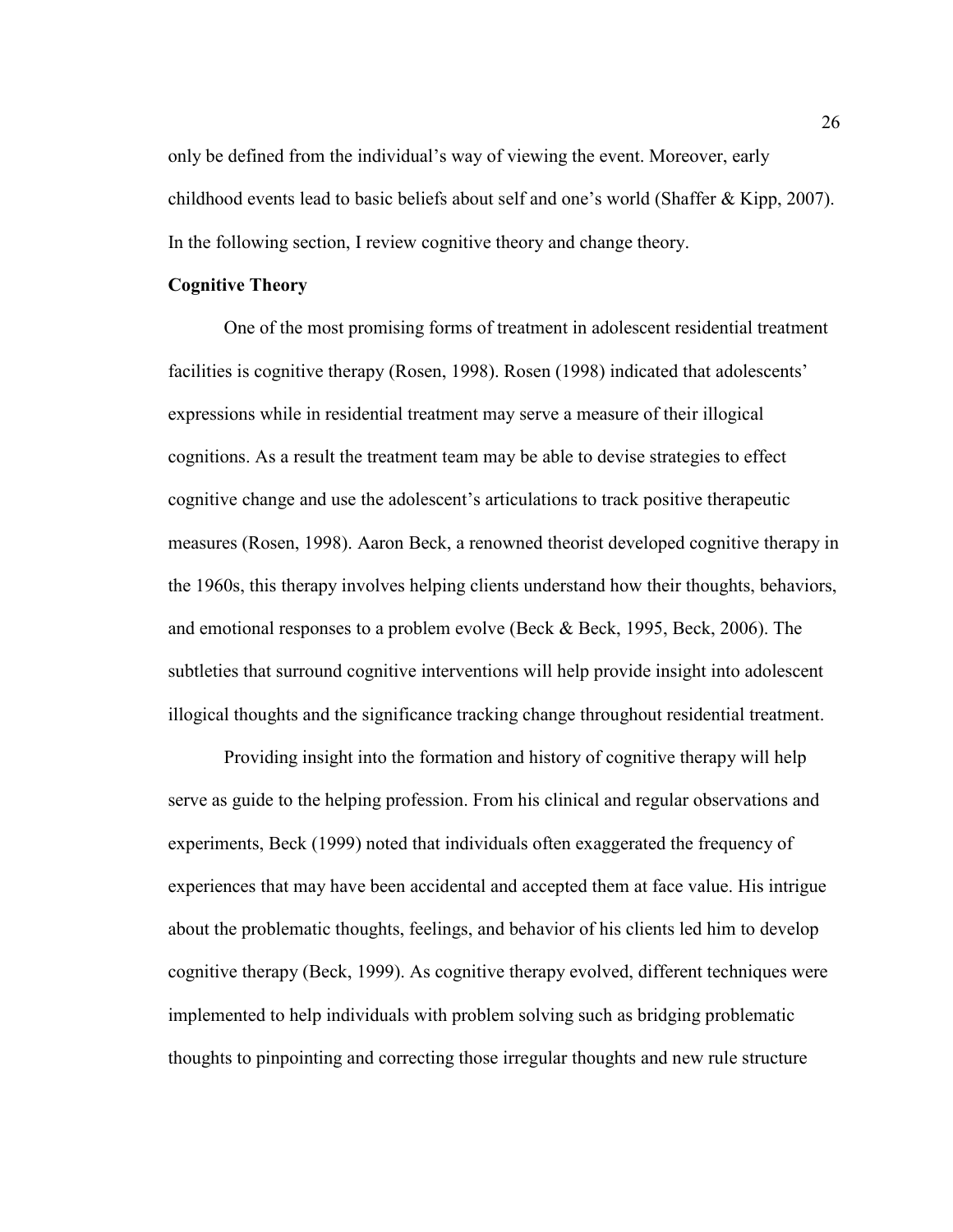(Beck, 1976). Beck (1976) explained that the content of rules is monitoring the experiences and steering the behavioral change through two main axes; danger versus safety and pain versus pleasure. Providing awareness of problematic behaviors through guided change utilizing new rules will help adolescents develop improved perceptions and deter from erratic behavioral outburst.

New rule structure may serve as standards to modify unwanted behaviors, regulate and guide changes in behaviors (Beck, 1976). For example, these new rules may provide a troubled adolescent with the opportunity to evaluate the significance of other peers' actions and interpret how he or she regards those actions based on his or her own values and beliefs (Beck, 1976). Adolescents who are relocated into residential facilities are introduced to new rules, routines, and therapeutic modalities such as ART. As a result the adolescents are exposed to changes outside of their usual environmental, social, and cultural structure. In being exposed to these things, they begin to modify their previous ways of processing information, developing relationships, and identifying patterns through new skill development (Beck, 1976). Beck (1976) explained that by reducing the adolescents dependency on erratic behavioral choices through the induction of new ways to learn from past experiences enhances problem solving and confidence. Helping adolescents identify, work through past experiences, and develop new skills empowers them to make positive changes in their life.

Developing awareness of destructive thinking and behaviors enhances adolescent positive change. Gavita, Joyce, and David (2011) indicated that cognitive therapy is based on the identification of cognitive distortions within the day-to-day thinking of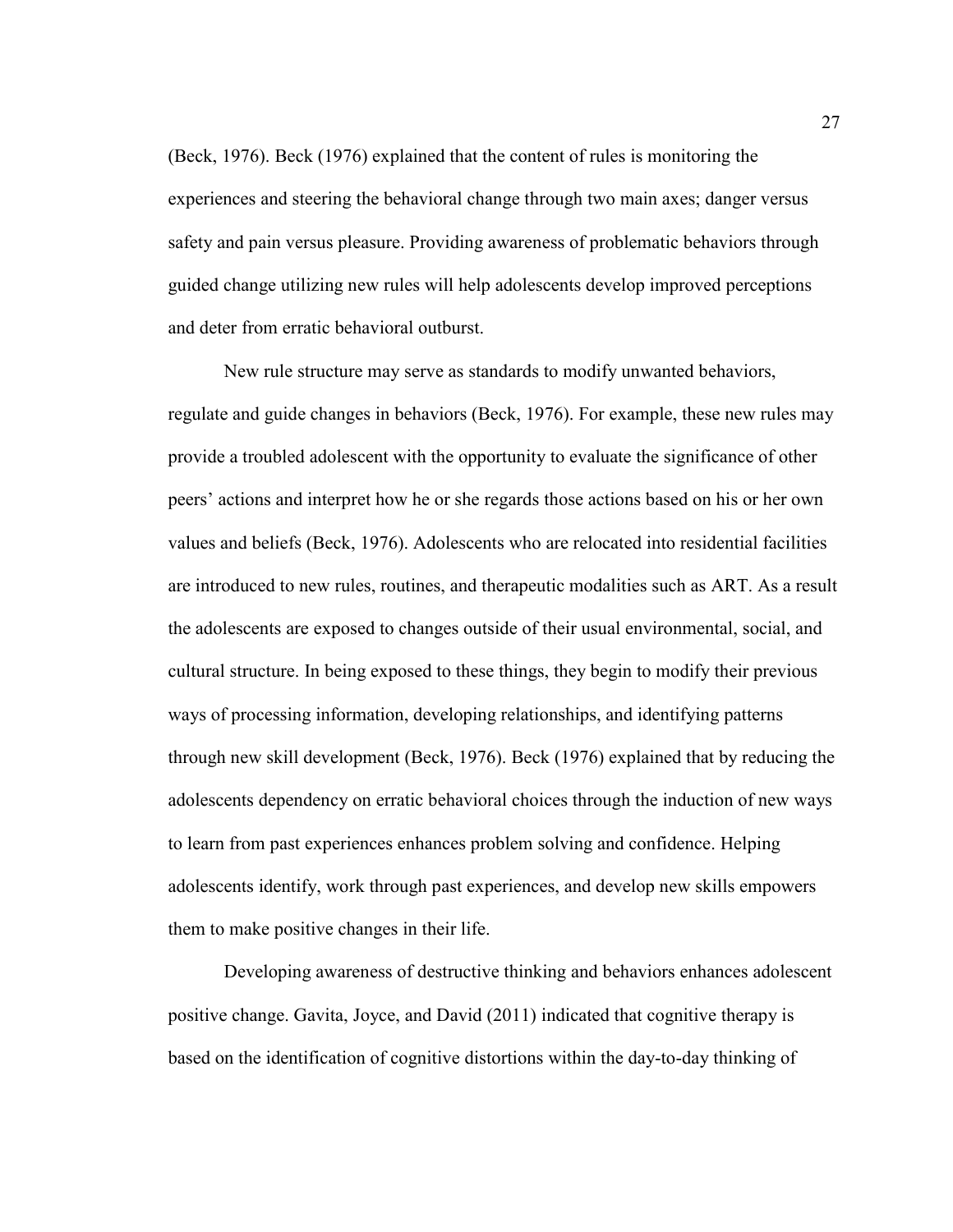clients. Aspects of cognitive distortions among adolescents in residential treatment facilities seem to be under debate, subsequently causing a delay in identifying therapeutic processes that will engage them in treatment and encourage positive outcomes (Raftery, Steinke, & Nickerson, 2010). Sharf (2012) described cognitive distortions as a method of processing information that reflects upon erroneous, hopeless, or negative experiences that occur earlier in childhood. Finding methods to help adolescents become aware of their distorted thought processes can be a challenge, but in turn implements the need for the development of working treatment models.

The complexities that evolve during adolescence become a learning process for both the adolescent and the people involved in his or her life. Coban (2013) explained that adolescence is a period of interpersonal conflict with everyday life (Coban, 2013). For adolescents, cognitive distortions tend to become highly exaggerated, rigid, and illogical (Coban, 2013). Coban (2013) argued that interpersonal conflict seems cause conflicting behaviors, disagreements, and opposition among adolescents. As a result of his or her conflicts the adolescent may have difficulty engaging in treatment modalities due to his or her lack of difficultly in understanding the depth of his or her experiences, as well as linking those experiences to relationships among family members, peers, and society (Cone, Golden, & Hall, 2009). Beck (1976) indicated that individuals' learn to label, interpret, and assess according to sets of rules; unfortunately, when these rules are framed in absolute terms or frequently used in an unrealistic manner, maladjusted behaviors may evolve. Developing awareness of misinterpretations between family members may help decrease behavioral outburst and miscommunication.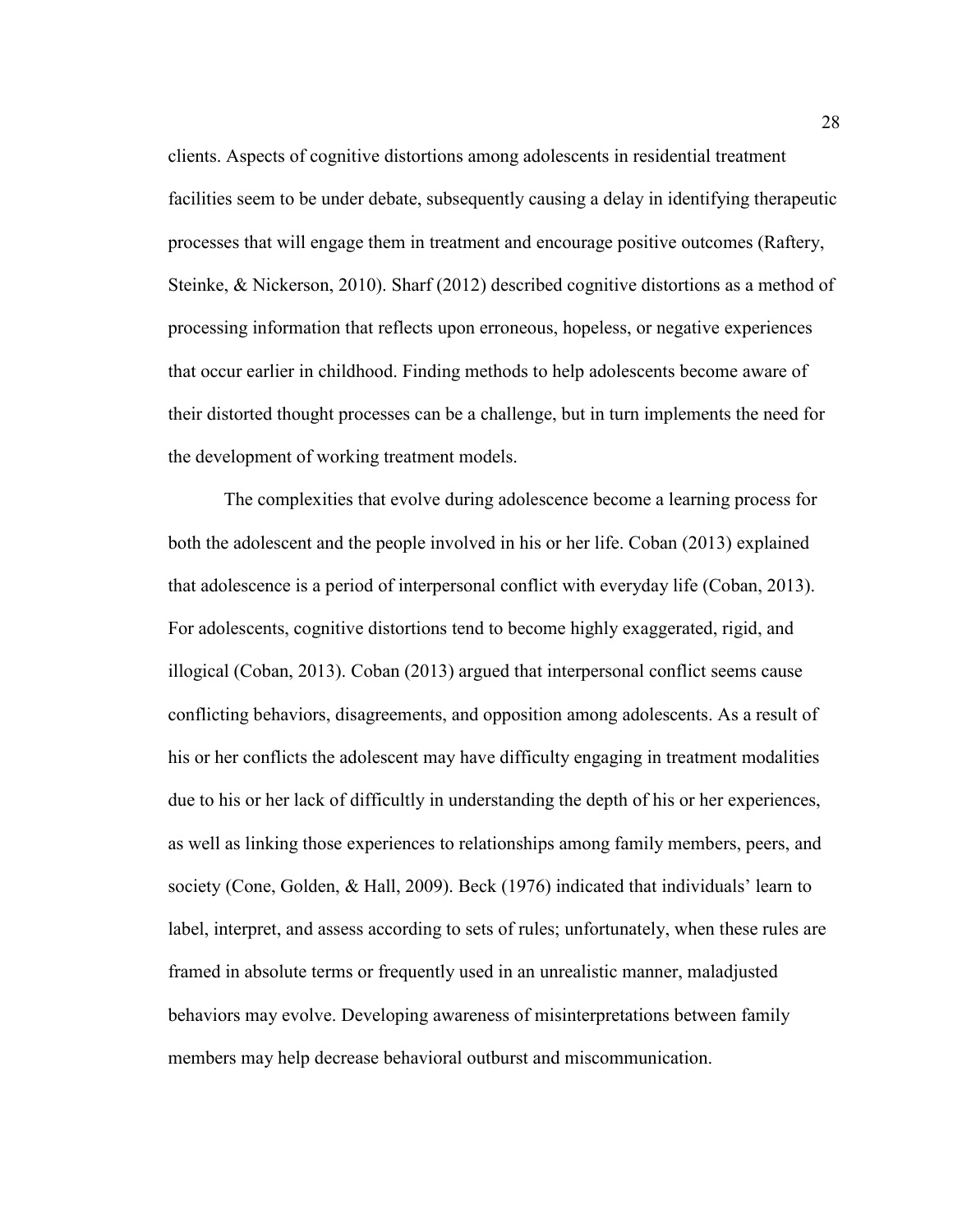Diverse behavioral problems and lack of trust seem to be a common feature with adolescents entering a residential treatment facility. Hoffart, Borge, Sexton, and Clark (2009) indicated that early therapeutic alliance has shown to influence outcome expectation among individuals level of involvement in residential treatment. Aspects of residential treatment facilities have been found to be both positive and negative, thus indicating treatment format and collaboration are both part of a systemic process (Dattilio & Hanna, 2012). As a result of these new exposures, the adolescent may have difficulty assimilating to the new rules, thus causing conflicting feelings towards level of therapeutic participation (Beck, 1976; Ensminger & Surry, 2008; Shapiro et al., 2010). Research has found a gap in regard to linking factors associated with adolescent involvement in treatment modalities and lack of anger control during this stage of adolescence (McKinnie Burnie, 2006; Racz et al., 2011). Cognitive therapy allows therapists to develop an understanding of an adolescent's thoughts, interpretations, and self-statements about experiences that exert a powerful reaction to emotions and behavioral response (Knorth et al., 2007). Enhancing awareness of the adolescents' thoughts will in turn help them recognize erratic thinking and behavioral patterns.

Furthermore, these emotional and behavioral functions, such as aggression, cannot be limited to environmental events, but rather emerge through how an adolescent perceives and processes the triggered event (Knorth et al., 2007). Adolescents with poor coping skills and attachment difficulties exhibit increased emotional problems, poor impulse control, anti-social behavior, rejection of discipline, lack of respect for authority figures and rejection of caregivers (Cone et al., 2009). Beck (1976) indicated that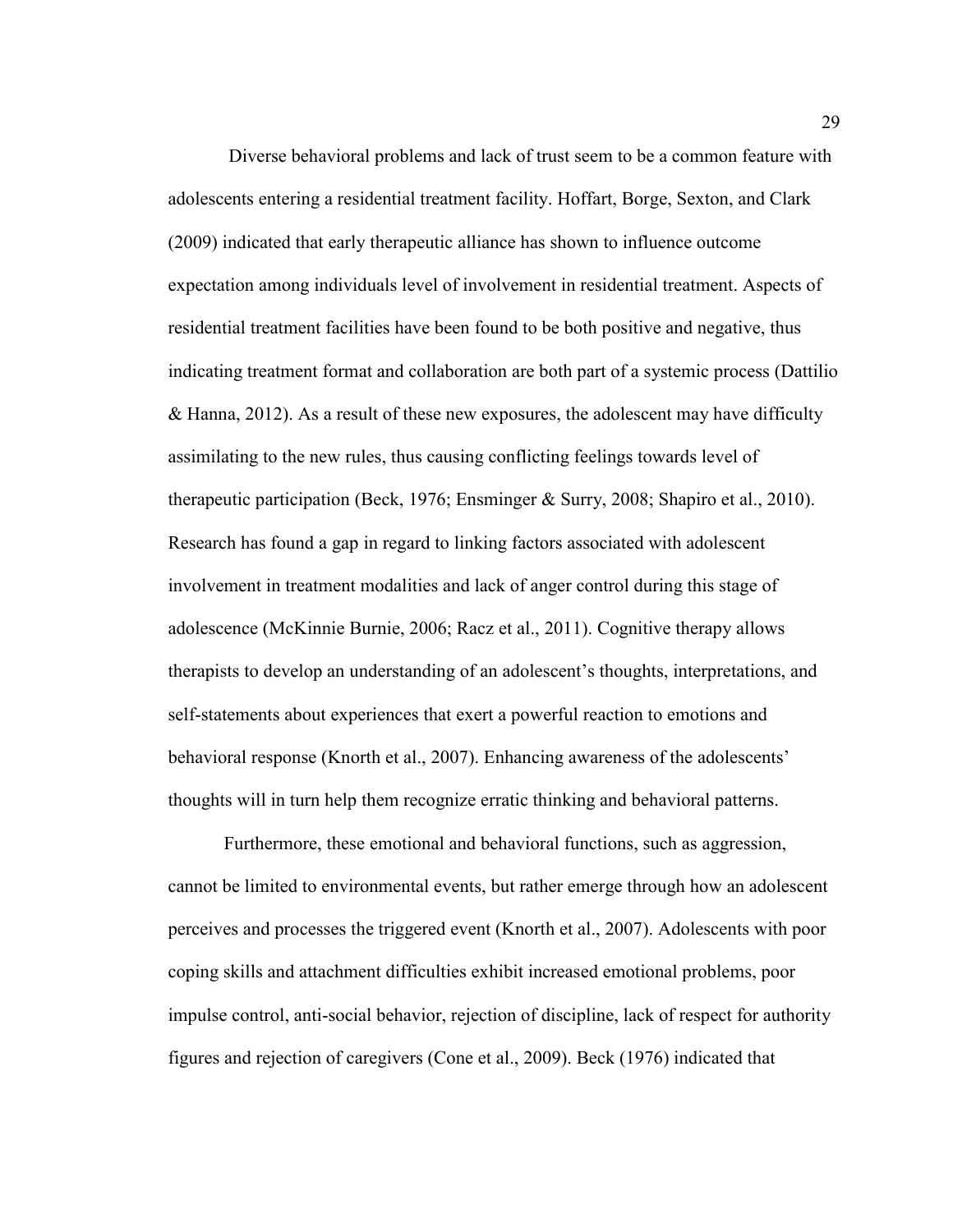therapist and client can work together to remold unrealistic and unworkable rules to become more elastic and less egocentric. Dattilio and Hanna (2012) found that cognitive therapy and working systemic process between therapist and patient to be one of the primary change agents in treatment. Research has indicated that individuals use cognitive structures to process information and create meaning through making connections, finding patterns, identifying rules, and conceptualizing values (Sharf, 2012). Introducing new rules and empowering skill developing will increase the adolescent's likelihood to connect to positive life style changes.

 Cognitive development has been indicated as beginning with relevant childhood relationships, which guide adolescents' core beliefs, understanding conditional rules, and making assumptions that help develop coping strategies (Dattilio & Hanna, 2012). Unfortunately, children who experience negative interactions can develop a poor selfimage with those negative experiences become ingrained in his or her belief system (Dattilio & Hanna, 2012). Dattilio and Hanna (2012) found that those rooted negative experiences may cause the adolescent to perceive any situation experienced as negative through automatic thoughts, thus creating an emotional response with a behavior to follow. One of the first steps to developing an understanding of how an adolescent thinks, feels, and responds, is to understand his or her perception of life in general.

Researchers have found that cognitive interventions such as effective problem solving consist of identifying and describing problems, generate positive solutions, select and implement solution all of which challenge the adolescent cognitive distortions (Raferty et al. 2010; Smith, Lochman, & Daunic, 2005). Additionally, interventions such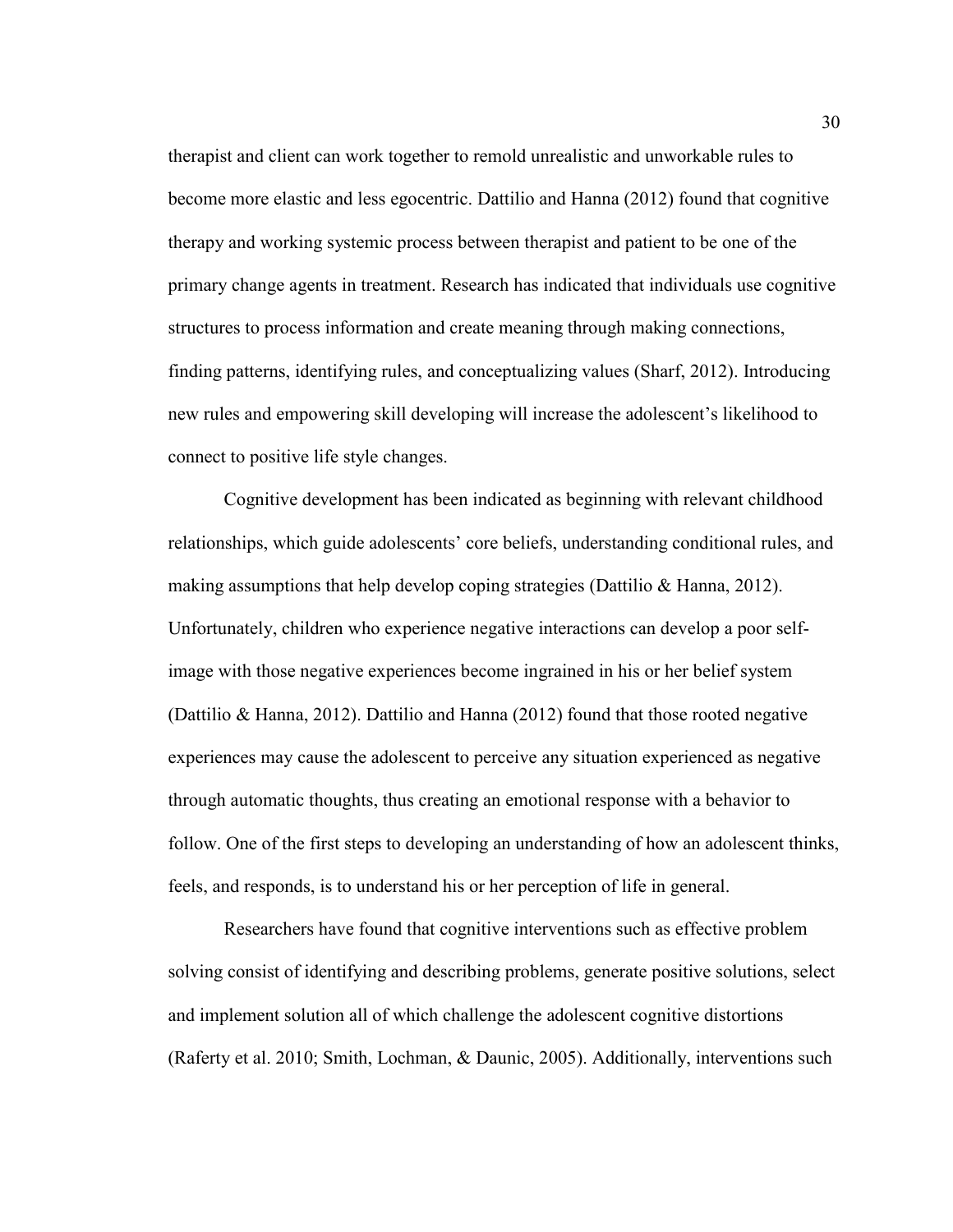as modeling, behavioral rehearsal, coaching, family interaction, peers support, relaxation, and anger management have been indicated as effectively reducing anger and aggression (Knorth et al., 2007; Raftery et al., 2010). Feindler and Engel (2011) believed that cognitive processes such as acknowledgements, expectations, interpersonal beliefs, and problem solving seem to be most influential in determining one's response to aggravation, which is a trigger and initiates anger arousal, known as a mediator of aggression. Research has found that utilizing cognitive strategies such as role-plays, selfevaluation, modeling, feedback, reinforcement, and reasoning empower adolescents to build new coping skills all of which coincide with ART group therapy (Amendola & Oliver, 2008; Smith et al., 2005). Therefore, identifying factors that lead to treatment achievements and empirically validating effective treatment modalities such as ART group therapy can help reduce aggressive and antisocial behaviors, helping these adolescents become more productive members of society, and in turn reduce the juvenile detention rate.

### **Change Theory**

The first part of accepting change is starting at the beginning and learning some basic concept of the change model. Research has indicated that the model of change theory consists of three phases: unfreezing, movement, and refreezing (Lewin & Gold, 1999). Lewin and Gold (1999) indicated that a lasting change should have an objective plan that helps the individual move through each phase and this is known as a force field. For example, each level of a force field within the residential facility is reviewed in an adolescent's monthly treatment team meeting and this provides insight as to whether or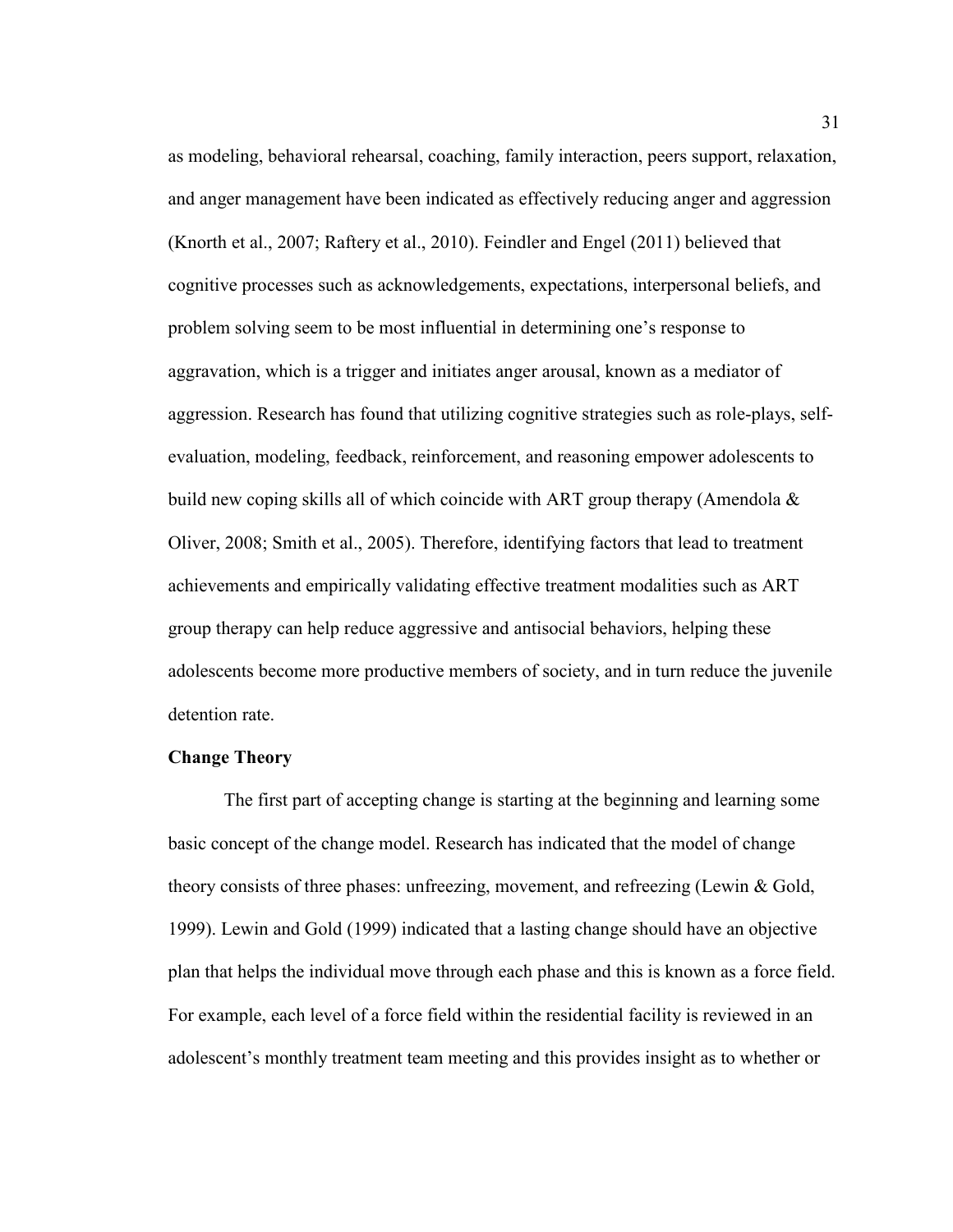not the treatment modality is effective or ineffective. Lewin (1935) believed that behaviors were a complex set of symbolic interactions and forces that play a role in modifying group structures and individual behaviors. In providing awareness of the phases of change will help adolescents begin understand and recognize their changes as they evolve.

Adolescents who become aware of their behaviors develop new perceptions to aide in making positive choices in those behaviors. As a result, Lewin proposed that individual behaviors played a role within the forces of the field and implementing phases of resolving social conflict through enabling learning (Burnes, 2004, Lewin, 1935). In return, this encouraged individuals to understand and restructure their perceptions of the environment around them (Burnes, 2004; Lewin, 1935). Ensminger and Surry (2008) described unfreezing as examining one's readiness for change, through awareness of their assumptions', principles, ethics, and outlook. Adolescent readiness to change is exhibited in new behavioral patterns and actions.

New behavioral patterns and actions lead to new skills and readiness to move forward in treatment. The second phase of the model is called movement and is described as introducing the change that the residential treatment facility would like to implement, then taking the initiative to challenge and uncover the adolescent's barriers (Burnes, 2004; Ensminger & Surry, 2008). Once the change has been implemented, refreezing occurs as a new level of permanency or force field to help the adolescent adjust to the change (Burnes, 2004; Ensminger & Surry, 2008; Lewin & Gold, 1996). Amendola and Oliver (2008) indicated that empowering adolescents to uncover barriers through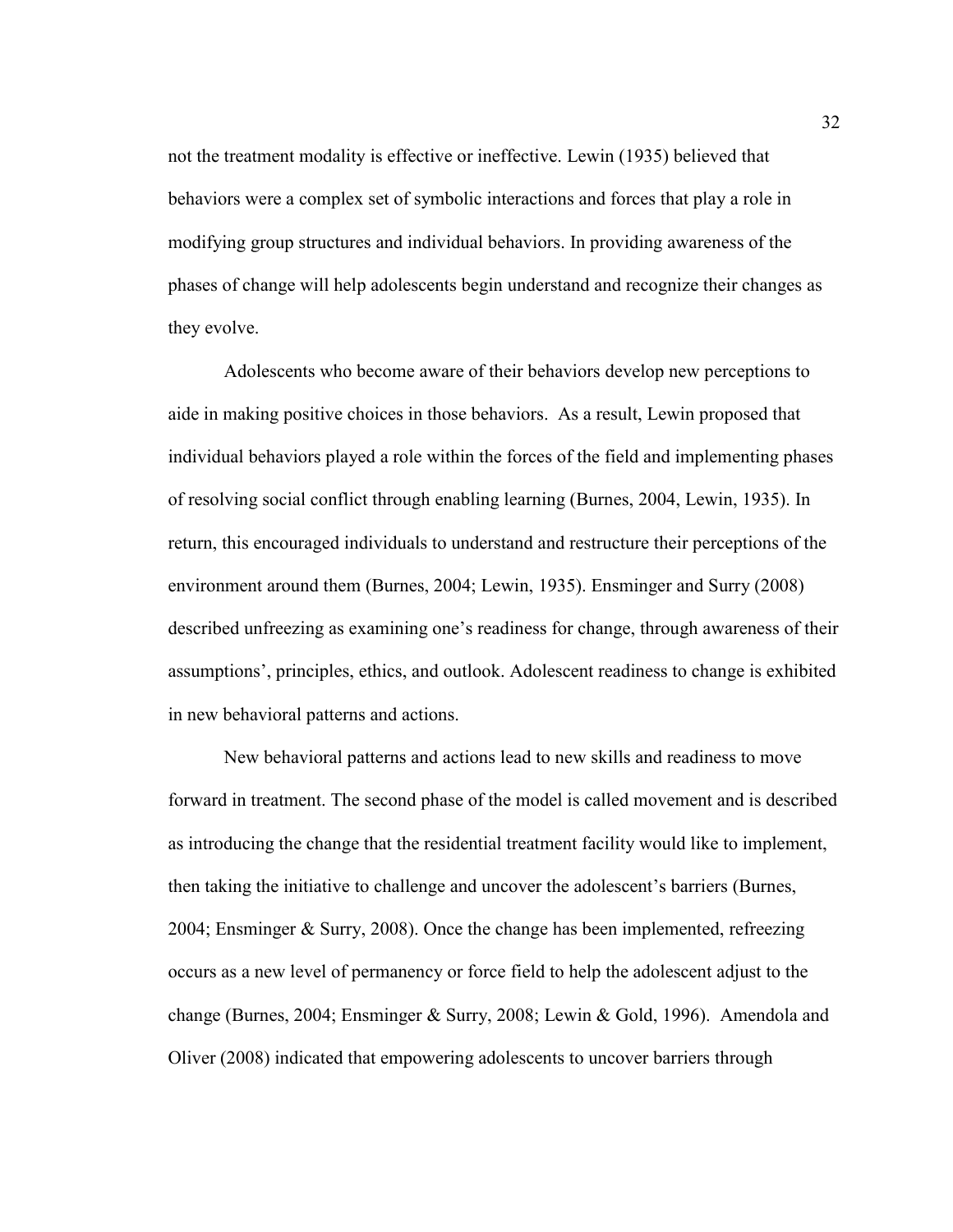psychoeducation group therapy helps to increase the adolescent's ability learn. This, in turn, facilitates change in the adolescent's ability to function in society and in his or her home environment without aggression or extreme violent behaviors (Amendola & Oliver, 2008; Sharf 2012). Cognitive interventions, along with change, seem to provide support for individuals in residential treatment facilities, due to enhancing awareness of change through the therapeutic processes utilized (Blakely, Bruggink, Dziadosz, & Rose, 2013). Blakely et al. (2013) found that combining evidenced based practices improved overall functioning such as increased awareness of how thoughts have an impact on emotions and behaviors. Empowering awareness of adolescents behavioral choices, in turn, allows them to learn and apply new skill development.

### **Literature Review**

Research has found various factors such as inadequate treatment modality, parental involvement, education, social economic status, age, gender, and ethnicity that may attribute to ongoing adolescent aggressive behaviors while in in residential treatment (Knorth, Klomp, Van den bergh, & Noom, 2007; McKinnie Burney, 2006). Knorth et al. (2007) implied that adolescents, who continue to engage in aggressive behaviors, tend to be transferred to a stricter environment. This resulted in increased fear, anger, and uncertainty in developing relationships with the residential treatment team and becoming more resistant to program therapeutic interventions (Knorth et al., 2007). Kalke, Glanton, and Cristalli (2007) found that becoming aware of factors that lead to ongoing adolescent aggression and level of participation in treatment will help the treatment team, family, and adolescent move towards a more respectful relationship. The following section will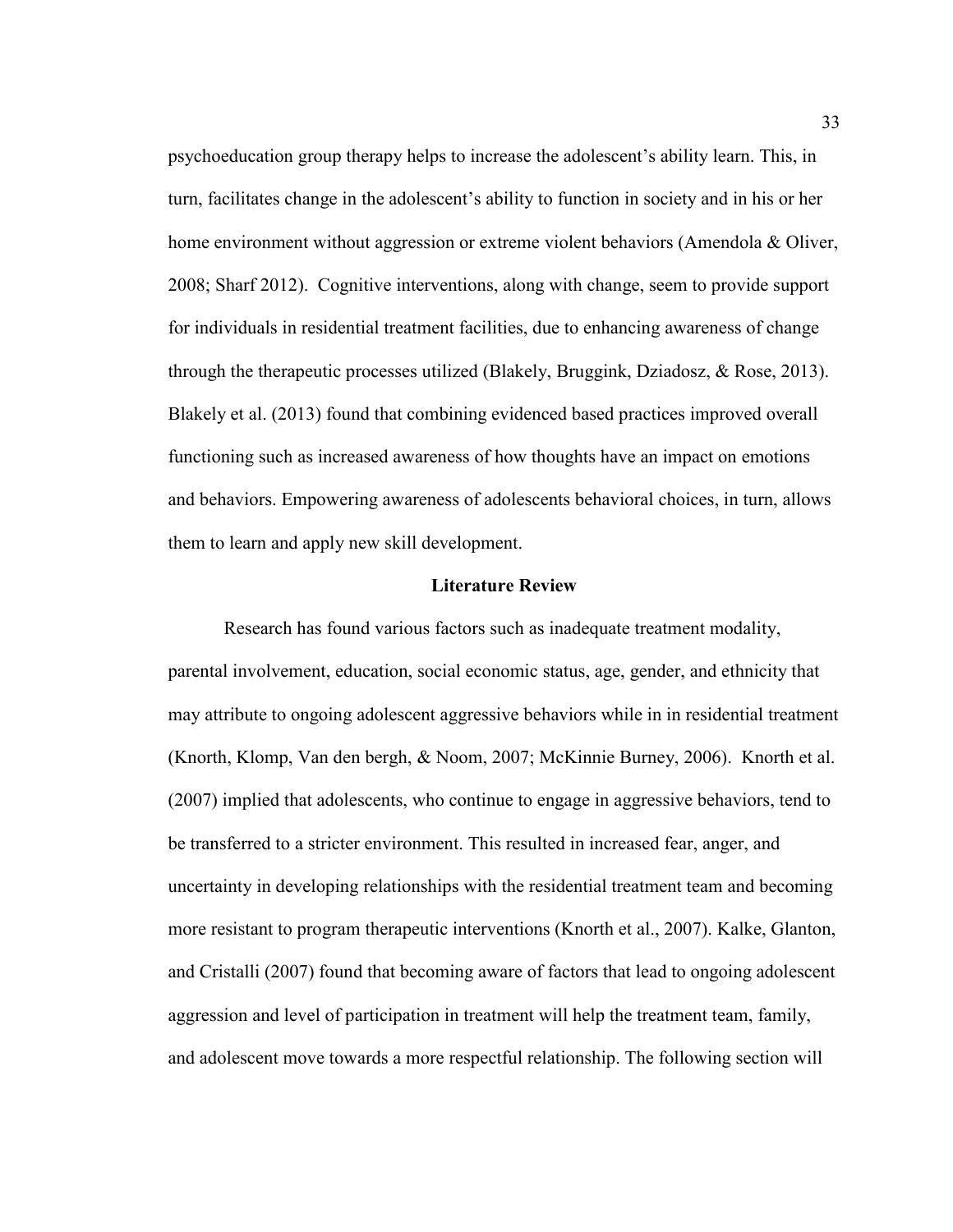review Aggression Replacement Training (ART), parental involvement, education, social economic status, age, gender, and ethnicity.

# **Aggression Replacement Training**

Aggression Replacement Training (ART) is an empirically validated and theoretically grounded intervention that introduces multimodal anger management components that empower adolescents to modify their own anger through prosocial skill development (Goldstein, Glick, & Gibbs, 1998). Goldstein found that the need for empirically validated intervention such as ART became more evident due to the noticeable increase of aggression among adolescents in society and the public outcry for help to reduce and prevent aggression within the community and schools (Goldstein, 1999; Reddy & Goldstein, 2001).

Given the diversity among adolescents within the community and residential treatment facilities, Goldstein believed that there were effective and ineffective strategies in reducing aggression (Goldstein, 1999). Goldstein (1999) indicated that a series of perspectives on adolescent violence intervention elaborated on complexity, situation, dogmatism, and aggression as a learned behavior as a guide to effective outcomes. Goldstein found that diverting adolescents away from a life of crime, by engaging family in treatment and providing flexibility are crucial in maximizing the achievements of the adolescent within the family system (Calame, Parker, Amendola, & Oliver 2011, Goldstein, 1999). Family members, along with affiliated agencies, can be positive transfer coaches and reinforce new skill development (Calame et al., 2011). Reddy and Goldstein (2001) focused on outlining strategies to transfer, motivate, and maintain skill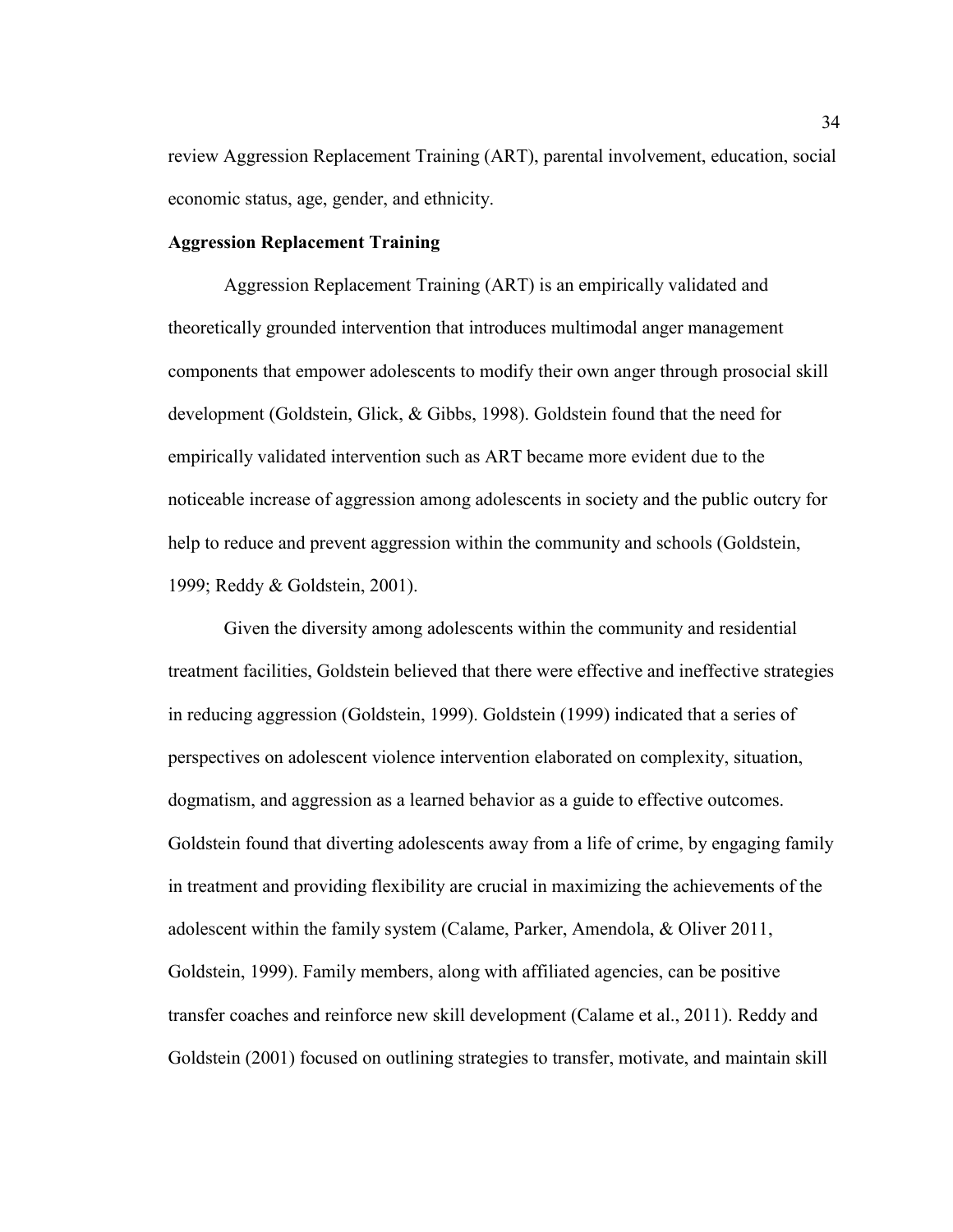development enhanced the efficacy of ART when utilized in a wide range of adolescent treatment settings.

ART consists of a mission and goal that approaches the complexity of adolescent aggressive behaviors through multimodal psychoeducation interventions that enhance pro-social behaviors (Reddy & Goldstein, 2001). Reddy and Goldstein (2001) provide an overview of ART, as empirically based multimodal intervention, as well as how to transfer, maintain acquired skills, and enhance trainee motivation. Group formation is usually involuntary and the caregivers responsible for the adolescent's education and well-being usually make the referral (Reddy  $\&$  Goldstein, 2001). Reddy and Goldstein (2001) indicated that the group setting should be safe and free of degrading comments all of which falls into the trainer's hands to provide the support necessary through teaching modeling, and protectors.

 The three components of ART consist of skillstreaming, anger control, and moral reasoning, all of which provide a conjoint effect to reduce aggressive behaviors among youth with diverse behavioral issues (Reddy & Goldstein, 2001). Skillstreaming has been described as a systematic psychoeducation intervention that introduces a 50-skills related to prosocial behaviors, thus focusing on a curriculum that is outlined to help guide the facilitator and adolescents during group therapy (Goldstein & McGinnis, 1997; Reddy & Goldstein, 2001). Skillstreaming group strategies include: (a) introduction/definition of skill, (b) interactive questioning, (c) facilitator/co-facilitator model the skill (bubble talk steps and role-play), (d) facilitator receives feedback from group, (e) bubble-talk/ roleplays (group members), (e) peer group feedback, (f) open discussion/encouragement, and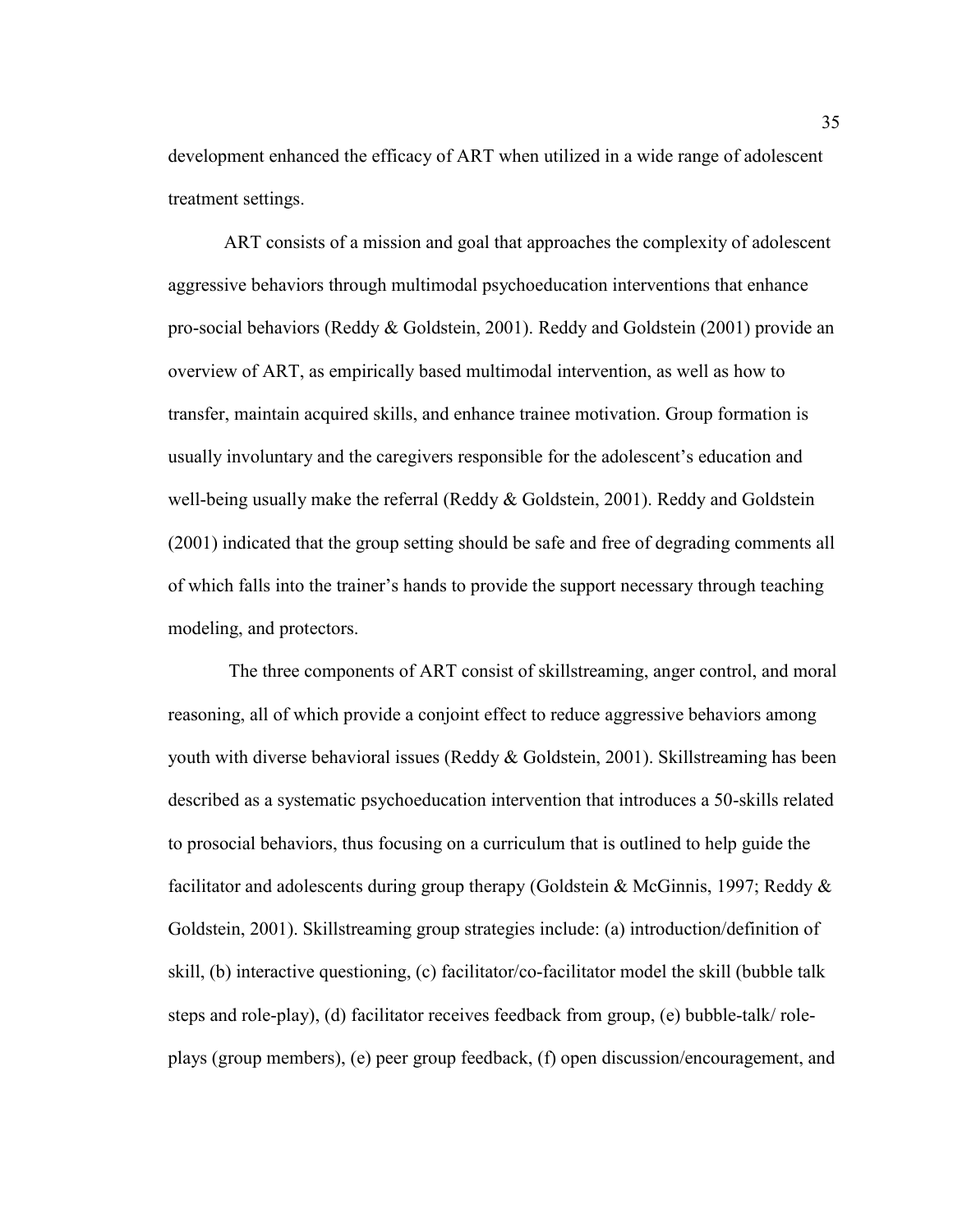(g) homework assignment. Two important steps in group therapy are the adolescent's ability to bubble talk and role play his or her chosen scenario utilizing the skill of the week (Reddy & Goldstein, 2001). Bubble talking is similar to self-talk; the adolescent talks through each step of the skill prior to role playing, which is a cognitive strategy to help the adolescent regulate actions execute new skill automatically (Amendola  $\&$  Oliver, 2013). Role playing consist of modeling the skill by following the outlined steps provided on the back of the weekly skill card (Reddy & Goldstein, 2001).

The anger control training group addresses emotional responses that influence the adolescent's ability to maintain self-control when in a negative situation (Amendola  $\&$ Oliver, 2013; Reddy & Goldstein, 2001). Reddy and Goldstein (2001) described anger control groups as behavioral steps that are identified in a series of ten sessions. Subsequently, these steps are identified as (a) triggers- the activating event is external and the initial thought at the moment in the internal trigger (b) cues- internal and external physiological understandings that one is experiencing in that moment, (c) anger reducersdeep breathing, pleasant imagery, and counting backwards are introduced as strategies to help the adolescent who may be struggling in any setting, (d) reminders- de-escalating self-talk to help decrease anger, (e) thinking ahead- if-then thinking- to help further deescalate in the moment, (f) skillstreaming- adolescent chooses a skill to help him or her break the cycle of anger and step out of the circle, and (g) self- evaluation- teaches the adolescent to monitor and assess his or her choices throughout the cycle.

The third component of ART is moral reasoning, which entails introducing the group to moral dilemmas, thus allowing the diversity of perceptions or cognitive conflicts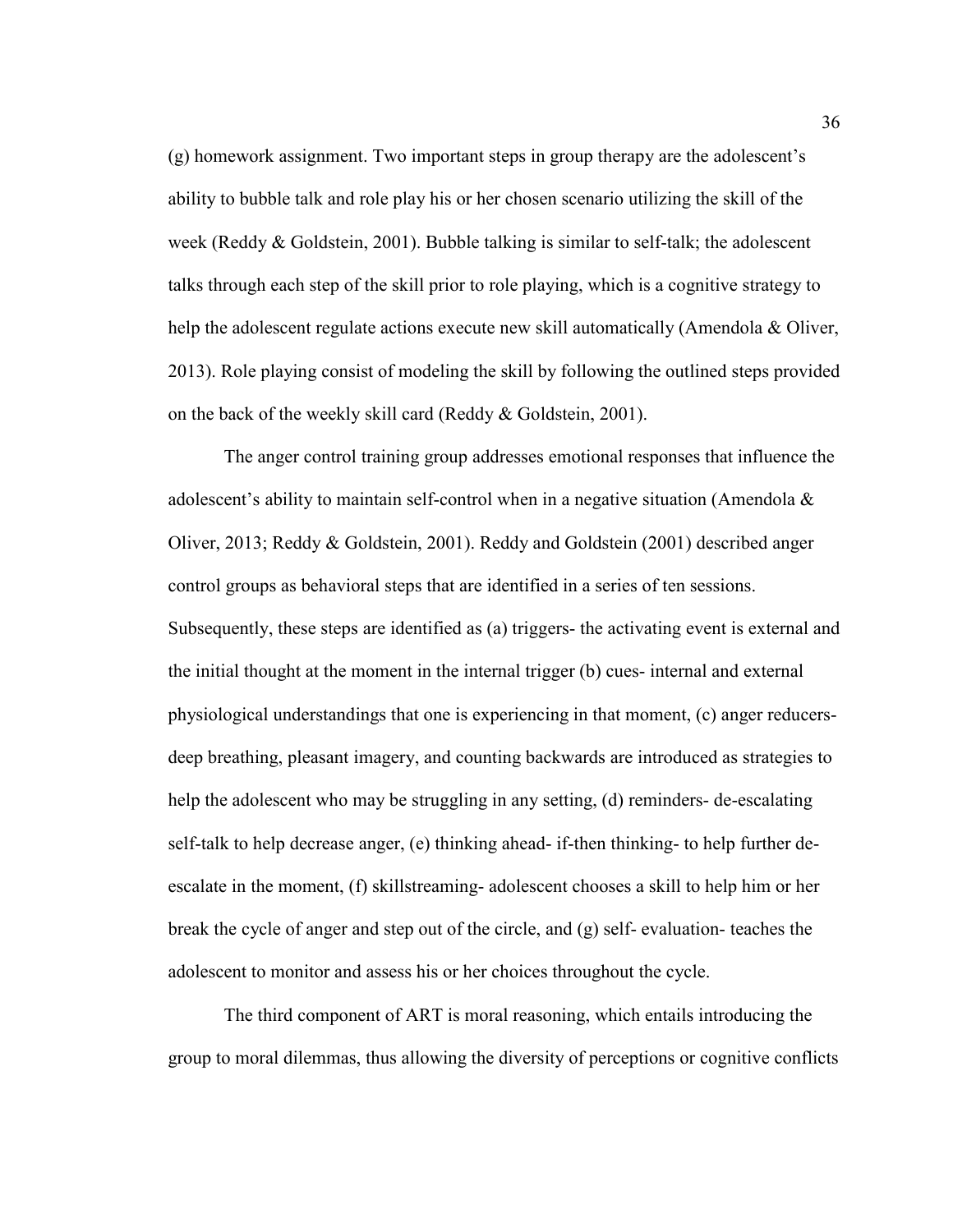to be viewed at different levels (Reddy & Goldstein, 2001). This, in turn, enhances moral reasoning in "what is right" and what is wrong." Amendola and Oliver (2013) indicated that moral reasoning encourages the adolescent to adopt prosocial morals to enhance his or her ability to interact within society, while displaying higher levels of principles. McKinnie Burney (2006) indicated that aggression comes in two forms, proactive and reactive with both displaying different symptoms.

Adolescents, who want instant gratification, struggle with low self-control, and have a need for power and recognition, tend to fall in the proactive aggression category (McKinnie Burney, 2006). McKinnie Burney (2006) explained that the adolescents who react immediately with a defensive response, lack close relationships, and internalize anger seem to fall in the reactive aggression category. Hollin (2003) indicated that aggression is a learned behavior through observation, direct experience, and practice. Residential treatment facilities, state agencies, community agencies, and the educational system utilize ART group therapy to enhance the prosocial skill development (Amendola & Oliver, 2010). Amendola and Oliver (2010) evaluated strategies and techniques of ART utilized in three studies and found that the effectiveness of ART has shown significant decreases in aggressive behaviors outcome results. ART has remained a strong intervention approach for over twenty years, therefore indicating fidelity and effectiveness of trainers, teaching, modeling, and mentoring the adolescents as an important part of group empowerment (Amendola & Oliver, 2010).

A two year longitudinal study of ART in an Australian youth detention center produced a significant reduction in aggressive behaviors, thoughts, and cognitive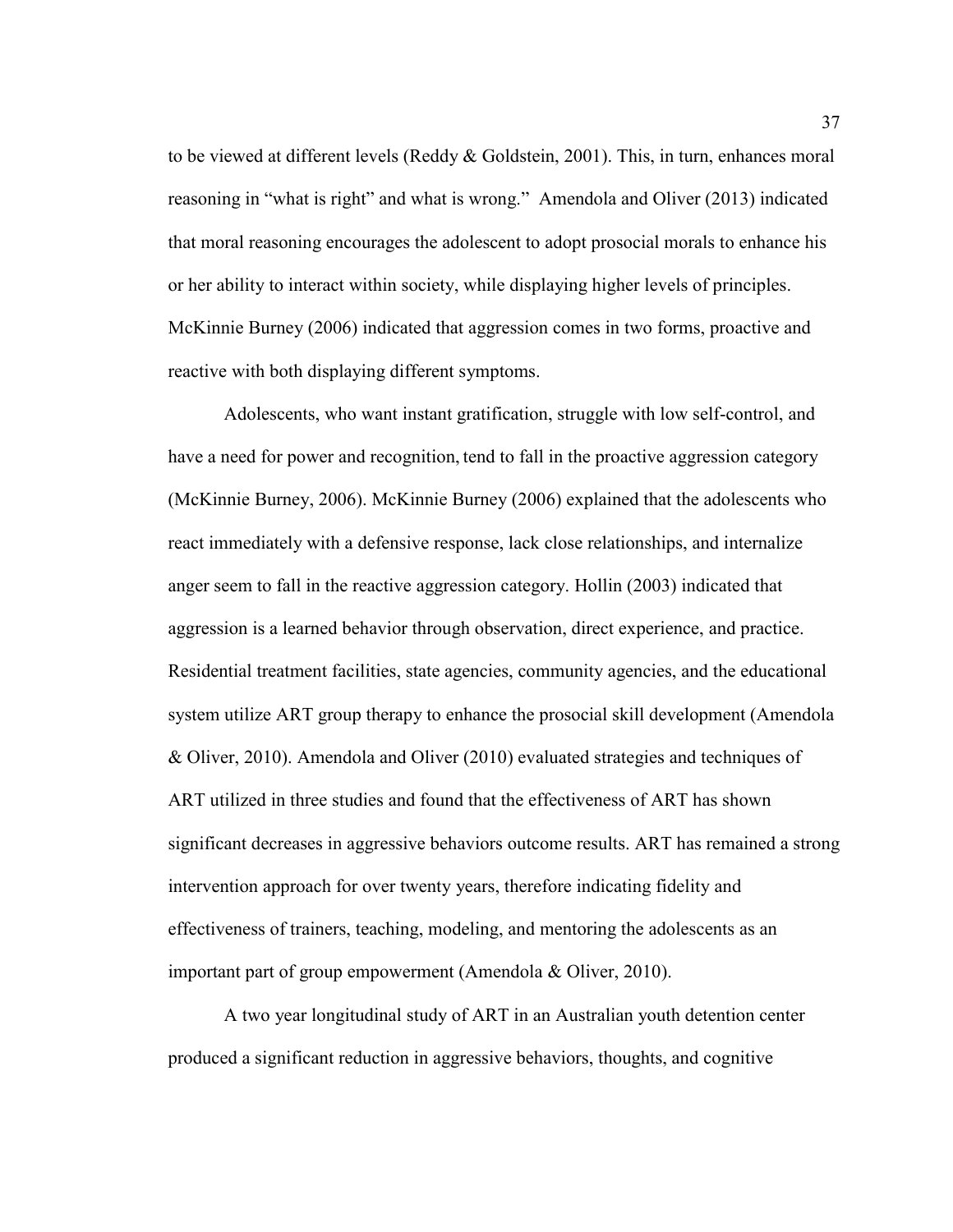distortions (Currie, Wood, Williams, & Bates, 2012). The purpose of the Australian study was to address potential limitations utilizing psychological measures as the key component to determine the applicability and culture relevance of the American Aggression Replacement Training (ART) program (Currie et al., 2012). Currie et al. (2010) explained that during the literature review process, most of the literature consisted of evaluations of ART instead of research studies, thus leading the researchers to address the potential limitation in psychological methods as a gap in research.

The sample in the Currie et al. (2012) study was boys ( $n=20$ ) with an age range of 18 years to 20 years-old placed in detention for at least three months or longer for violent related offenses. The participants received a pre-treatment intake, post-test, and follow-up evaluations at six months and twenty-four months (Currie et al., 2012). Currie et al. (2012) utilized five self-report instruments, one of which was the Aggression Questionnaire (AQ) that will be utilized in the present study to measure overall pre-test and post-test outcome results. The Australian study resulted in the following scores: (a) pretest AQ score (102.25), (b) post-test (89.25), (c) six- month (83.26), and (d) twentyfour months (85.14), thus indicating a significant decrease in aggressive behaviors. Currie et al. (2012) indicated that the reduction in aggression outcome scores supports the effectiveness of ART and the components that address cognitive distortions that play a role in poor behavioral choices.

A similar study completed in Thailand revealed little evidence supporting the effectiveness of ART (Wongtongkam, Day, Ward, & Winefield, 2014). Wongtongkam et al. (2014) indicated that twenty-three students (15 years-old) participated in the modified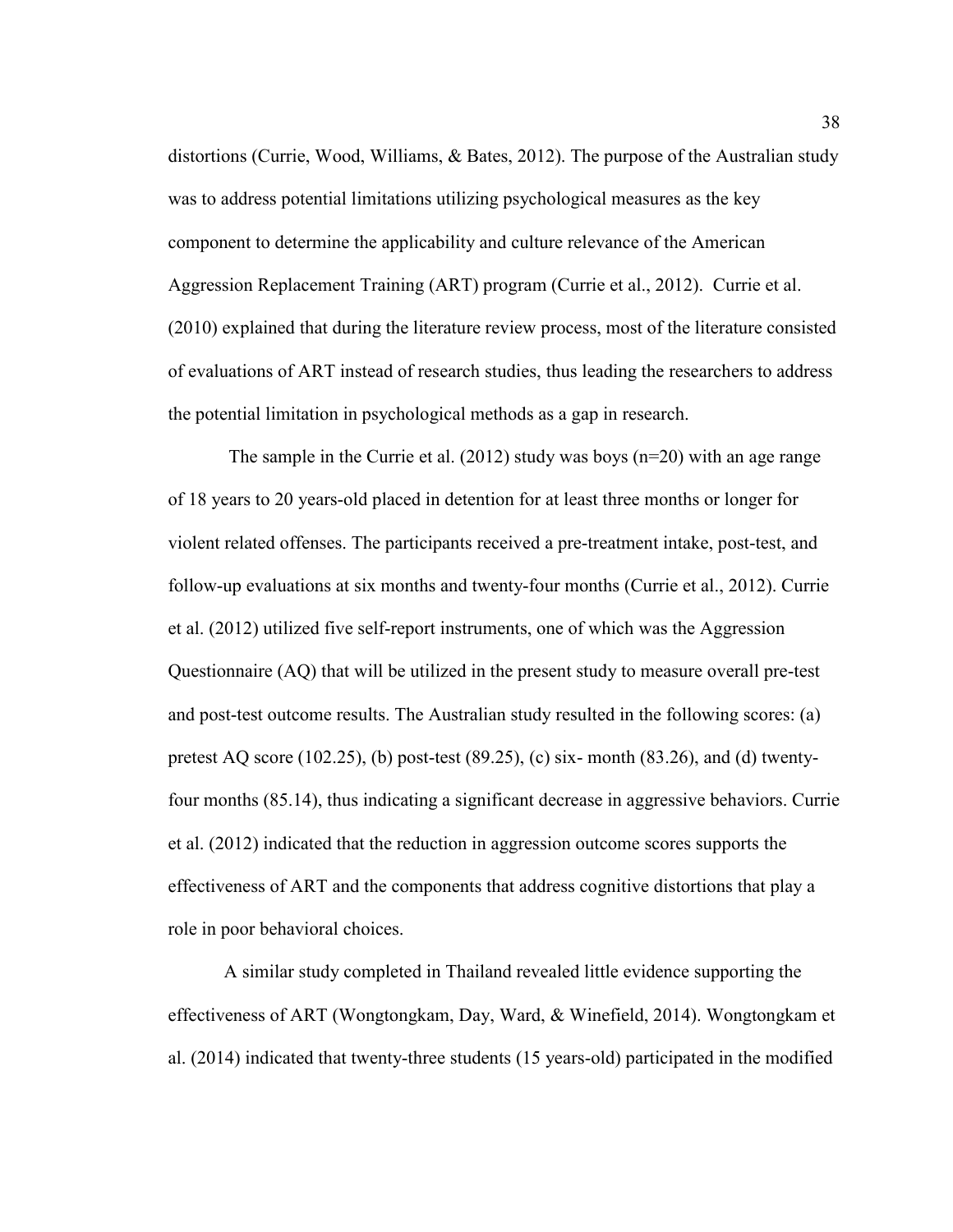ART intervention and was compared to twenty-four students who did not receive the intervention, with results that revealed little evidence of effectiveness. One implication may be attributed to the use of a modified version of the ART curriculum on vocation college students, which supports the importance of fidelity and effectiveness of receiving ART training. Wongtongkam et al. (2014) indicated that the ART curriculum material was modified to be linked to meet the Buddhist concept of karma. The purpose of the study was to find a treatment modality to help decrease the high volume of violence among youth in Thailand.

Two instruments were utilized with the participants in the Thailand study, The Pittsburgh Youth Study's self-report measure of serious violence and the State-Trait Anger Expression Inventory-2 (STAXI-2) were given as a, pretest, and post-test, with follow up administrations at one month and three months (Wongtongkam et al., 2014). Wongtongkam et al. (2014) found no clear pattern change between the two groups, but indicated that 85% of the post interviews, where the participants indicated they felt they were able to calm themselves much better when bullied at school. Furthermore, Wongtongkam et al. (2014) indicated that although there were no clear reduction in anger levels, the students believed that they had learned to control angry emotion, thus improving thoughts and consideration of the consequences of impulsive actions. Transfer of training and encouragement are positive effects of ART, thus teaching adolescents to utilize skill outside the group setting (Amendola & Oliver, 2013). Amendola and Oliver (2013) indicated as a result of new skill development, the adolescent become empowered to strengthen his or her prosocial skills within the community setting.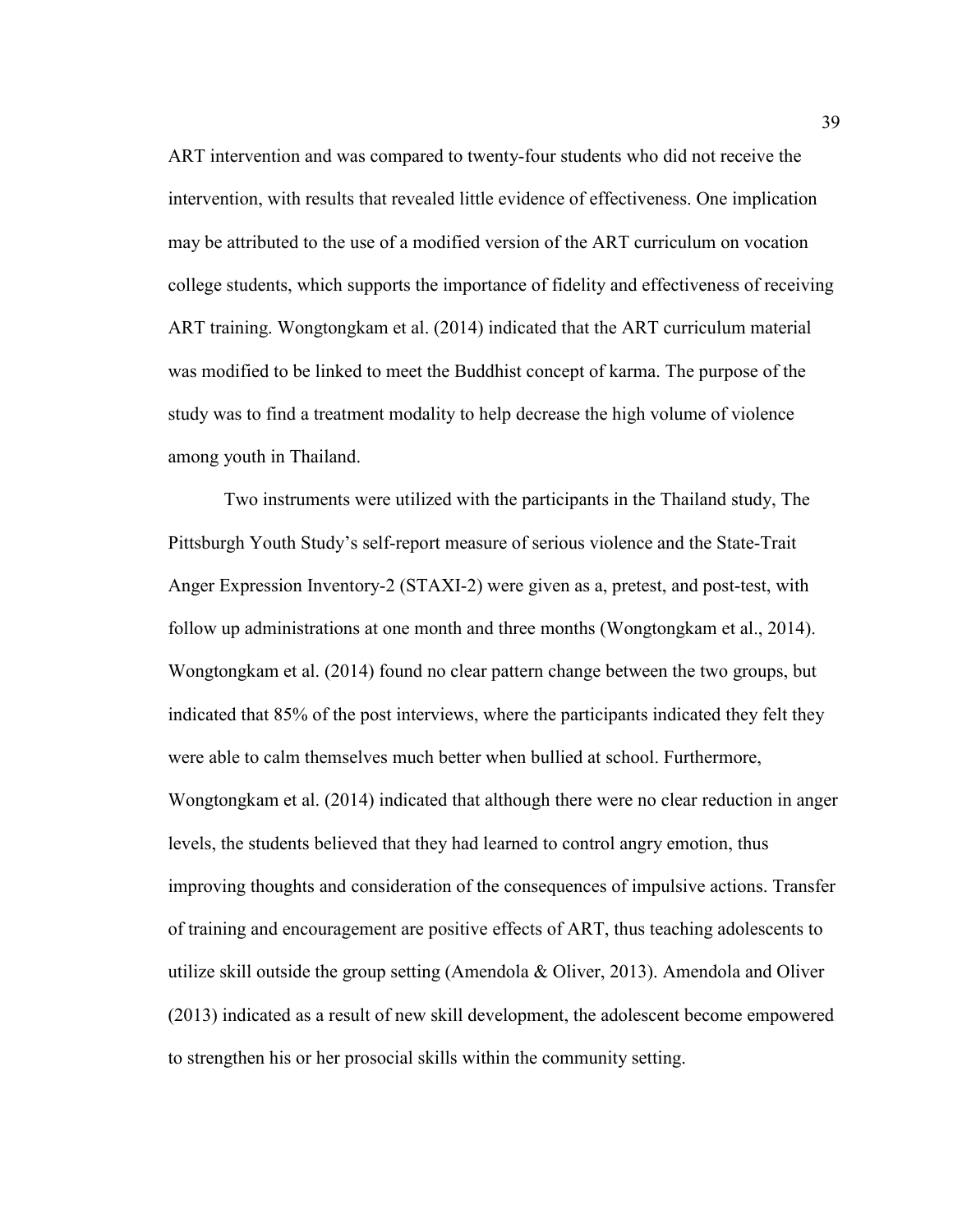# **Parental Involvement**

Parent-child interactions attribute to their child's choices in behaviors, as well as how the parent(s) react to those behaviors (Sheeber et al., 2009). Sheeber et al. (2009) indicated that parent-child conflict increases during adolescence due to the parent acknowledgement of internalizing disorders such as depression in a harsh and unsupportive manner. When parents have exhausted all outpatient resources they begin to look at interventions such as the juvenile system, children and youth services, inpatient mental hospital hospitalization, and residential facilities (Brown, Barrett, & Ireys, 2010; Tahann et al., 2010). Holstead, Dalton, Horne, & Lamond (2010) indicated that residential programs provide adolescents an opportunity to stabilize their unpredictable behaviors and emotional instability. Research has found that family involvement was a critical variable in adolescent treatment achievements (Holstead et al., 2010). Brown et al. (2010) indicated that residential treatment has the highest prospective for positive outcome when adolescents and families are engaged in family-driven, youth-guided treatment modality.

Aspects of family-driven behavior consist of the parents as the primary decision makers in the adolescent treatment, thus creating a since of empowerment among the parent-adolescent relationship (Brown et al., 2010). Calame et al. (2013) indicated that the effective use of skills training with caregivers and adolescent such as ART provides support and empowerment to be open to work on needed problem resolution. Subsequently, in empowering family members and adolescents to work on anger provoking behaviors teaches prosocial skills to enhance family functions in a holistic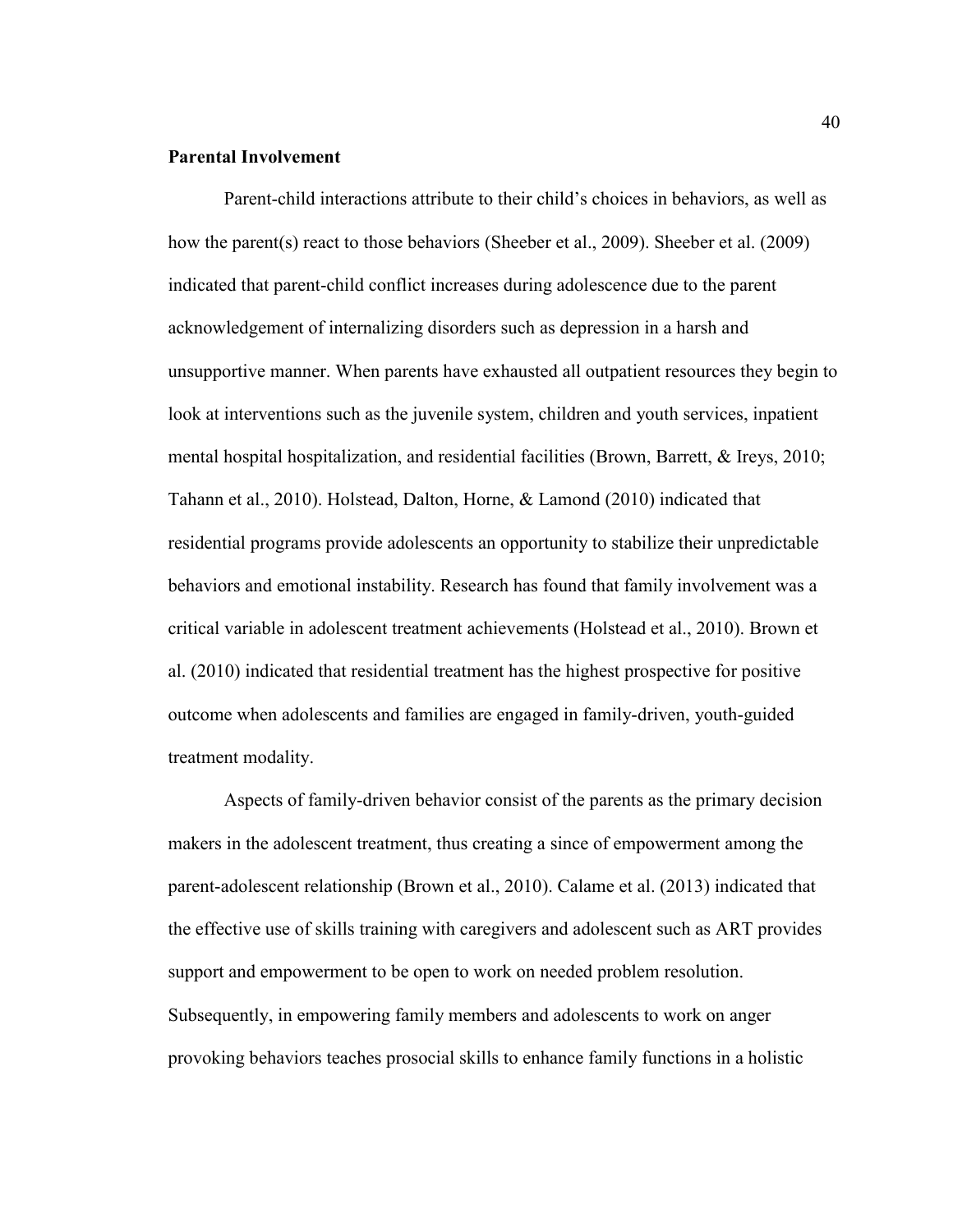manner (Calame et al., 2013). Moreover, working with the family instead taking a judgmental approach for the adolescents behaviors will empower the family to work as a team rather than against one another (Garfat, 2011).

# **Education and Social Economic Status**

 Education plays an important role in successful development of prosocial skills, academic achievement, and higher levels of self-esteem through positive interactions (Gaskins & Mastropieri, 2010). Gaskins and Mastropieri (2010) indicated that adolescents who are in out of home care reportedly display low academic performance below their grade level (Gaskins & Mastroprieri, 2010). Gaskins and Mastropieri (2010) found that research on academic programs within residential facilities appear to be unclear, insufficient, and lack academic results due to the limited research. Moreover, research completed in Ontario found that a small number of studies have looked at the educational experiences of adolescents, while they resided in residential treatment facilities (Gharabaghi, 2011). Gharabaghi (2011) indicated that performance in residential care is usually not tracked by specific subject areas, except for attendance, suspension, and expulsion, thus leaving a gap in targeting educational support in specific subjects or empowering the adolescents on his or her accomplishments.

 Aggressive behaviors and learning difficulties have led to academic dysfunction that seem to evolve from feelings of shame, ridicule, and social exclusion by other peers (Aslund, Starrin, Leppert, & Nilsson, 2008). Subsequently, Aslund et al. (2008) pointed out that many of the adolescent's feelings of humiliation may be considered a result of the socioeconomic status of the family and social standing (Aslund et al. 2008). Chen and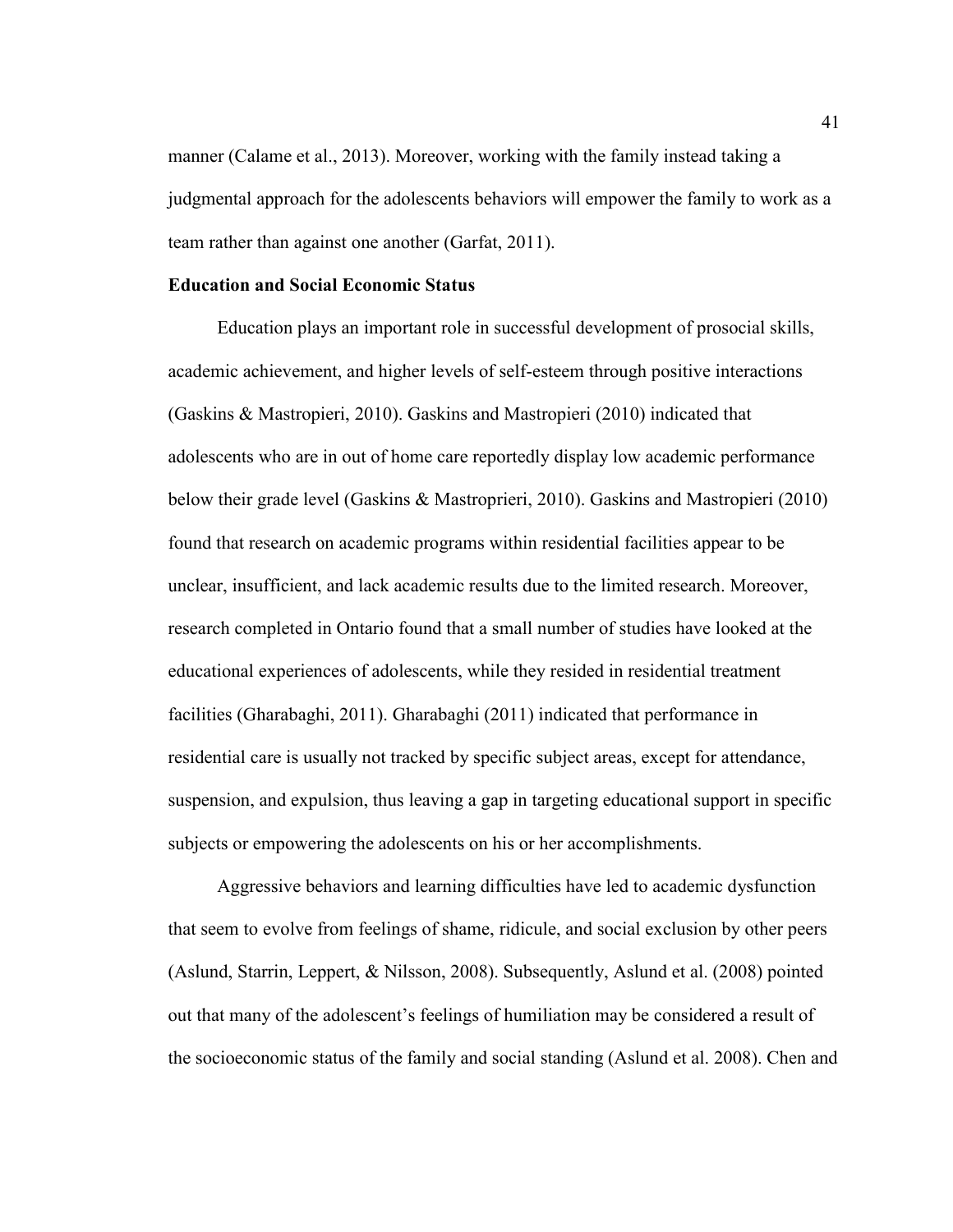Vazonyi (2013) indicated that adolescents who are not concerned with their future become more unenthusiastic with school and become more vulnerable to erratic behaviors. Moreover, school location and socioeconomic status have been linked to lower-levels of academic achievement, high drop-out risk, and a lower sense of belonging (Chen & Vazonyi, 2013). Chen and Vazonyi (2013) indicated that school atmosphere with shared beliefs, values, and attitudes empower interactions among school students.

 Facets of residential facilities seem to lack a foundation of cohesiveness due to the diverse group of adolescent with aggressive behaviors, family socioeconomic status, lack of parent involvement, and shaming experiences (Aslund et al., 2009; Gharabaghi, 2011). Dunnen et al. (2012) indicated that early predictors of adolescent resilience such as gender, age, ethnic status, communication skills, and family involvement increase successful residential outcome. Prior outcome studies indicated that pretreatment factors have been linked to positive completion of residential treatment compared to those who struggle in the program and do not complete it (Dunnen et al., 2012). Kools and Spiers (2002) indicated that adolescent change is inevitable due to characteristics associated with puberty that increases cognitive and moral development. Additionally, these cognitive and moral changes help the adolescent to define his or her identity, increase independence, and social roles (Kools & Spiers, 2002). Coll, Thobro, and Haas (2004) indicated that psychosocial changes that occur between the ages of 13 to 18 years-old are the most stimulating and complex period of time. This parallels with promoting school based curriculum that teaches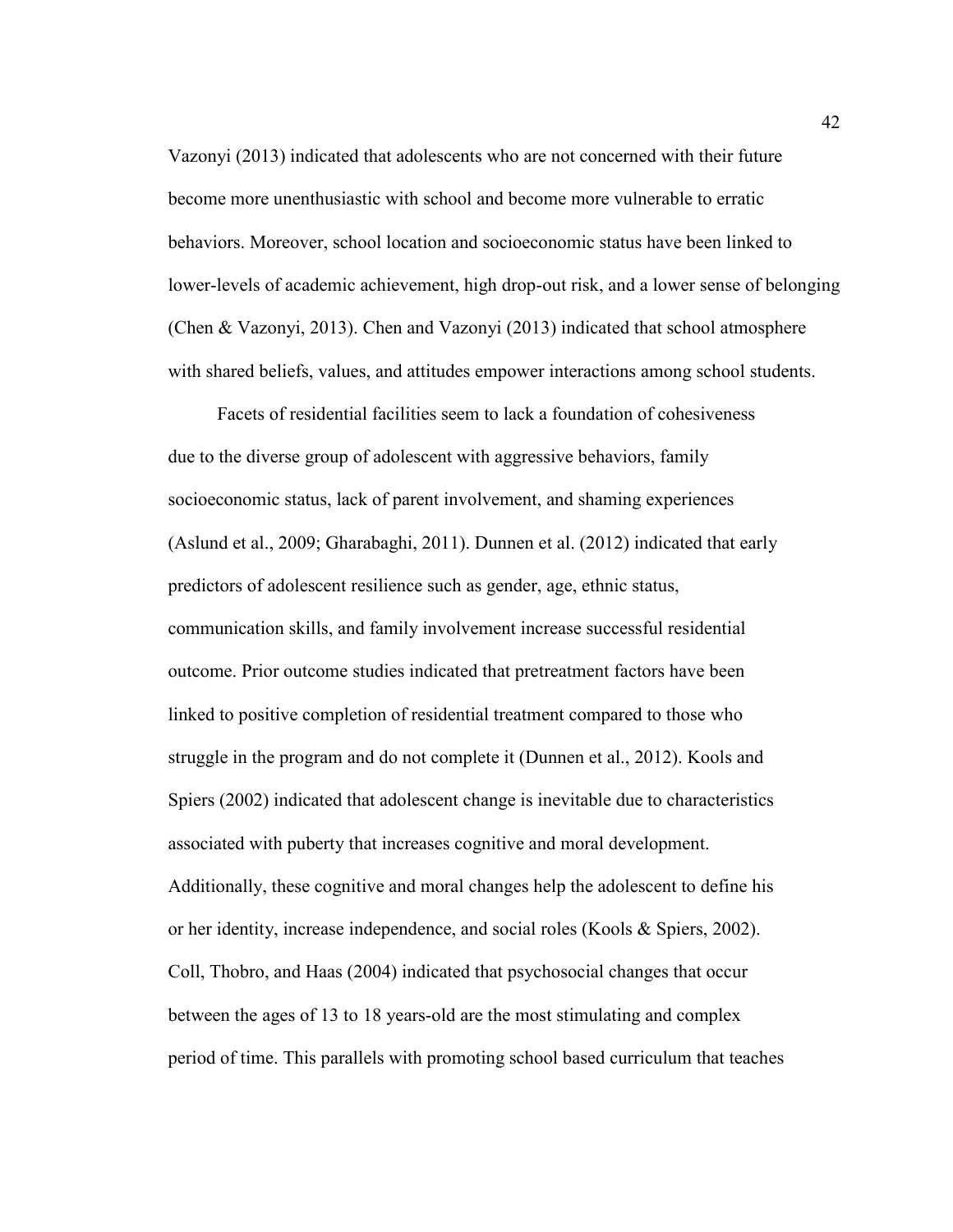the teachers how to deal with disruptions and behaviors, starting at pre-school and continue into middle school, by implementing social skills and altering attitudes that lead to violence through empathy, impulse control, and anger management (Amendola & Scozzie, 2004).

# **Age**

Adolescent development is a time of growth and maturation; one of the many changes is brain development, specifically in the frontal lobe area, which plays a role in the process of organization, planning, self-control, judgment, and regulation of emotions (Broderick & Blewitt, 2012, p. 292). Broderick and Blewitt (2012) inferred that hormone changes are rapid during adolescence and can cause heightened sensitivity to stress and increased vulnerability to for psychiatric disorders around age 13. This coincides with the age range of 12 to 18 years-old adolescents placed in residential treatment with diverse symptoms (Amendola & Oliver, 2011). Hawley (2011) indicated that the evolution of adolescent social dominance, aggression, and cooperation are innate to group living. Previous research has indicated that conformity to normative rules tends to increase in early adolescence and decline gradually in later adolescents as group ties loosen (Gavin & Furman, 1989).

 Early adolescent cognition changes occur at approximately 11 or 12 years-old. This is known as the beginning of formal operational thought, which takes place in Piaget's cognitive stages of development (Broderick & Blewitt, 2012). As formal thinking emerges in adolescents between 16-18, their problem-solving strategies and abilities differ from those of younger adolescents (Broderick & Blewitt, 2012).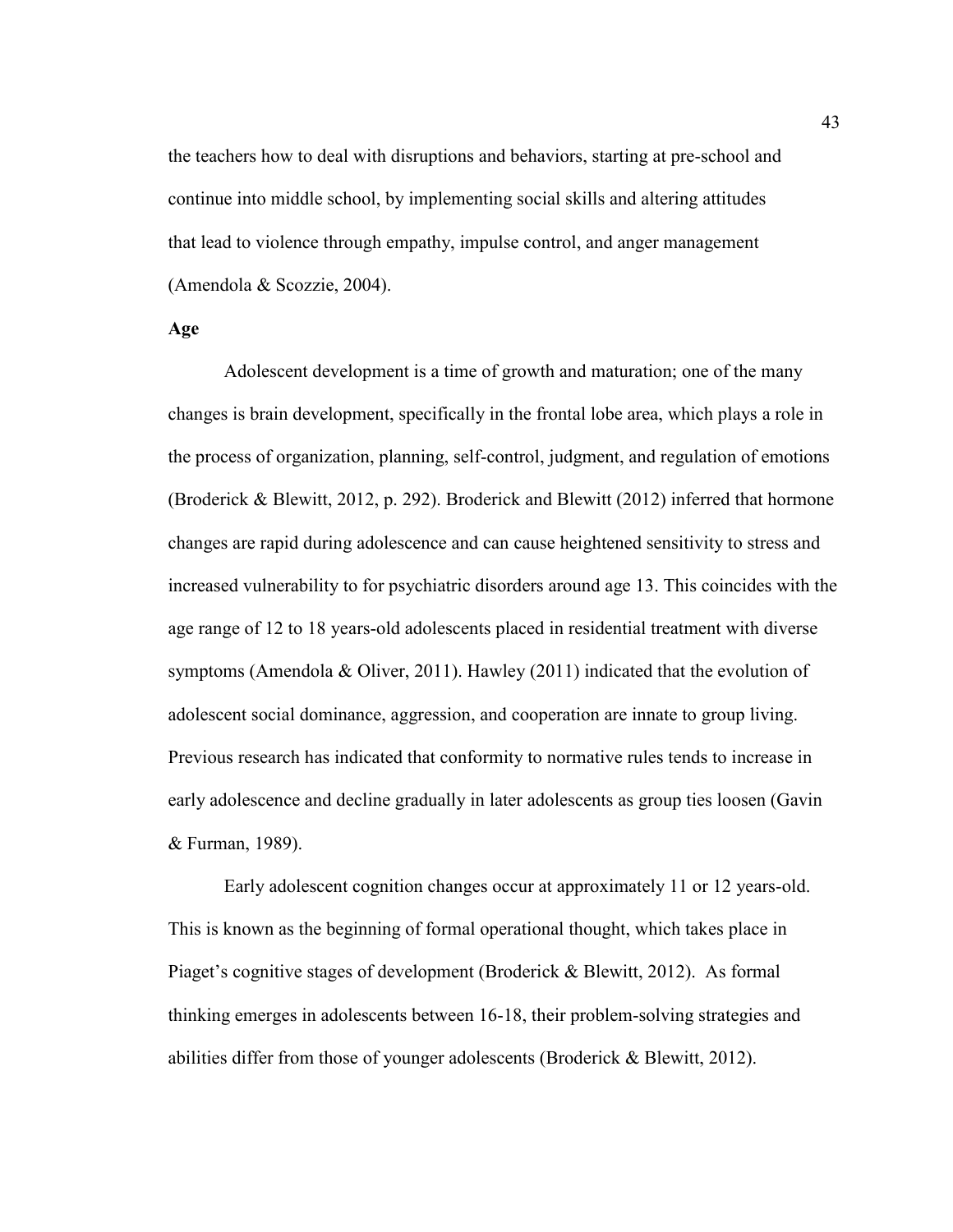Group therapy models such as Aggression Replacement Training (ART) follow specific outlines to teach new skills to a group of adolescents who vary in age (Amendola & Oliver, 2011). Therefore, given the cognitive differences between age groups, does the age of the adolescent play a role in treatment outcome? Specifically, does an adolescent at 12 years-old perceive the information differently than a 17- year-old? (Broderick & Blewitt, 2012).

Research indicated that early puberty maturation has consequences of its own this has been found as a secular trend result itself, due psychosocial development and reproductive maturity (Hawley. 2011). Moreover, understanding the fundamental differences in peer groups, age segregation that occurs within society, individuals group their children by age, education level, and within the family dynamics (Hawley, 2011). Hawley (2011) described maturity gap as a time when adolescents are "chronologically hostages of a time warp between biological age and social age" (p. 312). Subsequently, developing the ability to identify his or her individual needs, and adjusting to those needs before being introduced to overall group needs (Hawley, 2011). Hawley (2011) implied that aggregating adolescents that are in the early pubertal stage with those further along in the puberty stage can cause a mismatch in the adolescent's ability to understand overall group routines and skill development techniques. Additionally, gender and ethnicity may also play a role in identifying the adolescent's area of needs, given the difference in individual perceptions and response to treatment (Brack, Huefner, & Handwrek, 2012).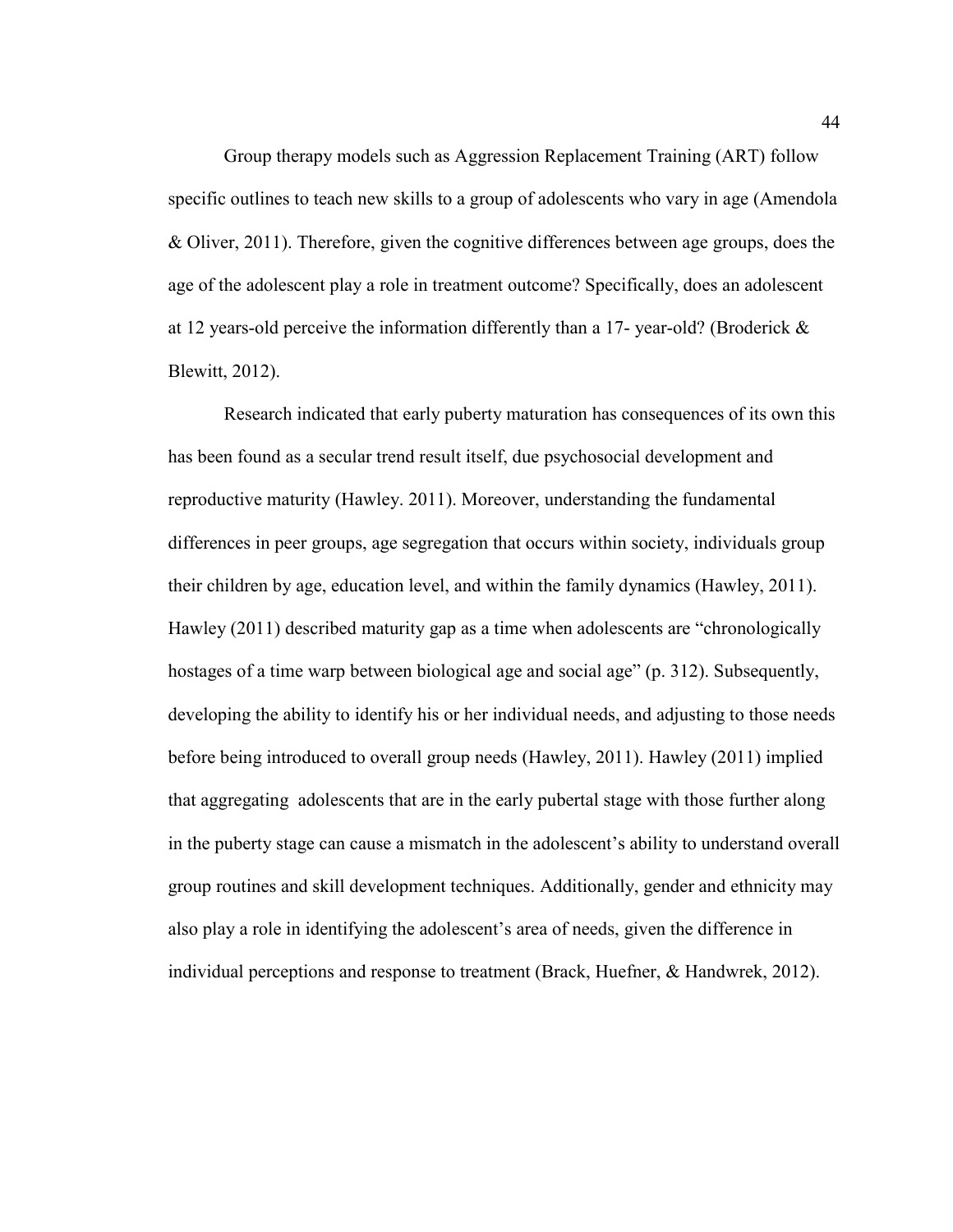# **Gender**

Gender differences have been found in past research to be predominant in various diagnoses, in comorbidity of childhood disorders, and in response to treatment (Handwrek et al., 2006). Handwrek et al. (2006) indicated that boys tend to have a higher prevalence rate in externalizing disorders than females who exhibit more internalizing disorders. Although, these differences have been recognized, researchers have had difficulty establishing when developmental and etiology differences emerge (Handwrek et al. 2006). Handwrek et al. (2006) indicated that this has led to an area apt for investigation youth in residential care, given that many of the treatment models utilized were established to serve boys externalizing behaviors such as aggression. Brack et al. (2012) indicated that the Juvenile Justice and Delinquency Prevention Act require states to address gender bias among services provided to adolescents. Service providers such as residential facilities have begun to address these gender and ethnicity-based treatment needs through developing empirical models such as the Aggression Replacement Training (ART) (Amendola & Oliver, 2010; Brack et al., 2012). Ethnicity, along with gender, presents the need for careful delivery of treatment models to provide a sense of respect of the adolescent's values and beliefs (Pazaratz, 2005).

### **Ethnicity**

Maintaining a neutral understanding of cultural differences among adolescents in residential treatment facilities may be trying at times, given that the program tends to have structured routines (Pazaratz, 2005). Holleran and Steiker (2005) indicated that becoming aware of, and responding to the diverse needs of adolescents, allows for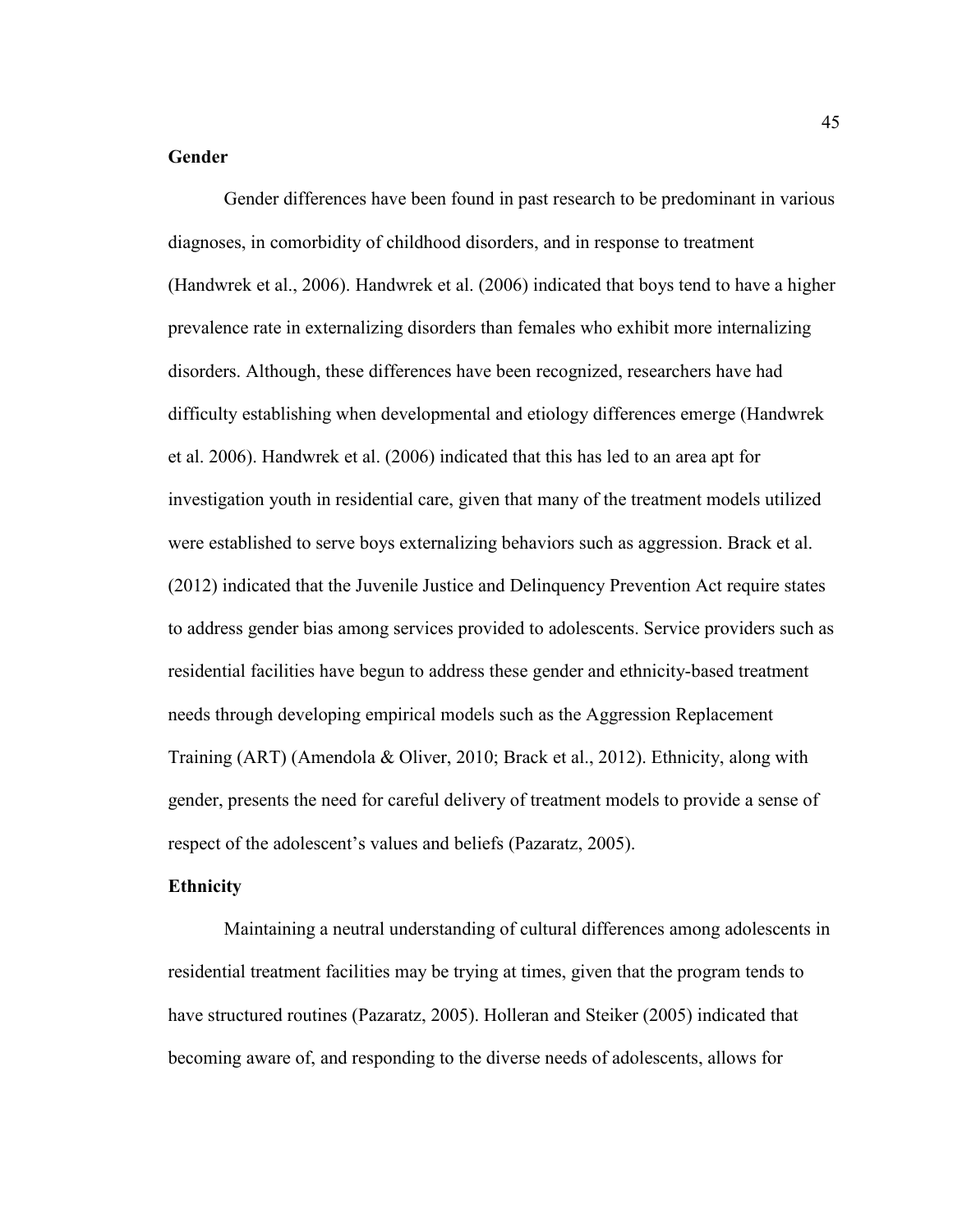positive outcome responses to change. Developing a strength-based treatment perspective and implementing new skills into a group serve as an anchor for understanding skill development among diverse groups (Yasui & Dishion, 2007). One of Goldstein's 1998 goal was to meet the needs of a diverse group of adolescents struggling with understanding and living everyday life, through introducing ART that implemented without bias (Amendola & Oliver, 2010; Goldstein, 1999).

#### **Summary**

In this chapter, the literature relevant to factors associated with and adolescent's level of group participation, aggressive behaviors, and theoretical foundation of the present study was reviewed. The theoretical foundation and rationale for the variables for the study were also included. Adolescents who struggle with interpersonal relationships, aggression, and antisocial behavior have been placed in residential treatment facilities as a last resort intervention (Amendola & Oliver, 2010; Kurtz, 2002). Different treatment modalities have been introduced in order to help troubled youth deal with everyday life. Achieving positive outcomes depends on the factors associated with the adolescent such as the way he or she reacts and copes with those experiences (Zimmer-Gembeck & Skinner, 2008). Although past researchers worked diligently to help close the gap in understanding the variables that attribute to adolescent erratic and aggressive behaviors, this has been found to be challenging (Brack et al., 2012). Research found that moral reasoning combined with skillstreaming and anger control training can help provide an opening to the first step of change, through identifying, assessing, and challenging self to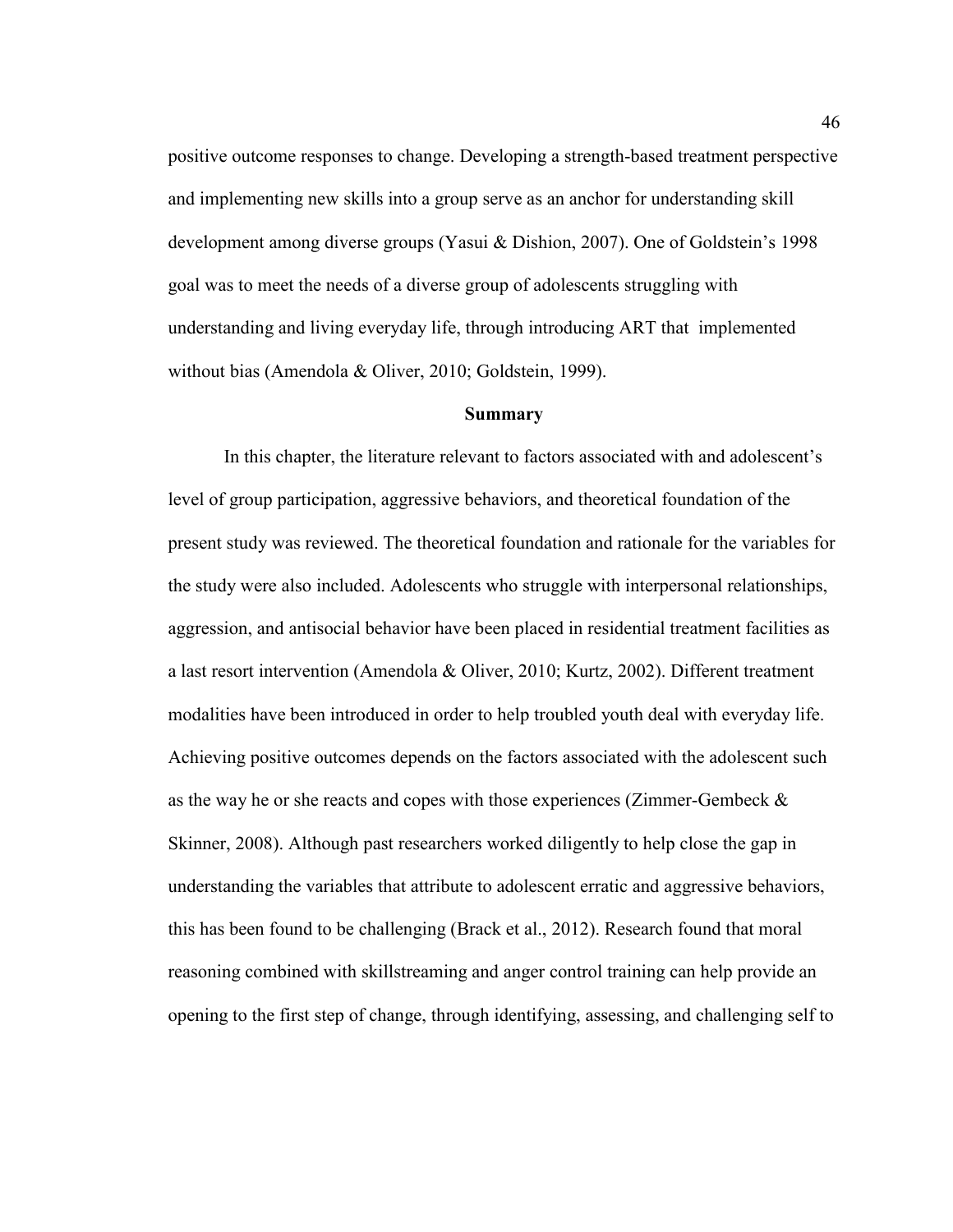make a change (Goldstein, Glick, & Gibbs; Goldstein & McGinnis, 1997, 1998; Reddy & Goldstein, 2001).

 Residential treatment was indicated as both positive and negative outcomesspecifically, adolescents can be exposed to other erratic behaviors and therefore learn by affiliation, thus increasing unwanted resistance to treatment through ongoing exposure to adverse experiences (Dishion, Poulin, & Burraston, 2001). On the other hand, researchers have found that a working residential therapeutic relationship, effective problem solving, modeling, reinforcement, and family involvement tend to help some adolescents (Amendola & Oliver, 2010; Gifford-Smith, Dodge, Dishion & McCord, 2005; Zimmer-Gembeck, & Skinner, 2008). The importance of understanding why some adolescents respond to treatment, while others may not, continues to lead to a gap in understanding what format of treatment needs to be modified in order to meet the individual needs of adolescents. The importance of fidelity in facilitators and adolescents following the ART group instructions has stood out in the literature review as promoting positive outcome behaviors, but cannot account for the adolescents within the same group setting that experience negative outcome behaviors.

Aggression Replacement Training (ART) introduces a new rule structure to help adolescents focus on replacing maladaptive thinking with positive schemas, implementing new skill development, as well as learning new coping strategies. The current literature review revealed that various factors can attribute to the adolescent's level of participation in group treatment and how he or she may respond to group treatment modality (Gifford-Smith, Dodge, Dishion & McCord, 2005; Zimmer-Gembeck,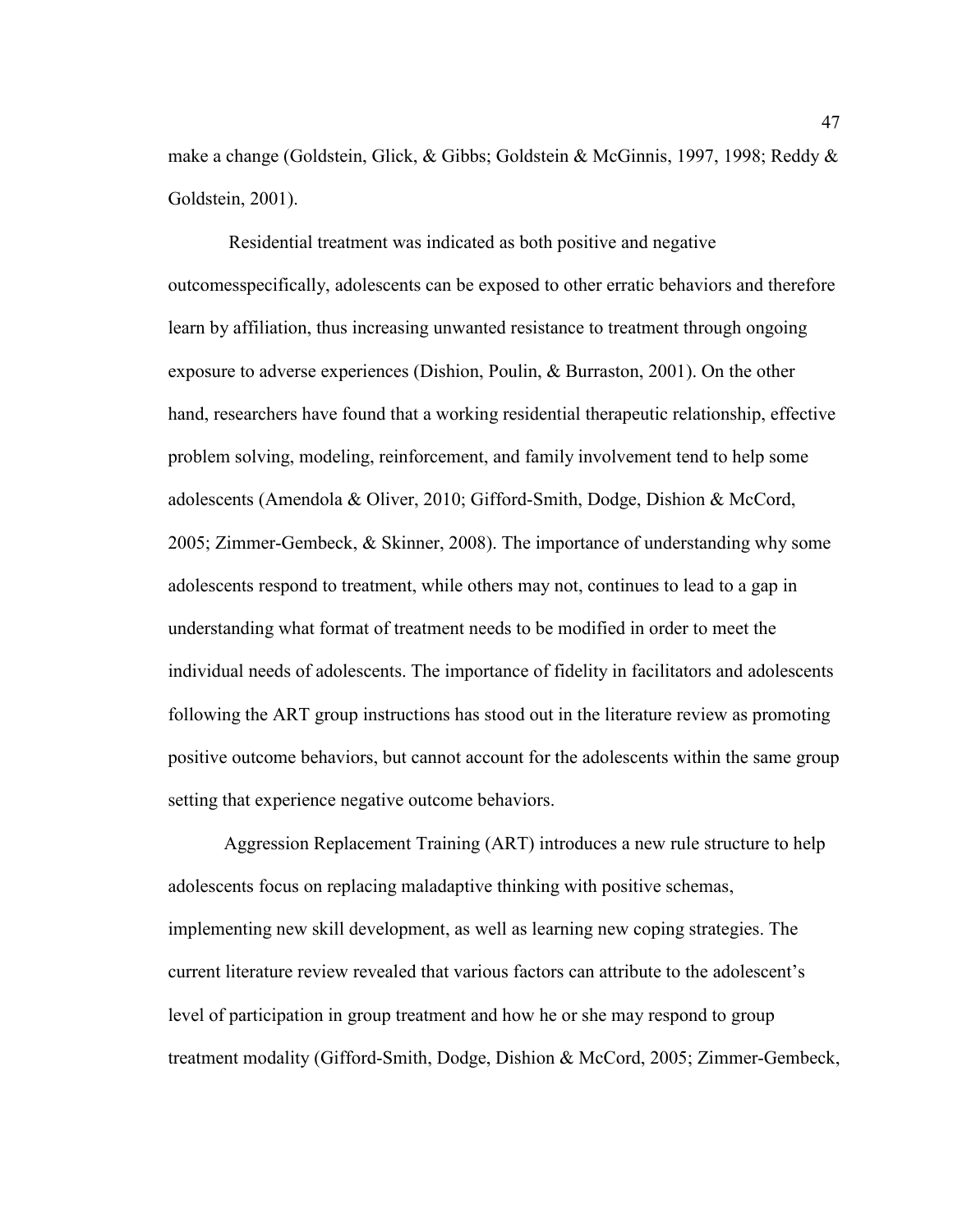& Skinner, 2008). Although, aggression replacement training is offered individually and in a group format, an ongoing question remains regarding what variables predict the level of group participation and in turn, result in a decrease in aggression. In the present study I examined different variables that may predict the level of group participation using aggression replacement training, the model of change, and cognitive therapy as the theoretical foundation. I am mindful that a number of factors influence behaviors of adolescents in residential treatment facilities. Nonetheless, I concluded from this review that further exploration between variables that predict adolescent level of group participation and a decrease aggression was necessary. In Chapter 3, the research methodology will include a discussion of the research design, rationale, population, sample procedures, and data analysis plan.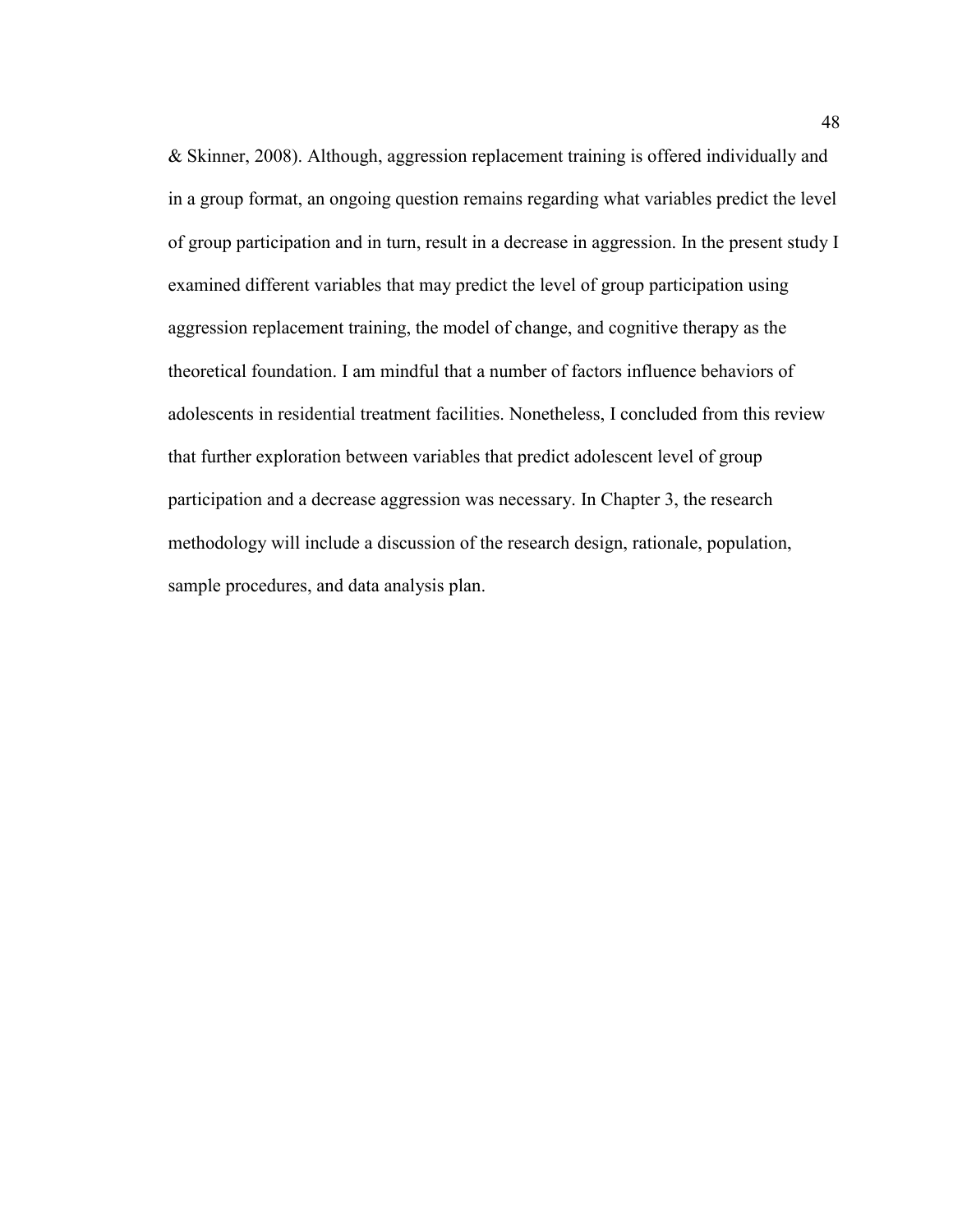### Chapter 3: Research Method

# **Introduction**

The purpose of this quantitative study was to examine whether the adolescents demographic variables (age, gender, family socioeconomic status, parental involvement, ethnicity, and education), and level of group participation in ART predict increased anger control and reduction of aggression among adolescents living within residential treatment facilities as indicated by archival Aggression Questionnaire (AQ) overall outcome data. The AQ is a self-rated assessment questionnaire that is administered to adolescent at the intake and exit interviews with their mental health therapist.

 A casual-comparative pretest and posttest design was chosen because it allowed me to gauge participants' responses to treatment using their treatment AQ outcome scores. Moreover, utilizing the AQ pretest and posttest score differences was an important aspect in my study because it provided useful data for others into an adolescent's individual responses to after care treatment modalities. Equipped with these data, counselors and others may be able to empower adolescents in treatment to maintain an aggression free lifestyle through anger management training (Goldstein, 1999).

In this chapter, I will discuss my research design and rationale, which will help readers better understand the overall decisions made for my study. I will also describe my procedures for identifying my study population, sampling, and developing instrumentation procedures. Afterward, I describe threats to validity and potential ethical challenges that were addressed to overcome any barriers that arose during the study.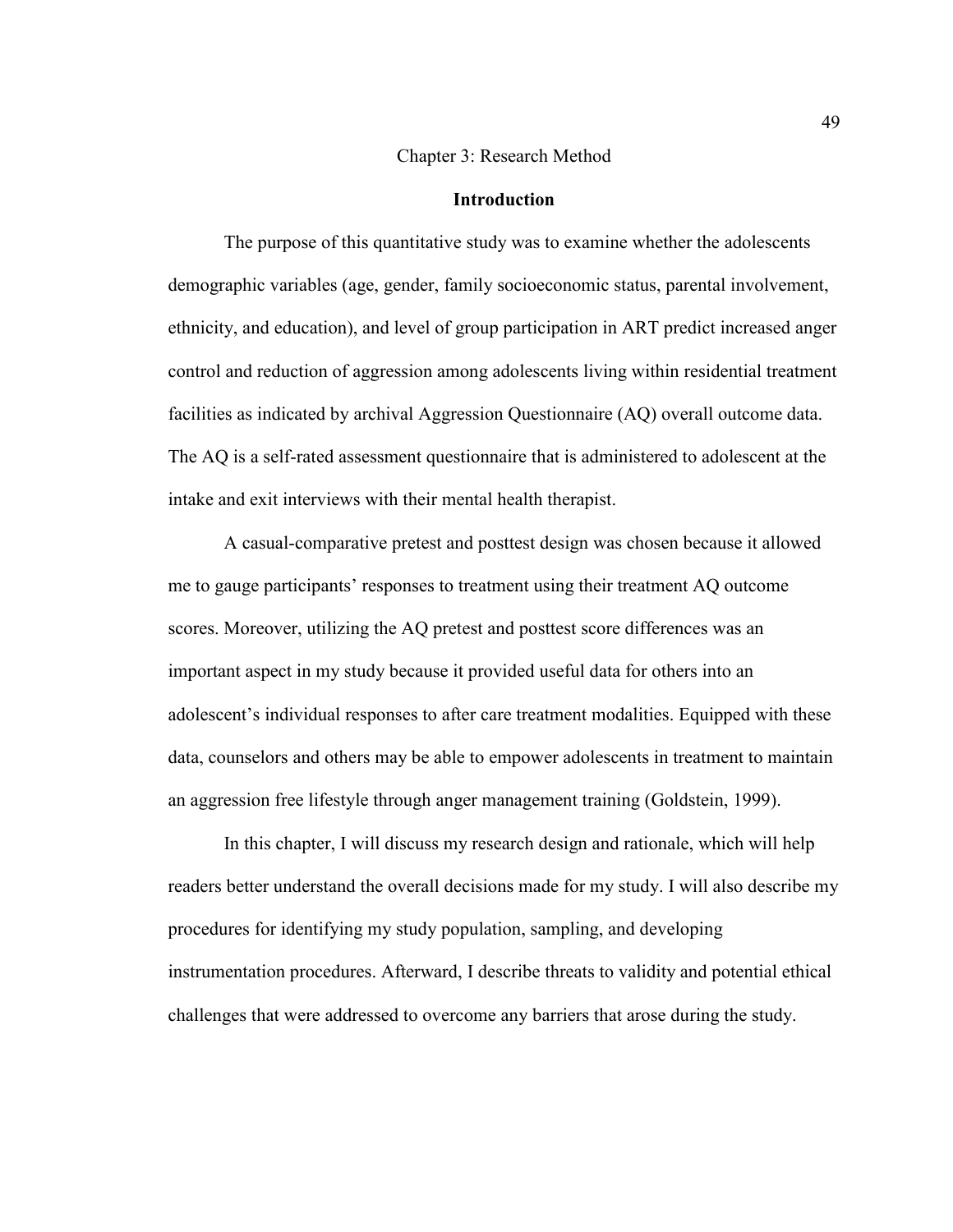### **Research Design and Rationale**

In my study, I explored the relationship and predictive nature of the independent variables for my study. These variables included age, gender, family socioeconomic status, parental involvement, ethnicity, education, and level of group participation upon the dependent variables of aggression and anger control, as measured by archival outcome data from the AQ. I hypothesized that the independent variables can be associated with the participation level in a treatment protocol designed to increase adolescent anger control and reduce aggressive behaviors within residential facilities. My research questions were designed to filter out the differences in group participation levels (i.e. attentive, inattentive, and resistant) and the predicting factors that attribute to decreased erratic aggressive behaviors and increased anger control as measured by overall AQ score differences. Moreover, whether or not the specific independent variables predict reduction in the participant's assessment risk and attentive participation level in ART over and above the remaining factors.

A quantitative causal-comparative pre and posttest design was used in my study. By using this design, a researcher is better able to discover links between independent and dependent variables after the event has already occurred (Salkind, 2010). One of the goals of my study was to understand how group treatment modality may enhance positive outcome responses among some, but not all, adolescents who are in the same peer group in treatment facilities. Through the exploration of factors that can be linked, researchers using casual-comparative designs seek to determine predictability for pre-existing differences in groups of individuals (Schenker & Rumrill, 2004). Schenker and Rumrill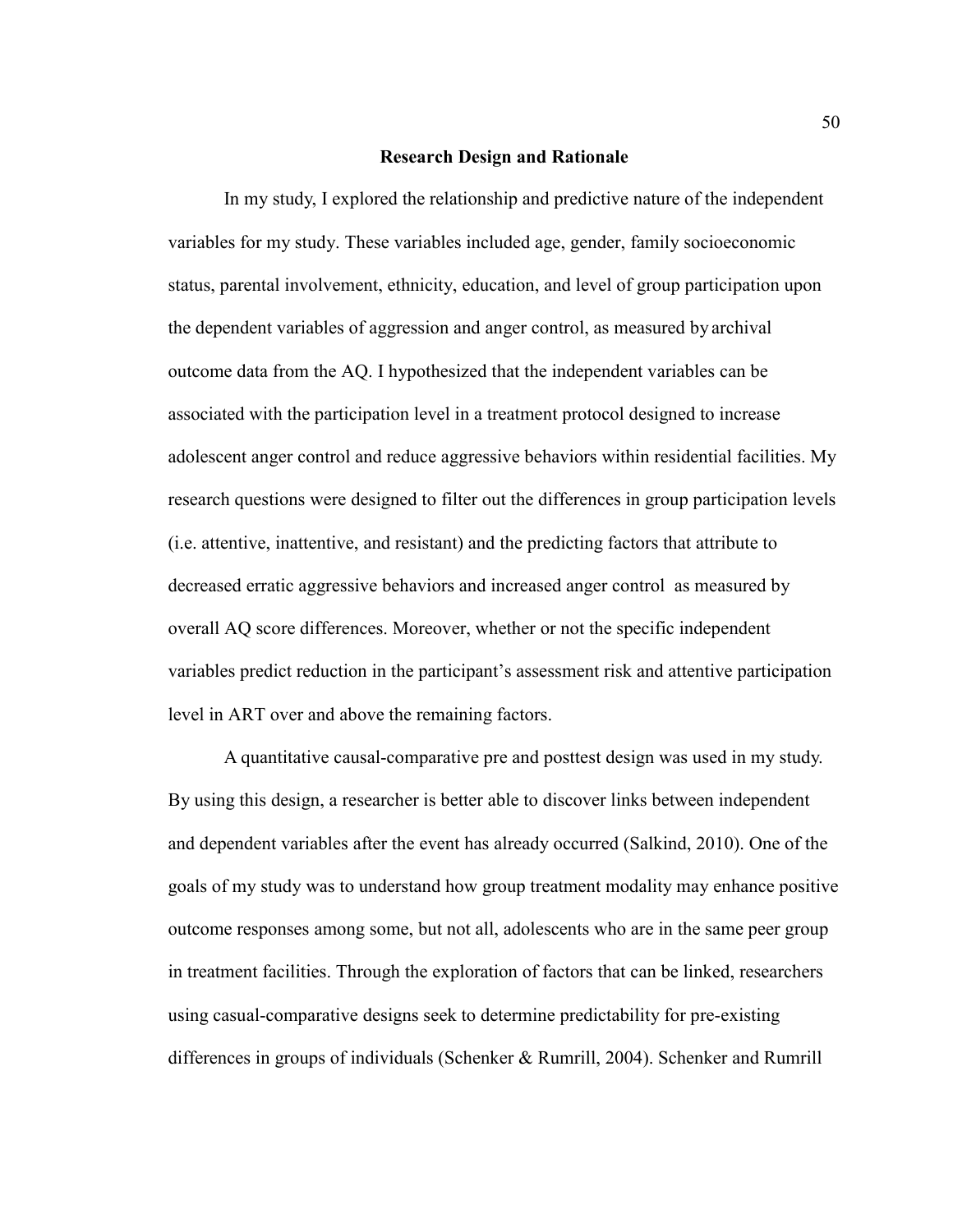(2004) explained that examining pre-existing differences allows the researcher to determine whether specific variables have an effect on the outcome.

Reviewing after the fact results expands upon the missing links to the basis of the initial event. Researchers using a casual-comparative approach start with a cause; then, they investigate subsets of participants on all the factors associated with the existing condition (Salkind, 2010). For example, adolescents accepted into residential treatment may have an existing condition such as erratic aggressive outbursts, which is one of the dependent variables in my study that was measured through pretest analysis. Once the pretest measure was complete the adolescent was placed into aggression replacement training group therapy along with other peers with an age range from 12-18 years-old three times a week until his or her individual treatment plan goals are reached. Providing insight into existing condition will help others implement interventions that could help adolescents make positive behavioral changes.

One way of implementing interventions is to look at overall adolescent group and filter out predicting factors that aide in positive group outcome experiences. Salkind (2010) explained that one goal in using causal comparative approach is to examine whether the independent variable has an effect the on the dependent variable by comparing two or more groups of a sample population that has already experienced the event. For example, in my study the groups are formed and have been scored for participation level by a point system ranging from one to three, with the score of three meeting all the group expectations. In utilizing a point scale it allowed for the adolescents to be scored on their individual participation during group session.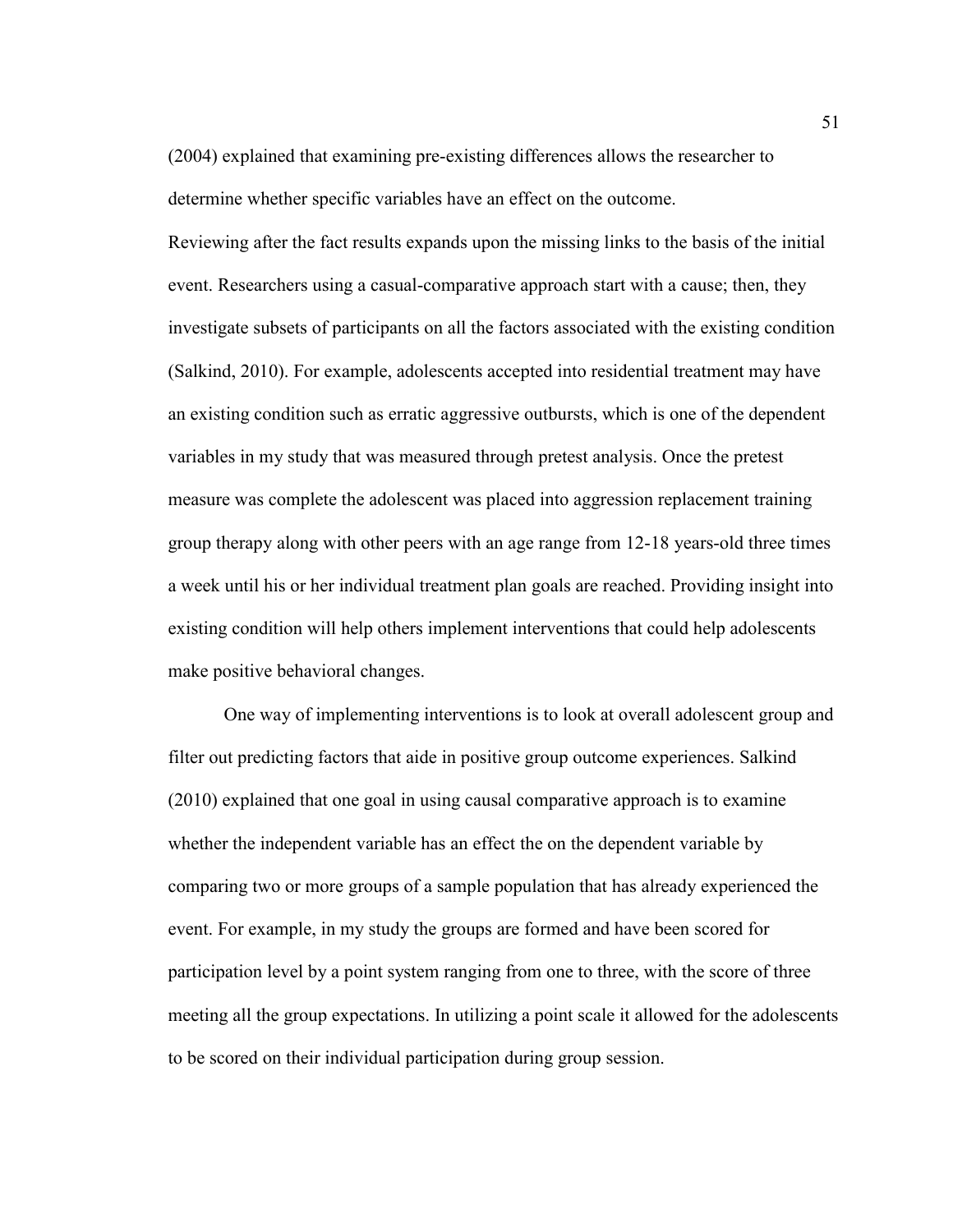Certain elements within in a study cannot be influenced due to set standards. Schenker and Rumrill (2004) indicated that often examining factors within a casualcomparative study cannot be experimentally manipulated for practical or ethical reasons. Moreover, individual in groups such as gender and race can be compared to others, but cannot be subject to experimental changes (Schenker & Rumrill, 2004). For example, my study explored the relationship and predictive nature of the independent variables ethnicity, age, and gender, which cannot be manipulated due to being identifying demographic variables.

Given that my study includes variables that cannot be manipulated lead me to choosing a specific research design. Salkind (2010) explained that casual-comparative research provides a feasible method of research that can be conducted when other methods will not work. Research indicated that an independent variable such as ethnicity because, according to Salkind (2010) researchers cannot manipulate a participant's cultural identity (Salkind, 2010). Moreover, it is an American Counseling Association (ACA) ethical code violation to impose one's personal values onto clients during the research process (ACA, 2014). An alternative method in a causal-comparative study is to group the sample according to ethnicity and then administer assessment (Salkind, 2010). This approach is feasible for my study because the assessment has already been administered individually upon intake and during the discharge process.

 As a result, this provides an opportunity for me to group the sample according to variables such as age, gender, ethnicity, education, or socio-economic status. Salkind (2010) elaborated that researchers may discover that one ethnic group scores higher on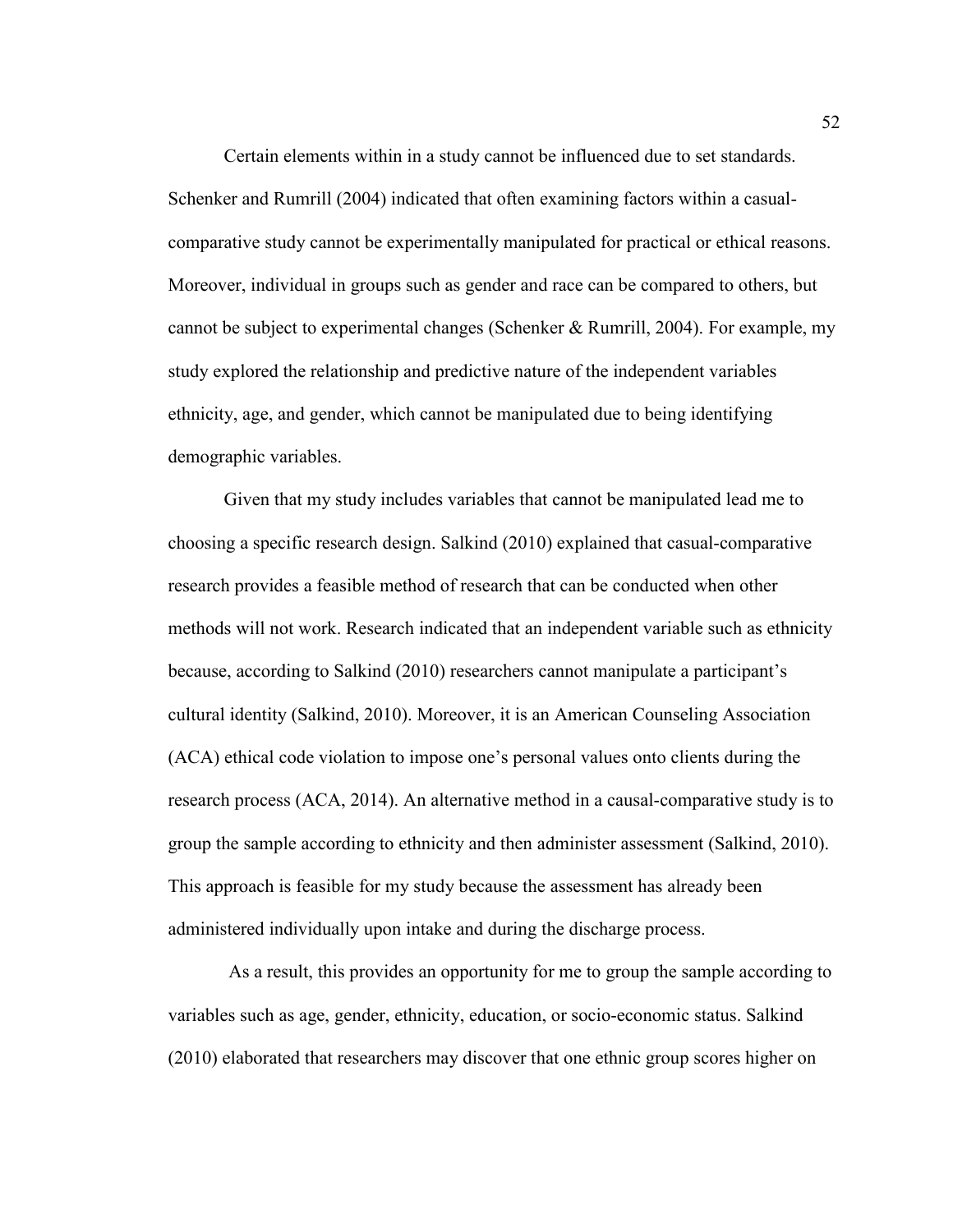certain predictive factors than another group; thus, caution should be used when interpreting results. Given that several of the factors in my research design were non manipulative, I had to interpret each predictive factor or combination of factors cautiously without bias or judgmental language.

 Another resource constraint was controlling for factors, other than ones which I had operationally defined, that may have influenced the dependent variable (see Salkind, 2010). For example, I hypothesized that age, gender, and education are predictive factors for attentive participation level over and above the variables of family socioeconomic status, parental involvement, and ethnicity. Moreover, if the other variables such as family socioeconomic status, parental involvement, and ethnicity can be ruled out, the case for age, gender, and education predicting attentive participation level will be much stronger. Therefore, causal-comparative would be most appropriate method of research because the independent variables age, gender, education, family socioeconomic status, parental involvement, and ethnicity cannot be manipulated. Additionally, these factors are important to be explored in relationship to anger control and aggression in youth within residential treatment facilities to facilitate treatment success.

#### **Methodology**

In this section, I discuss the methods associated with gathering information pertaining to the target population. An important part of any study is to provide an overview of the participant selection, data retrieval process, and calculation of sample size. Lastly, I provide an overview of population location and residential treatment facility.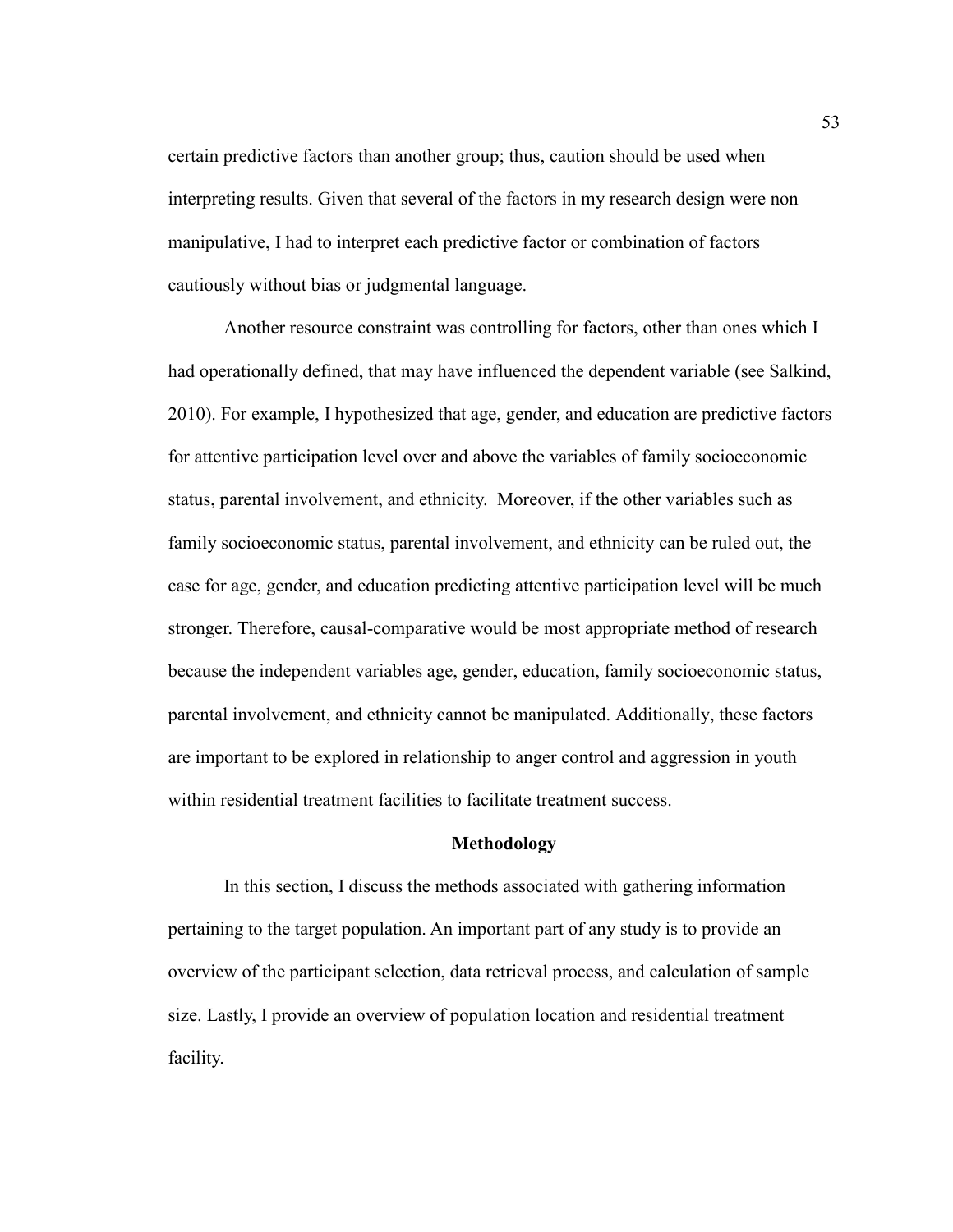### **Population**

This quantitative study utilized a sample from the target population of adolescents who have completed at least a three month residential treatment in one of five residential facilities associated with Perseus House Inc. located in Pennsylvania. Perseus House Incorporated is a well-known residential organization and collaborative learning center that is located in Pennsylvania and is known to utilize diverse treatment modalities, while providing a safe environment for the adolescents placed in the organization's care. Sample data were retrieved from archival records on selected participants that exist, because these adolescents are a protected population and it can be difficult to get IRB approval for dissertation approval. In addition, since the data was previously collected and was current, it was prudent and effective to use archival data.

In determining my sample size, I was able to retrieve similar Cohen's *d* dataset study results (Mager, Milich, Harris, & Howard, 2005),  $(M=12.7; SD=97)$ ,  $(M=12.5;$ SD=.64), then utilized the Cohen's *d* formula to figure out the estimated effect 12.7- 12.5= .2. Then averaged the estimated standard deviation .97 +.64/2=.805 and applied formula Cohen's *d*: .2/.805=.2484. In apply this information to G\*Power computer program (Softpedia, 2014), *F* tests family, the suggested sample size for a one-way ANOVA with an alpha of .05, power of .80, and effect size of (.25) was 159 participants, which would provide an unequal sample size of  $n=31.8$  among the five residential sites. Subsequently, an additional participant will be added to the 159 required (159 +1 = 160), to provide an equal number of participants *n*=32, among the five residential facilities.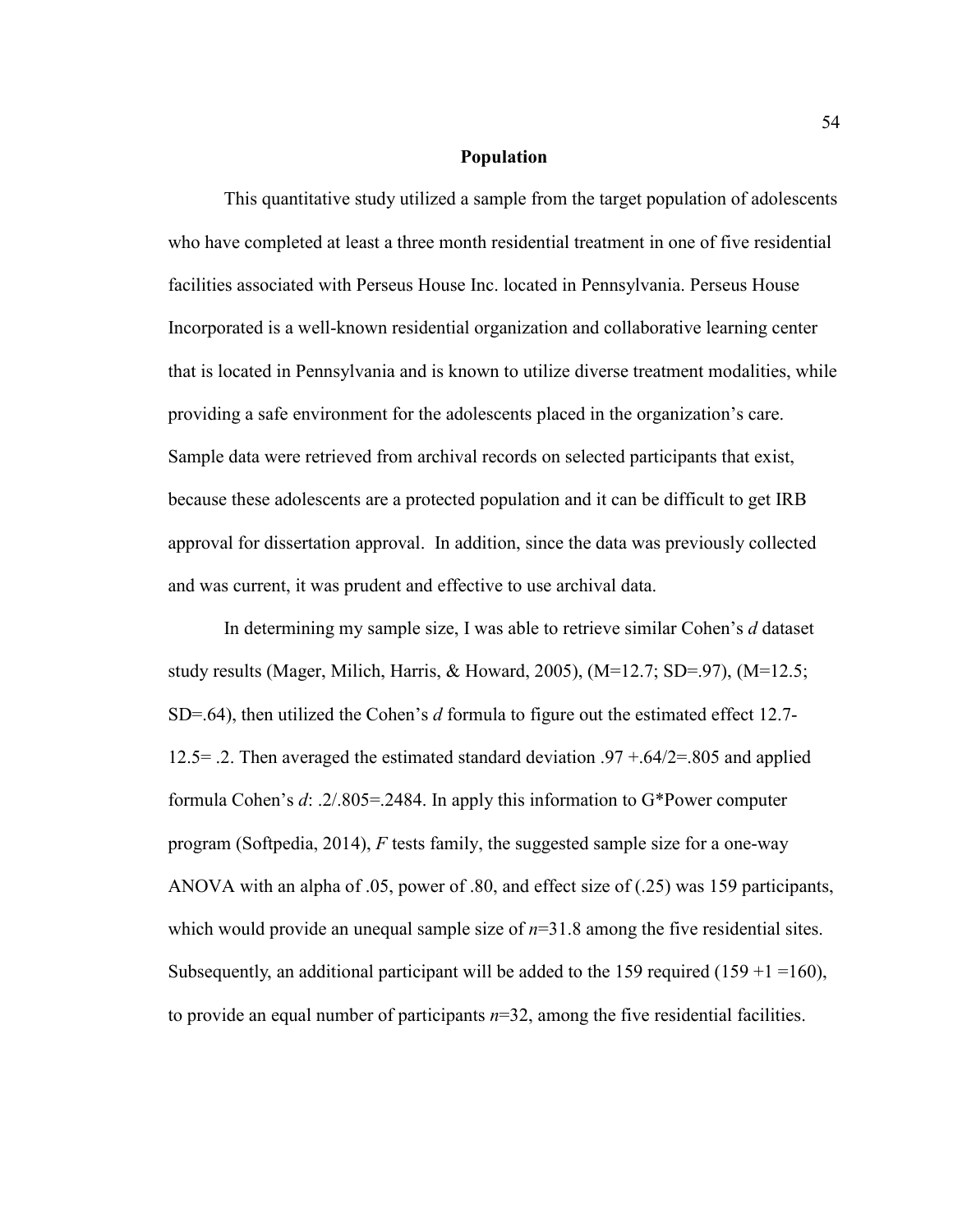Members of the target population for my study were placed within the residential treatment facility by outside services such as Children Youth Services, mental health caseworker, parents, and juvenile court system due to inability to function within society. Geurts, Boddy, Noom, and Knorth (2012) explained that residential care has been seen as a last resort, but argued that residential provisions serve as an intervention for adolescents with complex and challenging needs. One of the main aspects of residential facilities is to provide a safe and therapeutic environment for at risk youths placed outside of the home environment (Geurts et al., 2012). Guerts et al. (2012) indicated that residential care incorporates diverse treatment modalities such as special education, recreational activities, individual, family, group, and pharmacology therapy in a structured environment.

Perseus House Incorporated was selected for my study as they are known as the Aggression Replacement Training site and have been utilizing stages of this treatment modality since Arnold Goldstein began the developmental stages (Amendola  $\&$  Oliver, 2010). Amendola and Oliver (2010) explained that ART began as one treatment modality, skillstreaming and developed into three component model adding anger control and moral reasoning. Another aspect of Perseus House is the organization's unique ability to reach out to the community and help troubled youth and their families within Pennsylvania since 1971. The organization began from a single home located on west 26<sup>th</sup> street in Erie, Pennsylvania and has expanded to a multi-facility placement service that can provide sanctuary with 82 beds housing boys and girls (Perseus House, 2015).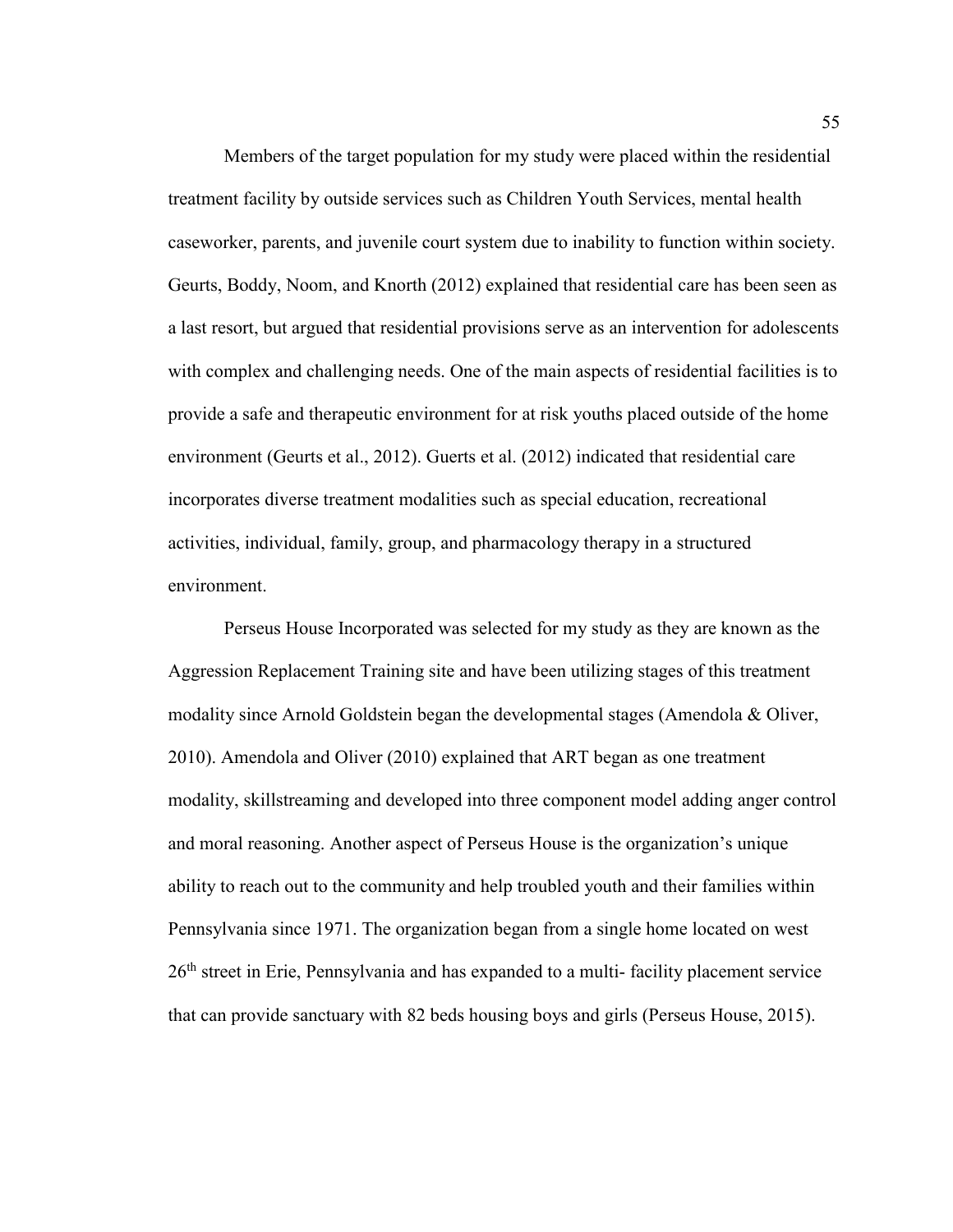### **Sampling Procedures**

The following section discussed sample strategy, sample size, instrumentation, and materials, so future researchers can replicate my study. Frankfort-Nachmias and Nachmias (2008) explained that the sampling strategy and size provide a representative sample of a population that may produce results similar to those from the utilizing an entire population being explored. The instrumentation and materials were utilized to explore the research study and used as a guide to help the researcher explain each step taken during the research process (Frankfort-Nachmias & Nachmias, 2008)

# **Sampling Strategy**

Archival data was retrieved from five Pennsylvania facilities belonging to the same organization. Each residential facility houses twelve adolescents, separated by gender. The residential facilities include aggregated youth who been adjudicated or diagnosed with diverse mental health issues such as suicidal ideation, self-harming, homicidal threats, conduct disorder, and other erratic behaviors. Therefore, the best sampling strategy for this quantitative research study was a stratified sampling design, which allowed the researcher to use available information on the population to divide into groups, such as group participation level (Frankfort-Nachmias & Nachmias, 2008).

 In my study an identified sample was retrieved from archival data cases that were stored in a secure room at the residential organizations central office. Another sampling strategy that was utilized in selecting an even amount of cases from each of the five residential sites, as this allowed for equal selection of the population. A third sampling strategy utilized was participation status, as this allowed the researcher to categorize the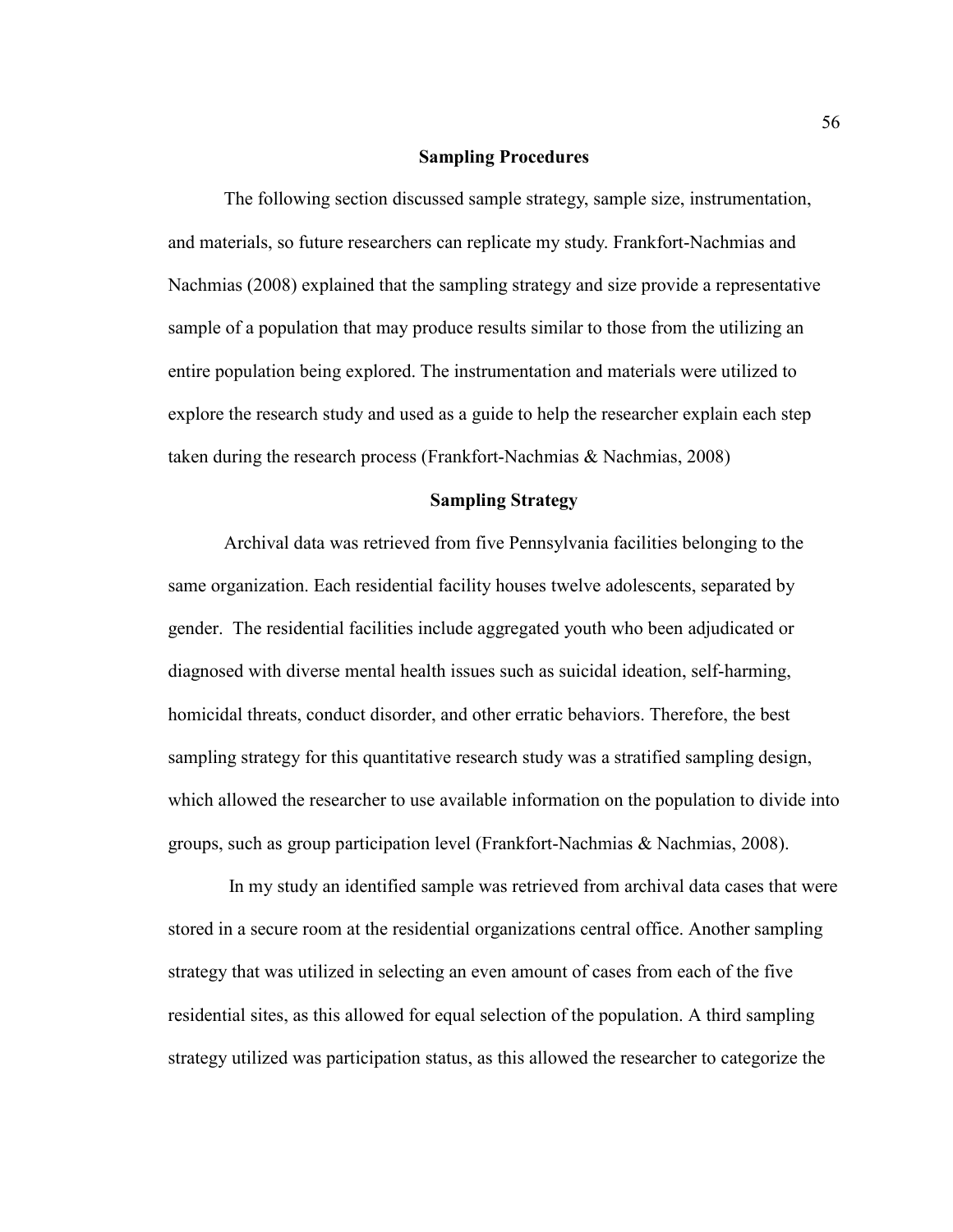defined group participation level (attentive, inattentive, and resistant). Consequently, a disadvantage of categorizing level of group participation is it may cause unequal group levels for analysis, thus causing skewed outcome data. On the other hand, the impact of the sample categorization will help distinguish the difference in adolescent participation levels for future research. A fourth sampling criteria was the participants would have to be in residential treatment facility for three months, as this is the amount of time to complete one ART group sequence. A final sampling criterion was to utilize data retrieved within the last two years, as this was current and up-to-date post residential treatment records. Subsequently, a disadvantage of setting a time limit is I may not have enough cases (160) in the original data and would need to go back further than two years.

For the purpose of my study, three levels of participation were identified and defined as attentive, inattentive, and resistant. The treatment expectations that have been identified for the attentive group are: the adolescent attends all groups, completes assigned homework, participates in discussions, volunteers to help other peers, and participates in role-play activities. Treatment expectations that have been identified for the inattentive group include: adolescent attends groups, but only participates when prompted, and refuses to engage in role-play activities. Treatment expectations that have been identified for the resistant group include: adolescent attends group, but disrupts peers, and refuses to follow group rules.

#### **Sample size**

A statistical power analysis was conducted with G\*Power computer program to determine the sample size required for my study (Softpedia, 2014). Given that my study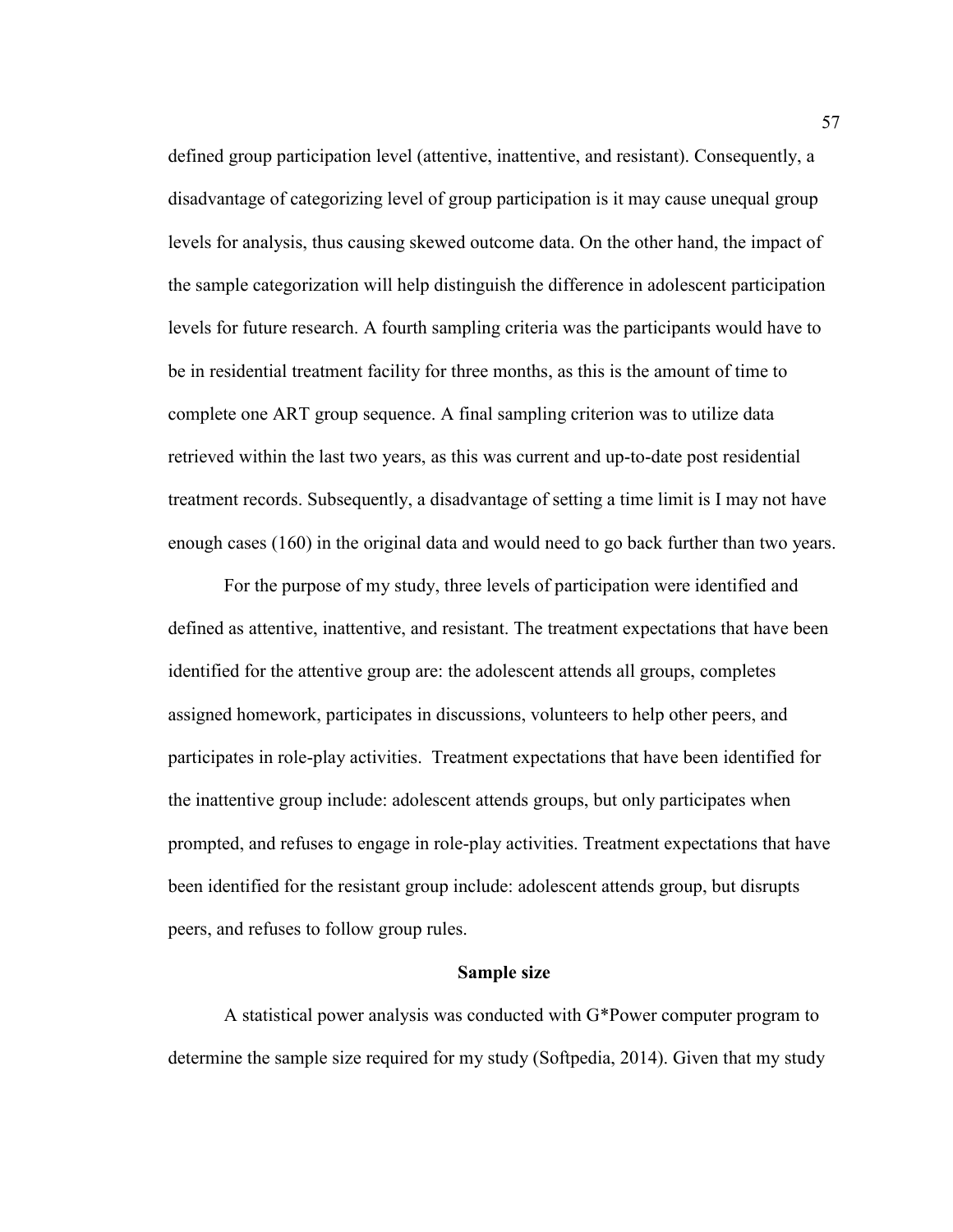used two types of data analyses ANOVA and Multiple Regression, I provided a calculated sample size from two calculations. The sample size for the Multiple Regression was calculated with G\*Power using the frequency test *(F-*test*)* family to assess whether the expected values within several pre-defined groups differ from each other (Field, 2009). A medium effect size  $r = 30$  was suggested to account for nine percent of the total variance, given that I was unable to find literature similar to my study I utilized the recommended medium G<sup>\*</sup> Power effect size of  $f^2$ . 15 (Field, 2009; Softpedia, 20014). The level of significance was set at .05 alpha, as it provides a probability that there will only be a 5% chance that there may be a Type I or Type II error (Field, 2009). A statistical power of .80 was utilized, which provided an 80% chance that an effect may be detected if one genuinely exists (Field, 2009). Based on output parameters of non-centrality 15.450, critical *F* 2.107, numerator *df* 7, denominator *df* 95, and a sample size of 103 participants.

The second G\*Power calculation was utilized to calculate the ANOVA sample size. A one-way analysis of variance (ANOVA) was calculated using the *F* tests family setting, which provided input parameters effect size .25, error probability .05, statistical power 0.80, and number of groups 3. This provided output parameters of non-centrality 9.937, critical *F* 3.054, numerator *df* 2, denominator *df* 156, and a sample size of 159 participants.

After, reviewing the calculations of the G\*power results and given that the main analysis was an ANOVA, I chose the higher sample size of 159 participants. Given that there are five residential sites, I then divided 5/159=31.8 adolescent files need from each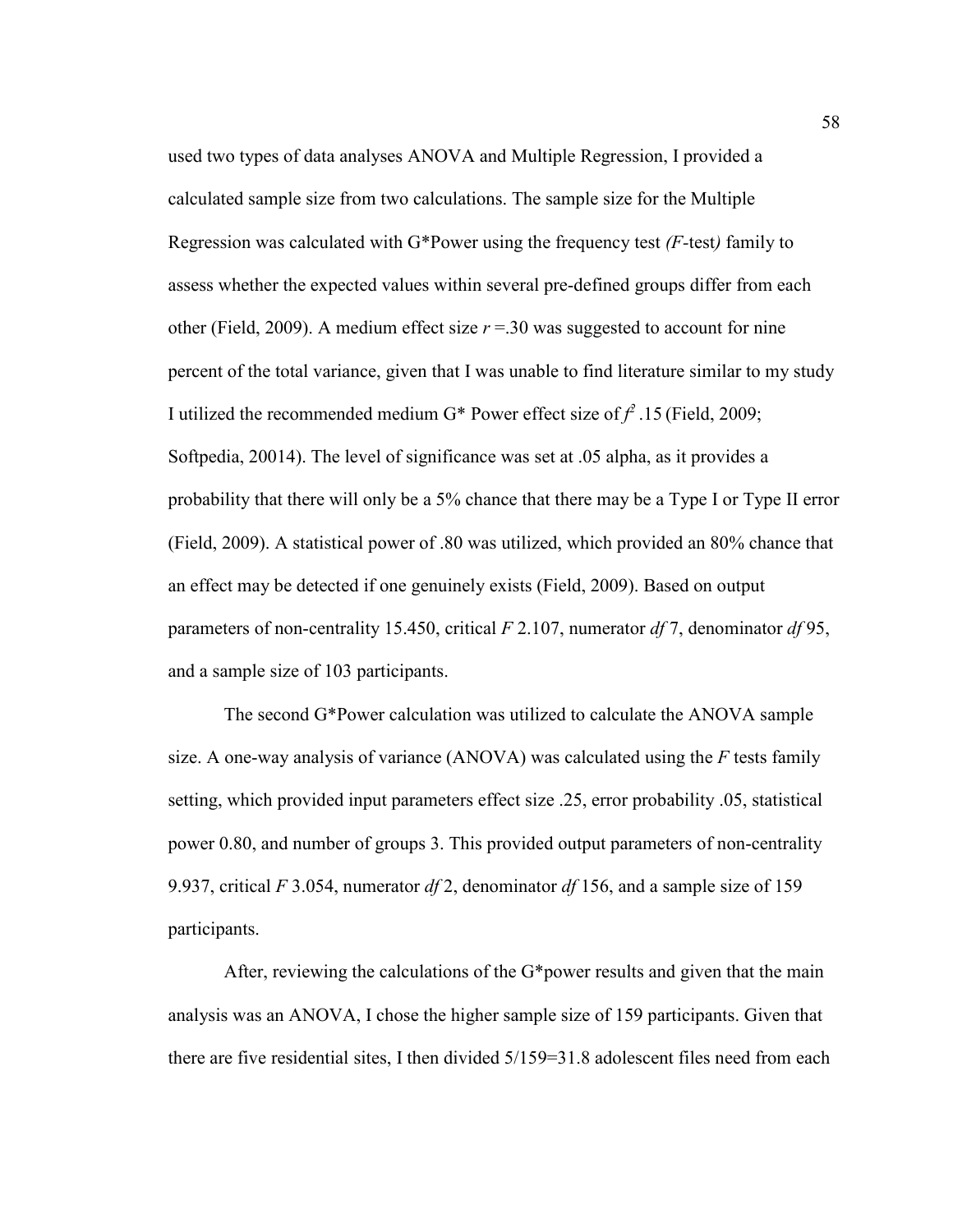site. To accommodate this sample size and provide an equal amount drawn from each site, I then added an additional one participant to the 159, which will total 160 participants divided by five residential facilities, which provided a stratified sample of 32 participants from each site, respectively.

## **Archival Data Procedures**

 Archival data was utilized in this casual-comparative pretest and posttest research study to explore the relationship and predictive nature of the independent variables for my study consisted of age, gender, family socioeconomic status, parental involvement, ethnicity, education, and level of group participation upon the dependent variables of aggression and anger control, as measured by archival overall outcome data from the Aggression Questionnaire (AQ). The procedures for recruitment participant case records, and data collection were important because they allowed the researcher to gain the perspective of the participant's response to treatment through his or her treatment overall outcome scores, thus providing insight into the chosen treatment modality to enhance anger control and decrease aggression among adolescent with erratic aggressive outbursts. The recruitment of the sample for my study derived from treatment records stored in a residential treatment organization located in Pennsylvania. Important aspects of collecting sample data from archival records include the participants exist as a protected population and it can be difficult to get IRB approval. Subsequently, enhancing the importance of maintaining participant confidentiality and not using identifying information made it prudent and effective to use archival data.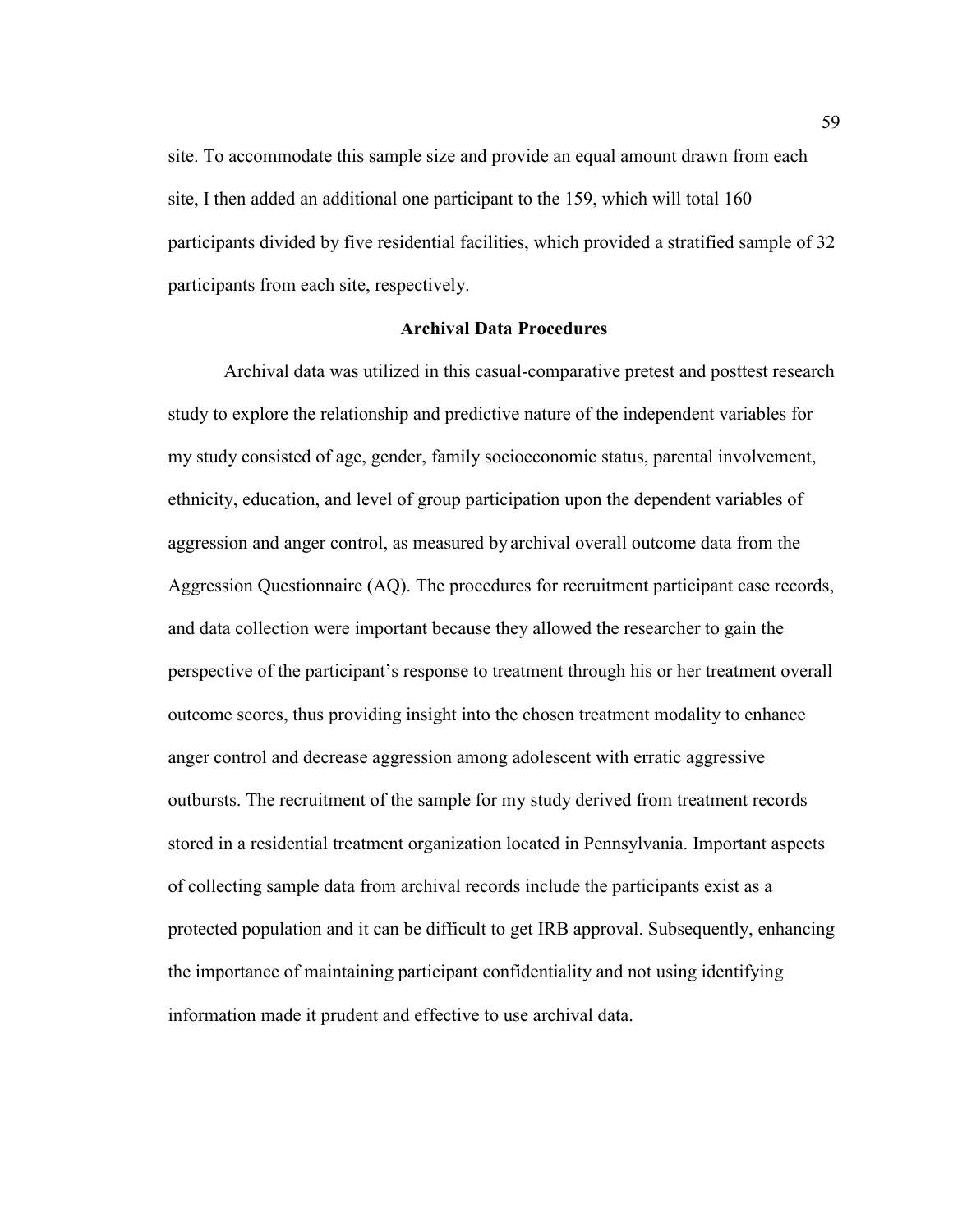Data collection was conducted utilizing stratified sampling design, which allowed the researcher to use subjective judgment in selecting the sampling units that appear to be representative of the population (Frankfort-Nachmias & Nachmias, 2008). One criterion in selecting the sample was the participant had to be in the residential treatment program at three months, which would allow for the participant to complete one cycle of the aggression replacement training group treatment modality. Another process of the data collection was retrieving 32 participants from the five residential facilities affiliated with Perseus House Incorporated; this was time consuming, as each of the participants records was read to retrieve the specific de-identifiable data needed to complete the study. One critical aspect of the data retrieval was to remove the participant identifying information and provide a numerical code; for example, I utilized a number such as one for the first participant when I entered the data into the SPSS program for analysis. Given that there are several independent variables being utilized in my study it was important to create a process that can be replicated in future research studies. Gaining permission to access the archival data consisted of meeting with the Perseus House executive director to discuss the study and use of the Aggression Replacement Training format and pre-posttest overall outcome data. The executive director and I developed a data use agreement, which is provided in (appendix A-1) of this dissertation. Two important aspects of this agreement were to ensure all participants' names would be kept confidential and allowing for the data collection to be completed following the HIPPA and FERPA regulations.

 Another important aspect of retrieving the data was the instrument the residential treatment sites utilized during the admission and discharge process. The Aggression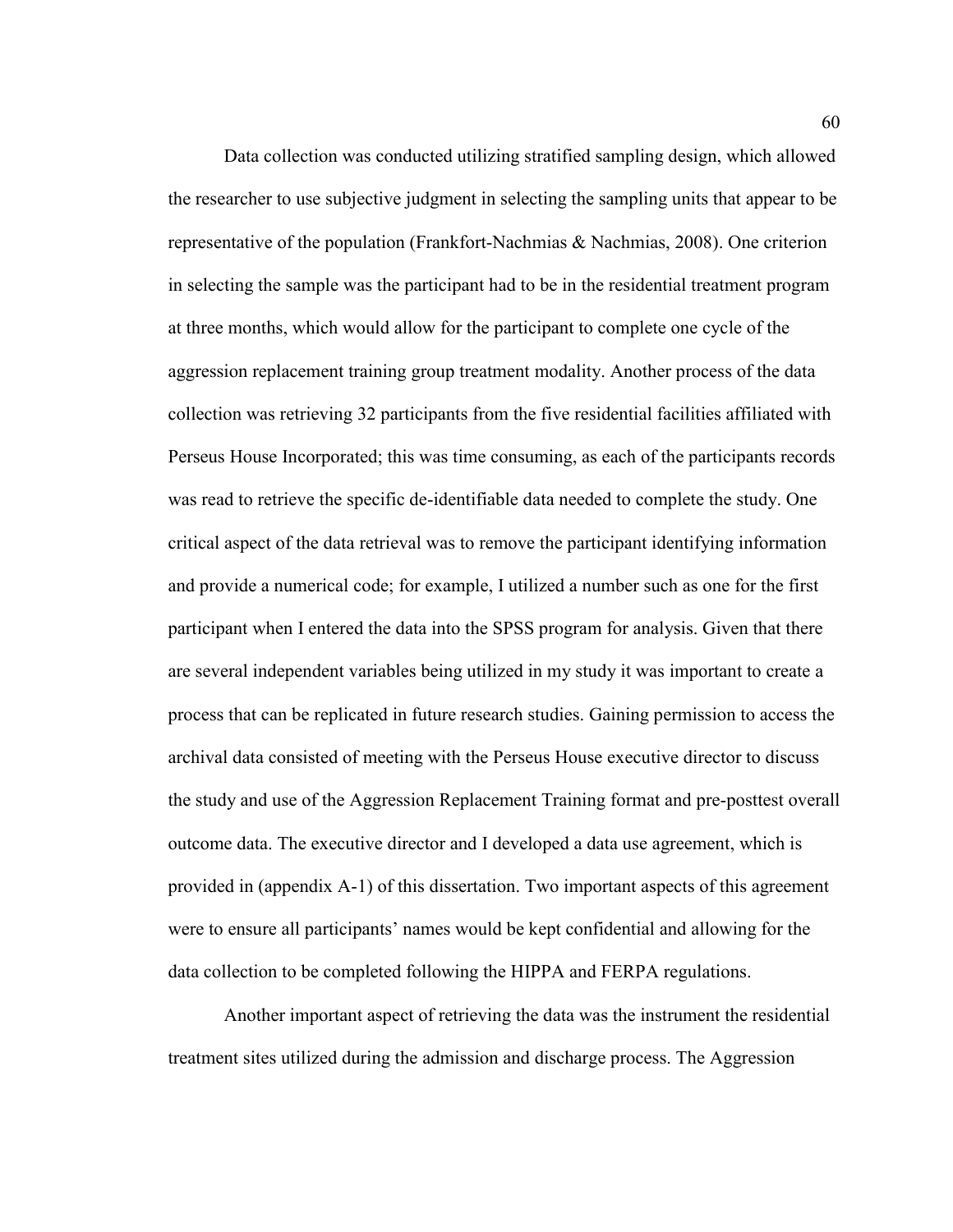Questionnaire (AQ) was administered within a 24-hour period of the intake process and within a two week period of the discharge process. The self-rated assessment was provided to the participant by the mental health therapist that has been involved with the participant's case throughout his or her residential treatment. As part of utilizing the overall outcome data in the study, I gained approval to use the AQ in my study. The AQ is manufactured through Western Psychological Services (WPS); I accessed the information on the bottom of the questionnaire and contacted the corporation to receive permission to reprint two out of the thirty-four questions from the aggression questionnaire. This provided an example of one anger scale item and one physical aggression scale item for the reader to understand the question format on the AQ. The corporation provided a format of how to gain permission to reprint selected questions; I then devised a letter asking permission to reprint questions number seven and twelve from the AQ and submitted via email. WPS organization then provided a document granting permission and this can be found in (appendix A-2).

#### **Instrumentation**

The Aggression Questionnaire (AQ) (Buss & Warren, 2000). This is a 34-item self-report instrument for assessing anger and aggression. The questions are related to five types of aggression: physical, verbal, anger, hostility, and indirect, which can be rated on a Likerttype intensity scale ranging from 1 to 5, with 1 indicating "Not at all like me" to 5, indicating "Completely like me". Two questions endorsing aggression and anger include, "I get into fights more than most people", or "At times I get very angry for no good reason". The total AQ score provides a summary measure of the overall level of anger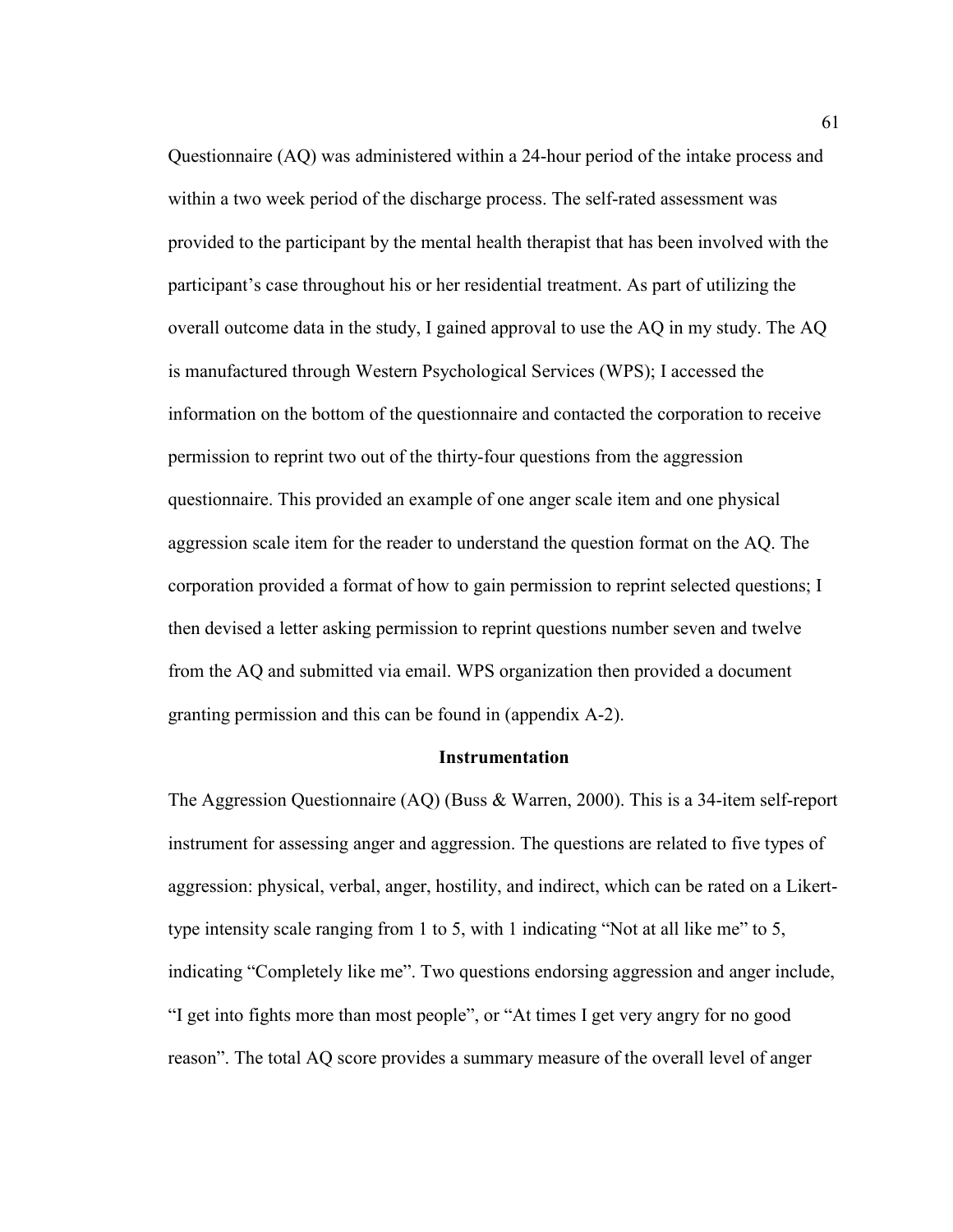and aggression conveyed by the respondent (Buss & Warren, 2000). A very high score indicated as  $>$  = 70T, which is a total AQ raw score of 139-141, whereas, a very low  $\le$  = 29T, which is a total AQ raw score of < 39. A low overall to medium score of 50*T* falls in the average range and suggests that the adolescent does not experience an unusual amount of anger (Buss & Warren, 2000). Buss and Warren (2000) described the internal consistency coefficients among the individual scales .70 level with reliability estimates that ranged from  $r = .71$  to  $r = .94$ , and construct validity ranged from .37 to .74 with similar results in previous studies. To obtain a score difference between pretest and posttest AQ scores, I subtracted the posttest outcome score from the pretest AQ score. For example a participant who scored an overall pretest score of 40-36 on posttest equals a score difference of 4, thus indicated that the participant showed a positive improvement.

#### **Instrument Reliability and Validity**

The AQ was normed from a diverse population located throughout the United States of America. Subsequently, utilizing a sample size of 2, 138 participants, consisted of 880 males, and 1,252 females with an age range of 9 to 88 years of age (Buss  $\&$ Warren, 2000, p. 2). Buss and Warren (2000) elaborated that separate norms were provided for males and females in the physical aggression, verbal aggression, and total score scales, as well as three sets of norms for youth (ages 9-18), young adults (ages 19- 39), and older adults (ages 40 and above) (p.3). As mentioned in the previous paragraph the construct validity revealed a low to moderate range, which were evidenced by correlating the AQ scores with other related measures such as the Novaco Anger Scale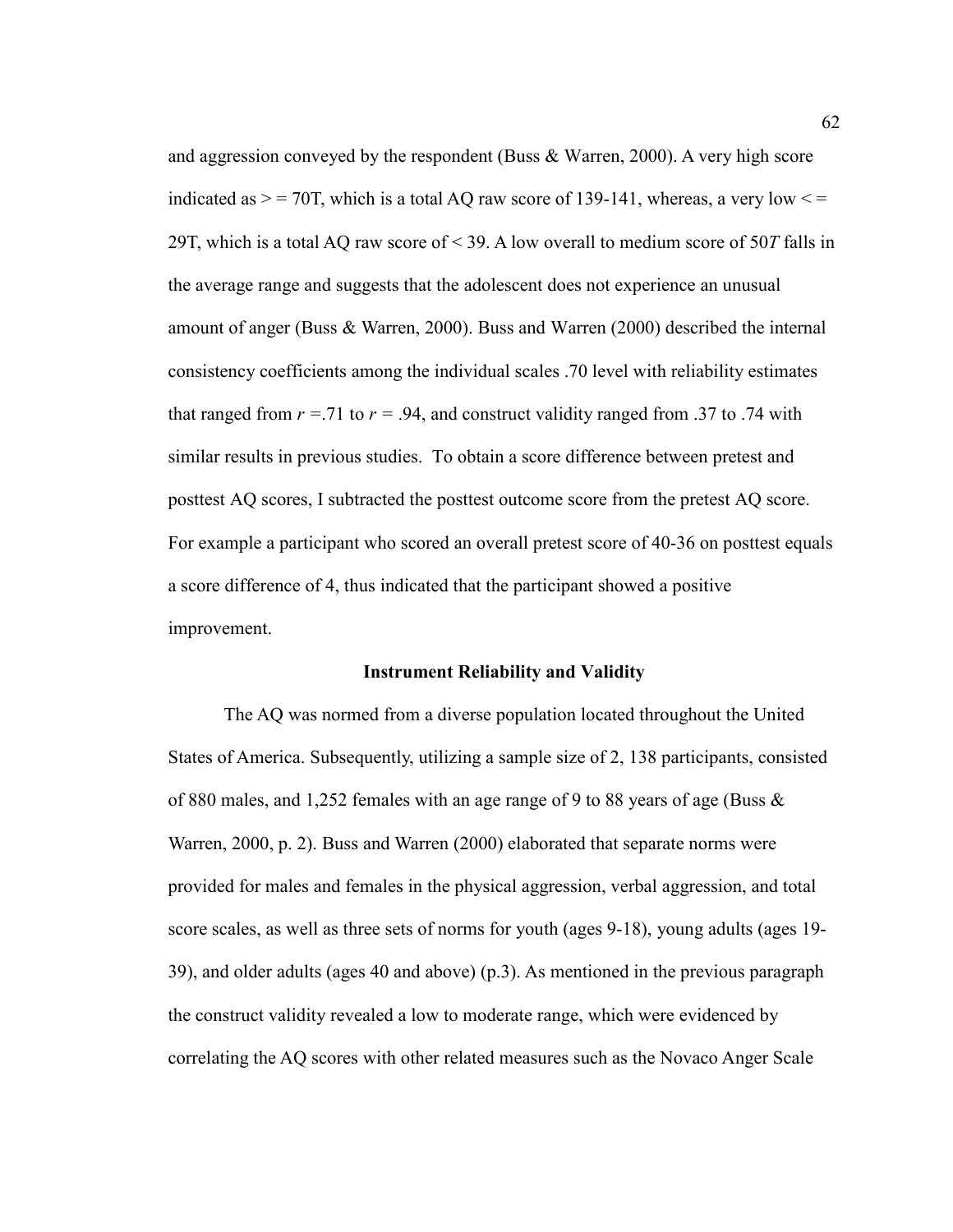(NAS), Provocation Inventory (PI), Children's Inventory of Anger (ChIA) , and the Attitudes Toward Guns and Violence Questionnaire (AGVQ). Buss and Warren (2000) explained that the AGVQ scores revealed a correlation coefficient of .38 and the ChIA revealed a correlation coefficient score of .37. Whereas, the NAS and the PI were found to have correlation coefficients with the AQ of .74 and .59 (Buss & Warren, 2000).

Another study examined the aggression questionnaire (AQ) through exploratory and confirmatory models to assess aggression among 371 adolescents with an age range 12 to 19 years-old, specifically to test for internal consistency and gender invariances (Reyna, Lello, Sanchez, & Brussino, 2011). The Cronbach's alpha  $(\alpha)$  was utilized to evaluate the internal consistency and the revealed good reliability estimates that ranged from (*r =*.70) and (*r =* .80), which seem consistent with Buss and Warren results. Reyna et al. (2011) indicated that the gender invariances were measured through a confirmatory factor analysis and was found to be a good fit for gender differences.

Research has utilized the aggression questionnaire to find interrelations between aggression and parent rearing factors (Ruchkin, Eisemann, & Hagglof, 1998). Ruchkin et al., (1998) found patterns of feeling rejected in rearing and aggression scores had specific correlation increased hostility and anger. Gerevich et al. (2007) indicated that the reliability and construct validity were investigated through The Cronbach alpha coefficient, which revealed high internal consistency for physical aggression  $(r = 0.82)$ and hostility  $(r = 0.75)$  while, moderate reliabilities were revealed for verbal aggression (*r =*0.68) and anger (*r =*0.70). The external validation indicated strong association between genders with physical aggression and male gender (Cohen's *d* =0.60) and female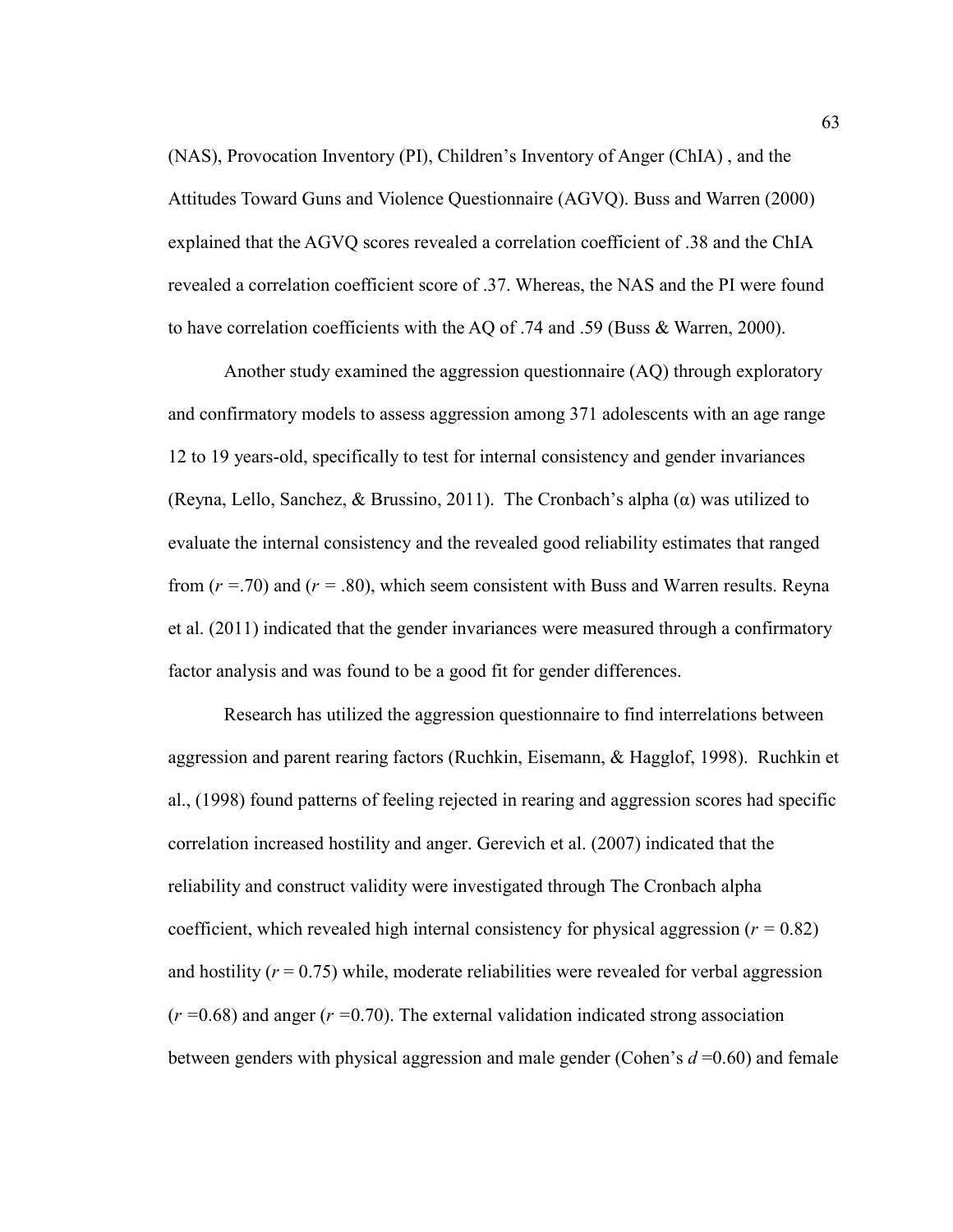verbal aggression indicated a weak association (Cohen's *d* = 0.22) (Gerevich et al., 2007).

In the current research study, the researcher believed that the AQ was sufficient for the population being investigated as the AQ in not gender biased (Gerevich et al., 2007) and has been used with adults, the general population, college age students (Reyna et al., 2011), juvenile delinquents (Ireland & Archer, 2004), and other troubled youths in residential placement (Morren & Meesters, 2002) and detention centers (Ruchkin et al., 1998). The AQ is a multipurpose instrument that can be completed in a 15 to 30 minute time span depending on any questions that need clarified throughout the process (Gerevich et al. 2007; Ireland & Archer, 2004). This makes the instrument more viable given the attention span of some adolescents as compared to others. The AQ was an instrument that the residential facilities in my study use for to obtain pretest base-line self- report measurement and posttest treatment measurement. Therefore, this made it a viable option to use for my research study.

#### **Validity**

The validity of this research study was important as it allowed for others to view the outcome aggression replacement training results as a viable treatment modality for troubled adolescents within residential care as a positive or negative influence. Thus, providing a guideline to make changes as needed that will empower the adolescent to function well in his or her aftercare treatment. Whiston (2005) explained that validity is the extent to what the instrument measures, specifically, what it purports to measure such as level of aggression or anger being measured in the aggression questionnaire.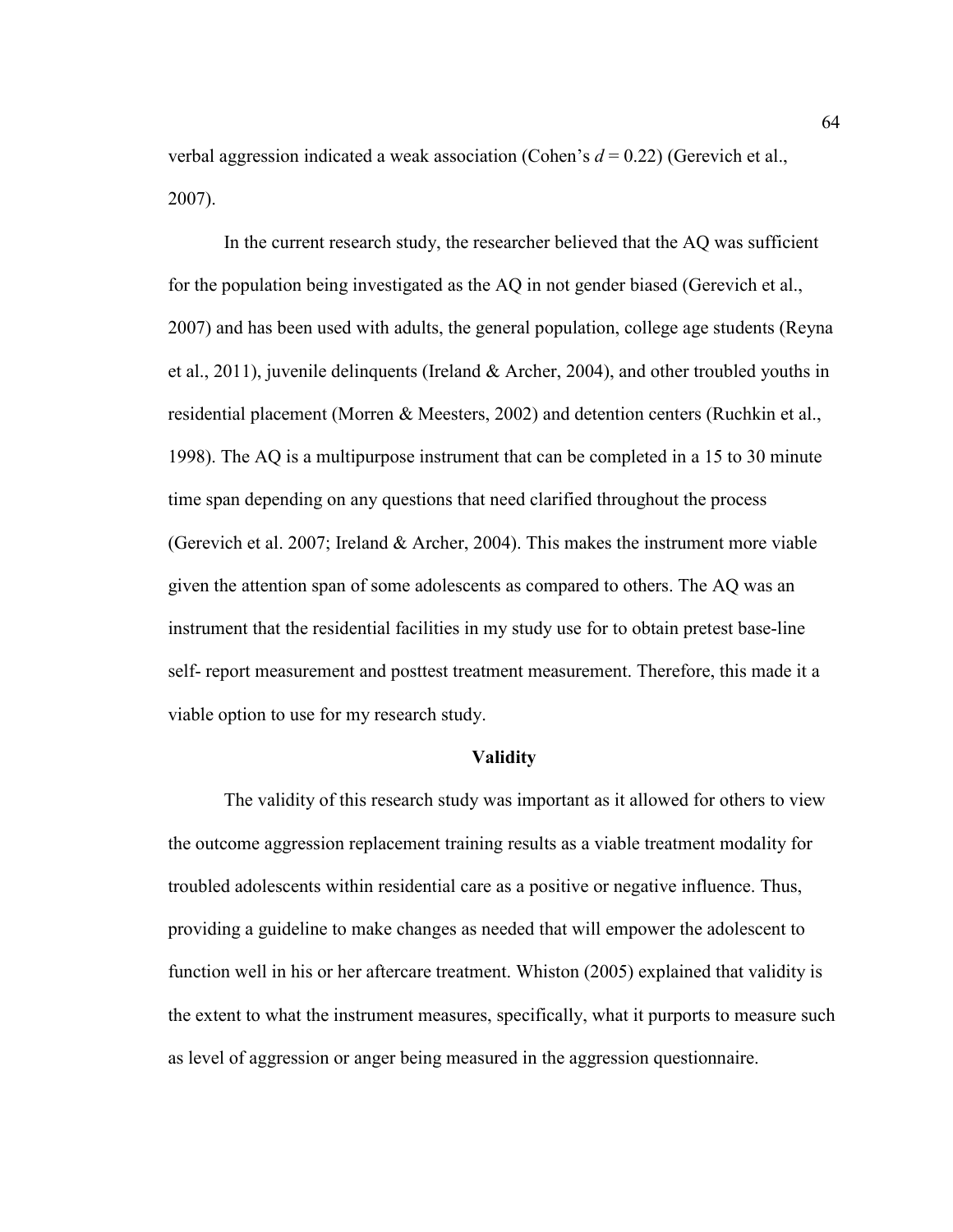Frankfort-Nachmias and Nachmias (2008) described validity as taking place due to the researcher providing support that the measurement instrument did in fact measure the variable it was to be measuring.

## **Content Validity**

Content validity has been described as a rationale of the extent in which the data indicates that the objects, questions, or tasks sufficiently represent the anticipated behavior (Whiston, 2005). Frankfort-Nachmias and Nachmias (2008) described content validity as a means in which the measurement instrument covers all the components of the theory that the researcher is attempting to measure. Two common types of content validity are face validity and sampling validity. Face validity is considered a subjective evaluation, due to the researcher instrumentation selection for measuring the content. Whereas, sampling validity is concerned with the population selection, by viewing the degree to which the statements, questions, or indicators represent that the instrument adequately corresponds to the qualities being measured (Frankfort-Nachmias  $\&$ Nachmias, 2008).

One way to ensure the face validity in this research plan was to consult specialists in the field of adolescent aggression patterns and adolescent skill attainment (Frankfort-Nachmias & Nachmias, 2008).Whereas one way of ensuring sampling validity was to make sure the researcher and research team are familiar with all the items describing the content population (Frankfort-Nachmias & Nachmias, 2008). One way that I assured the research study is valid, was to understand the instrument the facility utilizes and overall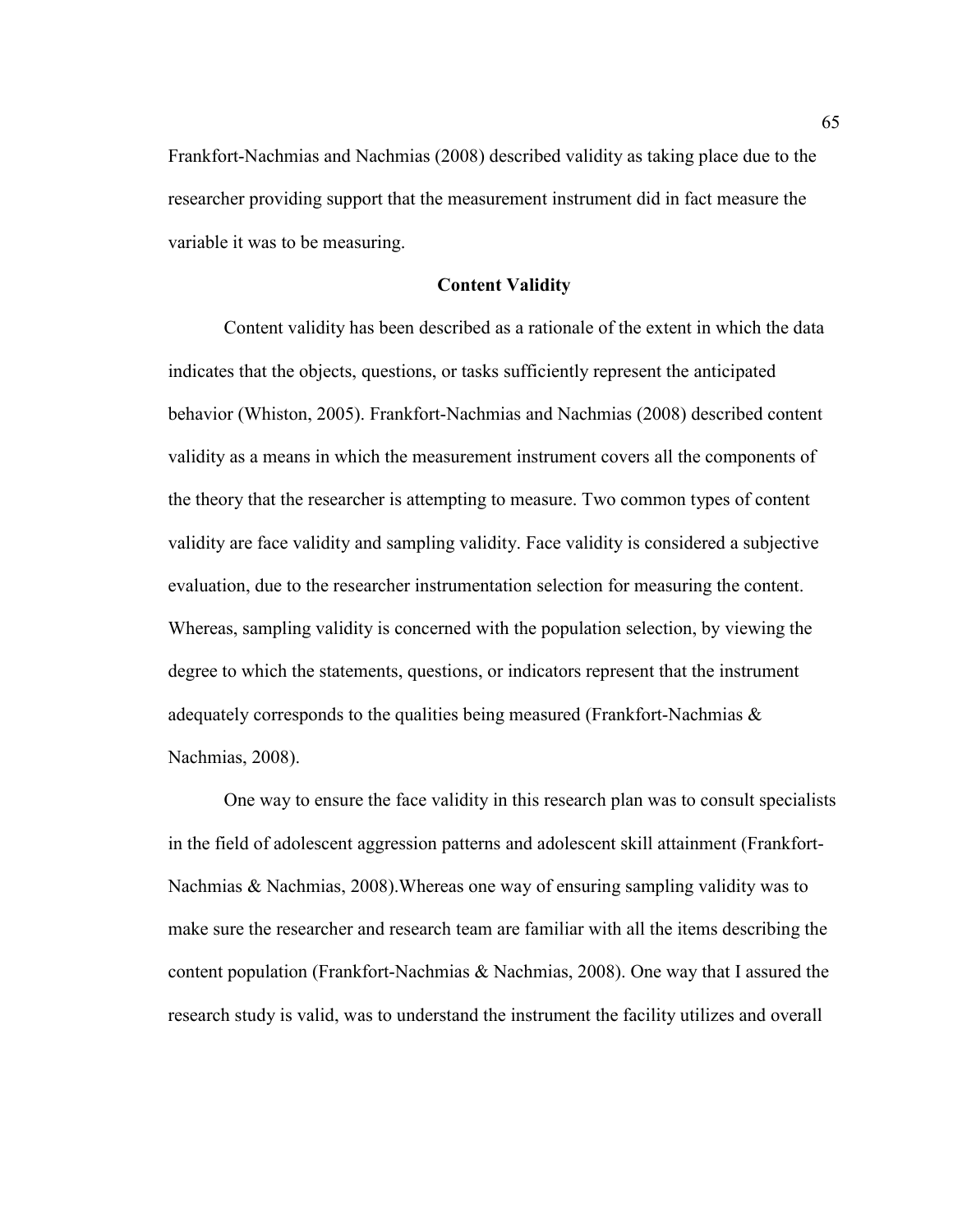score meanings. Another way assured validity was to obtain records that provided a basic understanding of the residential care and the adolescent's response to treatment.

### **Operationalization and** D**efinitions**

*Age:* biological and psychological changes that a person must adapt too, from the time of birth over his or her life span (Broderick & Blewitt, 2010). For the purpose of my study, age was operationally defined as age listed in the demographic intake sheet that provides a space for the adolescent to self-report age and date-of-birth during the residential program intake interview.

*Aggressive behavior:* A form of violent, unpredictable, impulsive, or reactive behavior designed to harm or injure another individual, property, or self (Schaffer & Kipp, 2007). For the purpose of my study, aggressive behavior was measured via pretest and posttest self-report on the aggression questionnaire during the intake and discharge processing.

*Education:* is the transmission of knowledge by either formal or informal means that play an important role in successful development of prosocial skills, academic achievement, and higher levels of self-esteem through positive interactions (Gaskins & Mastropieri, 2010). For the purpose of my study, education was operationally defined as the educational level listed in the demographic intake sheet that provides a space for the adolescent to self-report education level during the residential program intake interview.

*Ethnicity:* cultural traditions, beliefs, attitudes, and values handed down through generations to individuals (Broderick & Blewitt, 2010). For the purpose of my study, ethnicity was operationally defined as the ethnicity self-reported on the demographic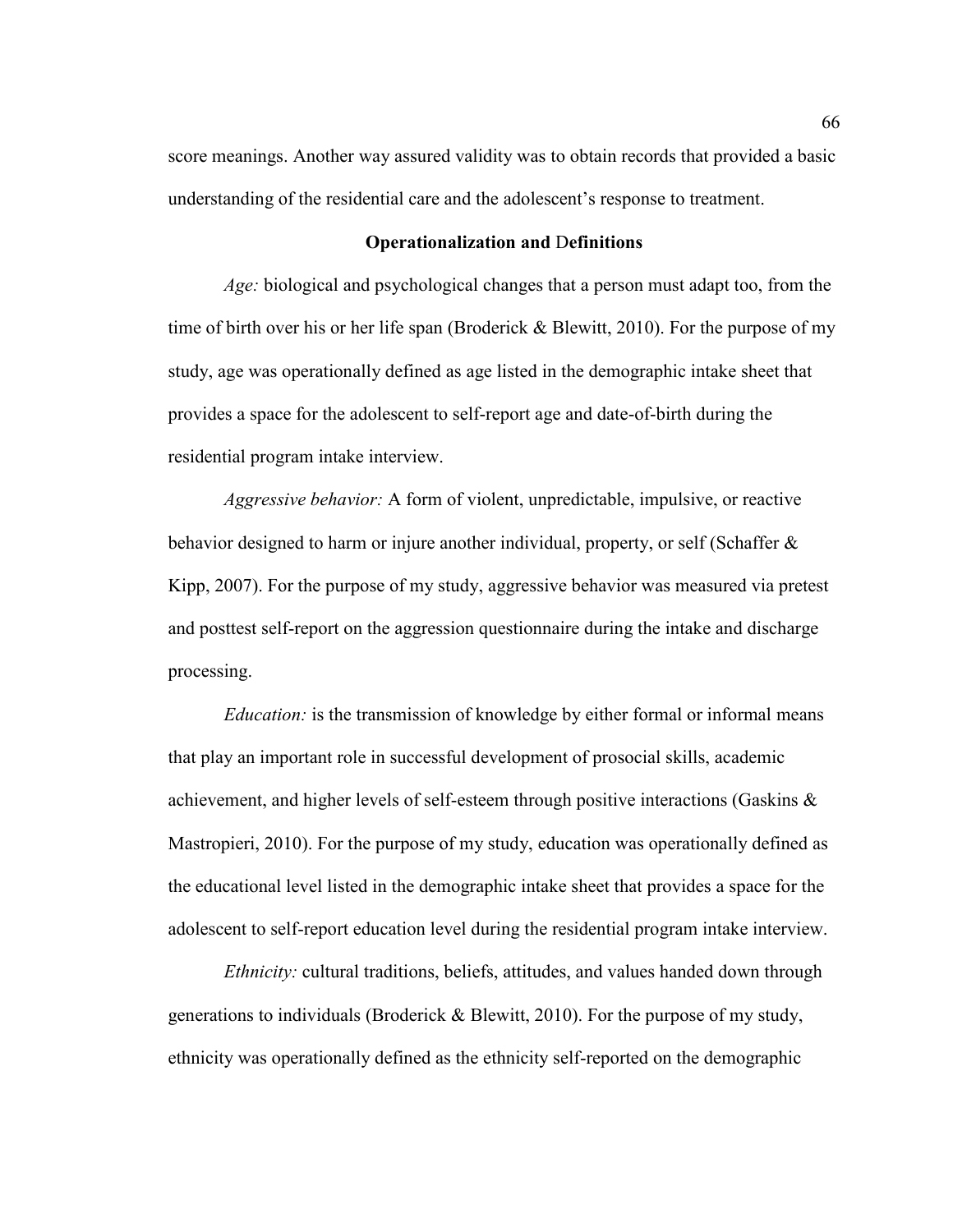intake sheet that provides a space for the adolescent to self-report ethnicity by check a box labeled Caucasian, Latino, and so on… during the residential program intake interview.

*Facilitators' Aggression Replacement Training rated participation level:* The ART group facilitators are trained by certified ART instructors during their two weeks of employee orientation training and are required to take refresher courses once a year by the residential employment guidelines. The group facilitators utilize a three-point rating scale to rate the group participants with scores ranging from poor/resistant, which was indicated as a score of one, to moderate/inattentive, which was indicated as a score of two, and excellent/attentive, which was indicated as a score of three. Ratings were scored at the end of group sessions to assure that the trained ART facilitators have observed the adolescents' levels of participation. These rated levels of participation were documented on an individual's point cards, group case notes, and in daily activity progress logs.

*Family socioeconomic status:* socioeconomic status has been defined as a group of individuals that have the same social standing or power that are defined by the characteristics such as educational background, income, and occupational type of the parent/parents' in the same household (Broderick & Blewitt, 2010). For the purpose of my study, family socioeconomic status was operationally defined as the family socioeconomic status self-reported on the demographic intake sheet that provides a space for the parent/caregiver to self-report income, work-related status, and educational background residential program intake interview.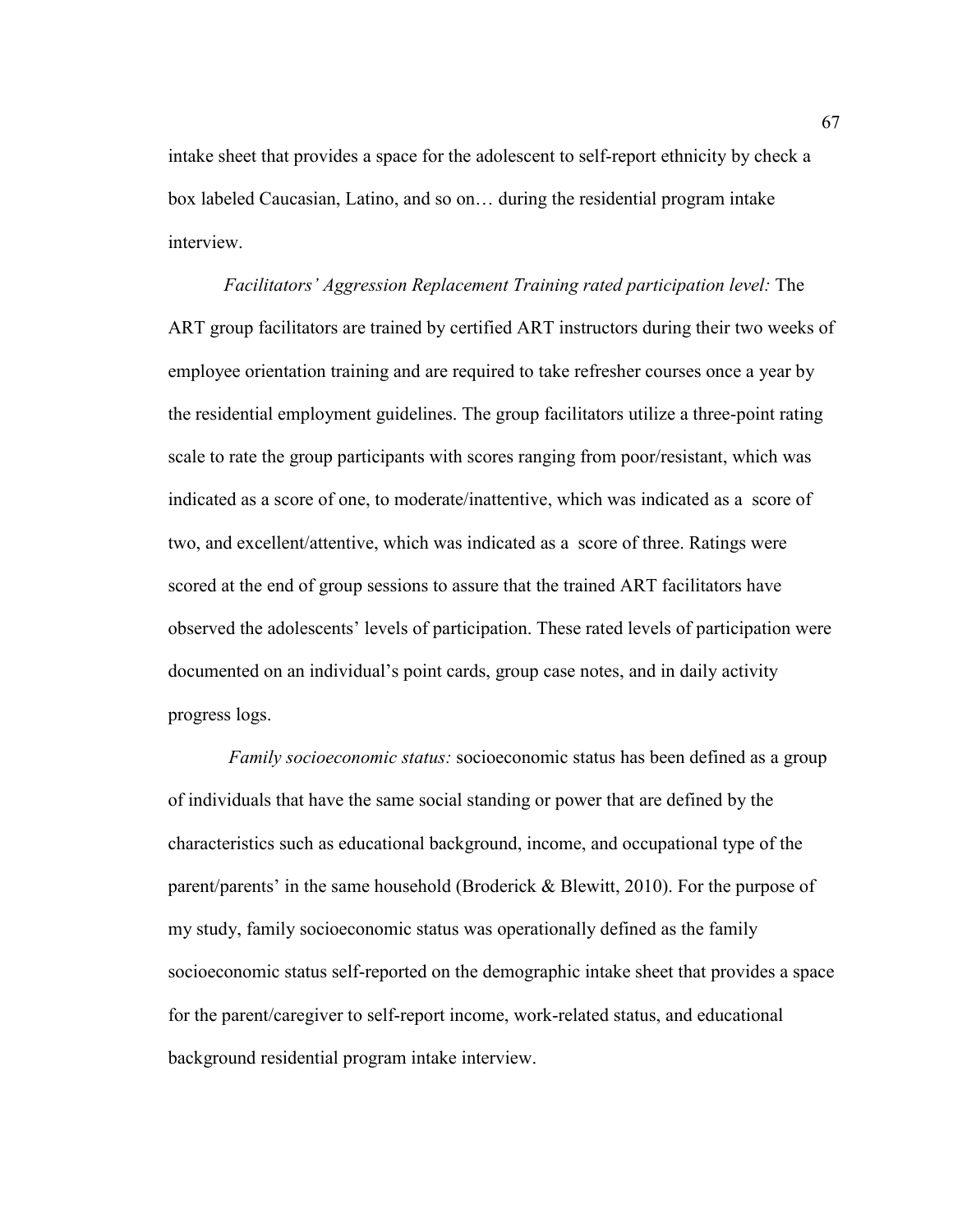*Gender:* male or female sexual identity and one's ability to understand its meaning (Broderick & Blewitt, 2010). For the purpose of my study, gender was operationally defined as gender identity listed in the demographic intake sheet that provides a space for the adolescent to self-report male or female during the residential program intake interview.

*Levels of participation*: three levels of participation during ART group therapy have been identified and defined as attentive, inattentive, and resistant. For the purposes of my study, treatment expectations that were identified for the attentive group included: the adolescent attends all groups, completes assigned homework, participates in discussions, volunteers to help other peers, and participates in role-play activities. Treatment expectations that have been identified for the inattentive group include: adolescent attends groups, but only participates when prompted, and refuses to engage in role-play activities. Treatment expectations that have been identified for the resistant group include: adolescent attends group, but disrupts peers, and refuses to follow group rules (Sharf, 2012).

*Parental involvement:* Aspects of family-driven behavior consist of the parents as the primary decision makers in the adolescent treatment, as well engaged in family therapy thus creating a since of empowerment among the parent-adolescent relationship (Brown, Barrett, & Ireys, 2010). For the purpose of my study, parent involvement was operationally defined as parental involvement as listed in the discharge summary report when the adolescent has completed his or her treatment goals. Subsequently, participant involvement was coded as  $1 = yes$  and  $2 = no$  in the SPSS analysis process.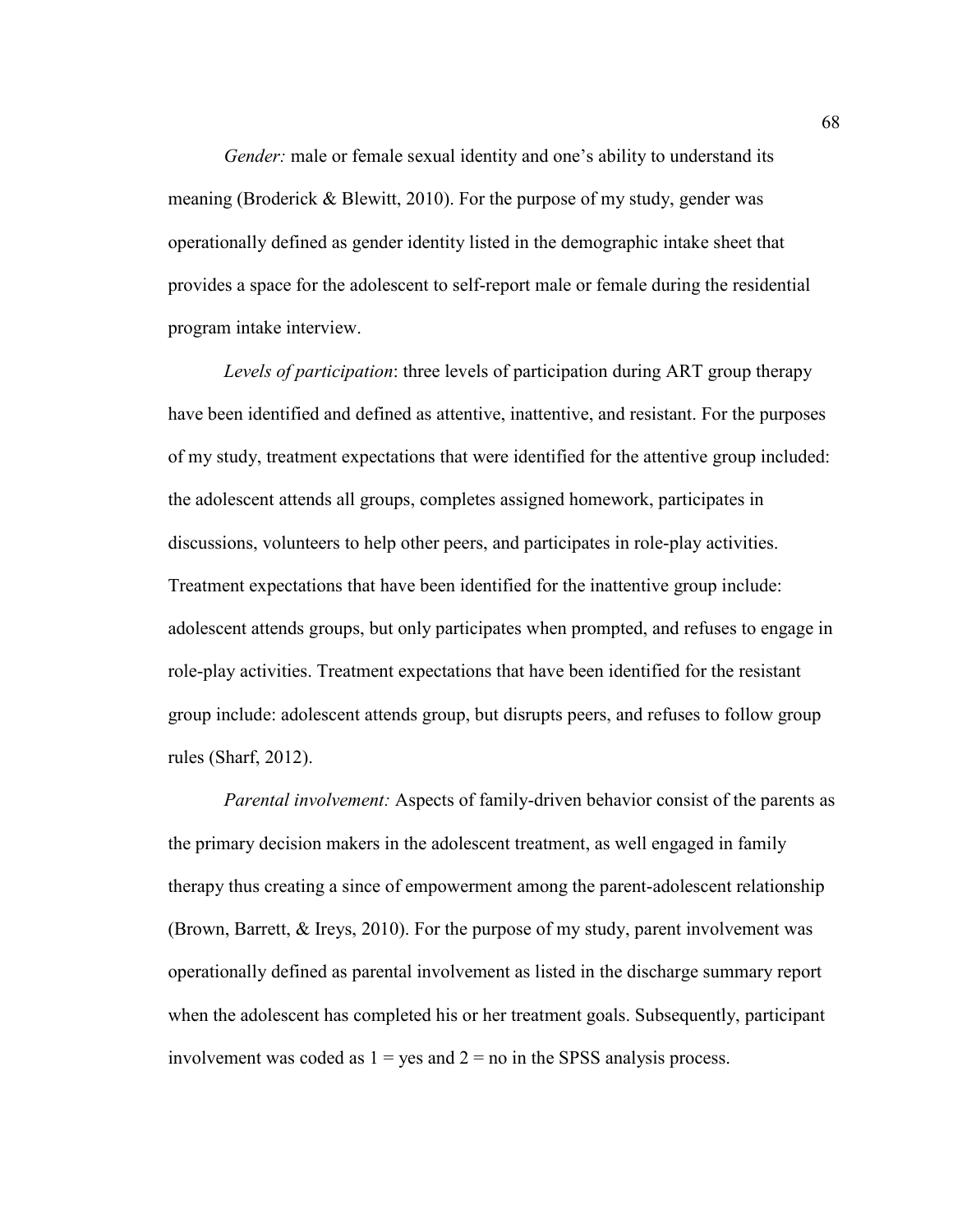#### **Data Analysis of Plan**

This research plan utilized a causal-comparative approach for pre-existing data, which explored the predicting factors among adolescents' group therapy overall outcome results (Schenker & Rumrill, 2004). A Statistical Package for the Social Sciences (SPSS) windows 2011 version was utilized to run a statistical analysis of variance (ANOVA) and a multiple regression (Frankfort-Nachmias & Nachmias, 2008). The ANOVA analysis conveyed whether three or more means are the same, so it tested the null hypothesis that all group means significant difference between levels of group participation (attentive, inattentive, and resistant) in Aggression Replacement Training (ART) (Field, 2009). The second SPSS analysis was a multiple regression, which was a way to predict outcome variables from several variables such as age, gender, family socioeconomic status, parental involvement, ethnicity, education, and level of group participation being observed in my study (Field, 2009).

The data cleaning and screening procedures are an important part of maintaining reliability and validity outcome measures for the study (Salkind, 2010). Salkind (2010) elaborated that data preparation is part of the data cleaning process and helps to set the methods of data collection. In my study, I accessed archival case records, but had set guidelines that will need to be met during the process of data collection. For example one prerequisite was the participants needed to be in the residential program at least three months. This was important given that the aggression replacement training group is a 12 week treatment modality and doing so allowed the adolescent to have participated in one full sequence of treatment.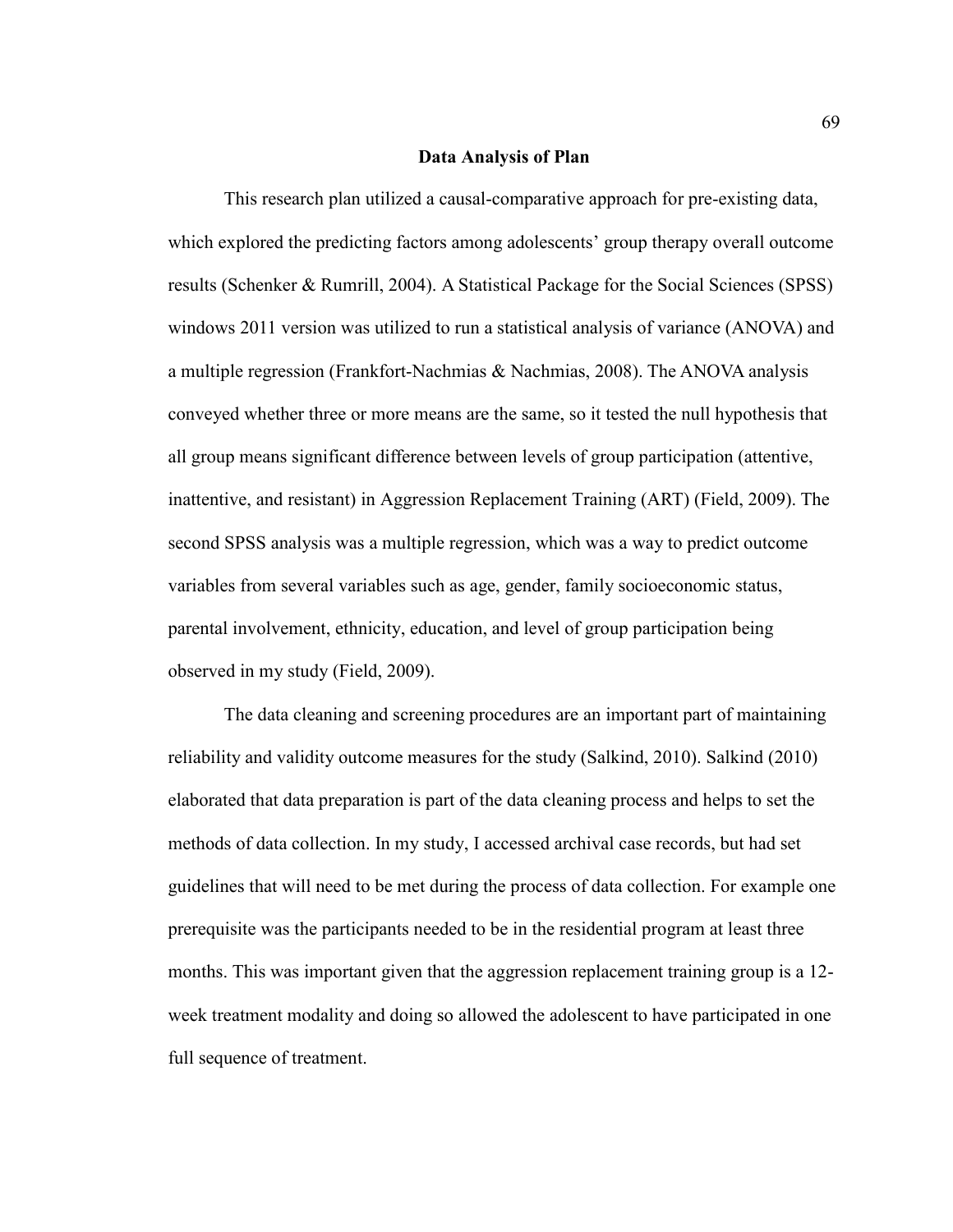Another feature of screening procedures was being aware of experimenter biases such as favoring male group treatment outcome responses over female outcome responses. Salkind (2010) indicated that social interaction biases occur when experimenter responds differently to one gender than another. For example, I am a mental health therapist and tend to work with both males and females, but tend to favor working with male clients because I believe that males are less dramatic than adolescent girls. So, I was aware of the differences in how males and females respond to group treatment and remain nonjudgmental when retrieving and documenting outcome data

The data cleaning process was ongoing throughout the process of the research design, thus laying the pathway for clean and valid outcome data. Salkind (2010) pointed out assessment instrument in the study should possess sufficient reliability and/or validity for the population in the study, as well as appear prominently in the literature. For example, the aggression questionnaire has been utilized in different research studies and has been utilized within residential program during the intake and discharge process. Obtaining the appropriate information during the data collection process helped prevent costly data cleaning at the end of the study (Salkind, 2010).

Missing data and errors in entering information were monitored throughout the data entry process, as this helped to maintain extreme outliers from occurring (Salkind, 2010). For example during the data entry process, I knew that my study would require a sample size of 160 participants, if I only entered 155 participants this may have reduced the power of the study and skew the outcome data. Another, consideration that was important was having a large enough sample to prevent Type I and Type II errors.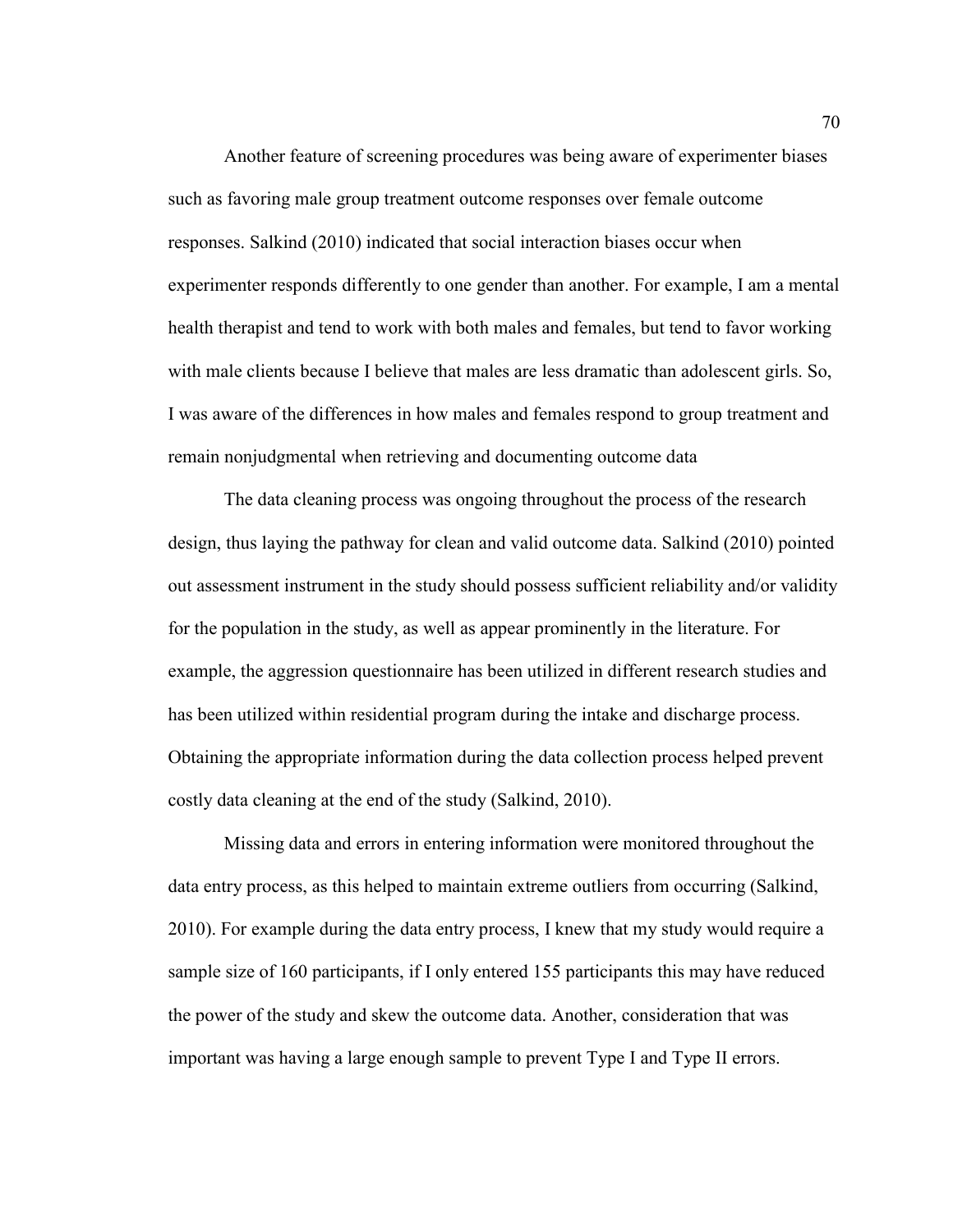Salkind (2010) explained solutions and approaches during data processing can be prevented by taking steps and following the protocols outlined in the research design.

Aspects of the specific analytical steps taken in conducting an analyses of variance and multiple regression analyses are based on linear models (Green & Salkind, 2011). My study utilized unordered sets to help predict the types of relationship that may have an effect on the adolescent's overall outcome (AQ) aggression results. The research question and hypotheses for my study were:

RQ1: Among adolescents in residential treatment, is there a significant difference between level of group participation (attentive, inattentive, and resistant) in ART and successful outcomes (i.e., decreased erratic aggressive behaviors and increased anger control), as measured by the overall posttest AQ score difference?

*H*<sub>0</sub>1: There is no significant difference between level of group participation (attentive, inattentive, and resistant) in ART that can affect successful outcomes of decreased erratic aggressive behaviors and increased anger control as measured by the overall posttest AQ score difference among adolescents in residential treatment.

*H*a1: Among adolescents in residential treatment, there is a significant difference between levels of group participation (attentive, inattentive, and resistant) in ART and successful outcomes (i.e., decreased erratic aggressive behaviors and increased anger control), as measured by the overall posttest AQ score difference.

RQ2: Do the variables age, parental involvement, gender, family socioeconomic status, ethnicity, education, and level of group participation (attentive, inattentive, and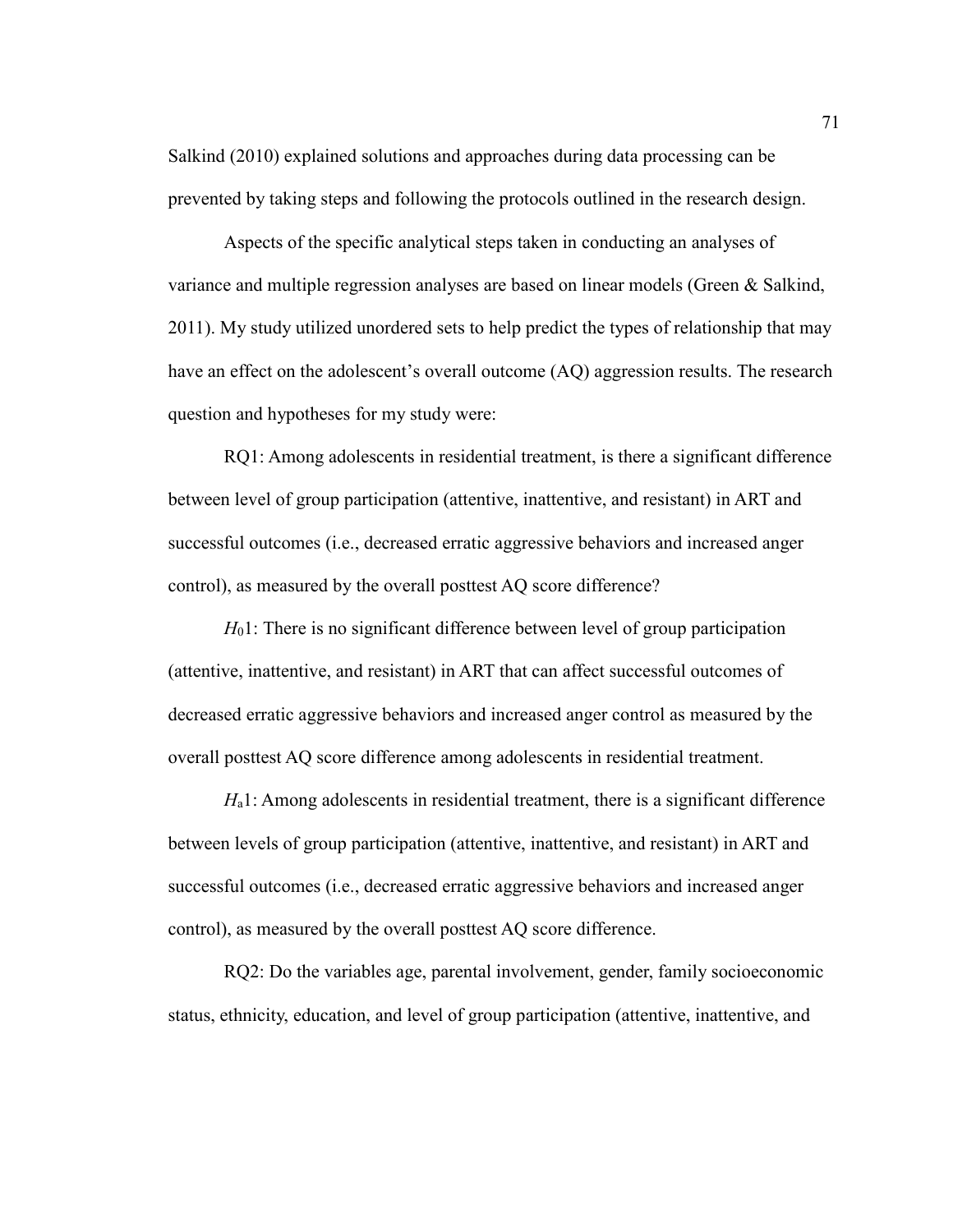resistant) predict a reduction in risk assessment, as measured by the AQ (Buss & Warren, 2000)?

*H*<sub>0</sub>2: Age, parental involvement gender, family socioeconomic status, ethnicity, education, and level of group participation (attentive, inattentive, and resistant) do not predict a reduction in risk assessment for participants.

*H*<sub>a</sub>2: Age, parental involvement gender, family socioeconomic status, ethnicity, education, and level of group participation (attentive, inattentive, and resistant) predict a reduction in risk assessment for participants.

RQ3: Do age and parental involvement predict reduction in risk assessment over and above the variables of gender, family socioeconomic status, ethnicity, education, and level of group participation (attentive, inattentive, and resistant)?

*H*<sub>0</sub>3: Age and parental involvement do not predict reduction in risk assessment over and above the variables of gender, family socioeconomic status, ethnicity, education, and level of group participation (attentive, inattentive, and resistant).

*H*<sub>a</sub>3: Age and parental involvement do predict reduction in risk assessment over and above the variables of gender, family socioeconomic status, ethnicity, education, and level of group participation (attentive, inattentive, and resistant).

RQ4: Do the variables of age, parental involvement, gender, family socioeconomic status, ethnicity, and education predict attentive participation level in ART?

*H*<sub>0</sub>4: Age, parental involvement, gender, family socioeconomic status, ethnicity, and education do not predict attentive participation level in ART.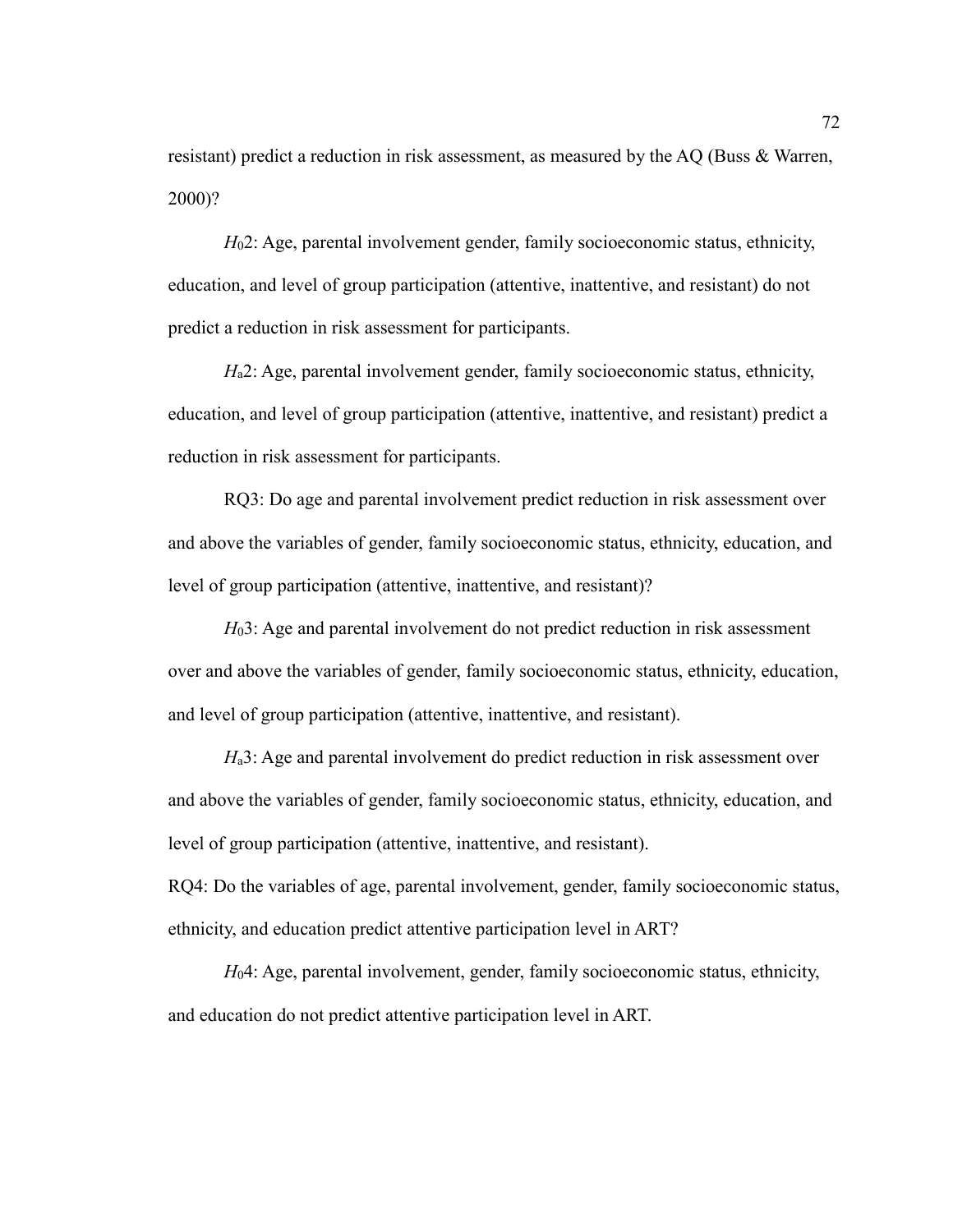*H*a4: Age, parental involvement, gender, family socioeconomic status, ethnicity, and education predict attentive participation level in ART.

RQ5: Do age, gender, and education predict attentive participation level over and above the variables of family socioeconomic status, parental involvement, and ethnicity?

*H*05: Age, gender, and education do not predict attentive participation level over and above the variables of family socioeconomic status, parental involvement, and ethnicity.

*H*a5: Age, gender, and education do predict attentive participation level over and above the variables of family socioeconomic status, parental involvement, and ethnicity.

The first part of the analysis for the causal-comparative study research question one was an ANOVA, which is an omnibus test that looks for an overall experimental effect, but does not tell us specific information about which groups where affected by the experimental manipulation (Field, 2009). Field (2009) explained that the ANOVA produces an *F-*Statistic, which compares the amount of systematic variance to the unsystematic variance. As a result, articulates that the all three sample are not equal, assuming that the experiment was conducted with three different groups (Field, 2009). Field, indicated that there are other ways that the mean can differ, the first is the three sample means are significantly different, another is the means in two groups are the same, while the third group has a significant different mean. Thus, further elaborating that in the experiment, the *F*-ratio conveys the experimental manipulation has had some effect, but does specifically tell us what the effect was.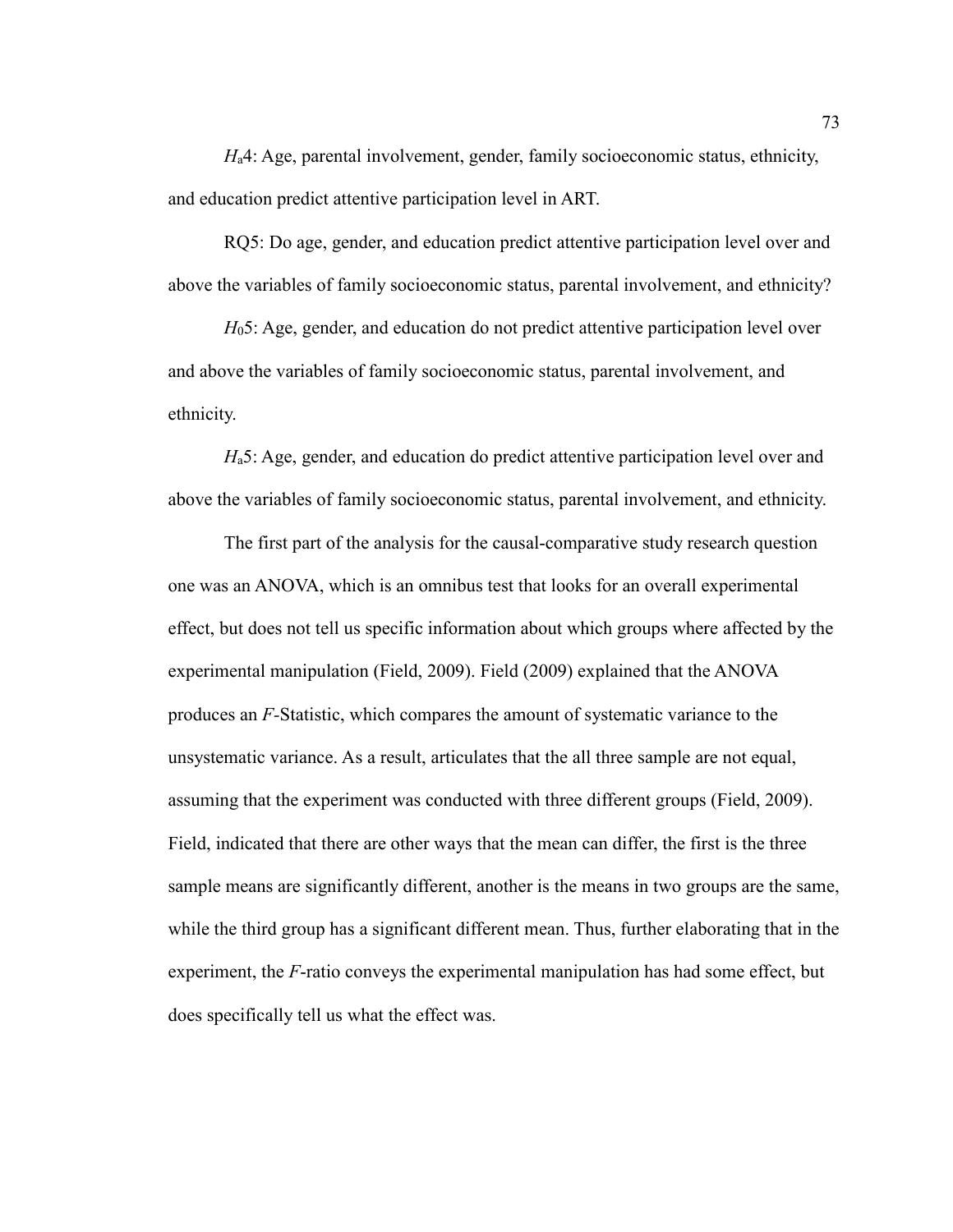Assumptions of an ANOVA were (a) variances in each experimental condition need to be fairly alike, observations should be independent and the dependent variable should be measured on an interval scale. If the group sizes are not equal the accuracy of the  $F$  is skewed and non-normality will affect  $F$  in unpredictable ways, (b) homogeneity of variance, when variances are proportional to the mean the *F*-ratio tends to conservative, thus producing a non-significant results of Type 1 error rate not being controlled, (c) violations of assumptions to the independence has been indicated as very serious, thus causing Type 1 error rates to be inflated (Field, 2009). Field (2009) elaborated that Type 1 errors can be controlled utilizing the Bonferroni post hoc test, when running the one-way ANOVA on SPSS. The SPSS program provided several options to set up the parameters of the ANOVA analysis, to help alleviate any outliers that may confound the study. One of the major confounds would be the researcher not setting up the statistical test appropriately, thus indicating that I will have to know which parameters to use prior to collecting the data.

The second analysis was a multiple regression, which helped delineate which factors in research questions two and three that may predict reduction in risk assessment and research question four and five that may have predictors for attentive participation level. Field (2009) explained that each predictor variable has its own coefficient, which is combined with all the variables and multiplied by their respective coefficient along with a residual term to predict the outcome variable. Basically, researchers seek to find a linear combination of predictors' that correlate with the outcome variable, thus creating a Multiple *R* correlation between observed values of Y and the values of Y predicted (Field,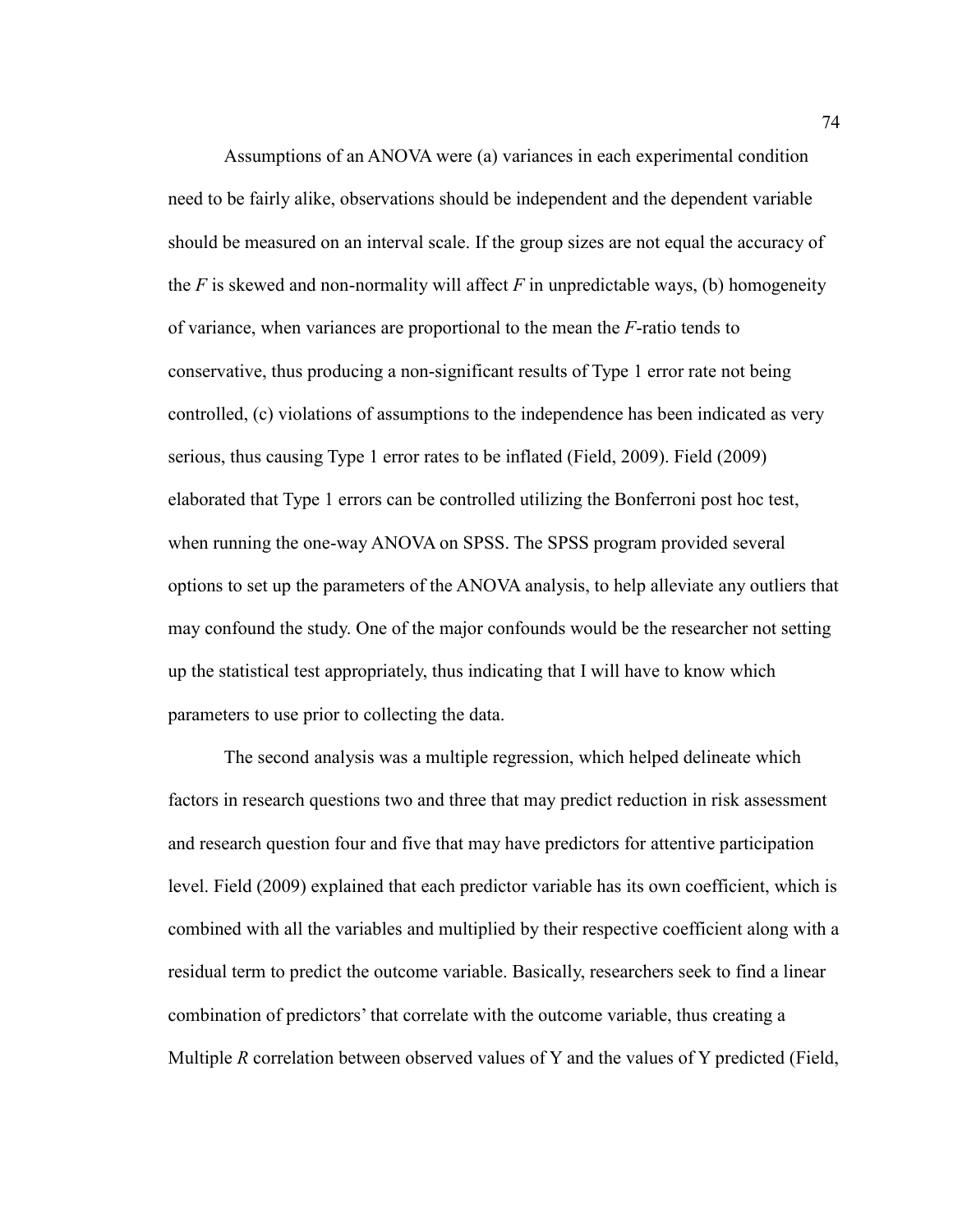2009). Subsequently, Field indicated that large values of the multiple *R* represent a huge correlation between the predicted and observed values of the outcome; a multiple *R* of 1 represents a model that predicts the observed data.

Assumption of a multiple regression were (a) the dependent variable is normally distributed in the population for each independent variable, (b) predictor variables must be categorical, (c) scores on variables are independent of other scores on the same variables, (d) there should be no perfect linear relationship between two or more predictors, (e) homoscedasticity the variance of residual terms should be constant (Field, 2009). Field (2009) elaborated that with independent errors a Durbin-Watson test can be utilized to test for serial correlation between errors. Results of the multiple regression can be intrepid utilizing the descriptives option in the SPSS program. This is a table that will provide the mean and standard deviation of each variable in the data set (Field, 2009).

### **Threats to Validity**

Threats to validity have been described as internal, external, and statistical conclusion (Creswell, 2009). Creswell (2009) defined the internal threat to validity may be a result of experiment procedures, treatments, or experiences of the participant. One internal threat to validity in this casual-comparative study was history, given that the participant experienced the treatment modality prior to the study. Thus, all the events the client experienced during his or her placement in the residential treatment facility may have influenced change, not the treatment itself. Another internal threat of my study was how the testing occurred during the treatment process, for example the duress or of the client thus cannot be measured in an after the fact research study.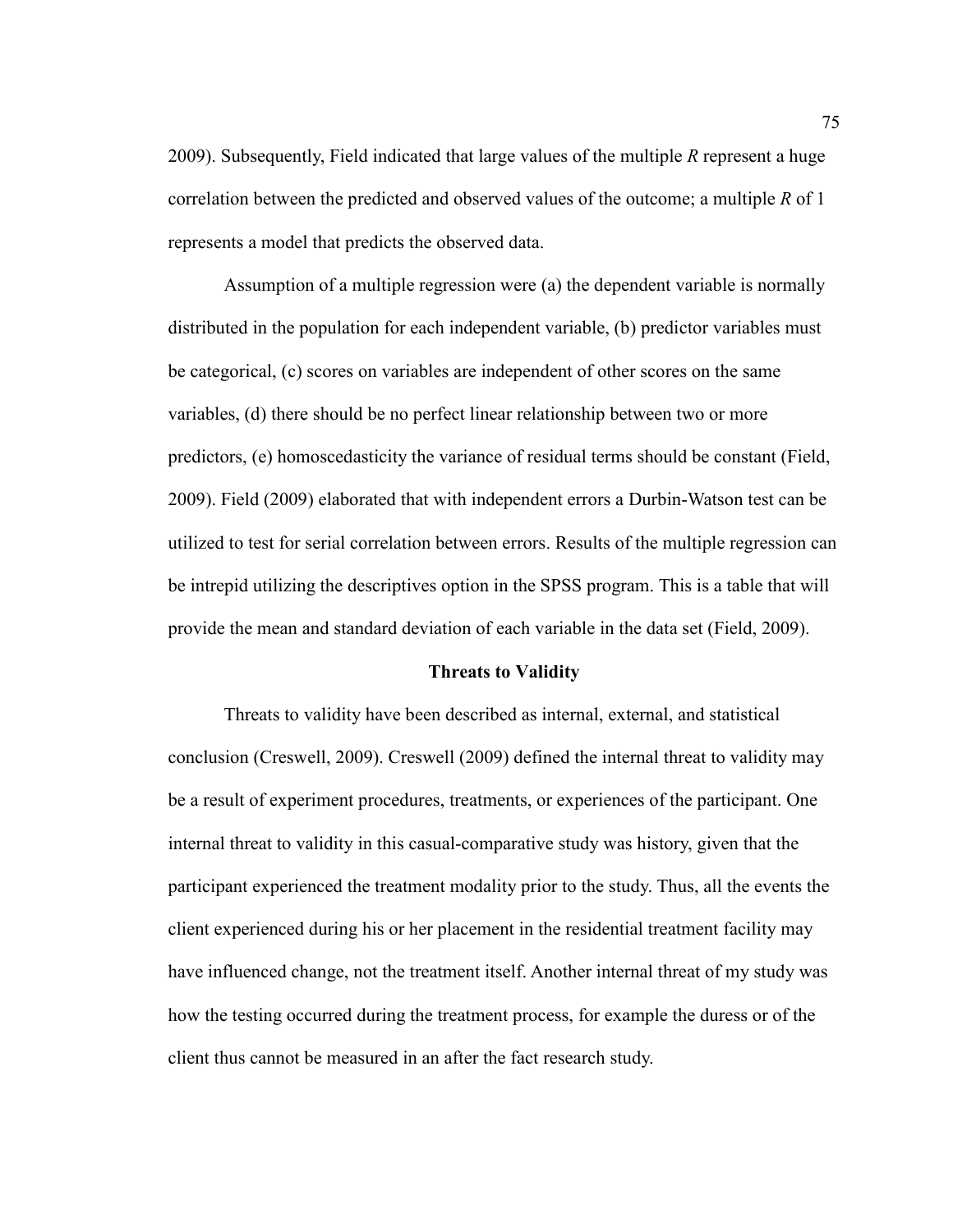External validity threats arise when experimenters draw incorrect inferences from sample data such as characteristics of others select for study, setting, and timing of experiment (Creswell, 2009). An example of a threat to external validity in my study was the accuracy of affiliated treatment records retrieved from another facility and have not been indicated as being utilized as a part of the pretreatment determination. Another example would be interaction of history and treatment, given that the study was after the fact, the researcher cannot generalize the result to past treatment experiences. Therefore, the results of my study were interpreted with caution due to the nature of this threat, through keeping an open mind and recognizing any unwarranted biases during the data retrieval process.

### **Ethical Concerns**

One ethical concern of this research plan was ensuring appropriate consent and assent for the adolescent to participate in my study. The American Counseling Association (2014) section G, code G.2.e. indicated that when persons who are unable to give informed consent, counselors need to provide appropriate explanation to individual who is the legal guardian and retrieve their written permission. To assure ethical protection of the participants, all identifying information such as name, address, phone number, and social security numbers were removed. Once the identifying information was removed, I coded the data through a combination of numbers and letters on to a spreadsheet format that was used for data analysis. Another ethical consideration and requirement is when working with participants under the age of 18 years old, appropriate forms should be sent to the Institutional Review Board (IRB) for approval, with a specific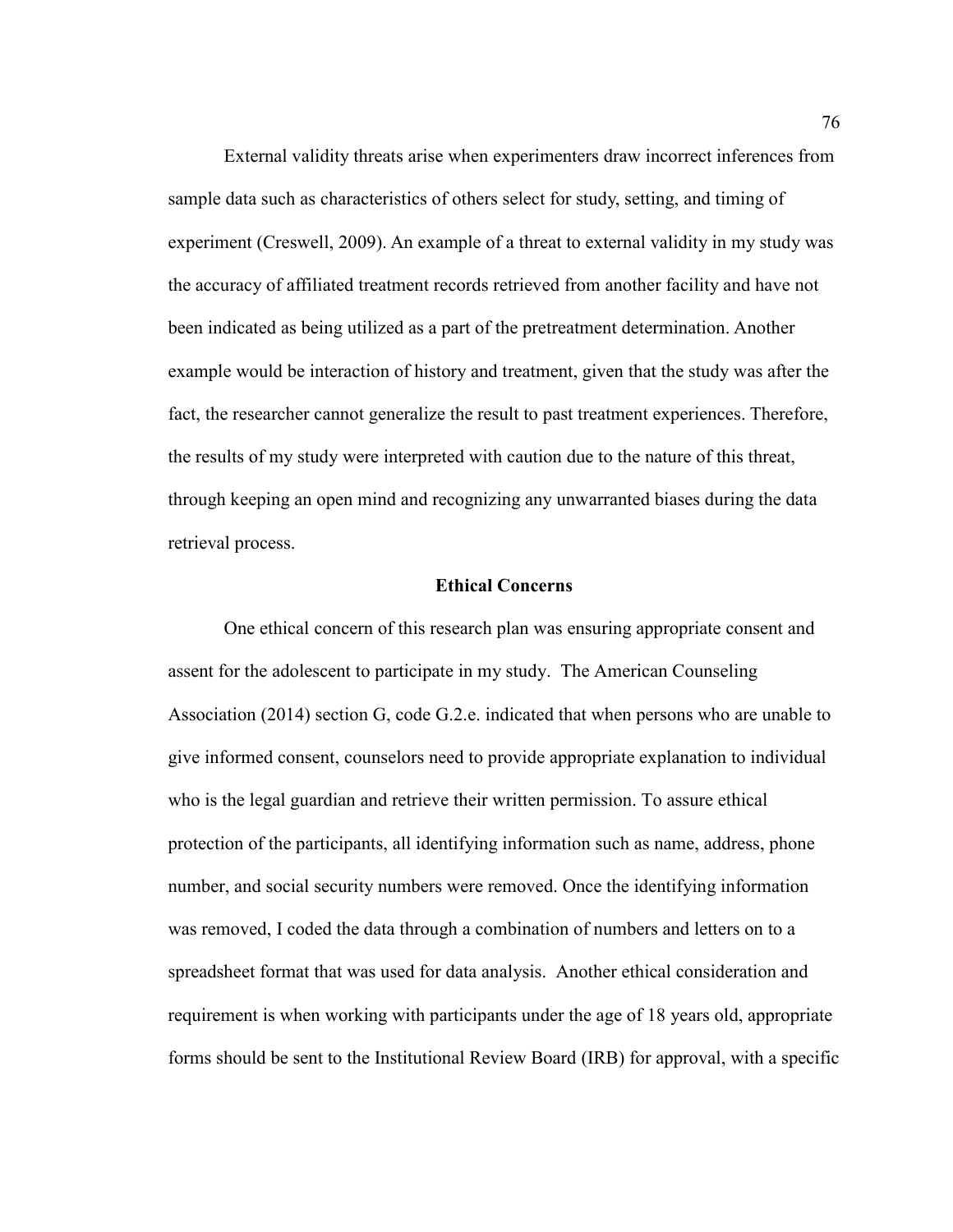detailed outline of the research study. The American Counseling Association (2014) section G, code G.1.e. indicated that researchers with human participants are responsible for their welfare throughout the process of the study. The facility executive director provided his consent to retrieve all de-identified information needed for my study (see Appendix A). Another very important part of completing my dissertation study was to follow the IRB review board expectations set the university, Section G, code G.1.a. indicated that counselors plan, design, conduct, and report research in a manner consistent with relevant to ethical principles, host institutional regulations (ACA, 2014).

#### **Summary**

This chapter presented a discussion of the research methods and procedures that were used in the study. A casual-comparative pre-posttest (ex-post facto) research design was utilized to explore factors that might be predictive in determining participation level in Aggression Replacement Training (ART) and in turn if attentive participation in ART can lead to increased anger control and reduced aggressive behaviors in adolescents within a residential treatment facility. The independent variables were the levels of participation and predictor variables such as parental involvement, education, social economic status, age, gender, ethnicity and the dependent variables will be aggression and anger control. The sample size for my study consisted of 160 adolescents retrieved from after the fact treatment records stored in a secured site at Perseus House Inc. located in Erie, Pa. During the data collection process, I removed all identifying information such as name and social security number to ensure the confidentiality of the participants in the study, as well the consent provided by the executive director to retrieve the data to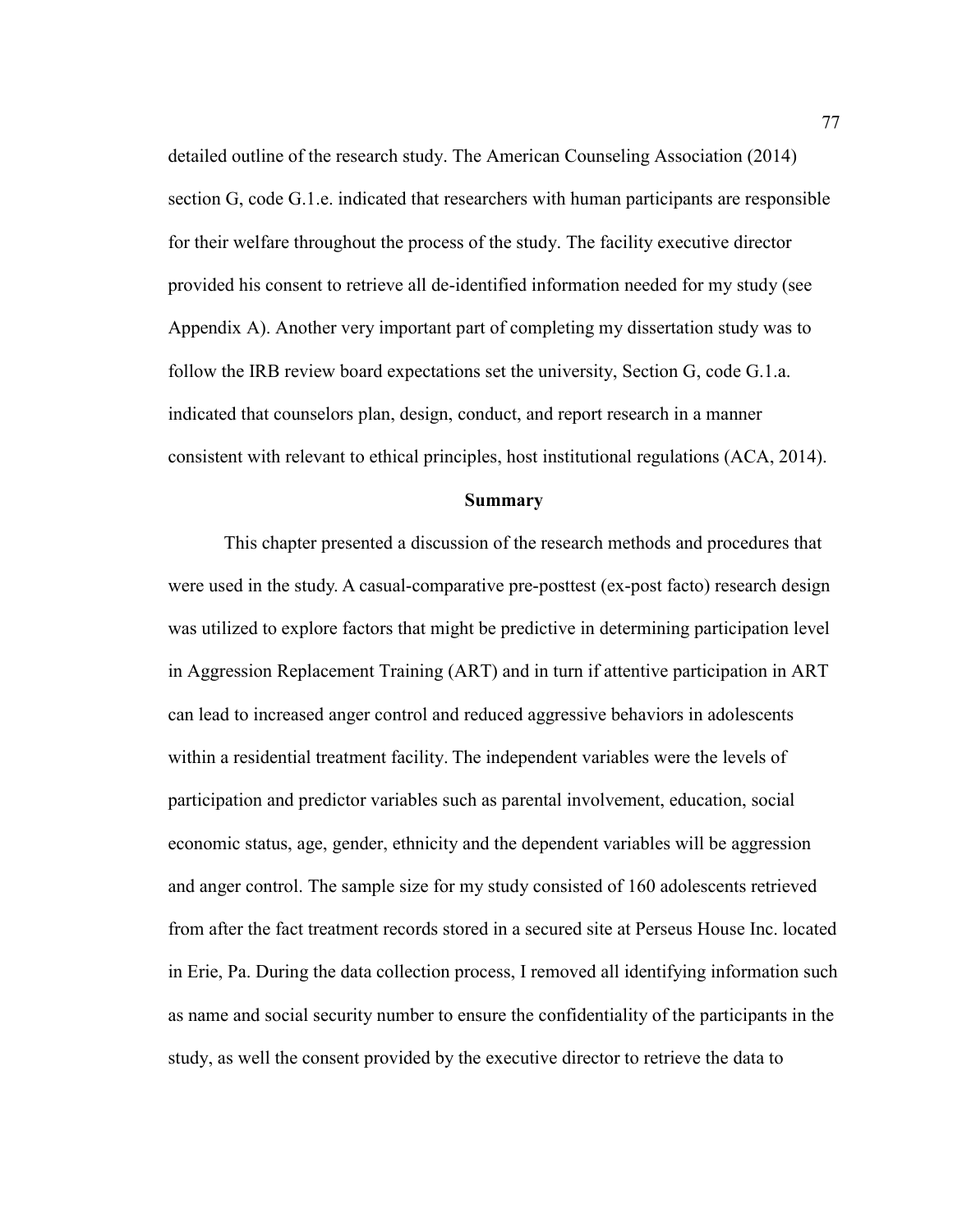complete my study. Lastly, the analysis of variance (ANOVA) and multiple regression were conducted using the SPSS software package to help delineate any significant differences and predicting factors. Furthermore, data collection, analysis procedures, and results will be discussed more thoroughly in Chapter 4.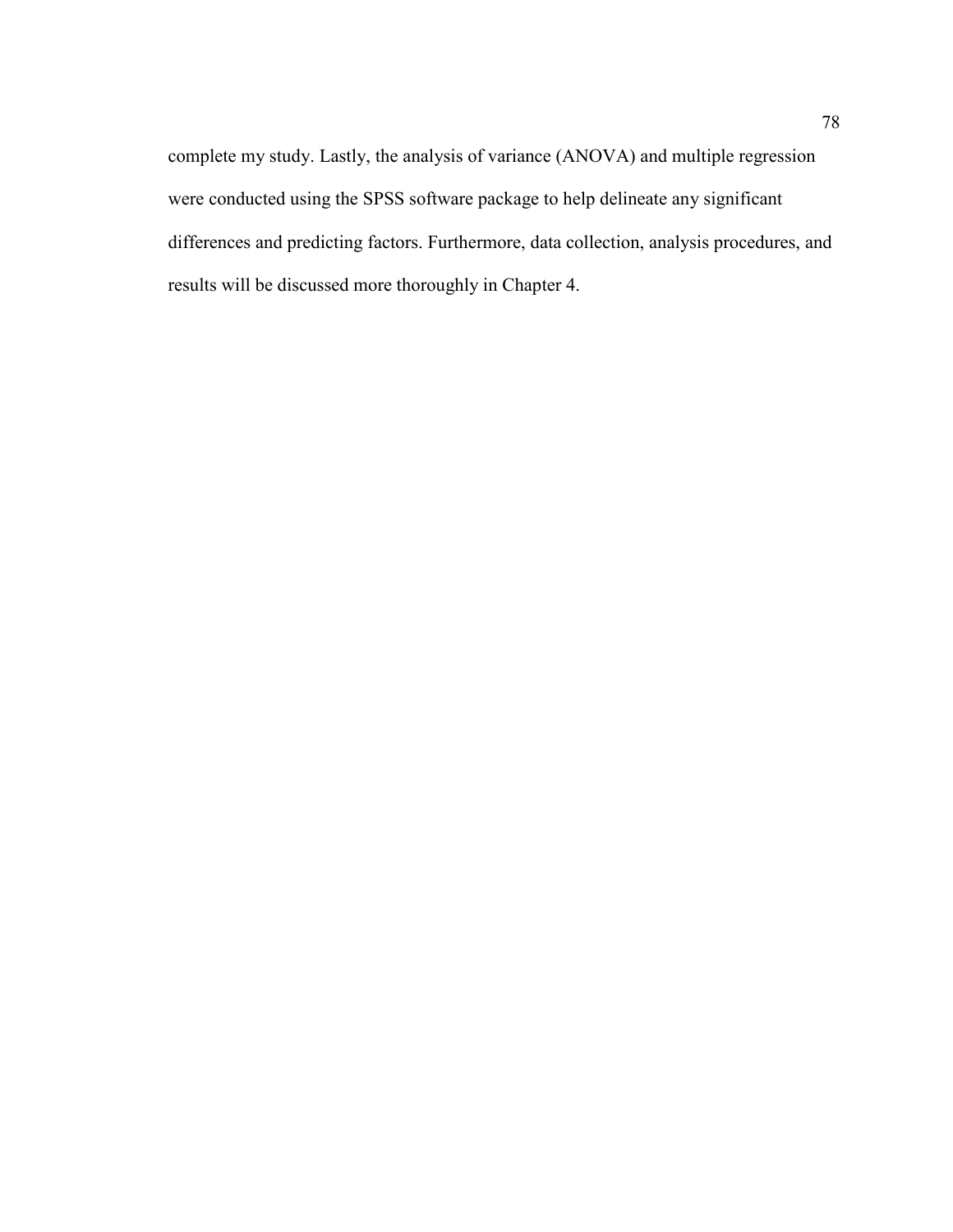## Chapter 4: Results

## **Introduction**

The purpose of this quantitative study was to examine whether the adolescents demographic variables (age, gender, family socioeconomic status, parental involvement, ethnicity, and education), and level of group participation in ART predict increased anger control and reduction of aggression among adolescents living within residential treatment facilities as indicated by archival Aggression Questionnaire (AQ) overall outcome data. The AQ is a self-rated assessment questionnaire that is administered to adolescents at the intake and exit interviews with their mental health therapist. My research questions were designed to filter out the differences in group participation levels (i.e. attentive, inattentive, and resistant) and the predicting factors that attribute to decreased erratic aggressive behaviors and increased anger control as measured by overall AQ score differences. Moreover, whether or not the specific independent variables predict participants reduction in assessment risk and attentive participation level in ART over and above the remaining factors.

## **Data Collection**

After I received approval from the Walden University Institutional Review Board (Approval #08-14-15-0295662), I contacted my research site and began to collect archival data. The time frame for the data collection process was 5 days. During the first day, I collaborated with the study site's director of administrative operations who allowed me to review participants' discharge documents in a quiet meeting room. On that day, I also began sorting through potential participants' data, thus setting aside clients records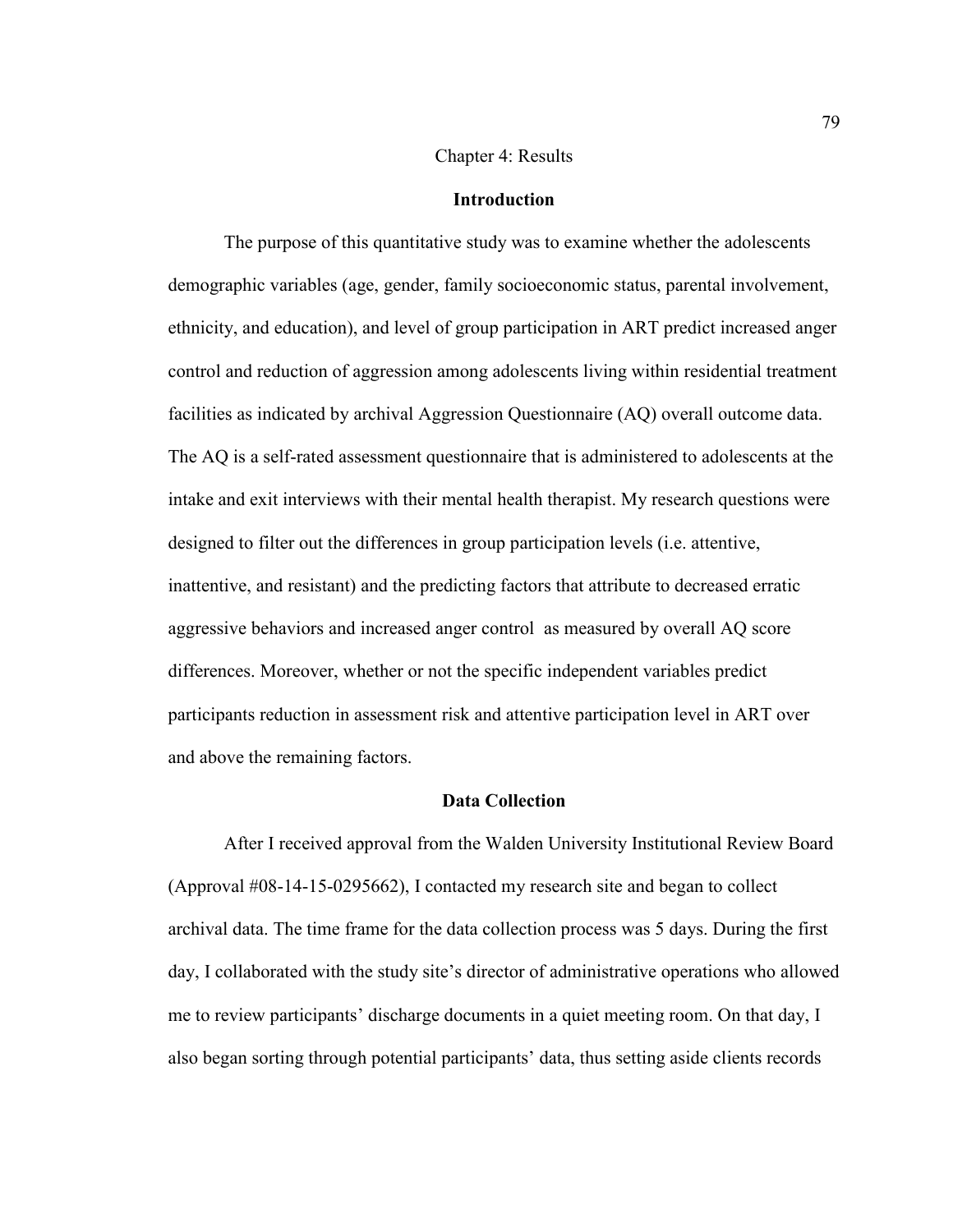that did not meet my studies 90 day criteria or did not have post overall questionnaire scores due to incompletion of residential treatment. Once I determined that a prospective participant met the study guidelines, I retrieved his or her de-identified information and entered data on a Microsoft Excel spread sheet. On the second day, I continued my data retrieval in the manner noted above. I was able to complete my de-identified data collection in 4 days. On the fifth day, I created my electronic worksheet to begin SPSS analysis.

I had originally intended to gather data for a two-year time frame. However, discharge records from two of the five residential sites that I studied lacked adolescent discharge completion. I subsequently decided to extend my time frame to 3 years and collect data for the period 2011-2014. Moreover, a longer study period was actually helpful, given that some of the adolescents placed through affiliated agencies such as Children and Family Services or the juvenile justice system have set criteria to meet before they can be discharged. This in turn provided an opportunity for these adolescents to attend scheduled ART groups, thus enhancing their likelihood of increased anger control and decreased aggression.

Using these discharge records, I was able to identify the original sample size of 160, which consisted of 32 participants from five residential facilities in Pennsylvania. I analyzed data for 64 males and 96 females who ranged in age from 11-19 years-old. The mean age of participants was 15 years. Sixty-eight percent  $(n = 110)$  were Caucasian, 22% (*n* = 35) were African American, 5% (*n* = 8) were Hispanic, 4% (*n* = 6) were Bi racial, and  $1\%$  ( $n = 1$ ) were Other. Participants attended between 36-144 ART groups,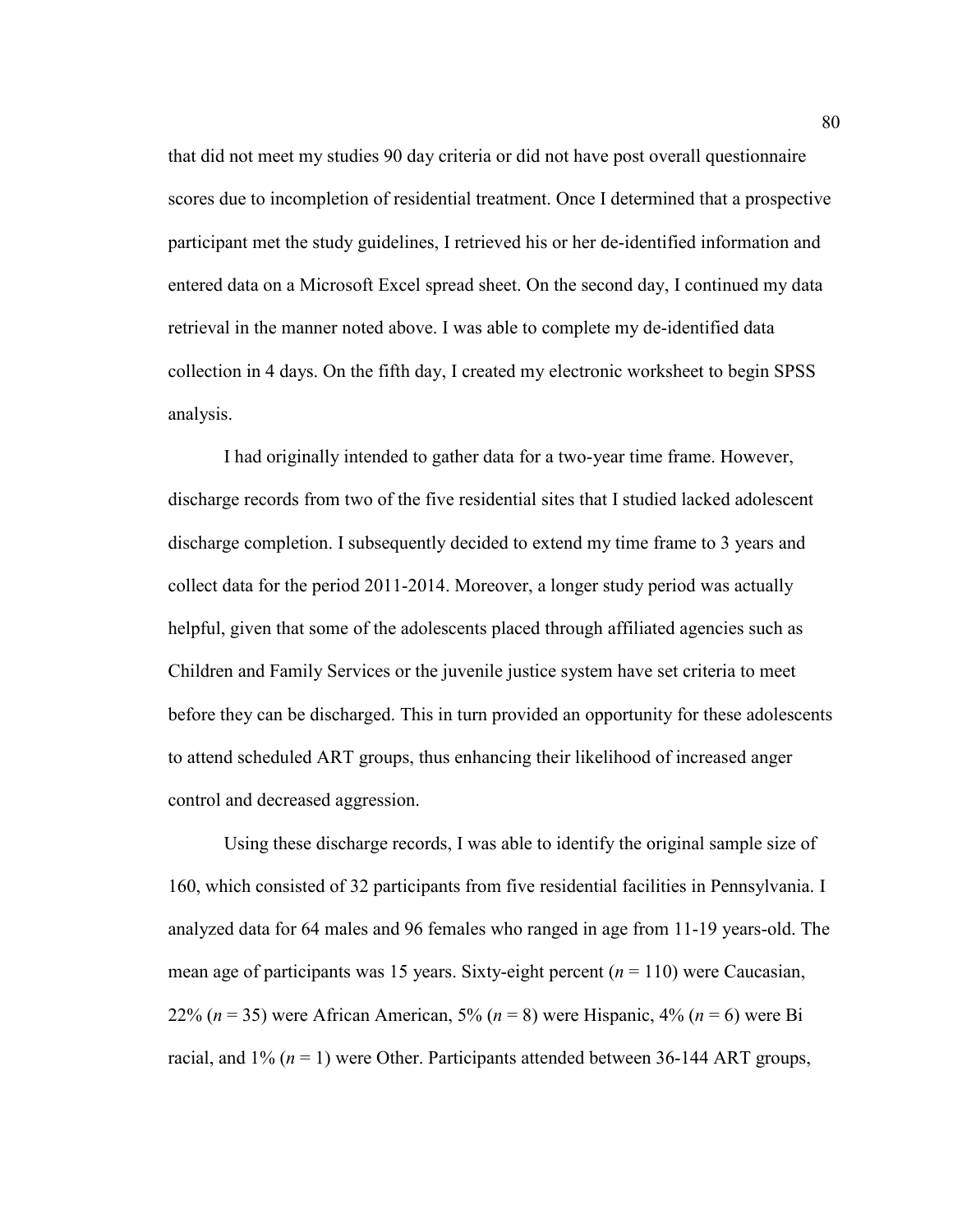focusing on such topics as anger control, moral reasoning, and skill streaming, while in residential treatment programs during the study period; the mean number of group sessions attended was 65. The selected population completed one of five residential programs that are known to offer Aggression Replacement Training as part of group treatment.

Complications in utilizing small sample sizes may arise during a study. External validity may suffer when investigating a small population that is different from a larger population (Frankfort-Nachmias & Nachmias, 2008). Frankfort-Nachmias and Nachmias (2008) explained that the range of generalizability of research findings should be universal to a larger population. The generalizability of the current causal-comparative study is limited to the population that I am investigating, thus indicating that external validity reflects the characteristics of the population being studied. This in turn cannot assume that the selected group is representative to a larger population as a whole, however may be generalized to other residential treatment populations within Pennsylvania (Frankfort-Nachmias & Nachmias, 2008).

#### **Results**

In this section, I discuss the results from the data analysis that I ran utilizing the information retrieved from the samples archival records. An important part of any study is to provide an overview steps completed to answer each research question through analysis selection. Lastly, I provide a summary of the results from each analysis ran.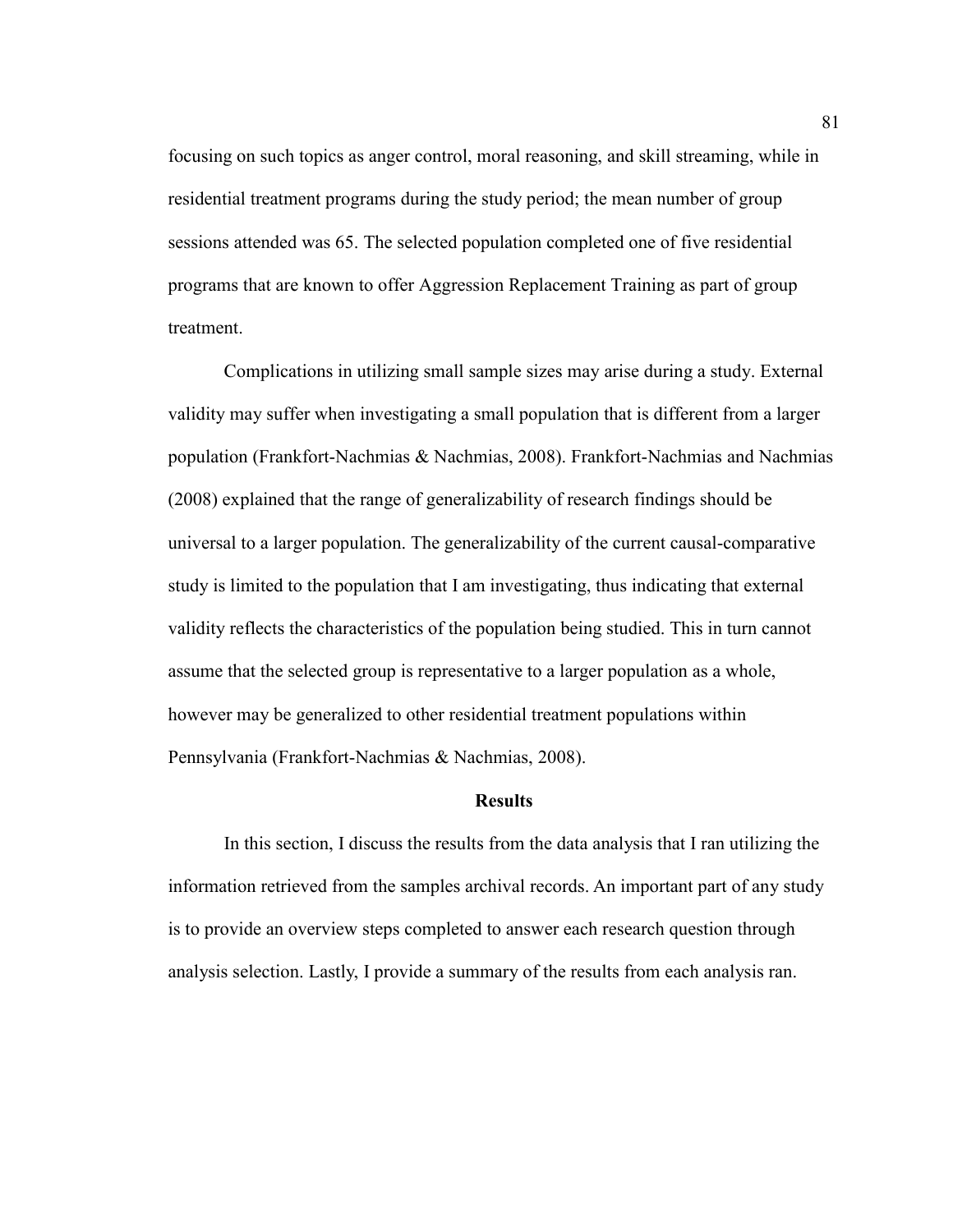## **One-Way ANOVA**

I performed a one-way ANOVA test in order to address the first research question. I strove to examine whether there was a significant difference between levels of group participation and, if so, whether they resulted in decreased erratic aggressive behaviors and increased anger control among adolescents, as measured by differences in AQ pre and posttest scores. As illustrated in Table 1, participants are classified into three levels of group participation in ART: attentive  $(n = 64)$ , inattentive  $(n = 69)$ , and resistant  $(n = 27)$ .

Table 1

| Participation |     | 95% CI for $M$ |      |       |         |       |  |
|---------------|-----|----------------|------|-------|---------|-------|--|
| level         | N   | M              | SD   | SE    | LL      | UL    |  |
| Attentive     | 64  | 11.23          | 7.66 | .957  | 9.32    | 13.15 |  |
| Inattentive   | 69  | 8.41           | 8.04 | .968  | 6.47    | 10.34 |  |
| Resistant     | 27  | $-2.37$        | 9.12 | 1.755 | $-5.98$ | 1.23  |  |
| Total         | 160 | 7.72           | 9.33 | .737  | 6.26    | 9.17  |  |

Note. *CI = confidence interval; LL = lower limit, UL = upper limit.* 

The descriptive statistics shows a total mean for attentive participation group (*M* = 11.23,  $SD = 7.66$ ), inattentive participation group ( $M = 8.41$ ,  $SD = 8.04$ ), and resistant participation group ( $M = -2.37$ ,  $SD = 9.12$ ) and, therefore, shows that the group levels were distributed unevenly. Given that the group participation levels were uneven, a Harmonic Mean Sample Size analysis (Field, 2009) was conducted (see Table 2). Field (2009) explained that a harmonic sample size is a weighted version of the mean that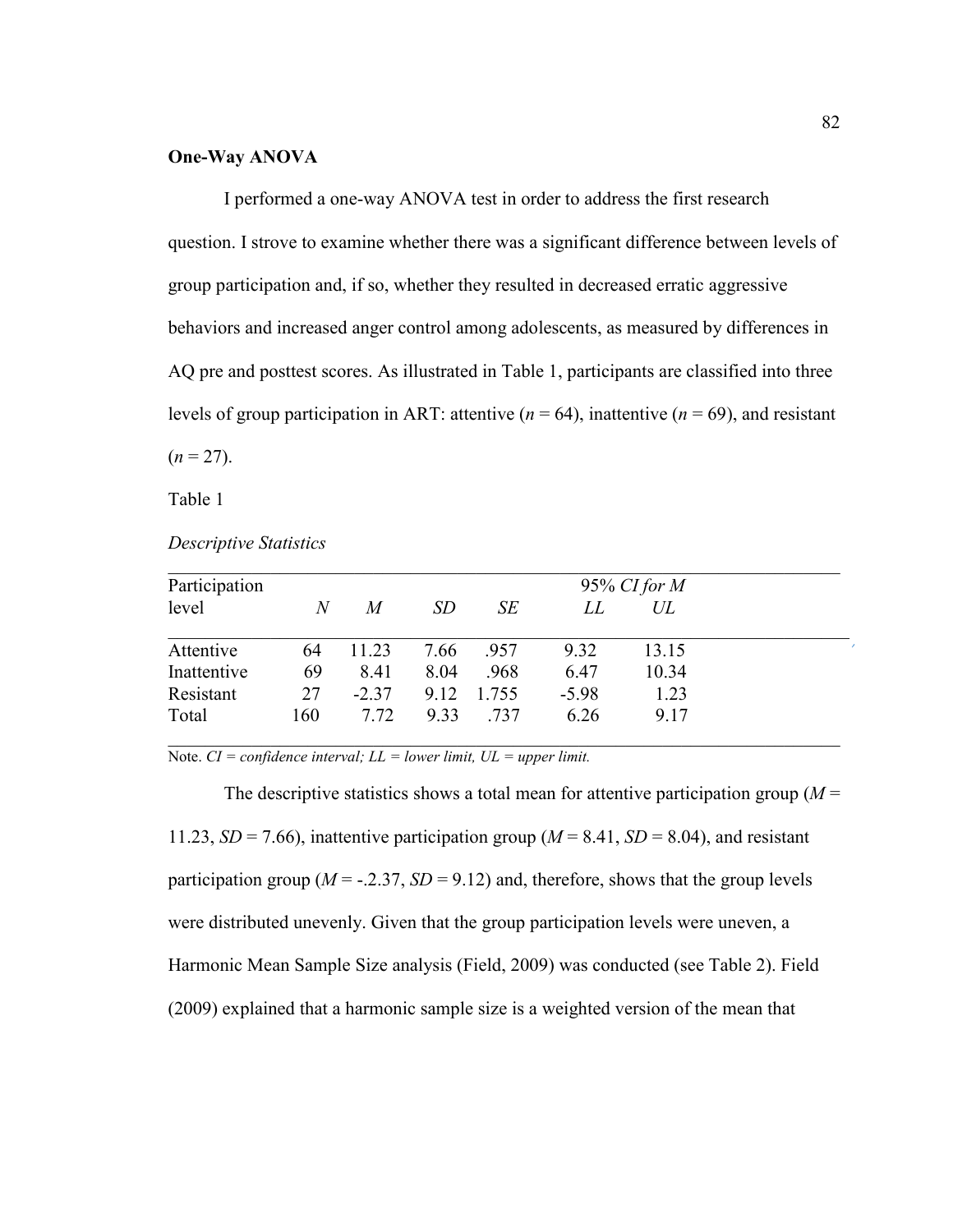accounts for the relationship between variance and mean, thus reducing bias that might be

present with unequal sample sizes.

Table 2

| ART group participation   | N  |         | Subset for alpha = $0.01$ |  |
|---------------------------|----|---------|---------------------------|--|
| level                     |    |         |                           |  |
| Attentive participation   | 64 |         | 11.23                     |  |
| Inattentive participation | 69 |         | 841                       |  |
| Resistant participation   | 27 | $-2.37$ |                           |  |

 $\_$  , and the contribution of the contribution of  $\mathcal{L}_\mathcal{A}$  , and the contribution of  $\mathcal{L}_\mathcal{A}$ 

<sup>a</sup>The Harmonic Mean Sample Size was used;  $n = 44.673$ . <sup>b</sup>The group sizes are unequal. Therefore, Type 1 error levels are not guaranteed.

Table 3

*Test of Homogeneity of Variance* 

| Levene<br>Statistic | 1 <i>C</i> 1<br>aj 1 | $\overline{1}$ $\overline{1}$<br>$\boldsymbol{\mathsf{\omega}}$<br>∽ | $\gamma_{i\sigma}$<br>$\overline{\nu}$ . |  |
|---------------------|----------------------|----------------------------------------------------------------------|------------------------------------------|--|
| .044                |                      | 157                                                                  | 957                                      |  |

A test of homogeneity of variance was measured by Levene's statistic test, as illustrated in Table 3. Field (2009) indicated a Levene's test is calculated to determine whether or not the variances of the groups in an ANOVA are the same. The Levenes' test  $F(2,157)$ ,  $p > 0.05$  showed that the variances of the three groups were not significantly different. Field (2009) indicated that non-significant results are suggestive that the ANOVA assumptions are being met. Specifically, this finding illustrates that the dependent variable is normally distributed among the population (Field, 2009).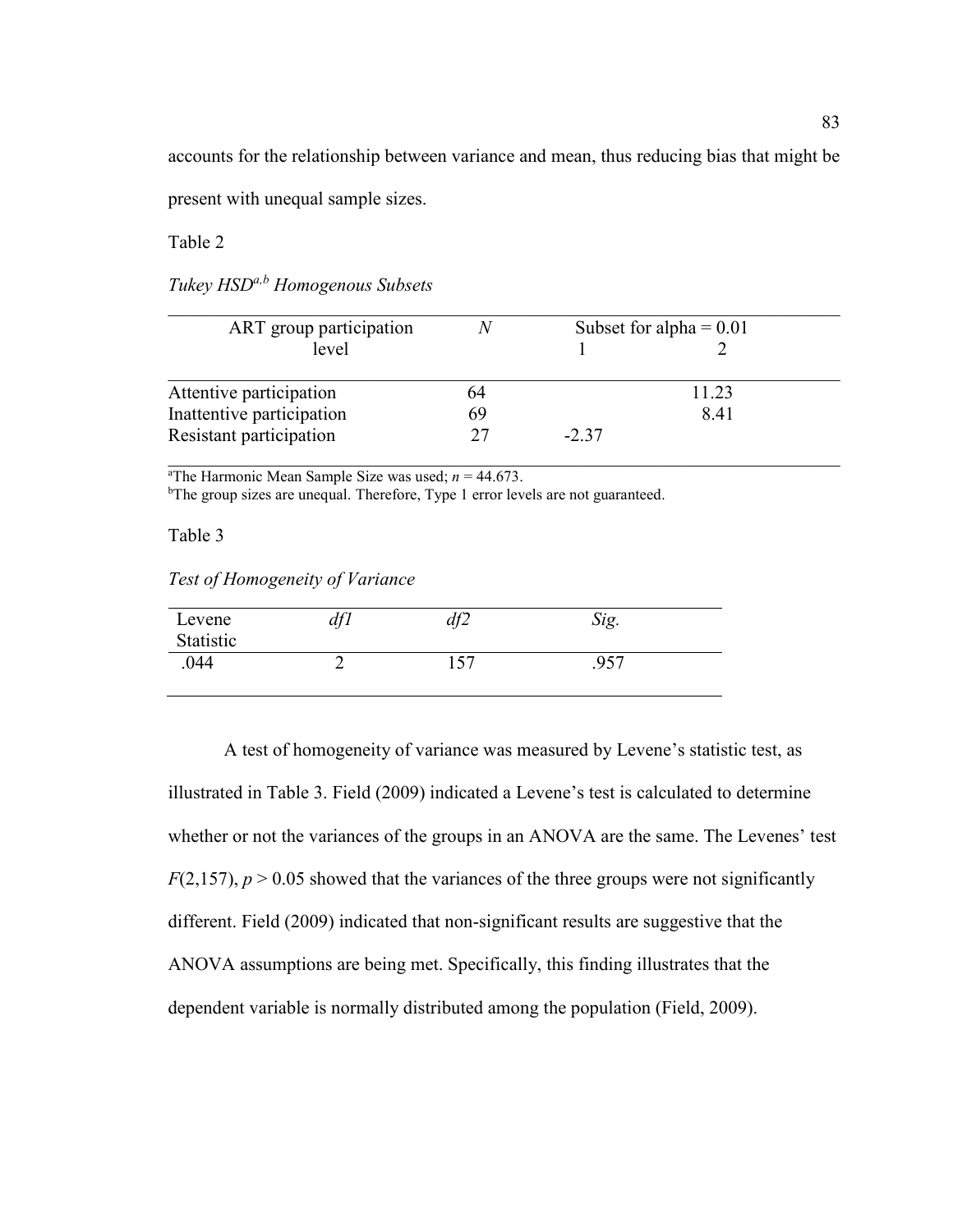

## *Figure 1.* Means plots

Figure 1 illustrates that there were no outliers, as assessed by the means plots. Field (2009) indicated that the means plot can be used as a visual aide to see if the mean varies between different groups of data. It is important to ensure that there are no outliers, as outliers can cause skewness among the variables, thus indicating that the factors were not normally distributed. One of the assumptions within the study is that the variances in each experimental condition need to be fairly alike, observations should be independent and the dependent variable should be measured on an interval scale. If the group sizes are not equal, then the accuracy of the *F* is skewed and non-normality will affect *F* in unpredictable ways (Field, 2009).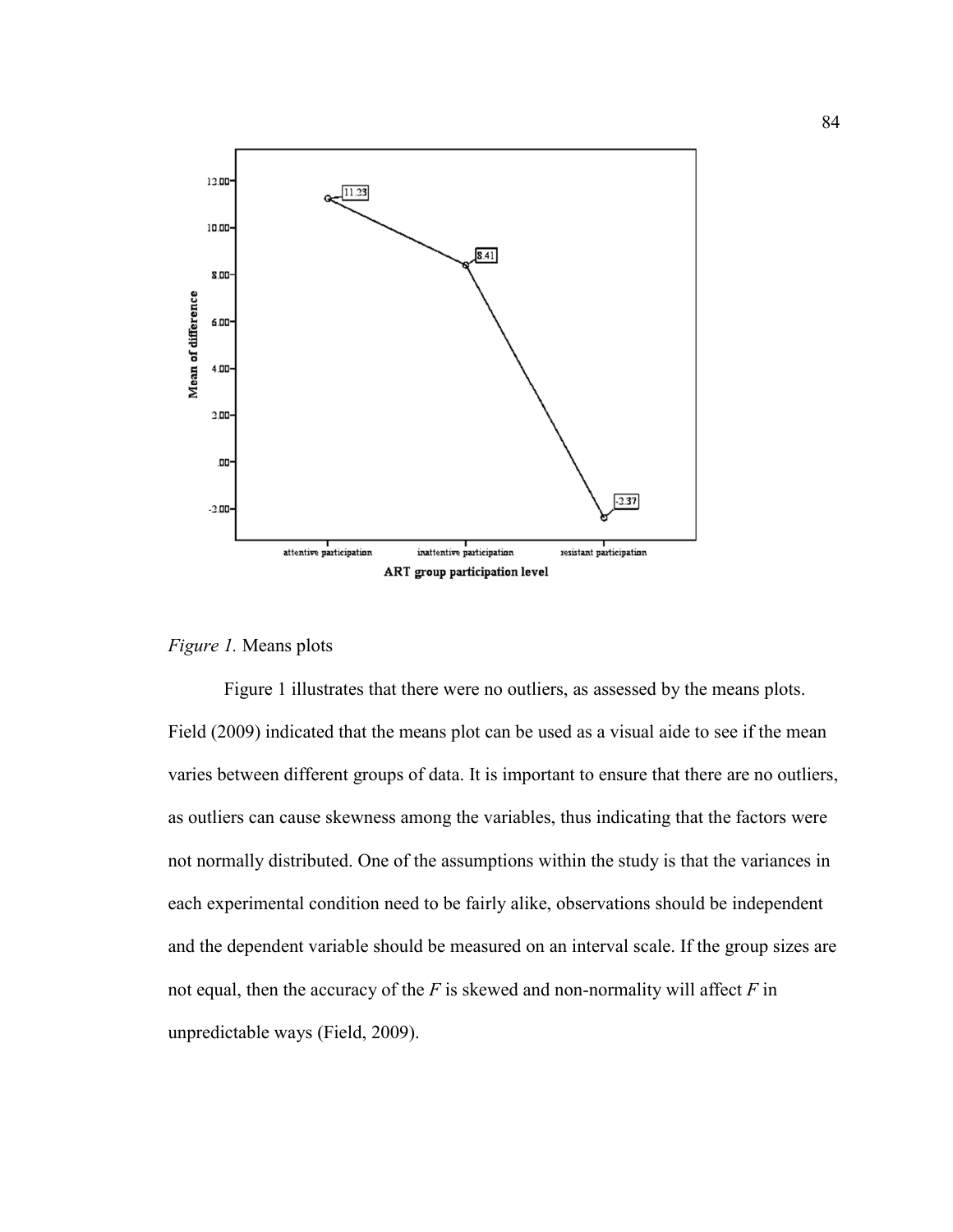## Table 4

|                                   | SS           | МS      |       | Sig. |  |
|-----------------------------------|--------------|---------|-------|------|--|
| Between Groups (combined) 3571.92 |              | 1785.96 | 27 34 | .000 |  |
| Within Groups                     | 10254.42 157 | 65 32   |       |      |  |
| Total                             | 13826.34 159 |         |       |      |  |

*One-way Analysis of Variance of Post Aggression Questionnaire Difference* 

Note. *SS = sum of squares; MS = mean square*.

The one-way analysis of variance as shown in Table 4 provides an overview of between-group effects and within-group effects. Field (2009) explained that the betweengroup effects are effects due to the model/the experimental effects and the within-group effects are the unsystematic variation in the data. Field described the within-groups effects as a variation due to natural individual differences within the participation groups (p.383). The ANOVA results revealed that there were significant differences between levels of group participation (attentive, inattentive, and resistant) in Aggression Replacement Training (ART) that can affect successful outcomes of decreased erratic aggressive behaviors and increased anger control as measured by the overall posttest aggression questionnaire (AQ) scores difference among adolescents in residential treatment  $F(2, 157) = 27.34, p < 0.05$ .

## **Post Hoc Analysis**

 To further investigate the differences between the ART group participation levels a Bonferroni, Games-Howell, and Tukey HSD post hoc tests were completed (see Table 5). Field (2009) indicated that a post hoc analysis can be used to compare all the groups with each other to help break down differences in pairwise group comparisons. In my study, a Bonferroni correction analysis was used, as it provides safeguards for the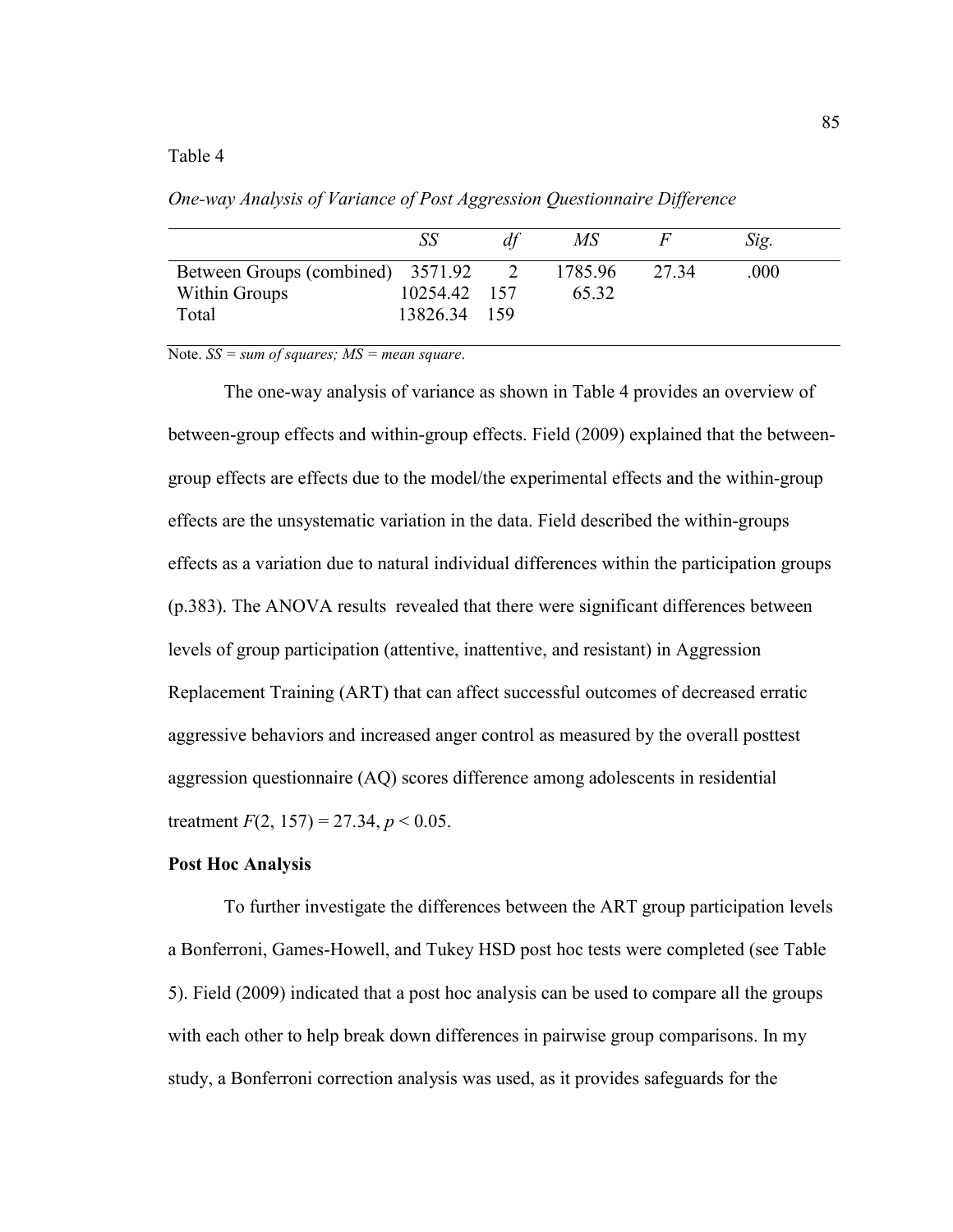combined comparison that could cause a Type 1 error, which should stay below .05 (Field, 2009). The pairwise comparisons revealed no significant difference between the attentive and inattentive groups  $(M = 2.83, SD = 1.40), p = .136$ . However, there were significant differences found between the attentive and resistant groups (*M* = 13.60, *SD*= 1.85),  $p < 0.05$ , as well as between the inattentive and resistant groups (10.78, *SD*= 1.83),  $p < 0.05$ .

Table 5

| Post Hoc Multiple Comparisons |  |  |
|-------------------------------|--|--|
|                               |  |  |

|            | $(I)$ ART group<br>participation<br>level | $(J)$ ART group<br>participation<br>level | $MD (I-J)$ | SE   | Sig.    |
|------------|-------------------------------------------|-------------------------------------------|------------|------|---------|
|            | Attentive                                 | Inattentive                               | 2.83       | 1.40 | .136    |
|            |                                           | Resistant                                 | $13.60*$   | 1.85 | $.000*$ |
| Bonferroni | Inattentive                               | Attentive                                 | $-2.83$    | 1.40 | .136    |
|            |                                           | Resistant                                 | $10.78*$   | 1.83 | $.000*$ |
|            | Resistant                                 | Attentive                                 | $-13.60*$  | 1.85 | $.000*$ |
|            |                                           | Inattentive                               | $-10.78*$  | 1.83 | $.000*$ |

Note:  $\frac{*p}{0.05}$ 

The null hypothesis of the first research question postulated that there were no significant differences between levels of group participation (attentive, inattentive, and resistant) in Aggression Replacement Training (ART) that can affect successful outcomes of decreased erratic aggressive behaviors and increased anger control as measured by the overall posttest aggression questionnaire(AQ) scores difference among adolescents in residential treatment. Therefore, since the post hoc analysis showed that there were significant differences found between two out of the three group combinations and ANOVA outcomes,  $F(2,157) = 27.34$ ,  $p < 0.05$ , the null hypothesis (Ho1) was rejected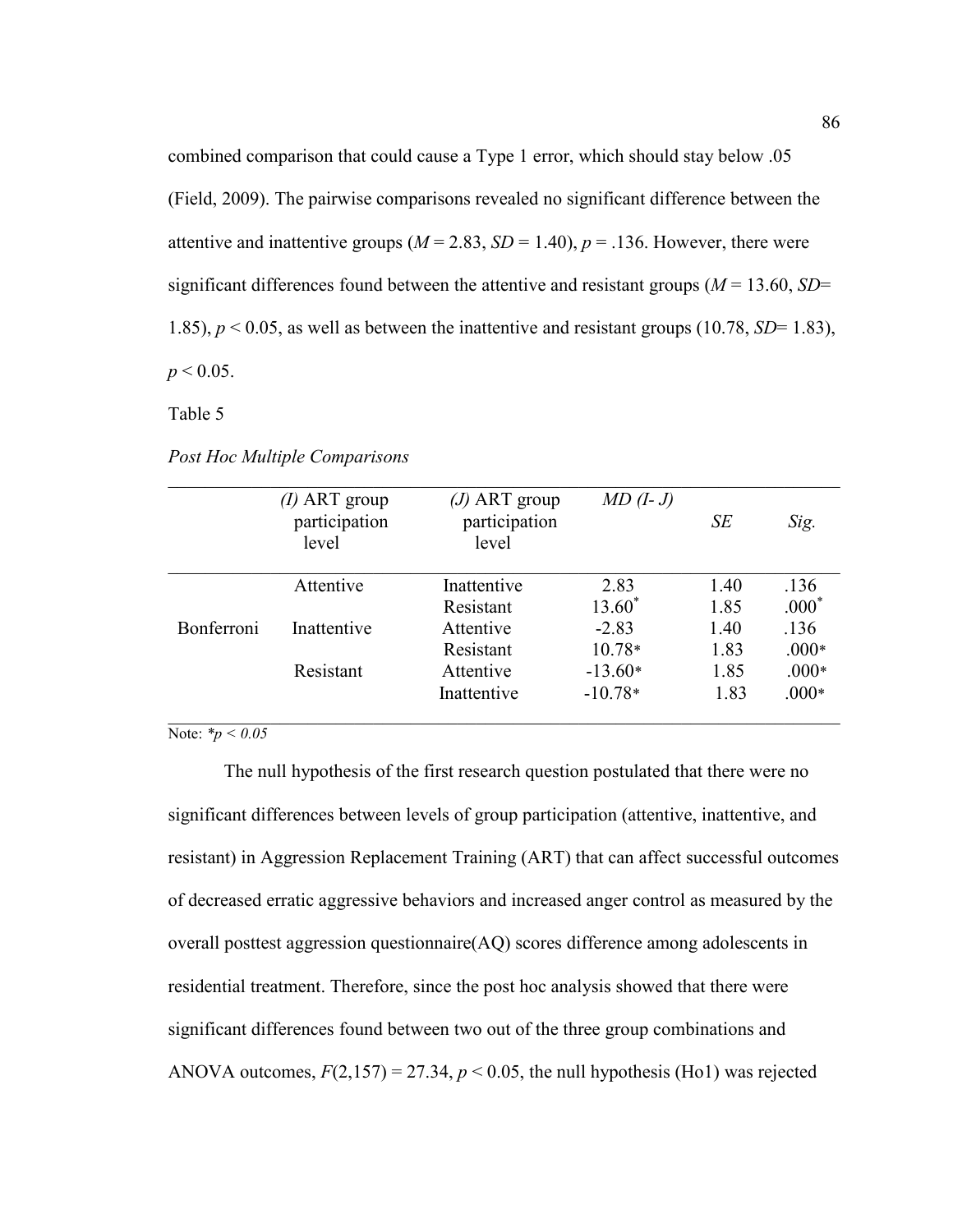and the alternative hypothesis (Ha1) that there would be a difference between levels of group participation (attentive, inattentive, and resistant) in Aggression Replacement Training (ART) was accepted.

### **Multiple Regressions**

In order to address the second and third research questions, a linear multiple regression was conducted to determine if the variables of age and parental involvement could predict a reduction in risk assessment over and above the variables of gender, family socioeconomic status, ethnicity, education, and level of group participation. Field (2009) elaborated that a multiple regression predicts outcome variables from other variables, thus taking the correlation of the variables a step further. An overview of the descriptive statistics, skewness, and kurtosis for the factors of age, gender, parent involvement, education level, family socioeconomic status, ethnicity, and ART group participation level (see Table 6). Field (2009) indicated that values of skewness and kurtosis should be close to zero in a normal distribution (p. 138). For example, a highly skewed distribution range is  $\leq$  -3 or  $>$  +3, a moderately skewed distribution range is between -1 and -0.5 or 0.5 and 1, as well as a distribution between -0.5 and 0.5 is approximately symmetric (Field, 2009). Field (2009) elaborated that data scores assembled on the right are considered positive, whereas those scores piled on the left are negative. Positive values of kurtosis form a pointy and heavy tailed distribution, whereas the negative values take-on a flat and light-tailed distribution (Field, 2009).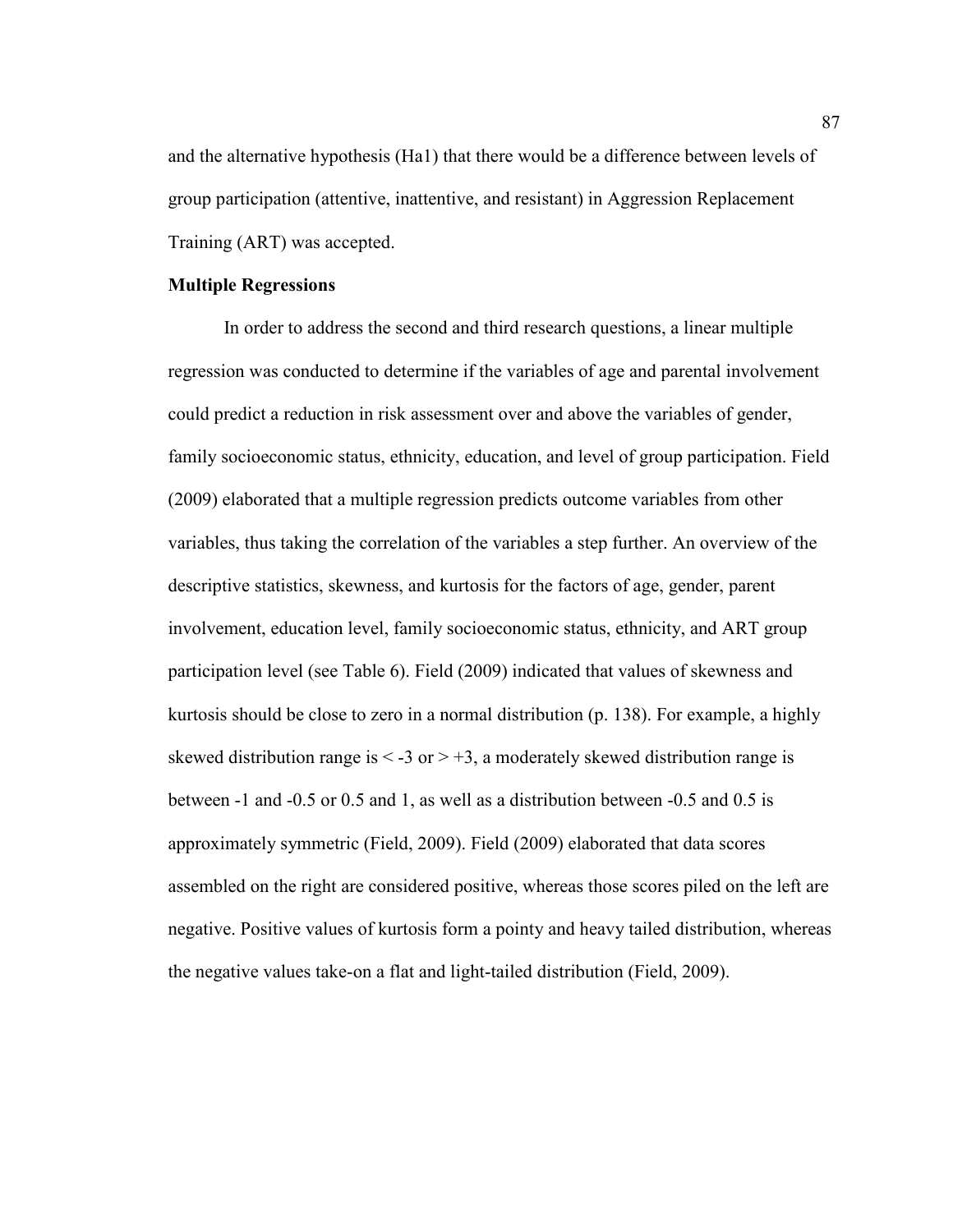## Table 6

| Descriptive Statistics |  |
|------------------------|--|
|------------------------|--|

|               | $\overline{M}$ | SD    | $\boldsymbol{N}$ |                  | <b>Skewness</b> | Kurtosis         |      |
|---------------|----------------|-------|------------------|------------------|-----------------|------------------|------|
|               |                |       |                  | <b>Statistic</b> | <b>SE</b>       | <b>Statistic</b> | SE   |
| Age           | 15.14          | 1.588 | 160              | $-.038$          | .192            | $-.581$          | .381 |
| Gender        | 1.40           | .491  | 160              | .412             | .192            | $-1.853$         | .381 |
| Parent        |                |       |                  |                  |                 |                  |      |
| Involvement   | 1.09           | .283  | 160              | 2.947            | .192            | 6.771            | .381 |
| Education     |                |       |                  |                  |                 |                  |      |
| Level         | 9.24           | 1.557 | 160              | $-.302$          | .192            | $-.271$          | .381 |
| Family        |                |       |                  |                  |                 |                  |      |
| Socioeconomic |                |       |                  |                  |                 |                  |      |
| <b>Status</b> | 3.57           | 1.821 | 160              | .034             | .192            | $-1.329$         | .381 |
| Ethnicity     | 3.92           | 1.686 | 160              | $-1.027$         | .192            | $-.823$          | .381 |
| ART group     |                |       |                  |                  |                 |                  |      |
| Participation |                |       |                  |                  |                 |                  |      |
| Level         | 1.77           | .720  | 160              | .378             | .192            | $-1.002$         | .381 |

The descriptive statistics provided the total means for age  $(M = 15.14, SD = 1.59)$ , gender ( $M = 1.40$ ,  $SD = .491$ ), parent involvement ( $M = 1.09$ ,  $SD = .283$ ), education level  $(M = 9.24, SD = 1.56)$ , family socioeconomic status  $(M = 3.57, SD = 1.82)$ , and ethnicity  $(M = 3.92, SD = 1.69)$ , respectively. The skewness of the variables age, gender, education level, ART group participation level, parent involvement, ethnicity, and family socioeconomic status fall into an acceptable skewness range (-3 and +3) (Field, 2009). The positive peaks of the kurtosis include parent involvement and ethnicity, whereas variables gender, family socioeconomic status, age, ART group participation level, and education level are negative, therefore a light right tailed distribution formed  $(M = -4.60)$ ,  $SD = 0.98$ ).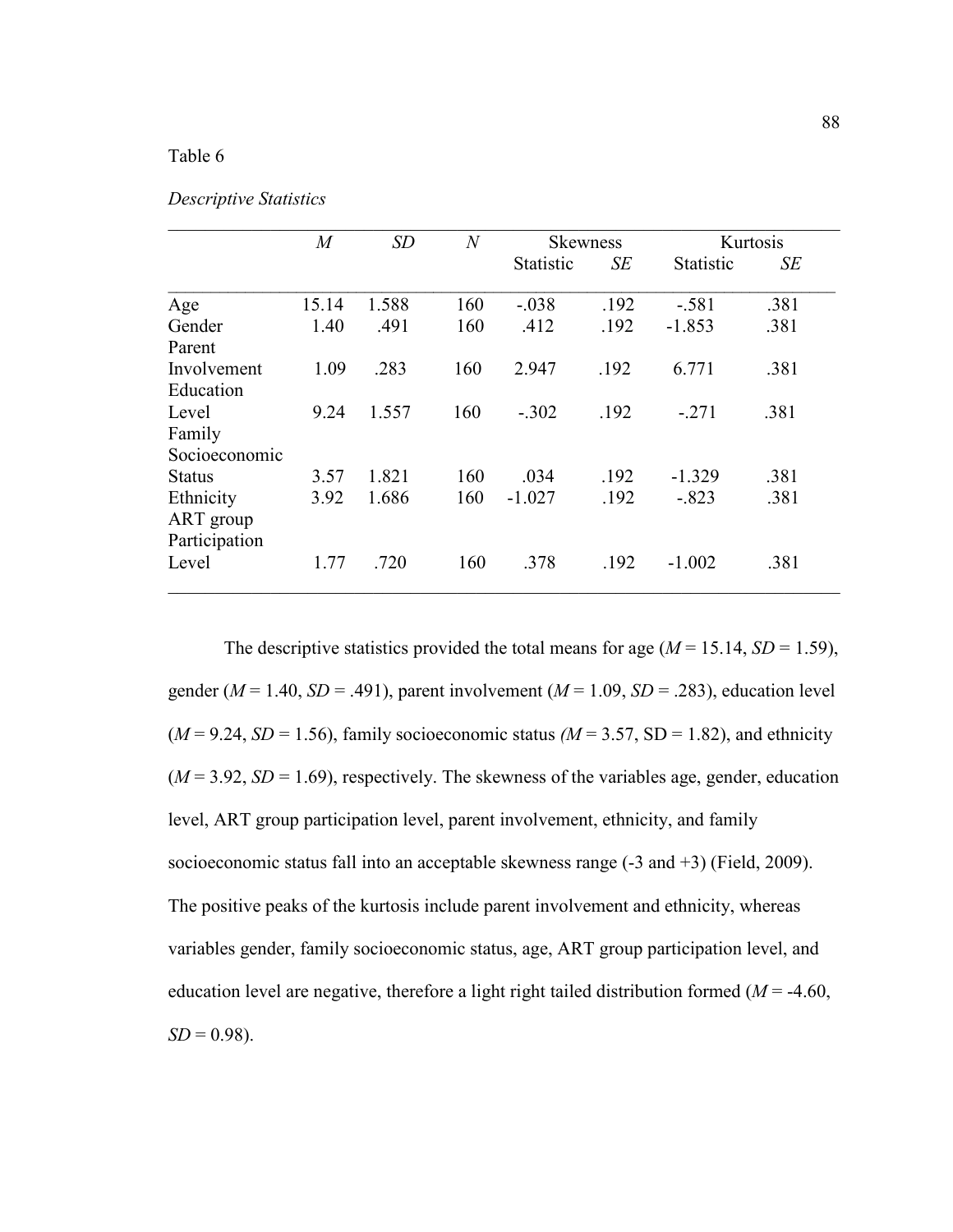Table 7

|  | Model Summary |
|--|---------------|
|--|---------------|

|  | Model $R$ $R^2$ Adjusted <i>SE</i> of<br>$R^2$ | the Estimates Change Change df1 df2 Change | $R^2$ | $F_{-}$     |  | Sig. F |
|--|------------------------------------------------|--------------------------------------------|-------|-------------|--|--------|
|  | 547 299 267                                    | 7.98                                       | 299   | 9.277 7 152 |  | .000   |

<sup>a</sup>Predictors: (Constant), ART group participation level, parent involvement, age, gender, education level, ethnicity, family socio-economic status,

<sup>b</sup>Dependent: post overall aggression questionnaire score difference

The model summary was used to provide a simple correlation  $(r = .547, p < 0.05)$ between the predictor variables and dependent variable post overall aggression questionnaire difference (Field, 2009). The *R* value is .547, thus indicating that there is a predictability between the combined variables and the overall posttest aggression questionnaire score difference (see Model 7). The value of the  $R^2$  is 29.9%, which indicated that all the factors together do predict a reduction is risk assessment. A Pearson Correlation that was used to further assess the relationship between every pair of variables. Field (2009) indicated that measures the strength of relationship between two variables, taking any value from  $-1$  to  $+1$ . A negative value has been described as one variable changes, the other changes in the opposite direction, whereas a positive value has been described as one variable changes, the other changes in the same direction, and a value of zero was described as one variable changes the other doesn't (Field, 2009).

Table 8 shows three statistically significant ( $p < 0.05$ ) correlations among the variables, and the first was between ART group participation level and post overall aggression score difference ( $r = .466$ ,  $p = .000$ ), which indicated that there was a positive medium correlation among the two variables. The second statistically significant finding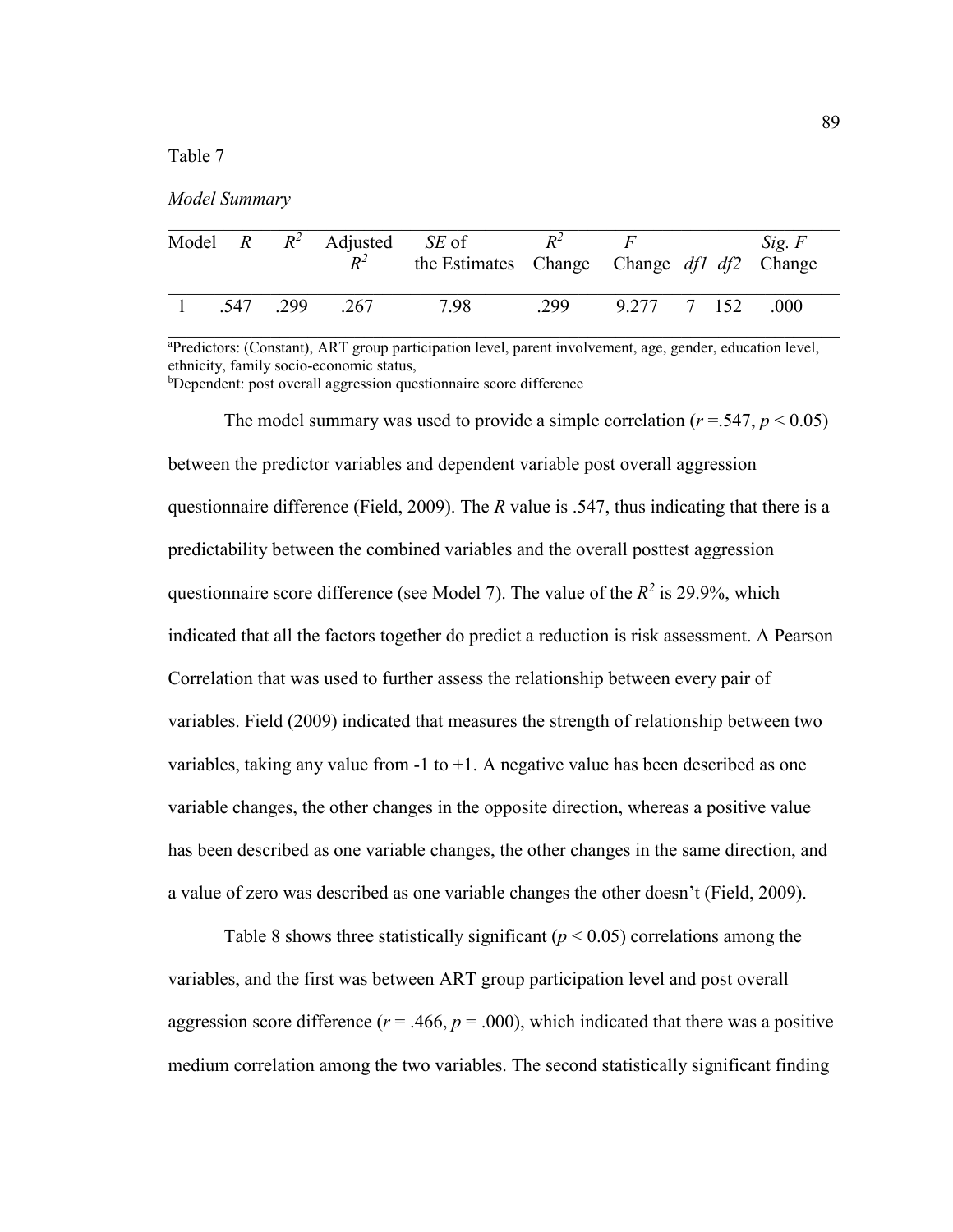was gender and post overall aggression score difference  $(r = -0.221, p = 0.002)$ , which indicated a small negative correlation among the two variables. The third significant finding was parent involvement and post overall aggression score difference  $(r = -191, p$ = .008), which indicated small negative correlation among the two variables. The variables of age  $(r = -.035, p = .330)$  was not significant ( $p > 0.05$ ), thus indicating that one of the two variables age and parent involvement did predict a reduction in risk assessment over and above the variables of gender, family socioeconomic status, ethnicity, education, and level of group participation.

Table 8

*Pearson Correlations* 

|                   | Post overall |          |          | parent      | education | family     | ethnicity     | <b>ART</b> |
|-------------------|--------------|----------|----------|-------------|-----------|------------|---------------|------------|
|                   | AQ score     | age      | gender   | involvement | level     | <b>SES</b> |               | group      |
|                   | Differences  |          |          |             |           |            |               | level      |
| Post Overall      |              |          |          |             |           |            |               |            |
| (AQ) Score        |              |          |          |             |           |            |               |            |
| Difference        | 1.000        | $-.040$  | $-.221*$ | $-191*$     | $-.101$   | .062       | $-.039$       | $-.466*$   |
| Age               | $-.040$      | 1.000    | $-0.015$ | .127        | .869      | .040       | .075          | .000       |
| Gender            | $-.221*$     | $-0.015$ | 1.000    | $-117$      | $-0.046$  | .032       | .069          | .121       |
| Parent            | $-.191*$     | .127     | $-.117$  | 1.000       | .122      | $-219$     | $-156$        | .161       |
| Education         | $-.101$      | .869     | $-.046$  | .122        | 1.000     | .020       | .056          | $-.045$    |
| <b>Family SES</b> | .062         | .040     | .032     | $-219$      | .020      | 1.000      | .154          | $-0.019$   |
| Ethnicity         | .039         | .075     | .093     | $-156$      | .056      | .154       | 1.000         | $-.083$    |
| ART group         | $.466*$      | .000     | .121     | .161        | $-.045$   | $-0.019$   | $-.083$       | 1.000      |
| Sig. (1-tailed)   |              |          |          |             |           |            |               |            |
| Post Overall      |              |          |          |             |           |            |               |            |
| (AQ) Score        |              |          |          |             |           |            |               |            |
| Difference        |              | .307     | $.002*$  | $.008*$     | .101      | .216       | .312          | $.000*$    |
| Age               | .307         |          | .428     | .055        | .000      | .307       | .174          | .498       |
| Gender            | $.002*$      | .428     |          | .070        | .282      | .342       | .122          | .064       |
| Parent            | $.008*$      | .055     | .070     |             | .062      | .003       | .024          | .021       |
| Education         | .101         | .000     | .282     | .062        |           | .403       | .243          | .287       |
| <b>Family SES</b> | .216         | .307     | .342     | .003        | .403      |            | .026          | .406       |
| Ethnicity         | .312         | .174     | .122     | .024        | .243      | .026       | $\mathcal{L}$ | .149       |
| ART group         | $.000*$      | .498     | .064     | .021        | .287      | .406       | .149          | $\bullet$  |

Note:  $*_{p}$  < 0.05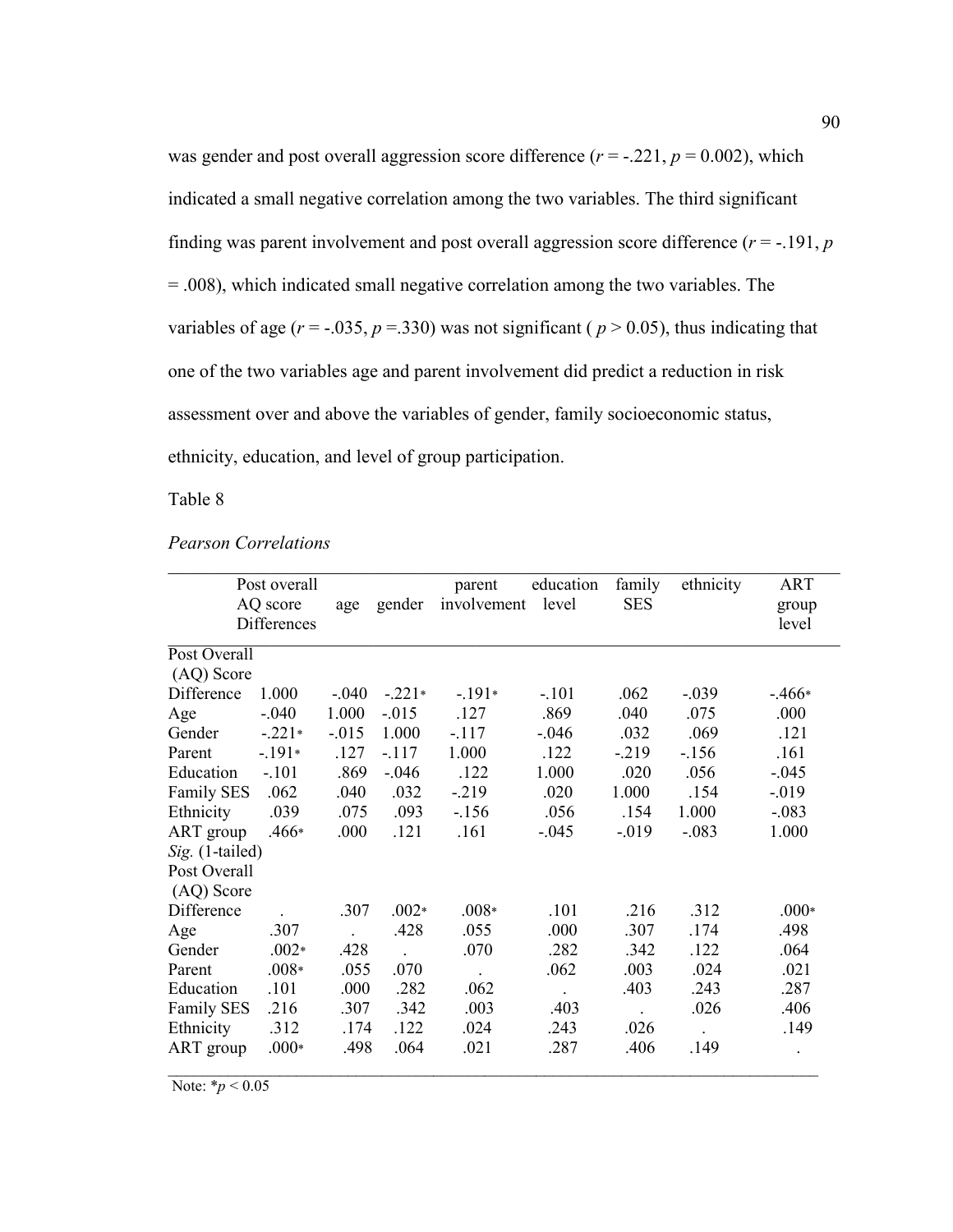Research question two asked if the variables of age, parental involvement, gender, family socioeconomic status, ethnicity, education, and level of group participation predicted a reduction in risk assessment as measured by the Aggression Questionnaire difference (Buss & Warren, 2000). The results indicated that the variables ART group participation level, gender, and parental involvement had predictability, therefore, (Ho2) was rejected and the alternative hypothesis (Ha2) was accepted. The third research question asked if the variables of age and parental involvement predicted reduction in risk assessment over and above the variables gender, family socioeconomic status, ethnicity, education, and level of group participation. The results indicated that parental involvement did predict risk reduction over and above the remaining variables; however, age did not. Therefore, the null hypothesis (Ho3) was accepted and the alternative hypothesis (Ha3) was rejected.

A second multiple regression was conducted to examine the fourth and fifth research questions, to determine whether or not the variables of age, parental involvement, gender, family socioeconomic status, ethnicity, and education predict attentive participation level in Aggression Replacement Training (ART) and if the variables of age, gender, and education predict attentive participation level over and above the variables family socioeconomic status, parental involvement, and ethnicity. Table 9 shows the descriptive statistics, skewness, and kurtosis for the second analysis.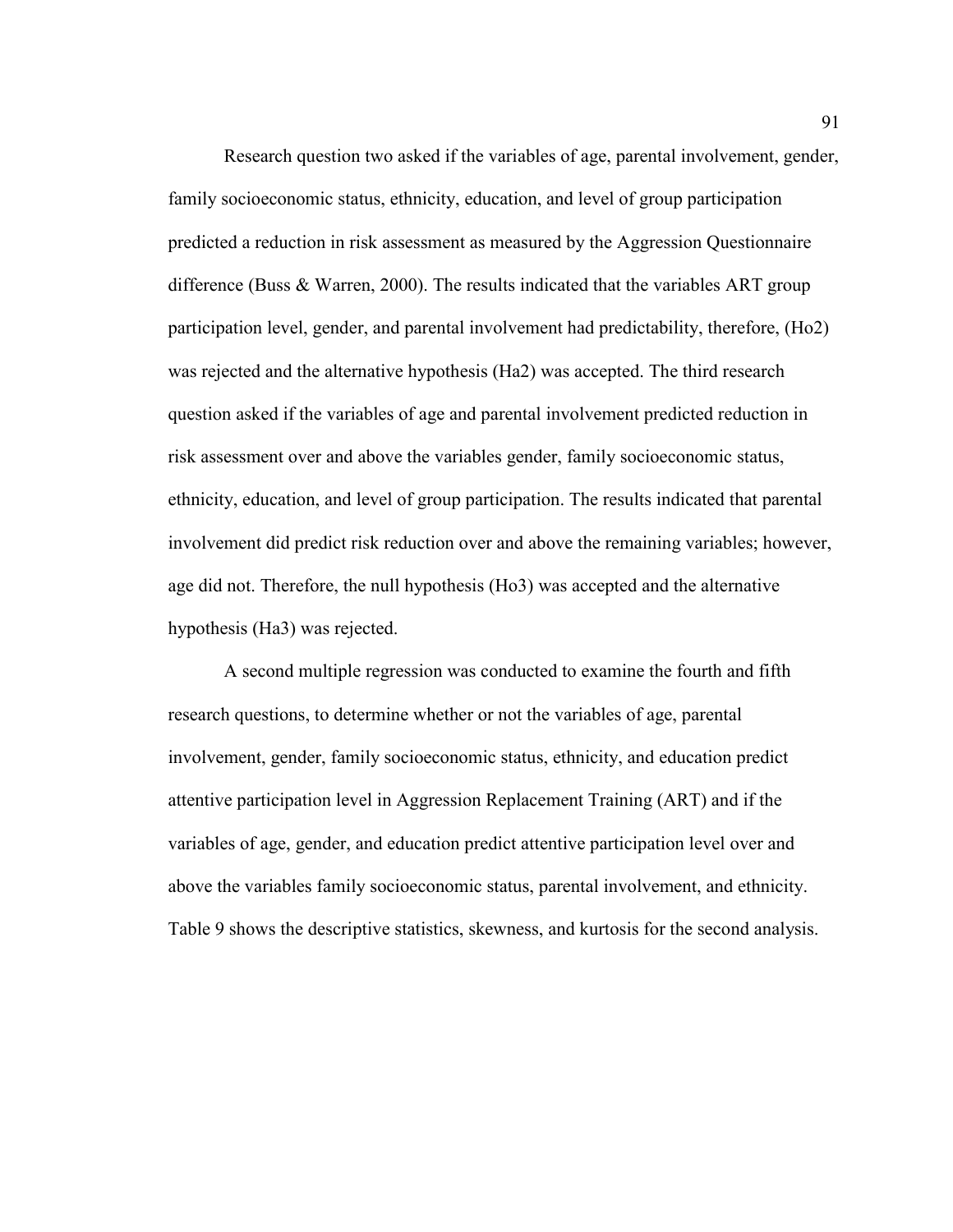## Table 9

|                   | $\overline{M}$ | SD    | $\overline{N}$ | <b>Skewness</b>  |      | Kurtosis         |      |
|-------------------|----------------|-------|----------------|------------------|------|------------------|------|
|                   |                |       |                | <b>Statistic</b> | SE   | <b>Statistic</b> | SE   |
| Age               | 15.14          | 1.588 | 160            | $-.038$          | .192 | $-.581$          | .381 |
| Gender            | 1.40           | .491  | 160            | .412             | .192 | $-1.853$         | .381 |
| Parent            |                |       |                |                  |      |                  |      |
| Involvement       | 1.09           | .283  | 160            | 2.947            | .192 | 6.771            | .381 |
| Education         |                |       |                |                  |      |                  |      |
| Level             | 9.24           | 1.557 | 160            | $-.302$          | .192 | $-.271$          | .381 |
| <b>Family SES</b> | 3.57           | 1.821 | 160            | .034             | .192 | $-1.329$         | .381 |
| Ethnicity         | 3.92           | 1.686 | 160            | $-1.004$         | .192 | $-.855$          | .381 |

 $\_$  , and the contribution of the contribution of  $\mathcal{L}_\mathcal{A}$  , and the contribution of  $\mathcal{L}_\mathcal{A}$ 

*Descriptive Statistics* 

The total descriptive statistics included mean of age  $(M = 15.14, SD = 1.59)$ , gender ( $M = 1.40$ ,  $SD = .491$ ), parent involvement ( $M = 1.09$ ,  $SD = .283$ ), education level  $(M = 9.24, SD = 1.56)$ , family socioeconomic status  $(M = 3.57, SD = 1.82)$ , and ethnicity  $(M = 3.92, SD = 1.69)$ . The skewness of the variables of age, gender, education level, parent involvement, ethnicity, and family socioeconomic status fell into an acceptable range (-3 and 3). The positive peak of the kurtosis was parent involvement, whereas variables gender, ethnicity, family socioeconomic status, age, and education level are negative, thus together form medium right tailed distribution  $(M = -4.30, SD = 0.98)$ .

Table 10 shows a model summary that was used to provide a simple correlation (*r*   $=$  253,  $p = 0.113$ ) between the predictor variables and dependent variable attentive ART group participation level. The *R* value is .253, thus indicating that there is predictability between the combined variables and attentive ART group participation level. The value of the  $R^2$  is 6.4%, signifying that all the factors together have a small amount of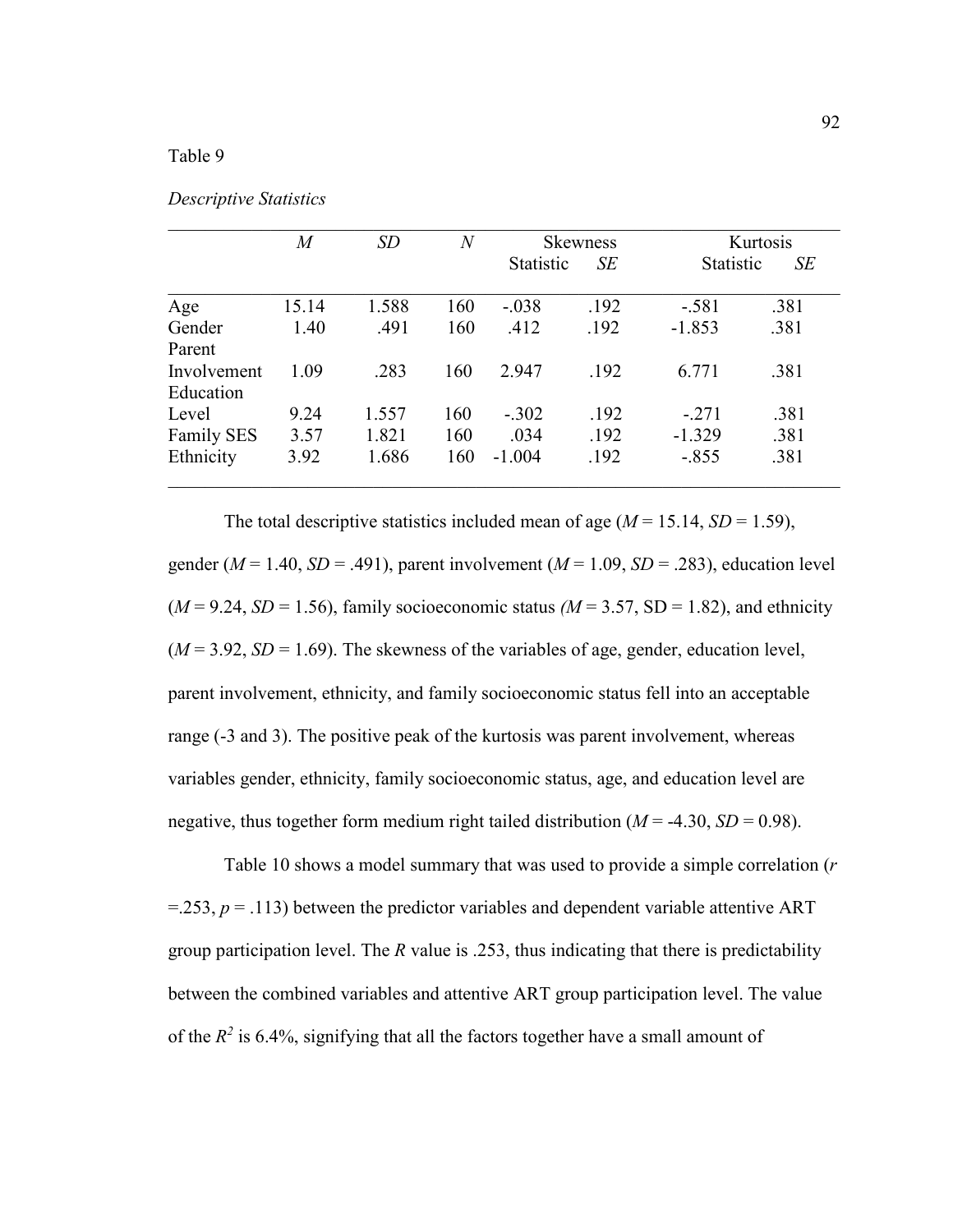predictability to attentive participation level; therefore, indicating that there must be other variables that have an influence on participants' attentive participation level.

Table 10

*Model Summary* 

|  |                   | Model $R$ $R^2$ Adjusted <i>SE</i> of<br>$R^2$ | the estimates change change $df1$ df2 | $R^2$ | $\bm{F}$           |  | Sig. F<br>change |
|--|-------------------|------------------------------------------------|---------------------------------------|-------|--------------------|--|------------------|
|  | $.253 \quad .064$ | .028                                           | .710                                  |       | $.064$ 1.750 6 153 |  | -113             |

<sup>a</sup>Predictors: (Constant), parent involvement, age, gender, education level, ethnicity, family socio-economic status. <sup>b</sup>Dependent: ART group participation level

An overview of a Pearson Correlation was used to further assess the relationship between all the variables (see Table11). The predictors with the highest correlation are ART group participation level and parent involvement ( $r = .161$ ,  $p < 0.05$ ). The variables age ( $r = .000$ ,  $p = .498$ ), gender ( $r = .121$ ,  $p = .064$ ), and education level ( $r = .045$ ,  $p = .045$ )  $=$  287) are not significantly different ( $p$  > 0.05) and therefore, do not predict attentive participation level over and above the variables of family socioeconomic status, parental involvement, and ethnicity. The fourth research question asked if the variables of age, parental involvement, gender, family socioeconomic status, ethnicity, and education predicted attentive participation level in Aggression replacement Training (ART). The results indicated that the variable parental involvement does predict attentive participation level, therefore, (Ho4) is rejected and the alternative hypothesis (Ha4) was accepted.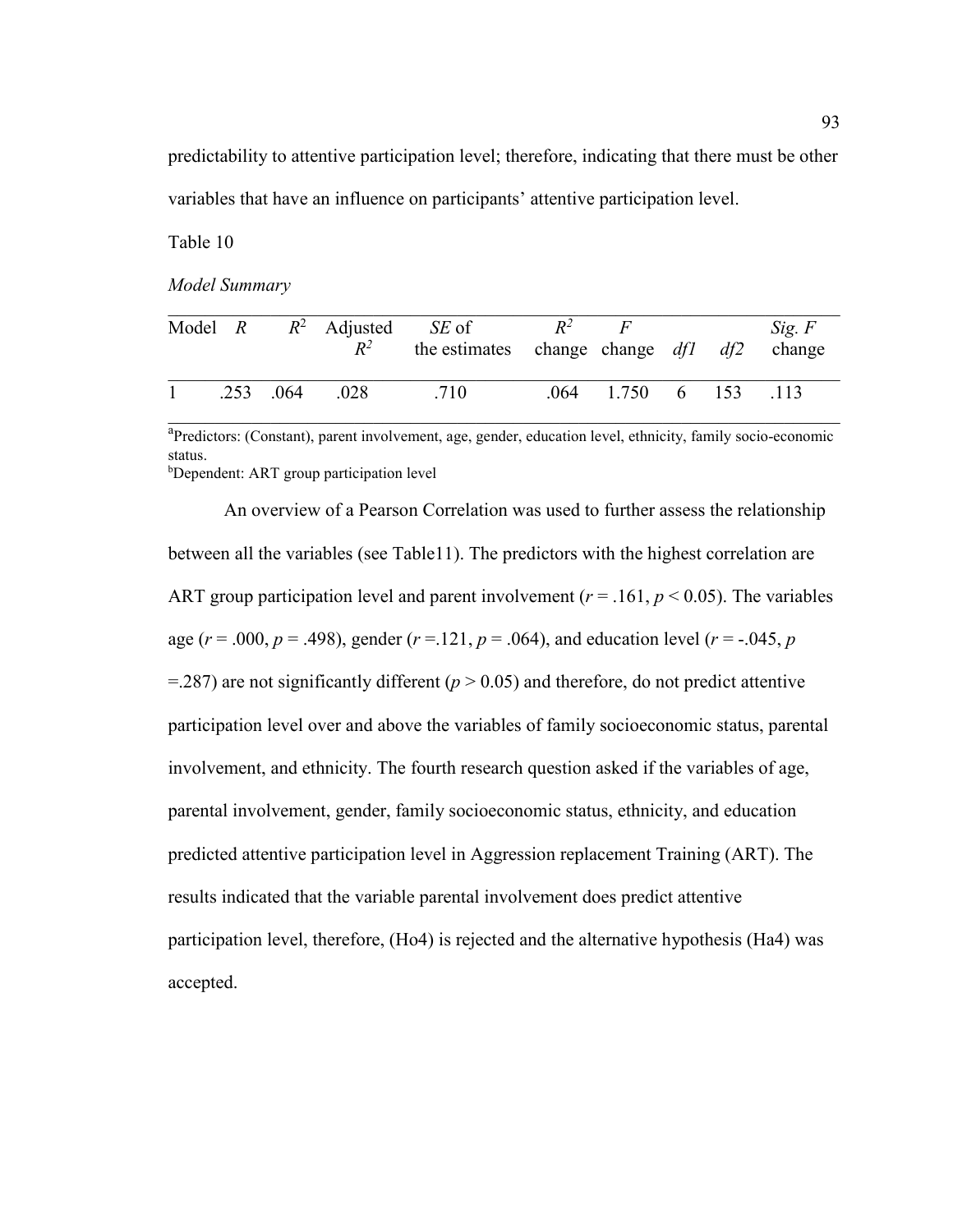# Table 11

|  | Pearson Correlations |
|--|----------------------|
|--|----------------------|

|                   | ART group<br>participation<br>level |         | gender               | education<br>level | parent<br>involvement | family<br><b>SES</b> | ethnicity |
|-------------------|-------------------------------------|---------|----------------------|--------------------|-----------------------|----------------------|-----------|
|                   |                                     |         |                      |                    |                       |                      |           |
| <b>ART</b> Group  |                                     |         |                      |                    |                       |                      |           |
| Participation     | 1.000                               | .000    | .121                 | $-.045$            | $.161*$               | $-019$               | $-113$    |
| Age               | .000                                | 1.000   | $-0.015$             | .869               | .127                  | .040                 | .087      |
| Gender            | .121                                | $-.015$ | 1.000                | .046               | $-.117$               | .032                 | .069      |
| Education         | $-.045$                             | .869    | $-.046$              | 1.000              | .122                  | .020                 | .058      |
| Parent            | $.161*$                             | .127    | $-117$               | .122               | 1.000                 | $-.219$              | $-.148$   |
| Family SES        | $-0.019$                            | .040    | .032                 | .020               | $-.219$               | 1.000                | .158      |
| Ethnicity         | $-.083$                             | .075    | .093                 | $-156$             | $-.056$               | .154                 | 1.000     |
| Sig. (1-tailed)   |                                     |         |                      |                    |                       |                      |           |
| ART group         |                                     |         |                      |                    |                       |                      |           |
| Participation     |                                     | .498    | .064                 | .287               | $.021*$               | .406                 | .077      |
| Age               | .498                                |         | .428                 | .000               | .055                  | .307                 | .138      |
| Gender            | .064                                | .428    | $\ddot{\phantom{a}}$ | .282               | .070                  | .342                 | .194      |
| Education         | .287                                | .000    | .282                 |                    | .062                  | .403                 | .235      |
| Parent            | $.021*$                             | .055    | .070                 | .062               | $\cdot$               | .003                 | .031      |
| <b>Family SES</b> | .406                                | .307    | .342                 | .403               | .003                  |                      | .023      |
| Ethnicity         | .149                                | .174    | .122                 | .243               | .024                  | .026                 |           |

Note:  $*_{p}$  < 0.05

Finally, the fifth research question asked whether the variables of age, gender, and education predicted attentive participation level in Aggression Replacement Training (ART) over and above the variables of family socioeconomic status, parental involvement, and ethnicity. The results found that variables age, gender, and education do not predict attentive participation level over and above the remaining variables, therefore, the null hypothesis (Ho5) was accepted and the alternative hypothesis was rejected.

### **Summary**

In summary, there were five research questions explored for this casual-

comparative study. The first research question sought to identify if there was a significant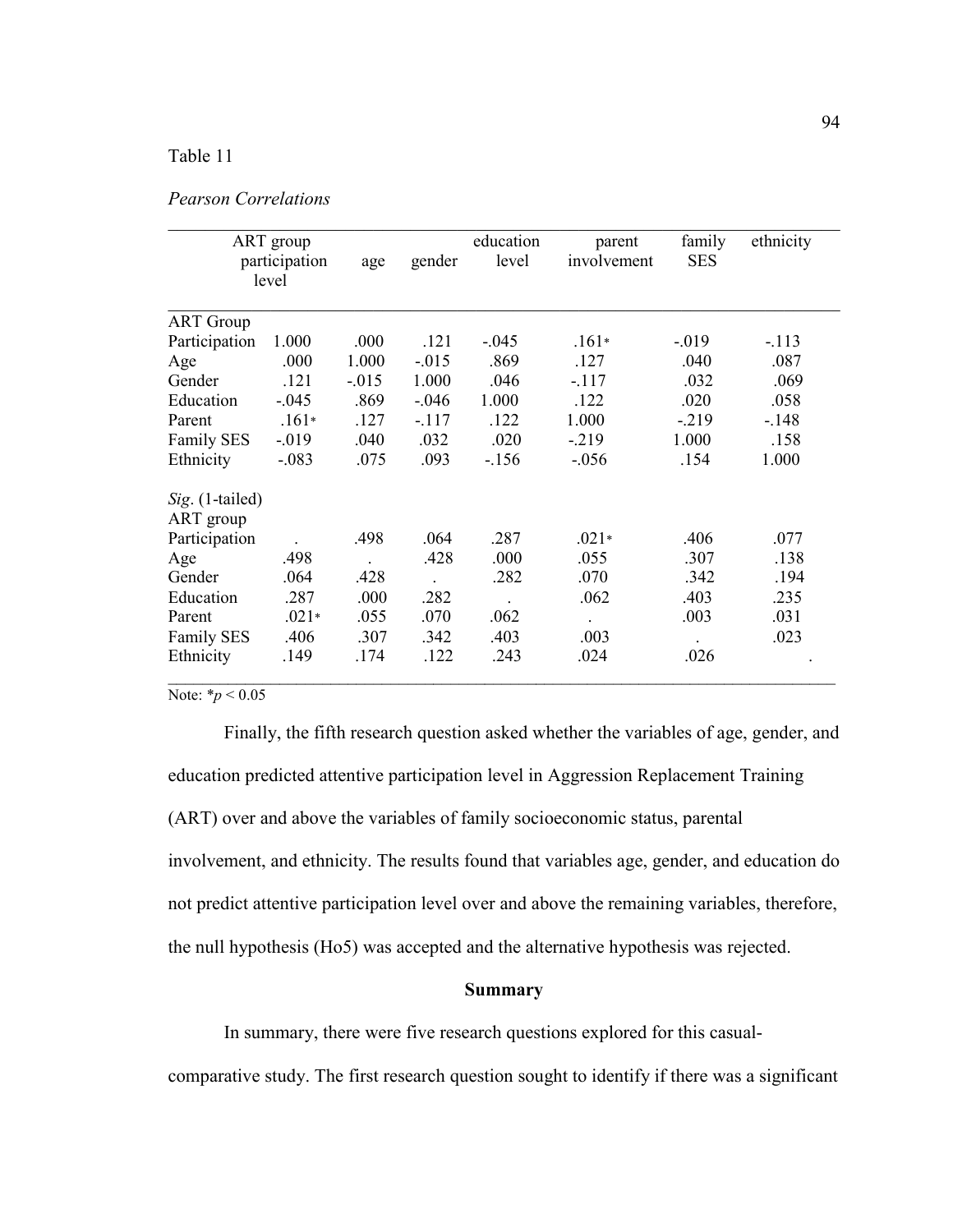difference between levels of group participation (attentive, inattentive, and resistant) in Aggression Replacement Training (ART) that can affect successful outcomes of decreased erratic aggressive behaviors and increased anger control among adolescents in residential treatment as measured by the posttest aggression questionnaire (AQ) scores difference. Since there were significant findings between levels of attentive/resistance and inattentive/ resistant of ART group participation the alternative hypothesis was accepted for research question one. Research question two examined whether the variables of age, parental involvement, gender, family socioeconomic status, ethnicity, education, and level of group participation could predict a reduction in risk assessment as measured by the Aggression Questionnaire (Buss & Warren, 2000). The research study found that the variables ART group participation level, gender, and parental involvement did predict a reduction is risk assessment; therefore the alternative hypothesis was accepted.

 Research question three explored whether the variables of age and parental involvement could predict reduction in risk assessment over and above the variables of gender, family socioeconomic status, ethnicity, education, and level of group participation. The statistical analysis revealed that the factor parental involvement did predict a reduction risk assessment over above the other variables, while the variable of age was not significant. Therefore, the null hypothesis was accepted.

Research question four sought to identify whether the variables of age, parental involvement, gender, family socioeconomic status, ethnicity, and education could predict participant attentive participation level in ART. The results of the study found that the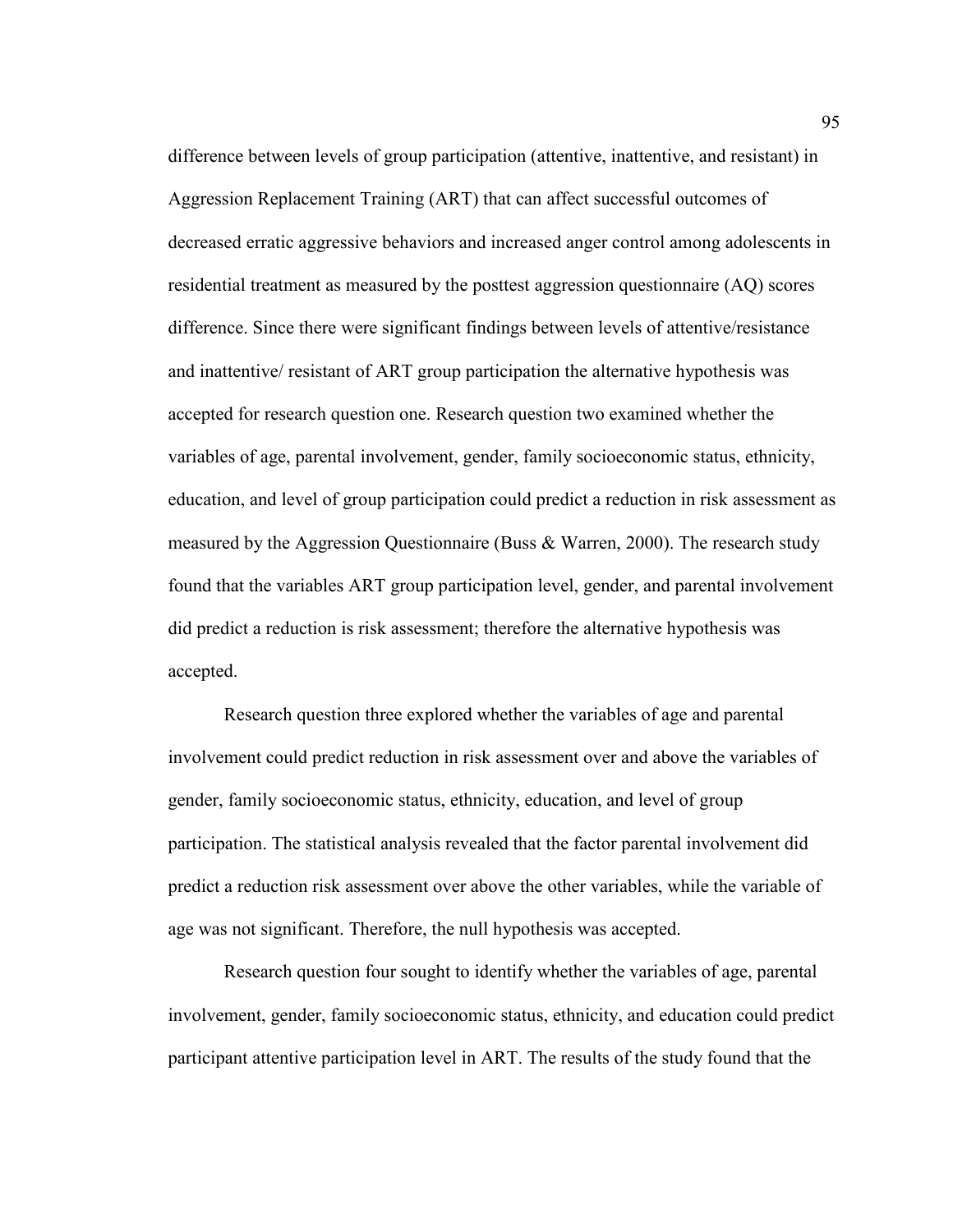variable parental involvement did predict attentive participation level; therefore the alternative hypothesis was accepted. Finally, research question five explored whether the variables of age, gender, and education could predict attentive participation level over and above the variables family socioeconomic status, parental involvement, and ethnicity. The outcome data indicated that the factors age, gender, and education did not predict attentive participation in ART over and above the remaining variables, and therefore the null hypothesis was accepted. Chapter 5 will discuss the interpretations of the findings, the limitations of the study, recommendations, and future implications.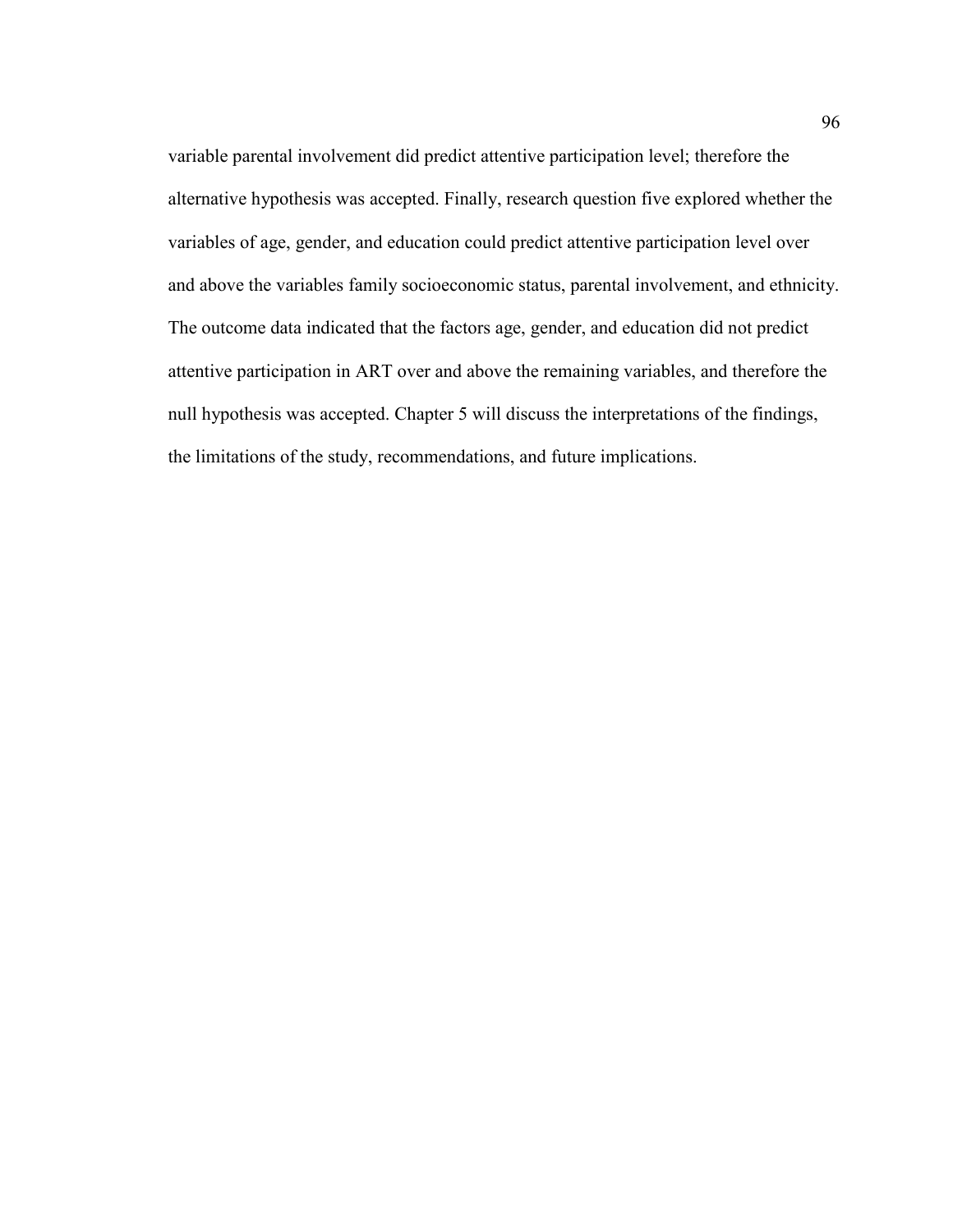Chapter 5: Discussion, Conclusions, and Recommendations

## **Introduction**

The purpose of this quantitative study was to examine whether the adolescents demographic variables (age, gender, family socioeconomic status, parental involvement, ethnicity, and education), and level of group participation in ART predict increased anger control and reduction of aggression among adolescents living within residential treatment facilities as indicated by archival Aggression Questionnaire (AQ) overall outcome data. All study participants were in residential treatment for at least 3 months and had received at least one full cycle of ART group therapy. An existing dataset was used for my study, since the data has already collected and there could not be a random assignment of the participants. Therefore, the casual-comparative pre-posttest design was the most appropriate to use in the retrieval of archival data from residential facilities in Pennsylvania. This was a systematic empirical approach that did not entail experimental manipulation or random assignment of the participants, as the events already transpired (Rudestam & Newton, 2008). Data for my study was retrieved from the archival intake information such as age, gender, family socio economic status, ethnicity, and education has been collected by facility case manager and master level mental health therapists.

The results of the ANOVA suggest that there were significant differences between ART group participation levels (attentive, inattentive, and resistant) as measured by the overall posttest AQ score differences. Specifically, the attentive/resistant and inattentive/resistant participation level showed significant statistical differences among the group combinations. Moreover, the results show that group participation level can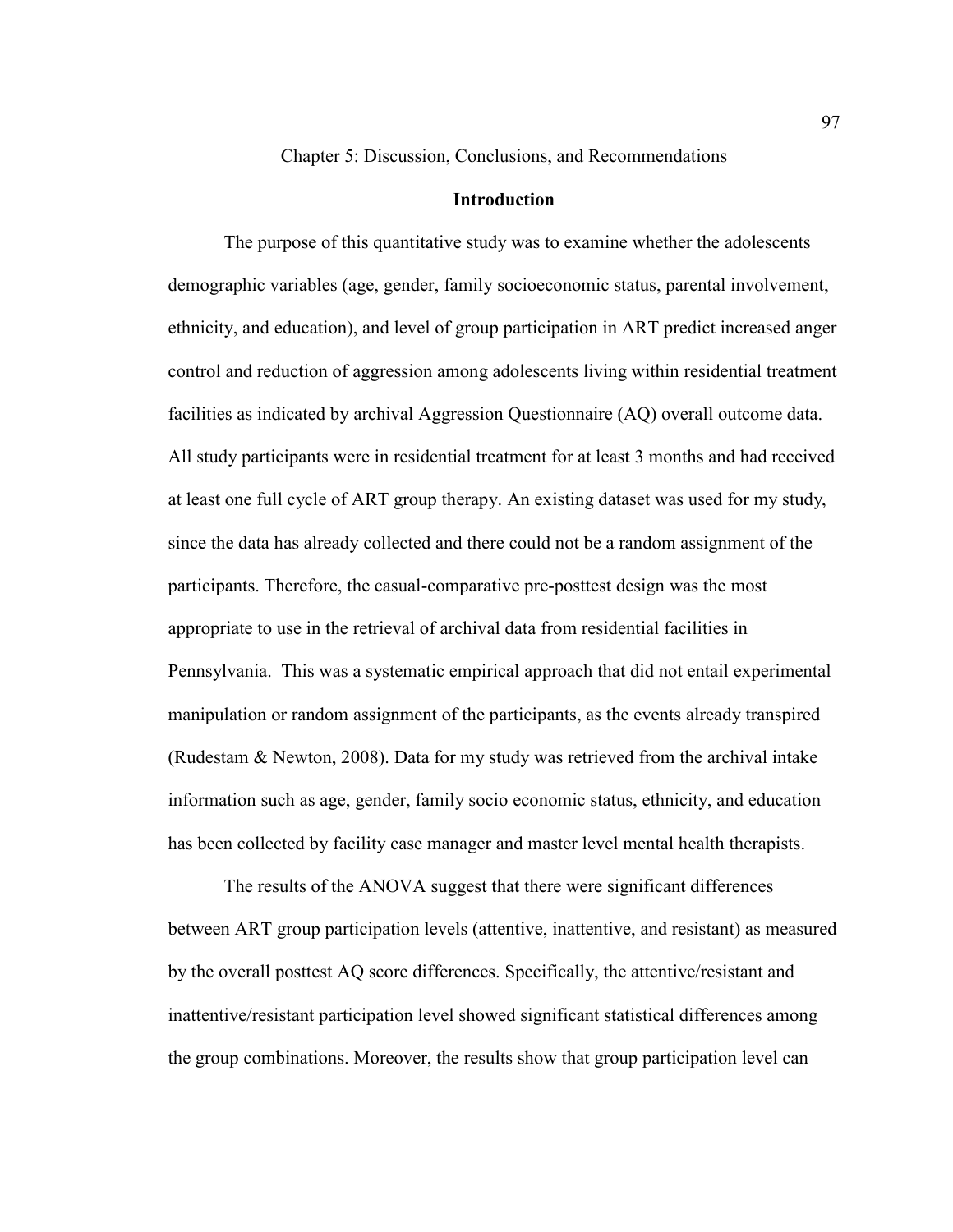have an effect on the successful outcome of decreased erratic aggressive behaviors and increased anger control in adolescents.

The findings of the study provide insight into adolescents' responses to ART treatment intervention. Group participation, gender, and parental involvement did predict a reduction in risk assessment; age and parental involvement did not predict any additional reduction in risk assessment over and above the remaining variables. These findings show that a combination of variables in research questions 2 and 3 together have predictability in reducing risk assessment. Parental involvement did predict attentive participation level in ART. This finding shows that parental involvement alone had predictability with adolescents' attentive participation level. The variables of age, gender, and education did not predict attentive participation level over and above the variables family socioeconomic status, parental involvement, and ethnicity. The results of my study indicated that adolescent response to treatment vary and can be linked to a combination of variables.

## **Interpretations of the Findings**

Based on my study findings, I believe that further investigation of ART, especially the factors that account for participants' varying level of group participation, is merited. The ART program offers a valuable treatment modality for adolescents with erratic behavioral problems; but, after an exhaustive literature search, I was unable to find research that clearly identifies which factors accounted for successful aggressive adolescent interventions (Amendola & Oliver, 2010; Fives et al., 2010). Yasui and Dishion (2007) explained that a large part of understanding today's adolescent comes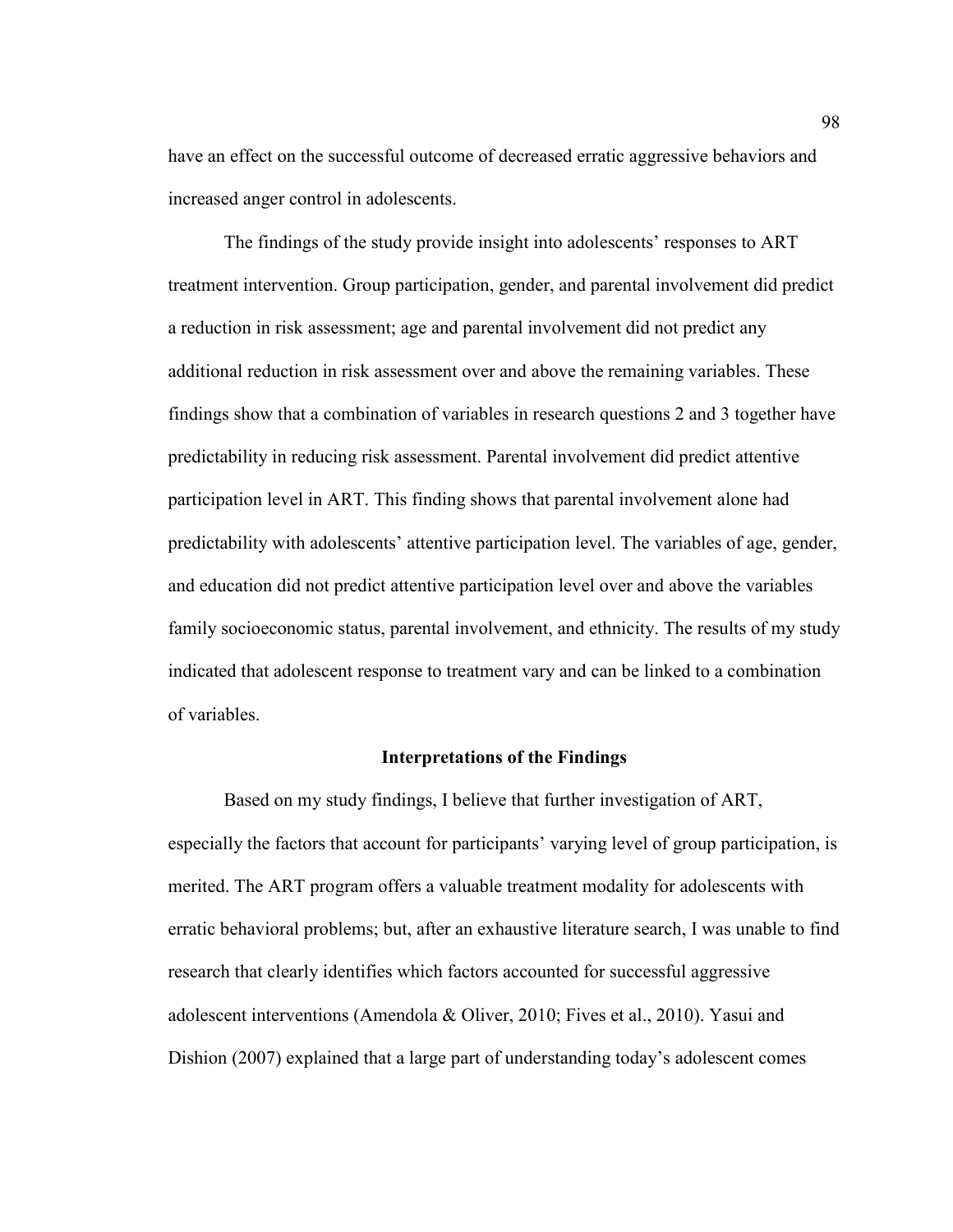from the lack of being able to step outside the box and look at all the sociocultural influences. Understanding that there are differences in adolescents' perceptions and diverse beliefs systems may also attribute to the lack of effective adolescent interventions.

 My findings concur with those of other researchers (Chen et al., 2011, McKinnie Burnie, 2006; Racz et al., 2011) who found predictive factors such as parental involvement, level of education, family economic status, age, gender, and ethnicity may be inter correlated with problem behaviors. Predictive factors may have an influence on different situations, either enhancing or deterring ones reaction. Researchers have not been to attribute causality of behavioral problems among adolescents to one factor (McKinnie & Burnie, 2006: Racz et al., 2011). In my study the results found certain predicting factors aided in positive treatment outcomes.

In my study, parental involvement predicted attentive participation in ART while parental involvement, attentive participation in ART, and gender predicted a reduction in the difference between pre and posttest AQ scores and, thus, a reduction in problem behaviors. My study results coincide with literature that parental interactions may contribute to an adolescent's choices and responses during treatment (Sheeber et al., 2009). Calame et al. (2011) elaborated that resiliency and the effective use of skills training empowers family members to work on problem solving together. Family members are empowered to work together in a holistic way and learn new prosocial skills; the adolescent is not isolated from family members (Calame et al., 2011). According to Yasui and Dishion (2007), developing a strength based treatment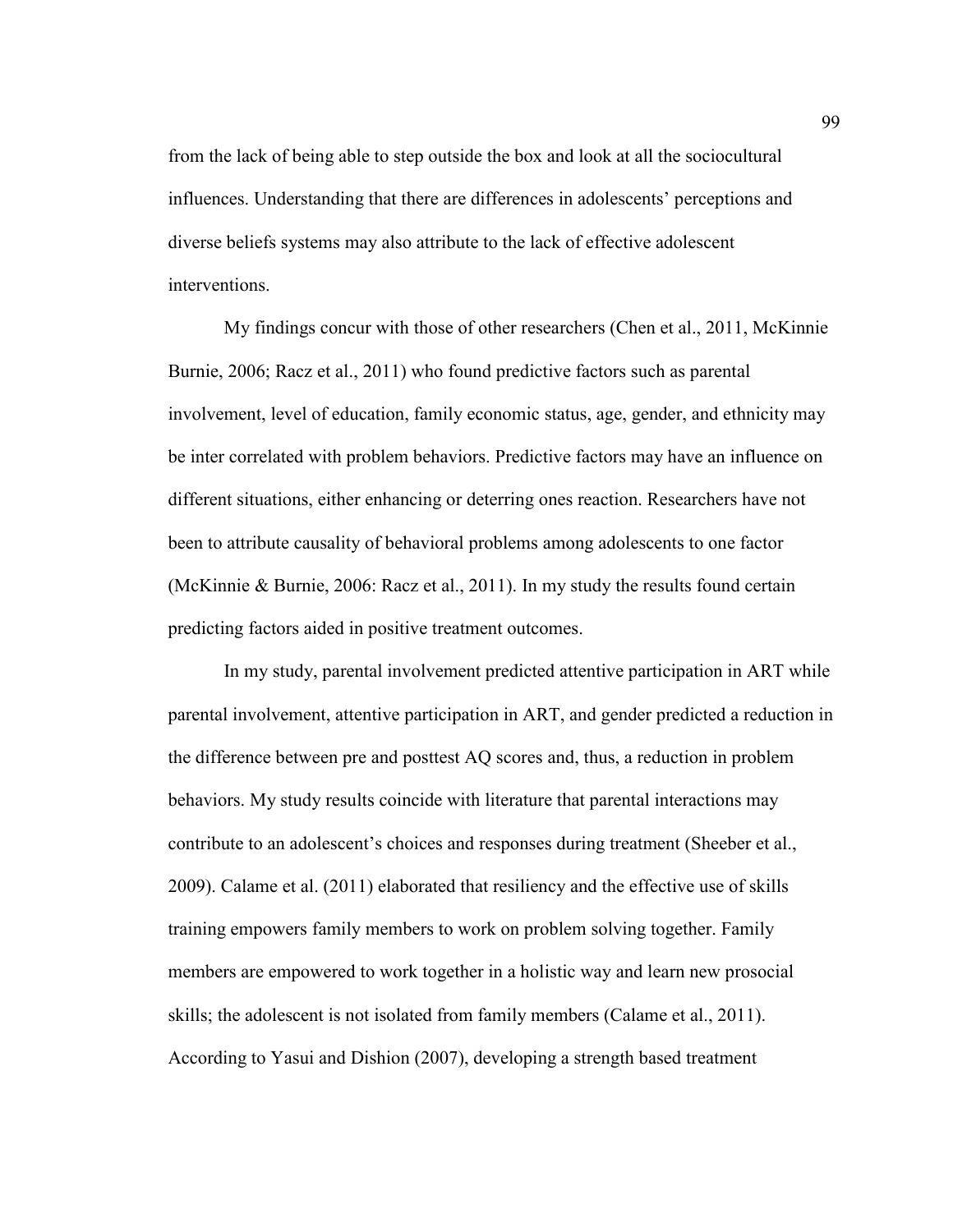perspective and implementing new skills into groups serve as an anchor for understanding skill development among adolescents in diverse groups. Moreover, this coincides with past research that residential treatment has the highest prospective for positive outcomes when adolescents and families are engaged in a family-driven, youthguided treatment modality (Brown et al., 2010). More importantly the outcome results, allows for parents, caregivers, residential treatment teams, and affiliated agencies to recognize the importance of helping adolescents that struggle with uncontrollable behaviors.

Providing insight into how factors may attribute to adolescent positive responses to treatment serves as guide for the entire treatment team. Level of group participation, gender, and parental involvement did predict a reduction in risk assessment for adolescents in treatment. Level of group participation had a positive correlation while gender and parental involvement had a negative correlation with post overall (AQ) score differences. A standardized covariance value lies between -1 and +1, which shows that there is a linear relationship among the variables (Field, 2009). I found that level of group participation and post overall AQ scores were positively correlated, which indicates that, as one variable increases, the other variable increases by a proportionate amount (Field, 2009). The results indicate that attentive/resistant and inattentive/resistant ART group participation levels were significantly correlated with post AQ score differences. Participants in the attentive group showed improvement in group participation than those in the inattentive and resistant groups. Moreover, my finding shows that as the participants become more active, their post AQ score difference improves.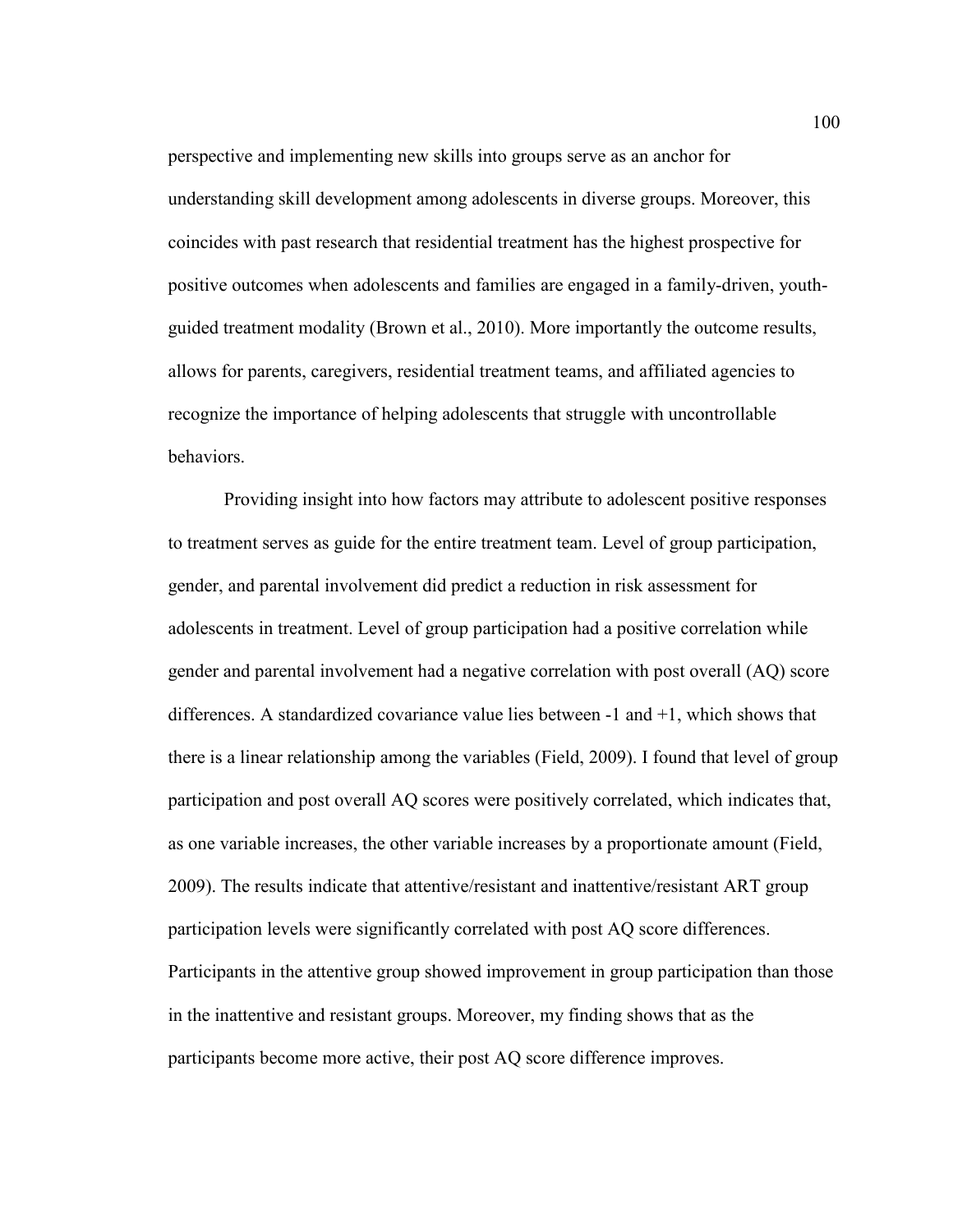On the other hand the attentive/inattentive group combination ( $M = 2.83$ ,  $SD =$ 1.40),  $p > 0.05$  was found insignificant, which may be due to the small difference between the participant group size attentive  $(n = 64)$  and inattentive  $(n = 69)$ . However, the finding in this study differs from the ART group leaders point card score of behaviors and interactions of post group participation level documentation. Moreover, the results of my study do not provide a reason for the insignificant findings between the attentive and inattentive post overall score difference among the participants. Knorth et al. (2007) inferred that there are difference in aggressive behaviors, moreover that adolescents who display proactive aggression generally exhibit adequate social skills, are reasonably intelligent, and verbally proficient. This may account for how some adolescents become interruptive in group and push the limits, but in turn tend to be able to refocus when redirected by the group leader. Another characteristic that may attribute to inattentive group participation may be deliberate decision making, according to Wolff and Crockett (2011) some risk taking behaviors may be deliberate, specifically the reason the adolescent chose to act out at a specific time, moreover had the ability to refocus when redirected. For example in ART group, an adolescent may not like the topic and decides to interrupt the group enough to activate responses from other peers (Wolff et al., 2011). Furthermore, other variables may attribute differences in overall group participation level during his or her residential stay, but were not found among the factors chosen in this study.

The resistant participation group was found to be insignificant, which may be due to the smaller participant group size. My finding is in line with those of other researchers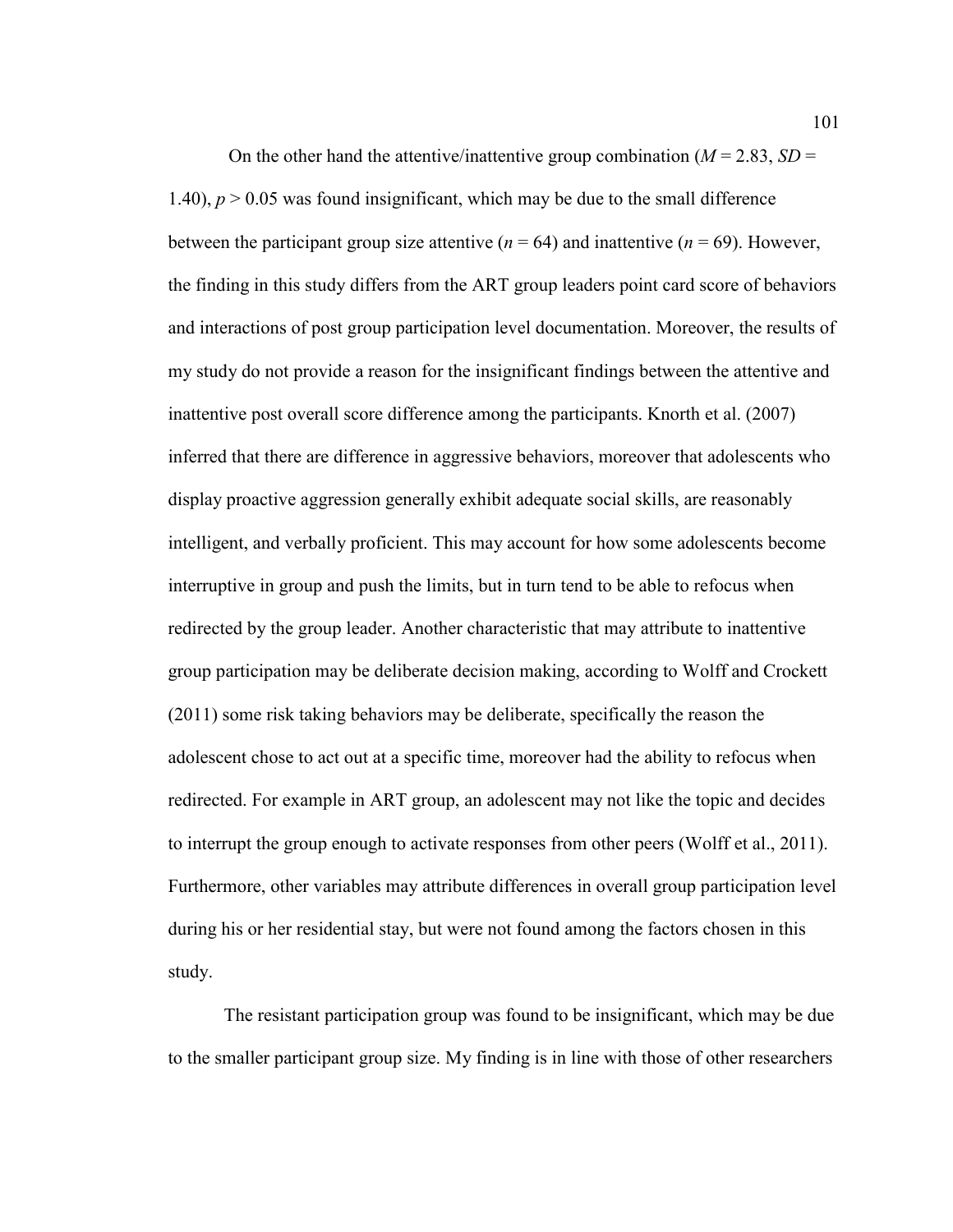who have found that that adolescents with more critical behavioral issues at admission have slower rates of change at discharge than those with less aggressive behaviors (Noftle et al., 2011). More importantly, my findings reveal that adolescents across group levels adapted to ART group norms and had the ability to develop new skills such as decreased aggression and increased anger control overtime. Furthermore, research has indicated that resilience is demonstrated when the adolescent is able to prosper and positively adapt despite past or current traumatic events (Brownlee, et al., 2013).

The variable combinations gender/post overall AQ score differences and parental involvement/ post overall AQ score differences were found to have a negative correlations. Field (2009) indicated that as one variable increases in a negative correlation, the other variable decreases by a propionate amount. For example, during the analysis process gender was coded (male  $= 1$  and female  $= 2$ ), with 40% males and 60% females. The results indicated the female gender group had improved overall AQ score differences following the ART group experience than their male counterparts. This could be due to difference in sample size; the female group was larger than male group. Moreover, this is important outcome as the finding counters previous researchers difficulties in establishing when externalizing and internalizing developmental and etiological differences emerge among genders during adolescence, and in my study, females were found to do better in post overall AQ difference scores (Handwrek et al., 2006). Handwrek et al. (2006) explained that gender differences have been found in past research to be predominant in various diagnoses, in comorbidity of childhood disorders, and in response to treatment (Handwrek et al., 2006). Responses to treatment among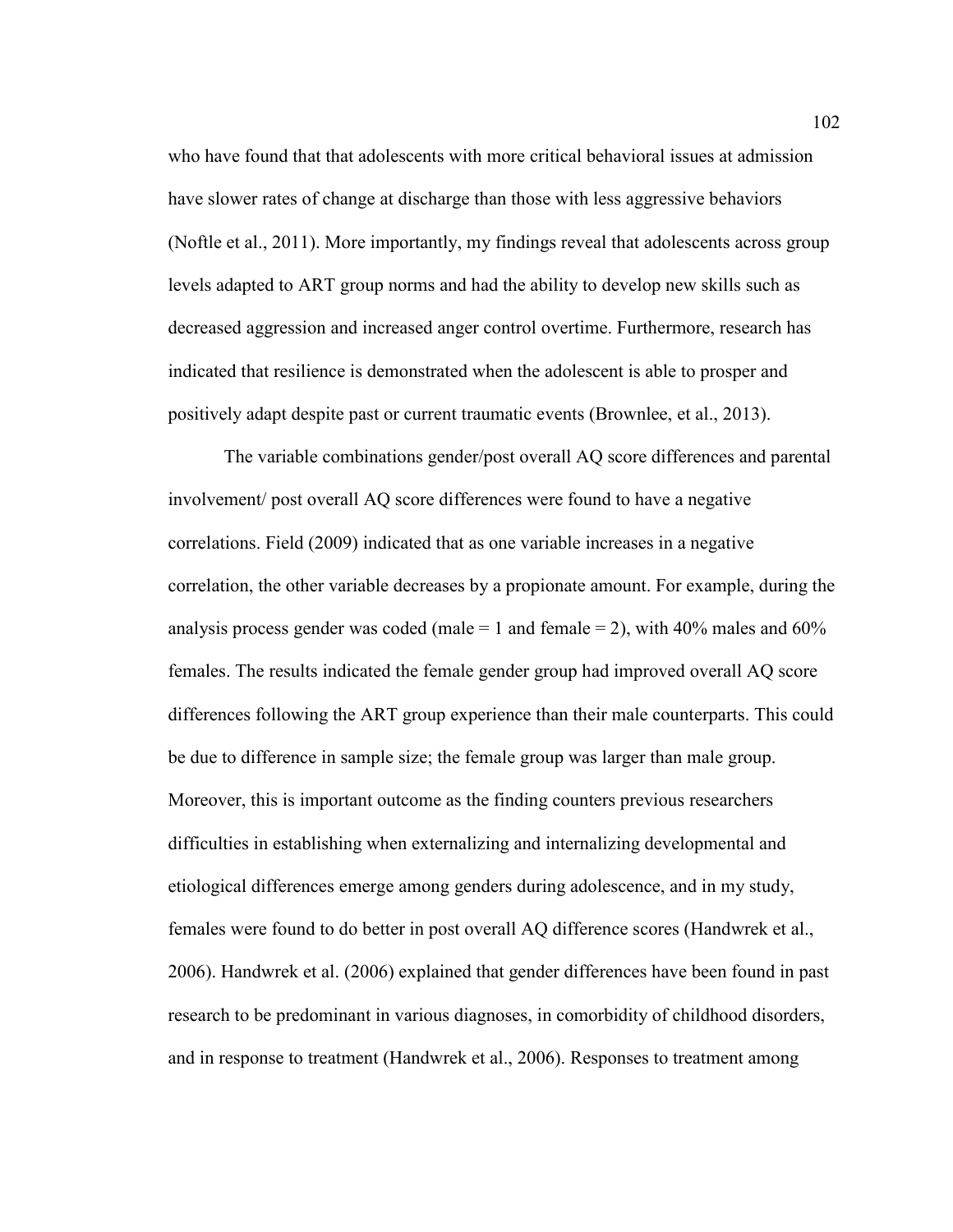males and females may differ, due their experiences and perceptions of those experiences.

Another important factor combination that was found to have a significant negative correlation was parental involvement/post overall AQ score differences. For example during the analysis process, parental involvement was coded (yes  $= 1$  and no  $=$ 2), with 91.3% parent involvement and 8.8% no parent involvement. As mentioned previously, parent involvement had predictability in attentive participation level and has been found as a predictor variable with post overall AQ score differences. Moreover, this was an important finding as it further iterates that those participants with increased parental involvement demonstrated a decrease in post overall AQ score differences. Furthermore, research indicated that family involvement is the corner-stone for successful outcomes with adolescents in out of home placement (Garfat, 2011). Garfat (2011) elaborated that supporting the development and enhancement of family members working together, thus in turn promotes parent-child growth. In addition, this coincides with previous research that residential outcomes are highly associated with level of family involvement, including program overall completion, and adolescents behavioral improvements at discharge (Sunseri, 2004). Robst et al., (2013) indicated that strong attachments between a parent and adolescent leads to an ability to form intimate, trusting, and emotionally secure relationships due to increased self-worth, and improved potential outcomes when the youth returns home.

 Furthermore, past research elaborated that understanding the importance of family involvement is viewed as key component of an adolescent residential treatment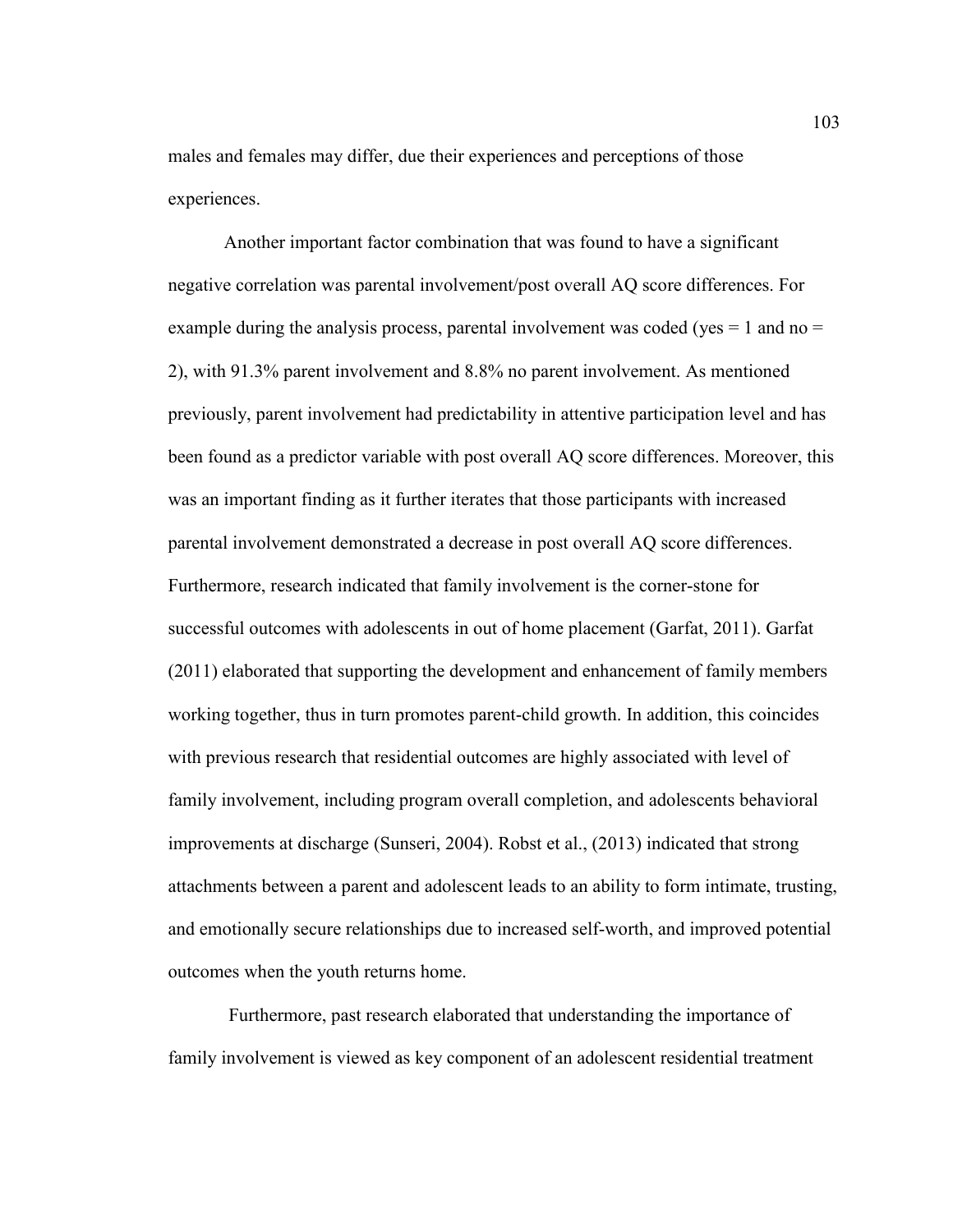process; however, little is known about the impact of family members on changes in adolescent behaviors. The findings of my study will aide in closing the gap in understanding the significance of parent-adolescent interactions during residential treatment, and, more importantly, how an adolescent response to treatment improves as indicated by the post overall AQ score differences of my study. In addition, research has indicated that becoming aware of, and responding to diverse needs of adolescents, allows for positive outcome responses to change (Holleran & Steiker, 2005). Moreover, that cognitive interventions such as effective problem solving, understanding diversity, identifying and describing problems, and generating positive solutions can challenge the adolescent's cognitive distortions (Pazaratz, 2005; Raferty et al., 2010; Smith et al., 2005). Aspects of Goldstein's 1998 goal was to meet the needs of a diverse group of adolescents with their understanding and living everyday life, as a result of Goldstein introduced ART, which has continued to be implemented without bias by trained group leaders throughout the years (Amendola & Oliver, 2010; Goldstein, 1999).

Using a combination of treatment modalities in conjunction with ART group therapy may increase the adolescent's ability to become aware of his or her behavioral choices and become less resistant to change and to learning new coping skills, such as anger management. This coincides with the theoretical foundations of my study, (i.e., change and cognitive theories), specifically introducing new rules and structure when aggressive adolescents are placed into residential treatment facilities. Beck (1976) elaborated that the introduction to new rules may serve as standards to assess, monitor, or discourage unwanted behaviors every day for adolescents to evaluate, justify, and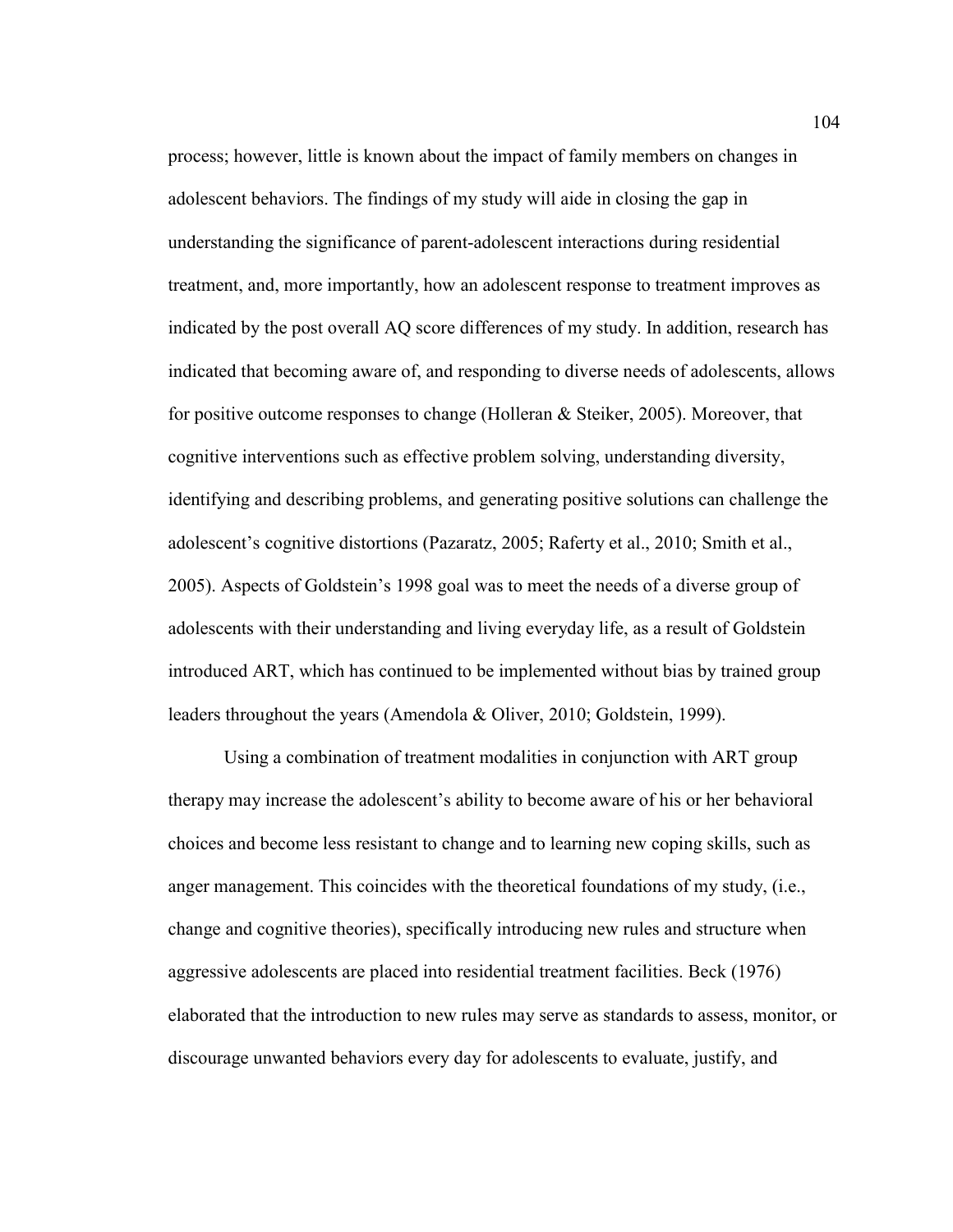rationalize his or her own behavioral changes. The results of my study indicated that there were significant differences in reduction of aggression scores, specifically between group participation levels such as attentive/resistant and inattentive/resistant; thus indicating that active participation in a group enhances the adolescent's ability to increase his or her anger control skills and decrease aggression on the post-test questionnaire. This subsequently demonstrated that the adolescents who participated in the ART group were able to self-report his or her own changes; thus demonstrating that the treatment provided guidance in decreasing aggression and increasing anger control skills as indicated by the aggression questionnaire outcome scores difference.

Previous research indicated that individuals use cognitive structures to process information and create meaning by making connections, findings patterns, identifying rules, and conceptualizing values (Sharf, 2012). Dattilio and Hanna (2012) indicated that one of the primary change agents indicated in cognitive therapy is the systemic process of a therapist and patient working together. One of the goals in ART group therapy is to integrate teamwork of group participants, allowing each participant to role play and interact within the group format. Moreover, by creating an atmosphere that is safe, adolescents learn to trust one another, which can serve to aid in behavior modification among the group members (Vollmer, 2005). The outcome of my study provided insight into change and the ability of adolescents to modify aggressive behaviors through unfreezing one's current behavioral choices and assimilating to new ways of managing erratic behaviors (Lewin & Gold, 1999). Ensminger and Surry (2008) indicated that one phase of change is taking the initiative to challenge and uncover barriers, subsequently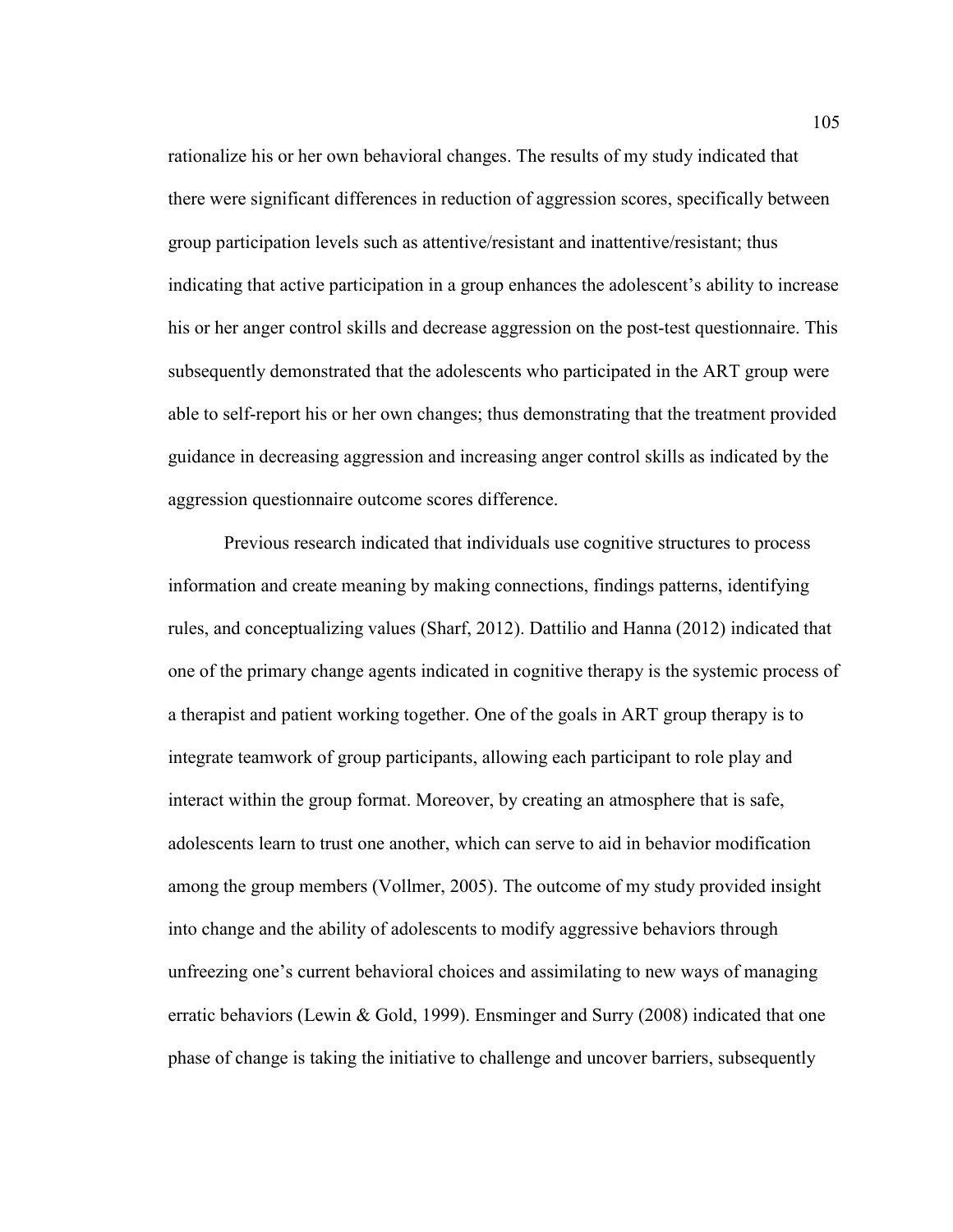accepting those changes and implementing them. The second phase is refreezing those new behaviors that have been learned and creating a force field that will help the adolescent adjust to his or her change.

Another aspect of my study's results is the non-significant factors of age, ethnicity, educational level, and family socioeconomic status, which all play an intercorrelating role in an adolescent's life experiences (McKinnie Burnie, 2006; Vecchi, 2009). Previous research indicated that early predictors of adolescent resilience such as gender, age, ethnicity, communication skills, and family involvement increased successful residential outcomes (Dunnen et al., 2012). Moreover, Kools and Spiers (2002) indicated that adolescent change is inevitable due to characteristics associated with puberty that increases cognitive and moral development. This is contradictory to my study which found age to be a non-significant factor in decreased aggression and increased anger control. Another variable found non-significant in my study was ethnicity. This could be due to design and implementation of ART. Research identified a lack of interventions being designed was without consideration of and attention to cultural factors, whereas ART was developed to meet needs of a diverse group of adolescents (Goldstein, 1999; Holleran Steiker, 2005). The results of my study further iterate that the design and implementation of ART is continuing to meet the needs of a diverse group of participants in residential treatment without bias over time (Amendola & Oliver, 2010).

 The final two factors that were found to be non-significant in my study were educational level and family socioeconomic status. Research indicated that adolescent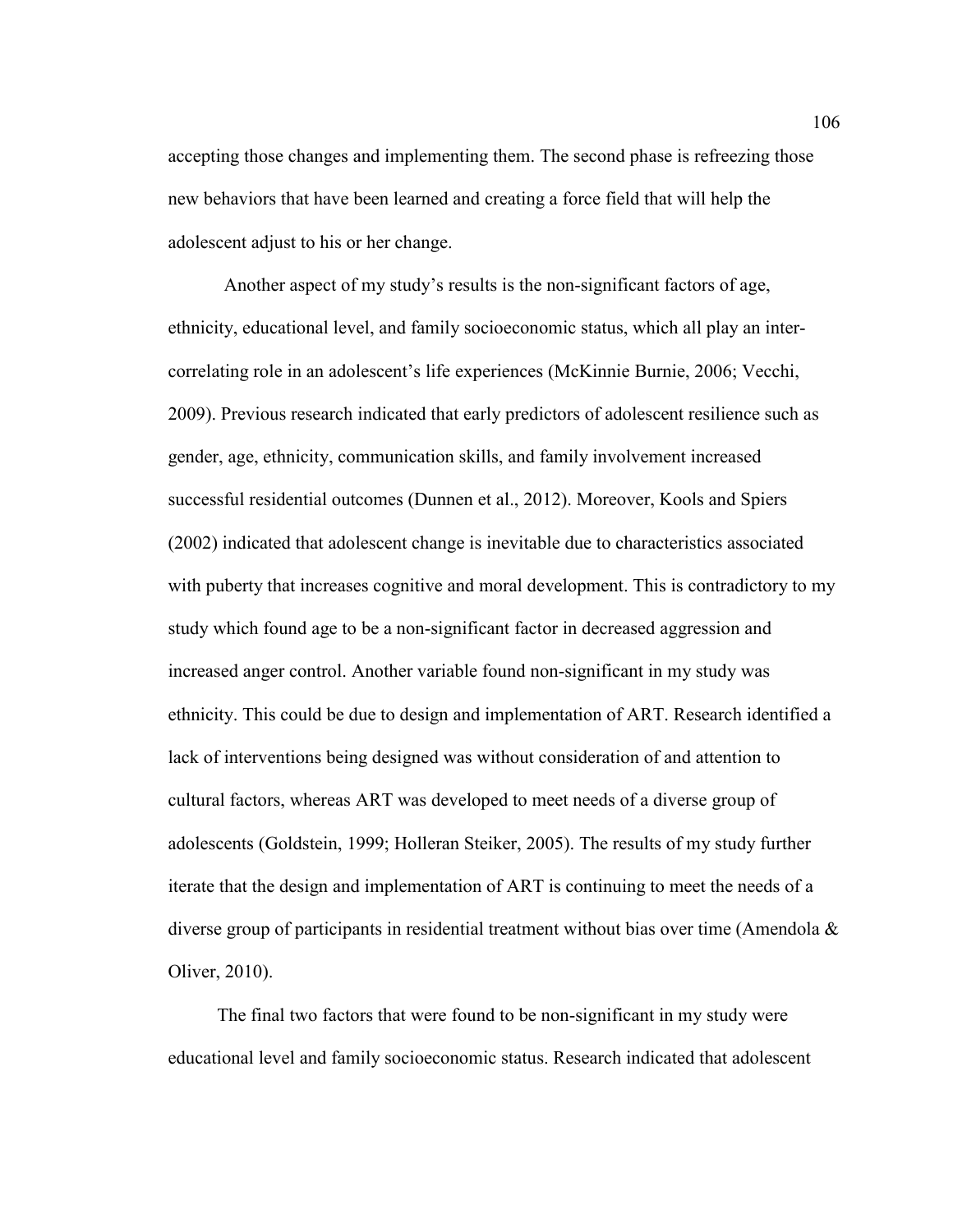delinquency and academic underachievement are considered serious consequences of adolescents with challenging behaviors and may impose great risk for future adolescent functioning (Timmermans, vanLier, & Koot, 2009). Frensch, Cameron, and Preyde (2009) indicated that youth with emotional and behavioral disorders have increased dropout rates over students with other types of disabilities; however, in my study education level was found non-significant. The last variable family socioeconomic status was also found non-significant, which coincides with previous research that adolescents at different points of the socioeconomic spectrum develop a sense of understanding over his or her life (Crosnoe & Huston, 2007). McLaughlin et al., (2012) indicated that significant links between low socioeconomic status (SES) and mental disorder have been found throughout the world, which contradicts the non-significant findings in my study. More importantly the non-significant findings in the remaining variable outline the importance of variable selection for research studies.

 Variables have numerous characteristics that determine their place in a research design and types of measurement techniques that are to be used (Frankfort-Nachmias & Nachmias, 2008). More importantly, the selection of variables helped to format the questions for my study and the analysis that provided the results to answer what was being investigated (Frankfort-Nachmias & Nachmias, 2008). Therefore, the variables selected in the my study were to help narrow down predicting factors that could decrease aggression and increase anger control as indicated by the archival Aggression Questionnaire overall outcome scores difference. Moreover, the results of my study delineated the predicting factors that have the potential to help others gain insight into an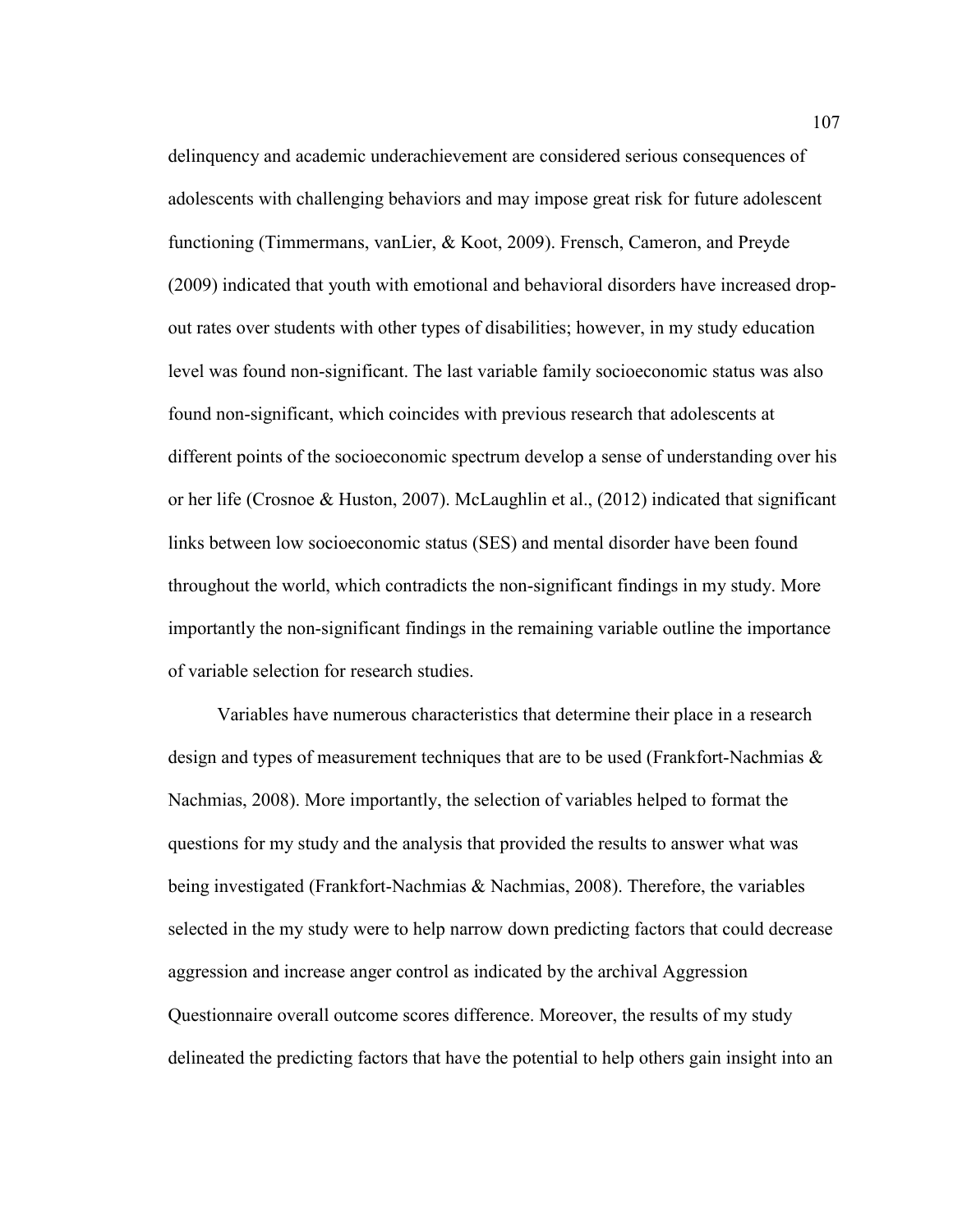adolescent's individual responses to treatment, and as a result, empower adolescents to maintain an aggression free lifestyle through anger management.

#### **Limitations of the Study**

The general limitation of my study was related to using archival data; this created an issue given that I could not view or interact during the overall participation ART group, but only infer from the documented data provided. Schenker and Rumrill (2004) indicated that in causal- comparative studies, the researchers attempt to determine causes or reasons for preexisting differences in data sets, which is a limitation when compared to an experimental design. Creswell (2009) indicated that in experimental research designs the researcher seeks to determine if a specific treatment influences an outcome, through random assignments of subjects to a treatment group or a non-treatment group. This, in turn, allows for the researcher to investigate a cause and effect relationship between the independent and dependent variables, through the manipulation of the independent variable and measure of change that occurs with the dependent variable (Creswell, 2009).

In this causal-comparative study the independent variables are categorical and not manipulated; for example level of participation allowed the participants to be put into a category through preexisting information and the dependent variable was measured through preexisting data outcome scores (Schenker & Rumrill, 2004). Moreover, Schenker and Rumrill (2004) elaborated that the researcher starts with a cause and investigates the effects of the data sets on some variables, which allowed me to take an outsider view on the overall aggression questionnaire outcome scores and variables that may have predictability on decreased aggression and increased anger control skills.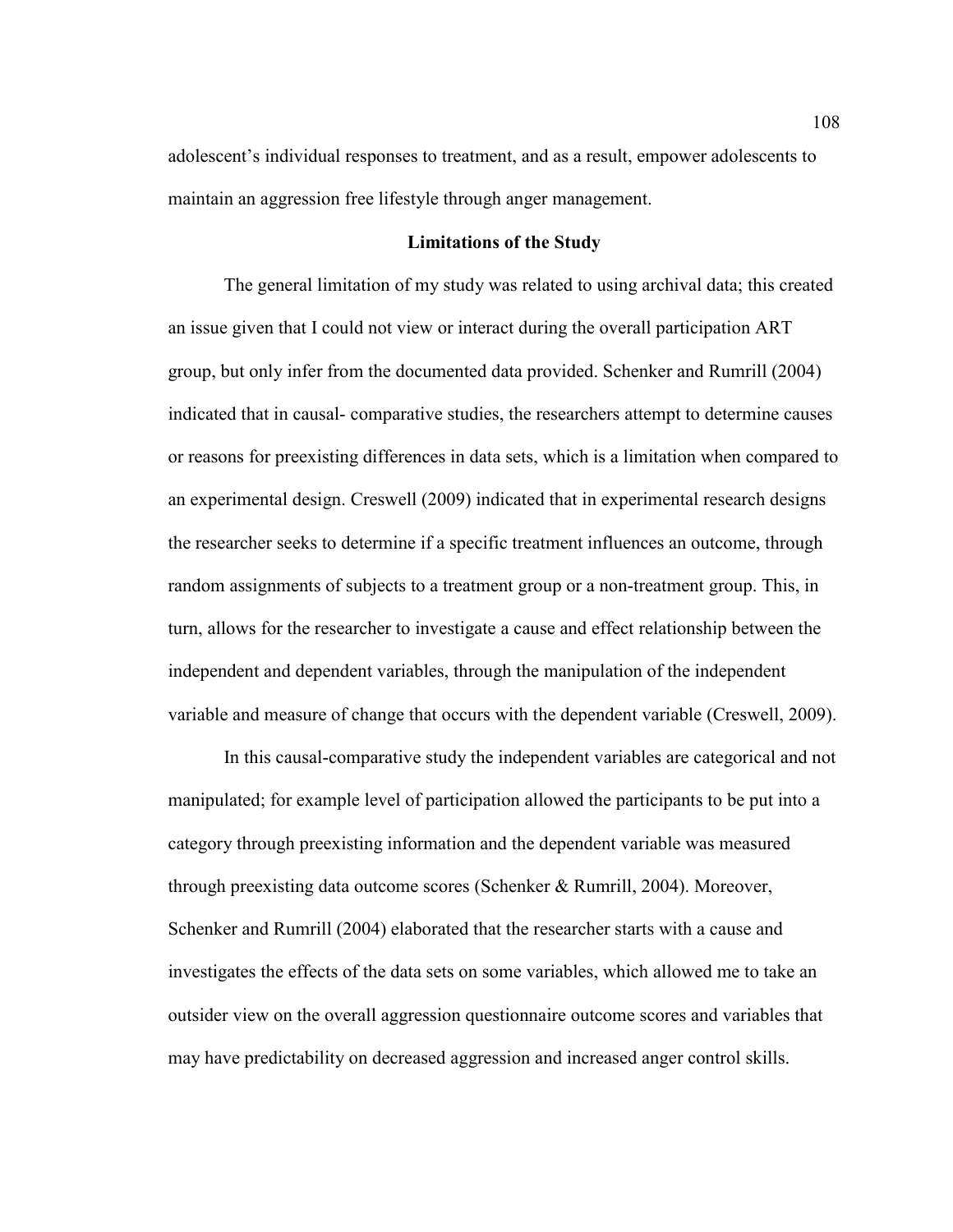Creswell (2009) indicated that an internal threat to validity may result from experimental procedures, treatments, or experiences of the participant. Given that I was not able to take part in the treatment modality in my study, it provided more validity to the study, as well as allowed for others to view the outcome data from this casual-comparative study with a neutral mindset. In taking this chosen route the outcome results of my study provided insight into gender, adolescent group participation level (attentive, inattentive, and resistant), and parent involvement/caregiver play a role during his or her child's residential treatment stay and outcome of residential treatment.

A second limitation was the gender of participants; two of the five residential facilities were male facilities, which provided an unequal gender sample. An unequal gender could cause negative effects to the external validity in my study, given that the range of generalizability of research findings should be universal to a larger population (Frankfurt-Nachmias & Nachmias, 2008). However, the outcome results of my study demonstrated that ART is not gender biased and creates an overview that gender within residential treatment facilities has the same opportunities to make changes and regain control of unwanted behavioral outbursts. In taking this chosen route the outcome results of my study provided insight into how the factor gender was delineated among the other variables and found significant in my study. Moreover, this is important given that the Juvenile Justice and Delinquency Prevention Act require states to address gender bias among services provided to adolescents (Brack et al., 2012).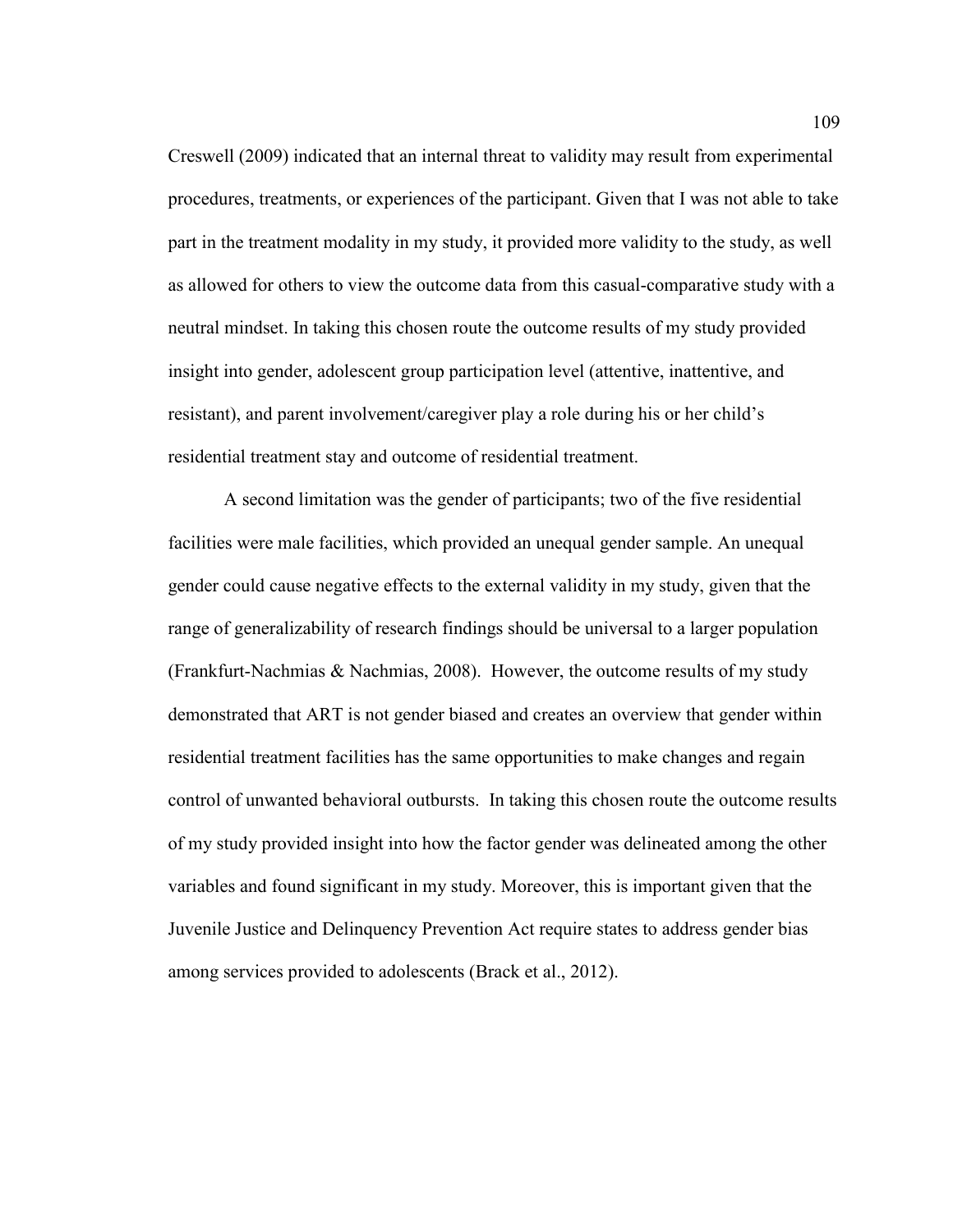#### **Recommendations**

My study highlighted many different aspects of treatment modalities that a patient may incur when placed into a residential treatment facility. Some recommendations for further research are to look into ART group participation levels, specifically how many group cycles an adolescent participated in before being discharged and then compare posttest overall Aggression Questionnaire scores difference to dissimilar time spans. Another recommendation would be to investigate deeper into parental involvement, specifically how frequently the parents interact with the adolescent during the residential treatment, (i.e. parent/child group therapy). A final recommendation would be to look at gender, specifically at group interactions and participation scores, as this will group leaders to address any outside issues such as misunderstanding of group materials that some adolescents may be struggling with and do not acknowledge this during group time. For example, in past literature cultural beliefs such as gender hierarchy and parenting skill differ among diverse populations (Dunnen et al., 2012; Yasui & Dishion, 2007). Moreover, one of the goals of my study is to help others understand the factors that lead to adolescent positive outcome responses. Therefore, understanding the differences among cultures and parenting skills will in turn help to empower change among adolescents during treatment, as well as for parents who are involved throughout the treatment process.

## **Implications**

As helpers working in the mental health profession, it is imperative to gain an understanding of the diversity that exists among individuals, families, organizations, and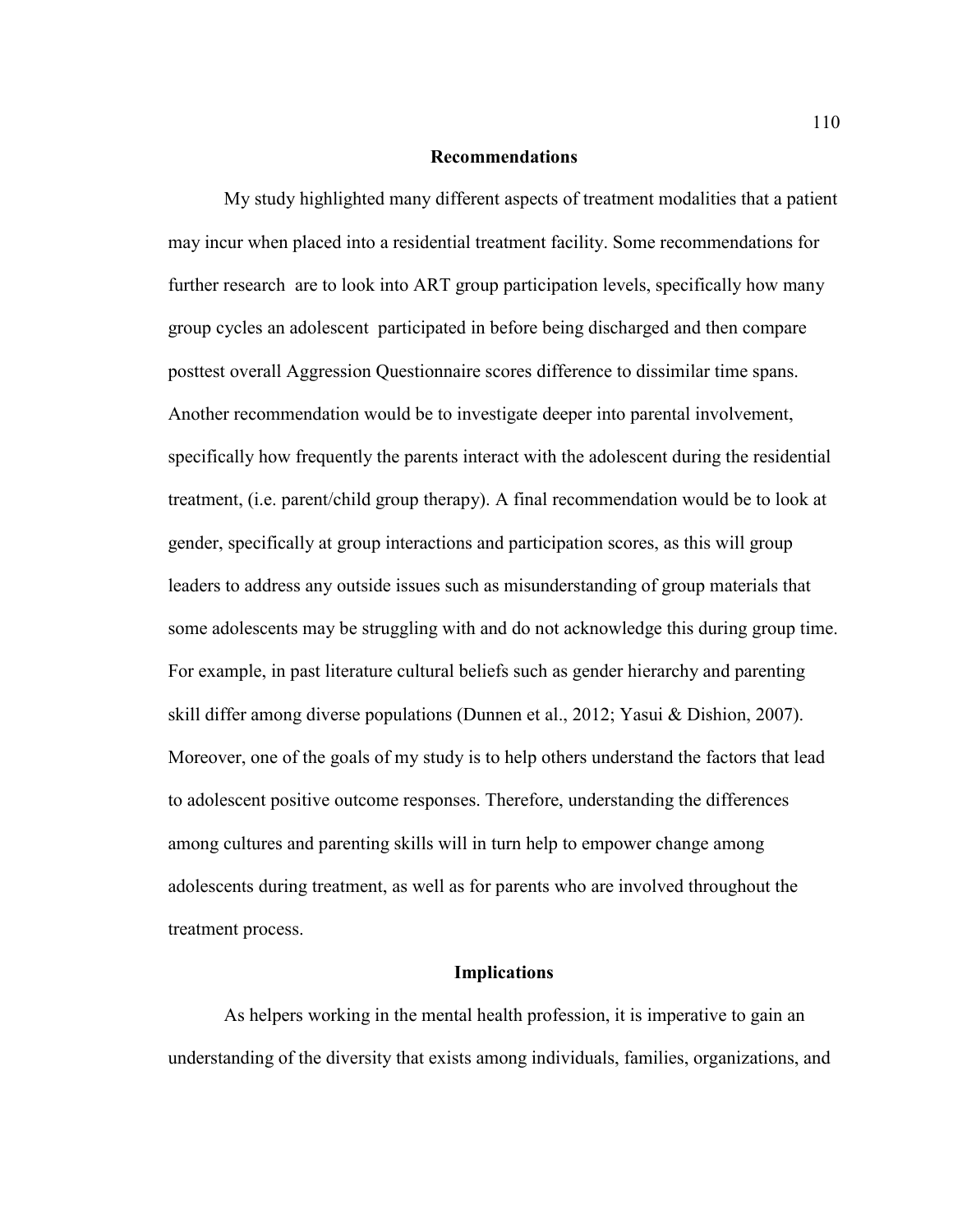societies. Mental health professionals working in residential facilities become a part of a team at the initial intake of an adolescent placed into the treatment program. The team consists of the adolescent (client), parent(s), affiliated agencies, organizational employees, therapist, psychologist, and psychiatrists, all of which work together to develop treatment goals. An underlying aspect of the team formation is to teach the client that he or she has a role in treatment, thus empowering him or her to strive to meet the goals of treatment.

 Since my study utilized cognitive and change theory, it allowed a viewpoint of how new rules, structure, and new skill development through group participation may empower adolescent changes through positive interactions. Aggression Replacement Training (ART) provides anger control, moral reasoning, and skillstreaming group therapy. During the group process the adolescents are introduced to new skill development methods, thus in turn begin to gain awareness of self and how his or her behavioral choices have an impact on self and others in the community. The results of the my study exemplifies that ART group therapy empowers new skill development across group level participation decreasing aggression and increasing anger control skill as measured by overall post aggression questionnaire score differences. My study can help inform other adolescent residential facilities on the importance of offering ART group as a part of their program for aggressive adolescents, as well as empowering the adolescent's parent or caregiver to become involved with the child's treatment. This in turn, could help with enhancing positive social change through new skill development such as non-aggressive peer, family, and societal interactions on a daily basis.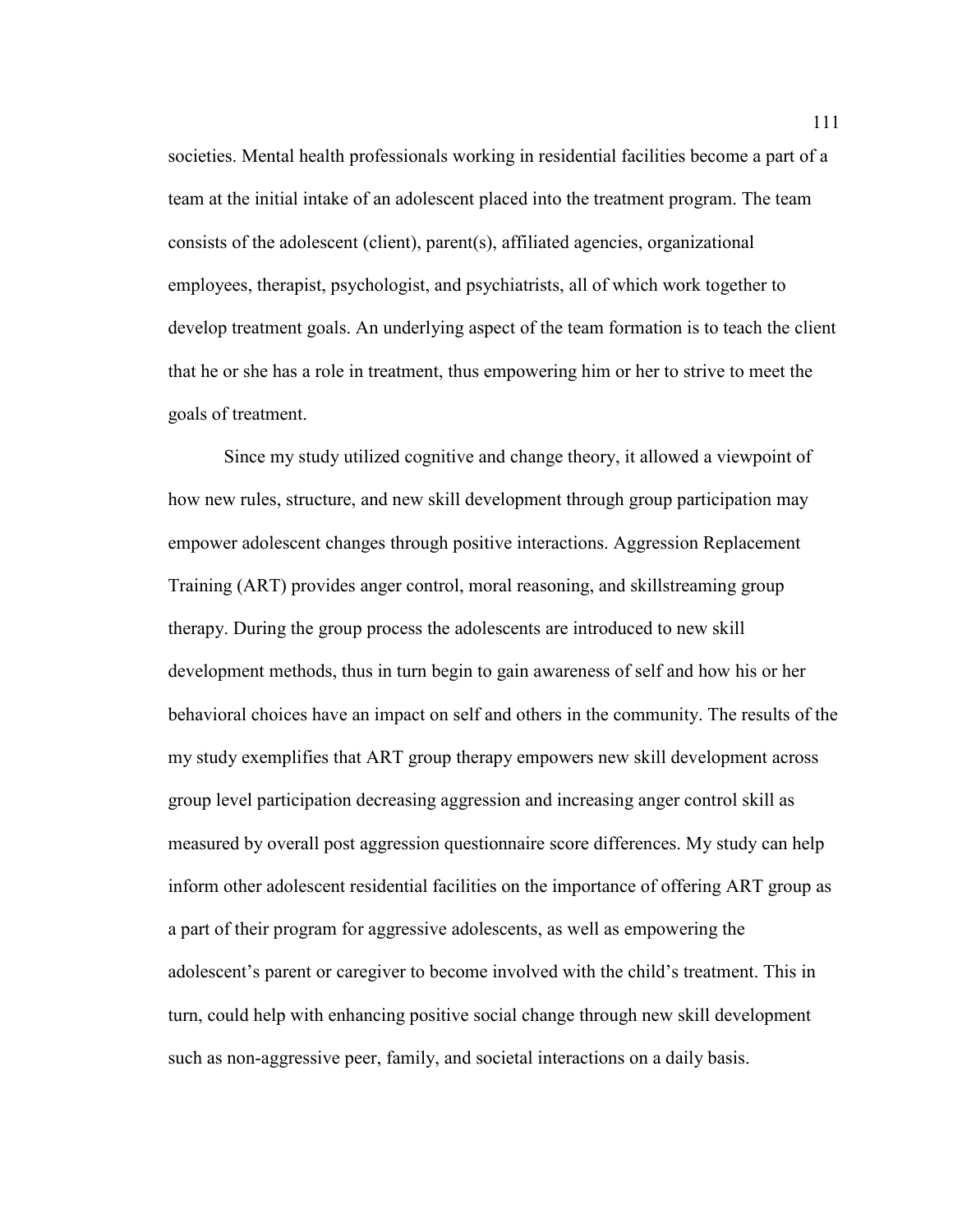#### **Conclusion**

My study provided a view into adolescents who display erratic aggressive behaviors that were placed into one of five residential treatment facilities located in Pennsylvania. Upon arrival at residential treatment facilities, adolescents receive an intake assessment within the first 24-hours. This provides a self-reported baseline pretest aggression questionnaire, which helps the entire treatment team formulate treatment goals. Another aspect of the intake interview is that it allows the therapists to explain the program rules, daily routines, and expectations of behaviors during the residential treatment stay. Acclimation into the ART treatment group begins immediately and provides an opportunity for new skill development upon each group attendance. Aggression Replacement Training (ART) groups are scheduled three times a week (i.e., anger control, skillstreaming, and moral reasoning) and allows for each participant to bring his or her own unique abilities to the group; subsequently, forming a safe environment for group participants to interact, while working on behavioral issues in a nonviolent manner. Group attendance, interaction, and participation enhances each participant's awareness of self and others over time, thus refining one's own anger control, while remaining supportive of others in the residential community.

The true impact of his or her group treatment experience occurs over time and usually can be seen when the adolescent begins to use new skills on a daily basis such as anger control without erratic aggressive behavioral outbursts. Moreover, adolescents begin promoting social change through positive role modeling among his or her peer group, parents, family, staff, and societal interactions on a daily basis; thus, subsequently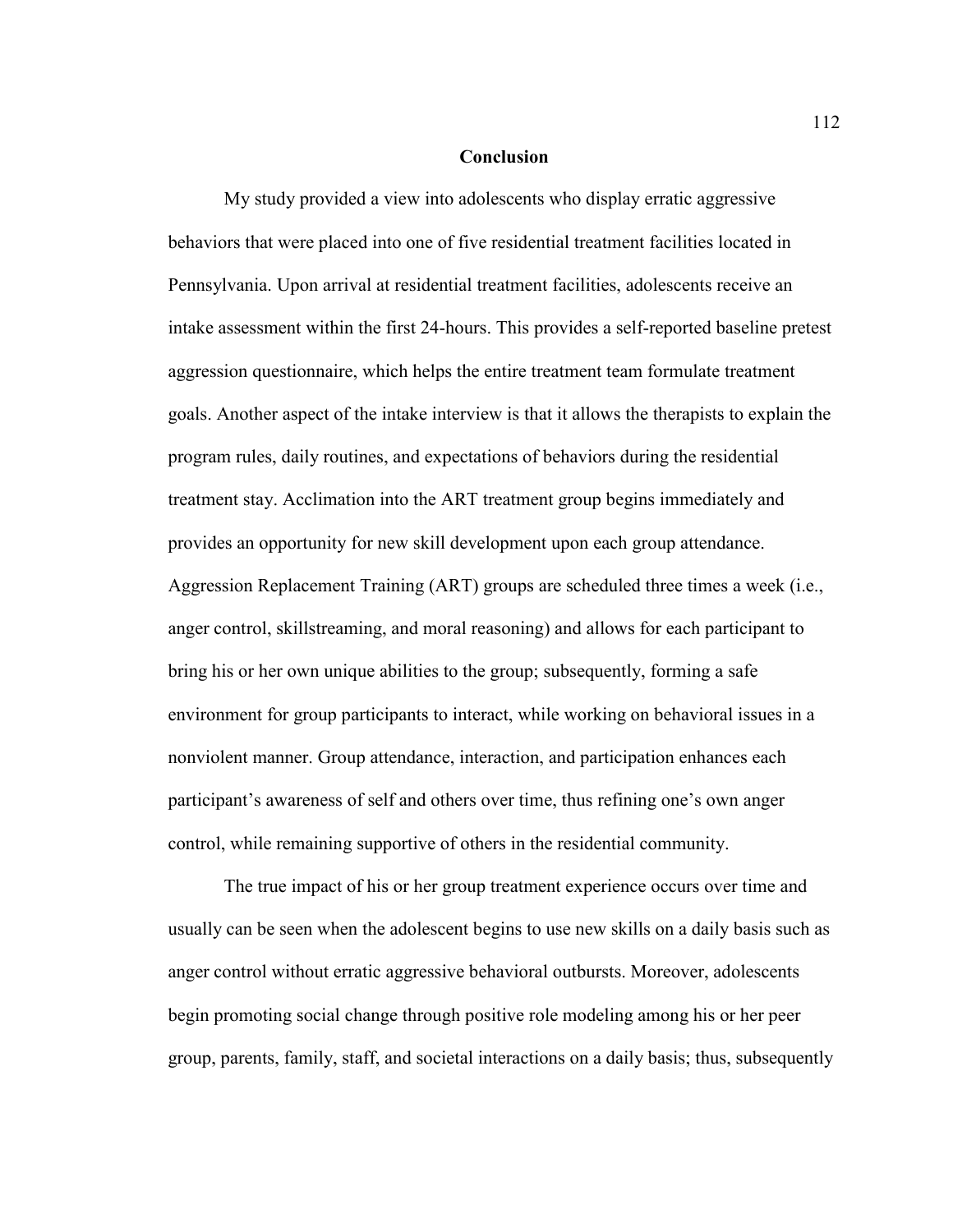setting the stepping stones for the adolescents to become more active in group participation and interacting positively with his or her parent during his or her residential treatment. The results of this casual comparative study indicated that adolescents who actively participated in ART group treatment provided self-reported positive outcome scores, thus demonstrating decreased aggression and increased anger control skills. The results of my study supported that adolescents learned new skills and that these skills would allow for positive elements of social change to occur. Therefore, the outcomes of my study can serve as a guide for future agencies and therapists to become aware of cultural differences among participants' in group therapy and encourage parent(s) to be actively involved during their adolescent's treatment.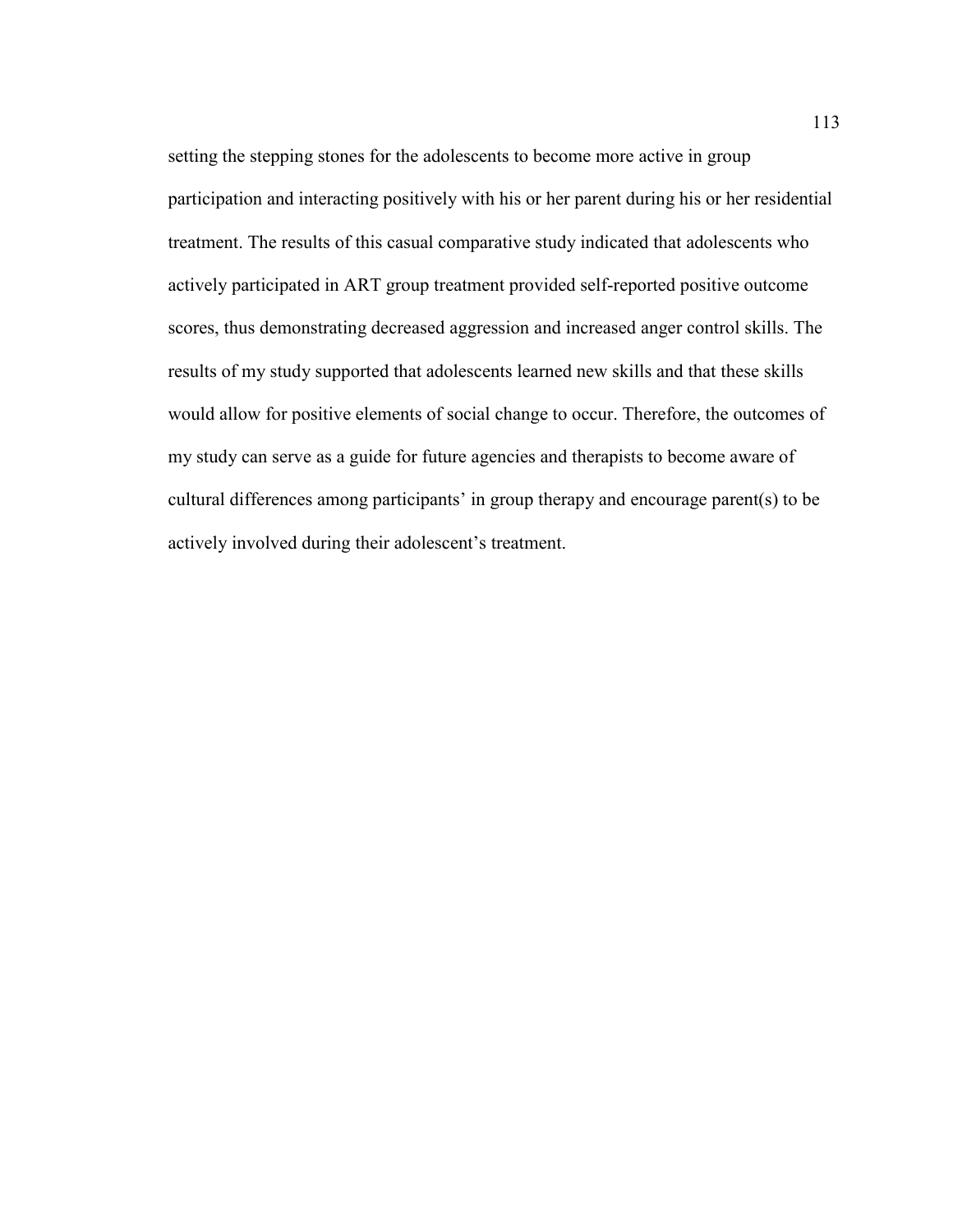#### References

- American Counseling Association. (2014). Code of ethics. Retrieved from http://www.counseling.org/Resources/aca-code-of-ethics.pdf
- Amendola, M., & Oliver, R. (2008). Prosocial youth: The legacy of Arnold Goldstein. *Reclaiming Children and Youth*, *17*(2), 28-30.
- Amendola, M., & Oliver, R. (2010). Aggression replacement training stands the test of time. *Reclaiming Children and Youth, 19*(2), 47-50.
- Amendola, A. M., & Oliver, R. W. (2013). Aggression replacement training and childhood trauma. *Reclaiming Children & Youth*, *22*(2), 56-61.
- Amendola, A. M., & Scozzie, S. (2004). Promising strategies for reducing violence. *Reclaiming Children and Youth, 13* (1), 51-53.
- Aslund, C., Starrin, B., Leppert, J., & Nilsson, K.W. (2009). Social status and shaming experiences related to adolescent overt aggression at school. *Aggressive Behavior, 35*(1), 1-13. doi:10.1002/ab.20286
- Beck, A. T. (1976). *Cognitive therapy and the emotional disorders.* Madison, CT: Meridan.
- Beck, A. T (1999). *Prisoners of hate: The cognitive basis of anger, hostility, and violence*. New York, NY: HarperCollins.
- Beck, A. T. (2006). How an anomalous finding led to a new system of psychotherapy. *Nature Medicine*, *12*(10), 1139-1141.
- Beck, J. S., & Beck, A. T. (1995). *Cognitive therapy: Basics and beyond.* New York, NY: Guilford Press.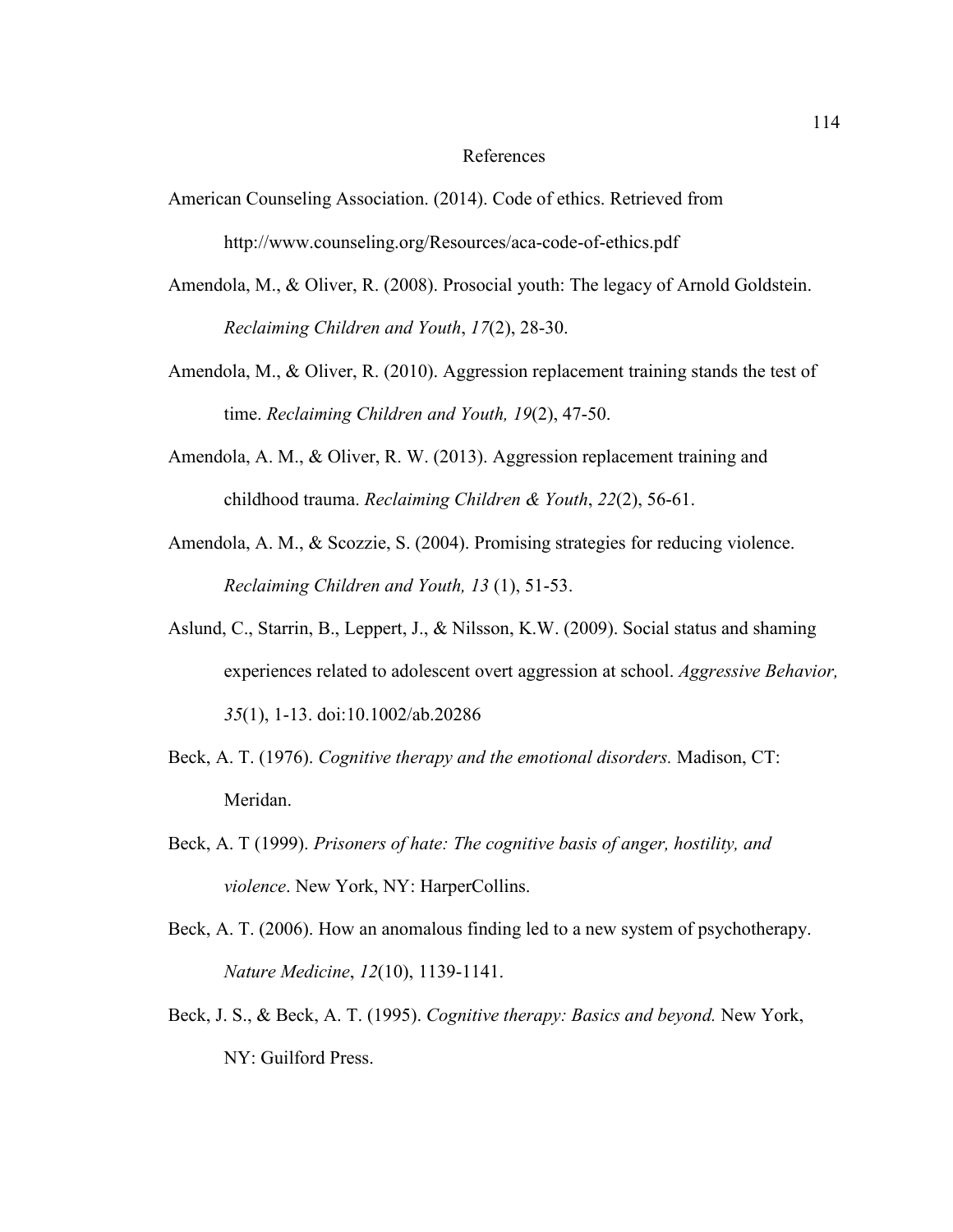- Blakely, T., Bruggink, S., Dziadosz, G., & Rose, M. (2013). Combining evidence-based practices for improved behavioral outcomes: A demonstration project. *Community Mental Health Journal, 49*(4), 396-400. doi:10.1007/s10597-012-9550-x
- Brack, A., Huefner, J. C., & Handwerk, M. L. (2012). The impact of abuse and gender on psychopathology, behavioral disturbance, and psychotropic medication count for youth in residential treatment. *American Journal of Orthopsychiatry 82*(4), 562- 572. doi:10.1111/j.1939-0025.2012.01177.x
- Broderick, P. C., & Blewitt, P. (2010). *The life span: Human development for helping professionals* (3rd ed.). Upper Saddle River, NJ: Pearson Education.
- Brown, J. D., Barrett, K., Ireys, H. T., Allen, K., Pires, S. A., & Blau, G. (2010). Familydriven youth-guided practices in residential treatment: Findings from a national survey of residential treatment facilities. *Residential Treatment for Children & Youth*, *27*(3), 149-159. doi:10.1080/0886571X.2010.500137
- Brownlee, K., Rawana, J., Franks, J., Harper, J., Bajwa, J., O'Brien, E., & Clarkson, A. (2013). A systemic review of strengths and resilience outcome literature relevant to children and adolescents. *Child & Adolescent Social Work Journal, 30*(50), 435-459. doi:10.1007/s105060-013-0301-9
- Burnes, B. (2004). Kurt Lewin and complexity theories: Back to the future? *Journal of Change Management, 4*(4), 309-325.
- Buss, A. H., & Warren, W. L. (2000) *Aggression Questionnaire*. Torrance, CA: Western Psychological Services.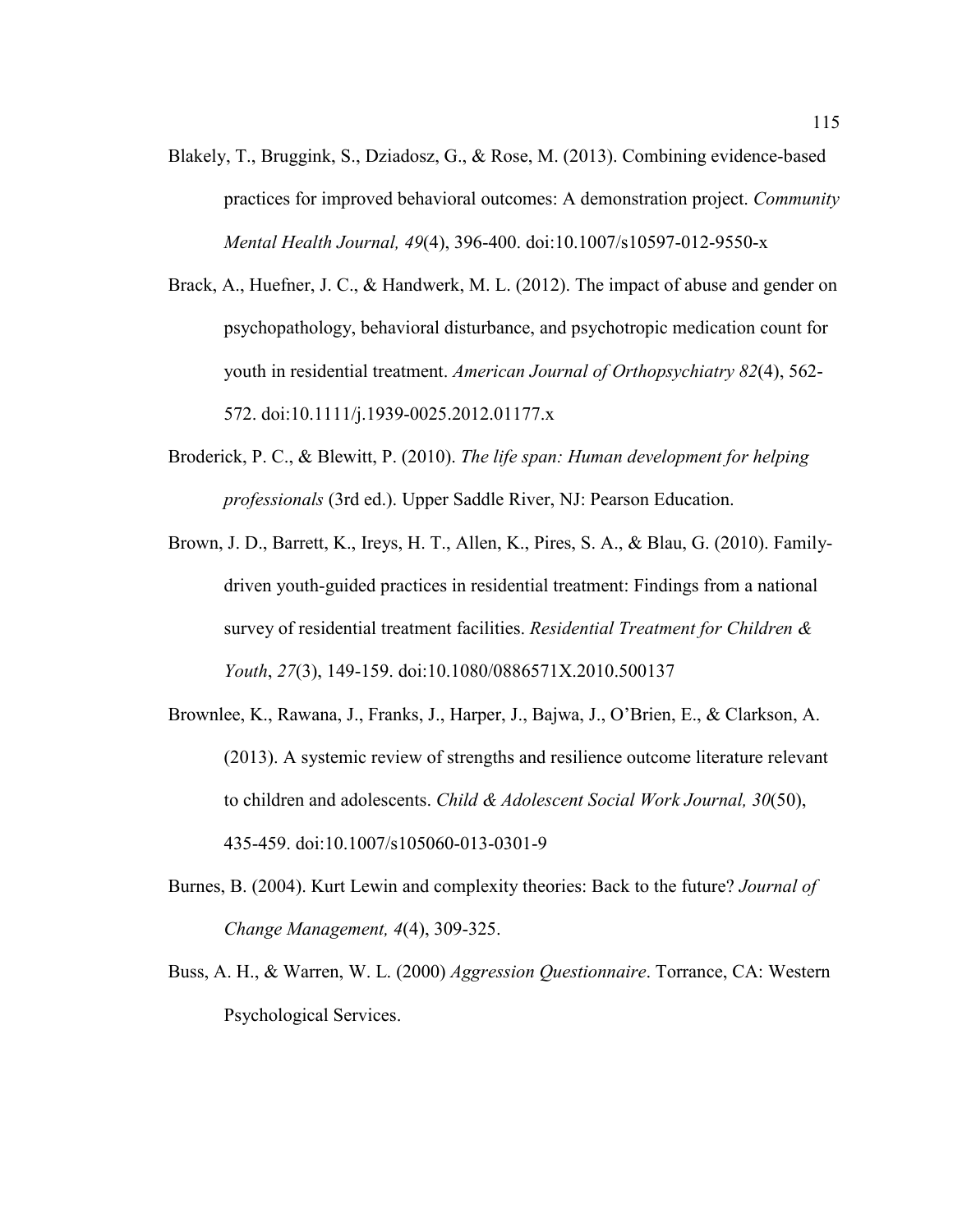- Calame, R., Parker, K., Amendola, M., & Oliver, R. (2011). Resiliency and Aggression Replacement Training® with families. *Reclaiming Children & Youth, 20*(3), 47- 50.
- Chen, C., Symons, F. J., & Reynolds, A. J. (2011). Prospective analyses of childhood factors and antisocial behavior for students with high-incidence disabilities. *Behavioral Disorders, 37*(1), 5-18.
- Chen, P., & Vazsonyi, A. T. (2013). Future orientation, school contexts, and problem behaviors: A multilevel study. *Journal of Youth Adolescence*, *42*(1), 67-81. doi:10:1007/s10964-012-9785-4
- Çoban, A. E. (2013). Interpersonal cognitive distortions and stress coping strategies of late adolescents. *Eurasian Journal of Educational Research (EJER)*, (51), 65-83.
- Coll, K. M., Thobro, P., & Haas, R. (2004). Relational and purpose development in youth offenders. *Journal of Humanistic Counseling, Education and Development*, *43*(1). 41-49.
- Cone, J. C., Golden, J. A., & Hall, C. W. (2009). The effect of short-term cognitivebehavioral group therapy on adolescents with attachment difficulties. *Behavioral Development Bulletin, 15*(1), 29-35. doi:10.1037/h0100511
- Creswell, J. W. (2009). *Research design: Qualitative, quantitative, and mixed methods approaches* (3rd ed.). Thousand Oaks, CA: Sage Publications.
- Crosnoe, R., & Huston, A. C. (2007). Socioeconomic status, schooling, and the developmental trajectories of adolescents. *Developmental Psychology, 43*(5), 1097-1110. doi:10.1037/0012-1649.43.5.1097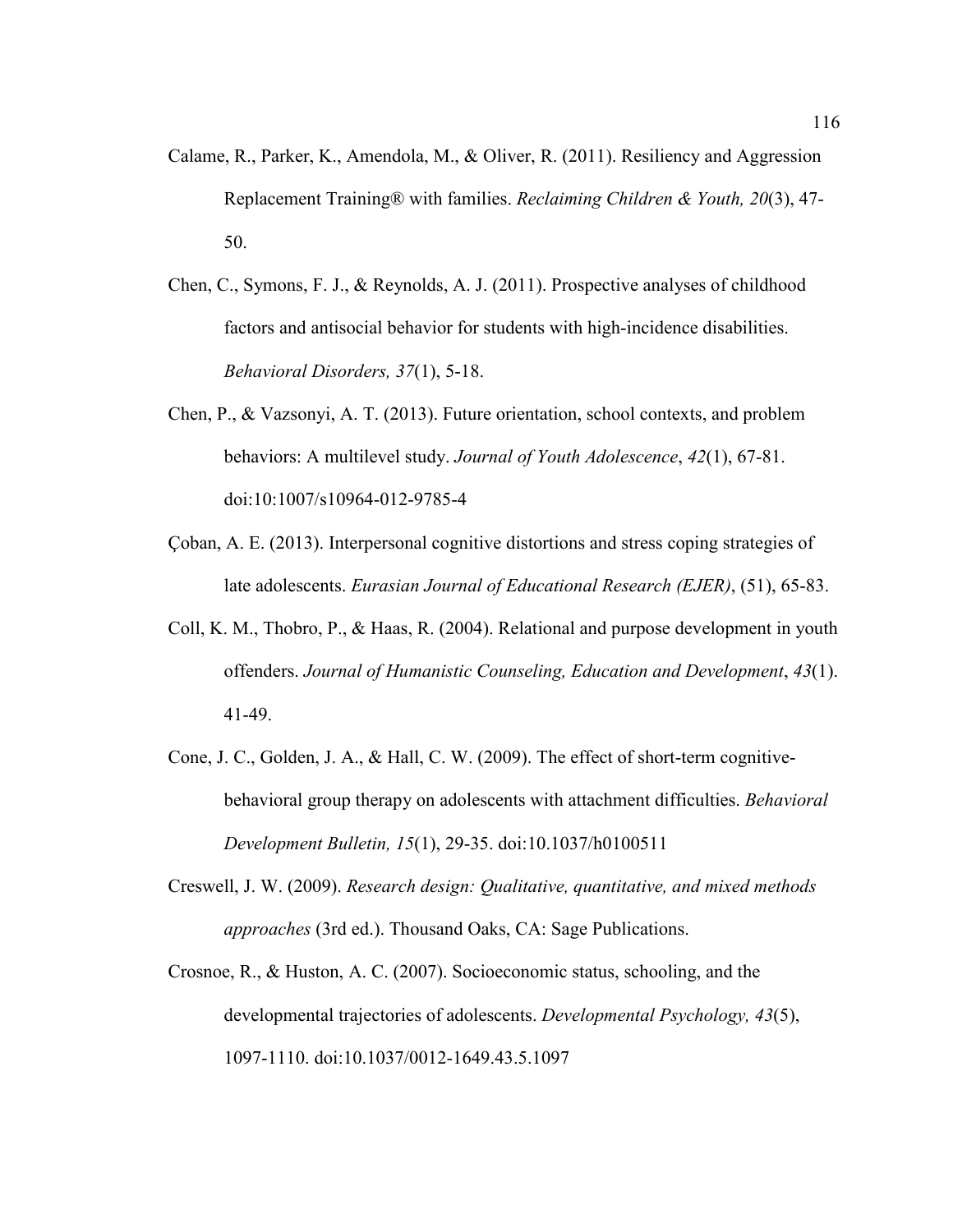- Currie, M. R., Wood, C. E., Williams, B., & Bates, G. W. (2012). Aggression Replacement Training (ART) in Australia: A Longitudinal Youth Justice Evaluation. *Psychiatry, Psychology, & Law*, *19*(4), 577-604. doi:10.1080/13218719.2011.615807
- Dattilio, F. M., & Hanna, M. A. (2012). Collaboration in cognitive-behavioral therapy. *Journal of Clinical Psychology*, *68*(2), 146-158. doi:10.1002/jclp.21831.
- DeWall, C. N., Maner, J. K., & Rouby, D. A. (2009). Social exclusion and early-stage interpersonal perception: selective attention to signs of acceptance. *Journal of Personality and Social Psychology, 96*(4), 729-741.
- Dishion, T. J., McCord, J., & Poulin, F. (1999). When interventions harm: Peer groups and problem behavior. *American Psychologist*, *54*(9), 755–764.
- Dunnen, W. D., St Pierre, J., Stewart, S.L., Johnson, A., Steven, C. & Leschied, A. W. (2012). Predicting residential treatment outcomes for emotionally and behaviorally disordered youth: The role of pretreatment factors. *Residential Treatment for Children & Youth, 29*(1), 13-31. doi:10.1080/0886571X.2012.642268.
- Ensminger, D.C., & Surry, D. W. (2008). Relative ranking of conditions that facilitate innovation implementation ii the U.S.A. *Australasian Journal of Educational Technology, 24*(5), 611-626.

Field, A. (2009). *Discovering statistics using spss* (3rd ed.). Thousand Oaks, CA: Sage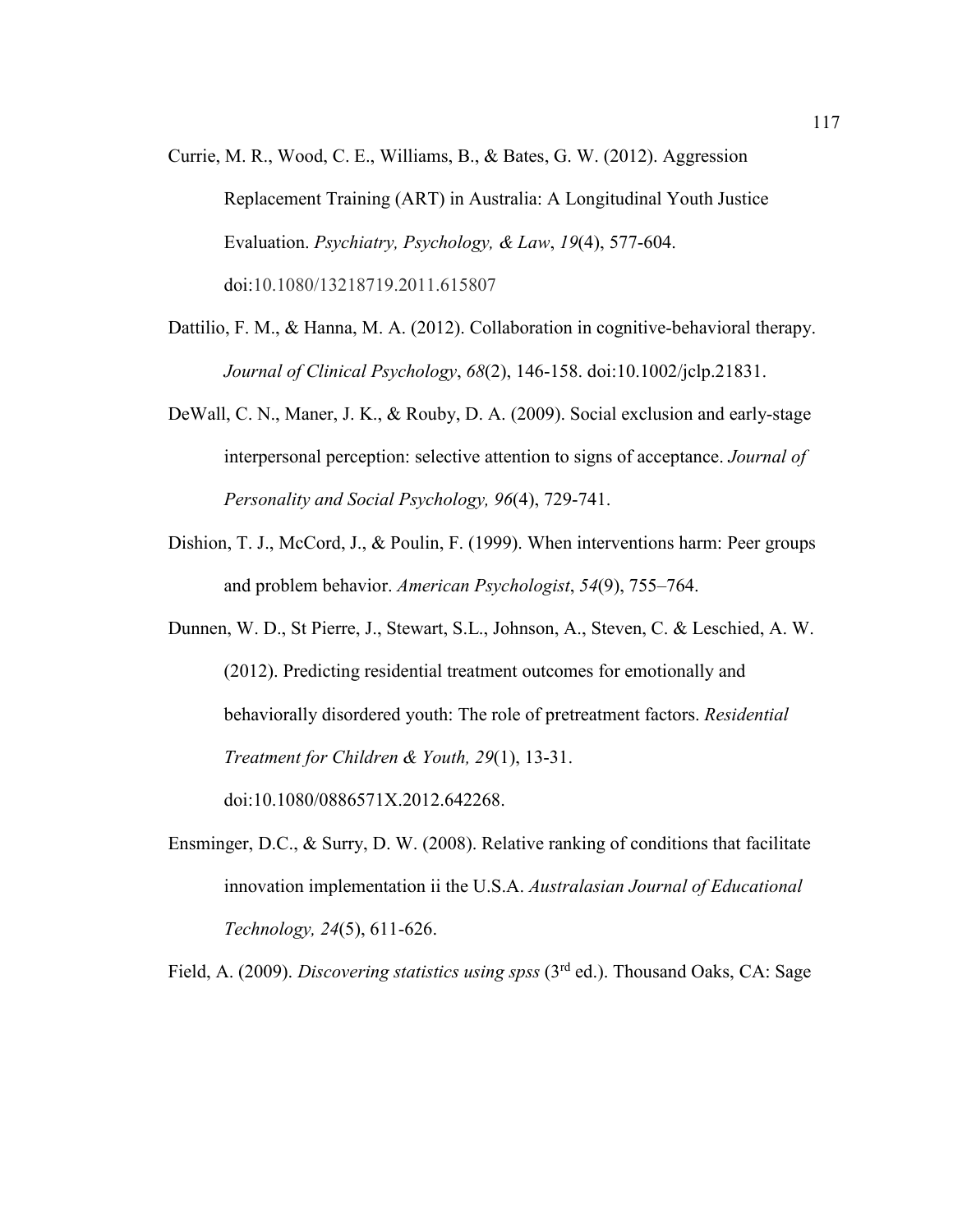- Feindler, E. L., & Engel, E. C. (2011). Assessment and intervention for adolescents with anger and aggression difficulties in school settings. *Psychology in the Schools, 48*(3), 243-253. doi:10.1002/pits.20550
- Fives, C. J., Kong, G., Fuller, J. R., & DiGiuseppe, R. (2011). Anger, aggression, and irrational beliefs in adolescents. *Cognitive Therapy and Research, 35*(3), 199-208.
- Frankfort-Nachmias, C., & Nachmias, D. (2008). *Research methods in the social sciences* (7th ed.). New York, NY: Worth Publisher.
- Frensch, K., Cameron, G., & Preyde, M. (2009). Community adaptation of youth accessing residential programs or a home-based alternative: School attendance and academic functioning. *Child & Youth Care Forum, 38*(6), 287-303. doi:10.1007/s10566-009-9083-9
- Frick, P. J. (2001). Effective interventions for children and adolescents with conduct disorder. *The Canadian Journal of Psychiatry / La Revue Canadienne De Psychiatrie*, *46*(7), 597-608.
- Garfat, T. (2011). Fresh thinking about families: A view from residential care. *Reclaiming Children & Youth*, *20*(3), 5-7.
- Gaskins, C., & Mastropieri, M. (2010). Academic and behavioral characteristics of students at a secondary residential school. *Child Welfare, 89*(2), 189-208.
- Gavin, L. A., & Furman, W. (1989). Age differences in adolescents' perceptions of their peer groups. *Developmental Psychology, 25*(5), 827-834.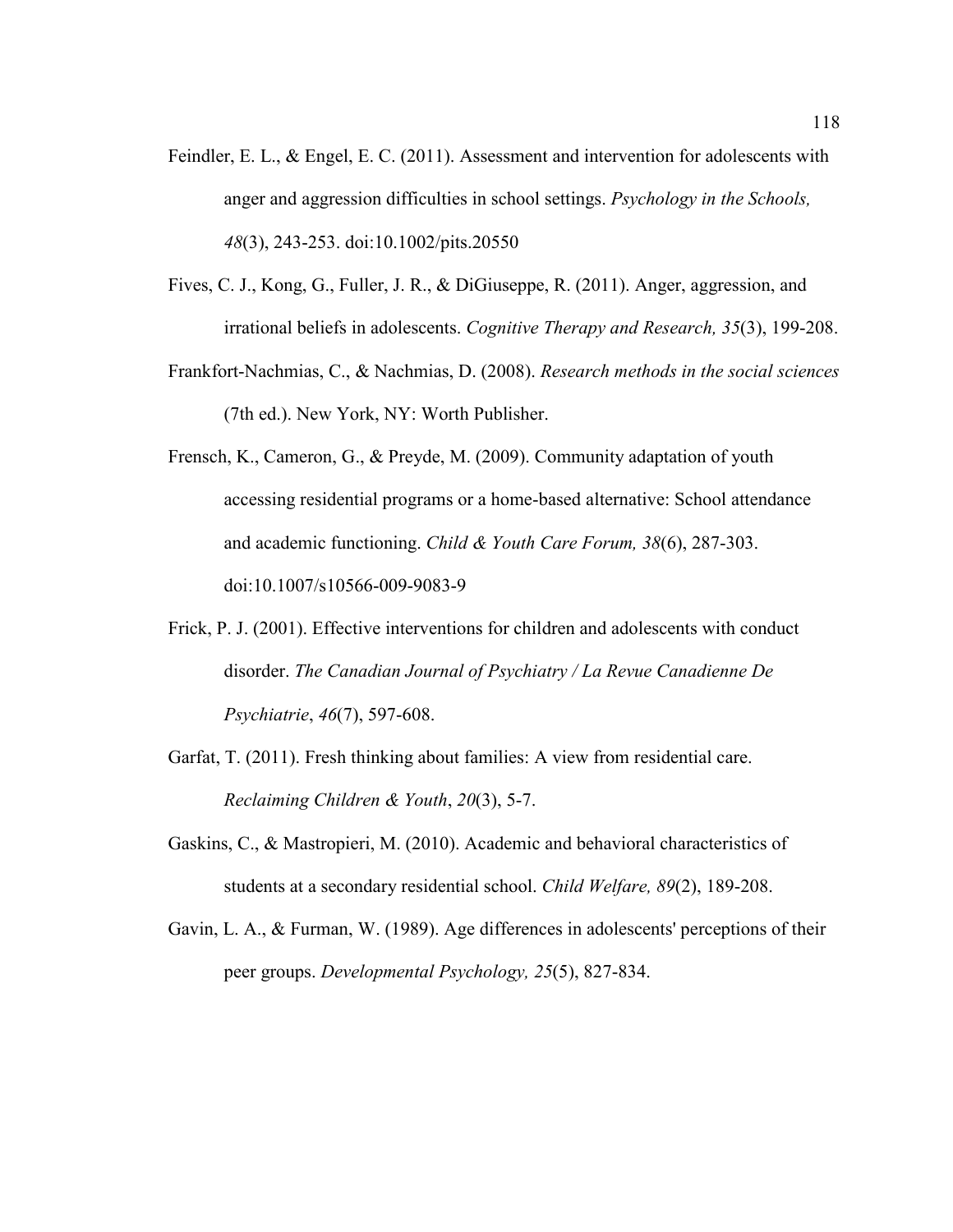- GaviŢa, O. A., Joyce, M. R., & David, D. (2011). Cognitive behavioral parent programs for the treatment of child disruptive behavior. *Journal of Cognitive Psychotherapy*, *25*(4), 240-256. doi:10.1891/0889-8391.25.4.240
- Gerevich, J., Bácskai, E., & Czobor, P. (2007). The generalizability of the Buss–Perry Aggression Questionnaire. *International Journal of Methods in Psychiatric Research*, *16*(3), 124-136. doi:10.1002/mpr.221
- Geurts, E. W., Boddy, J., Noom, M. J., & Knorth, E. J. (2012). Family-centered residential care: the new reality. *Child & Family Social Work, 17*(2), 170-179. doi:10.1111/j.1365-2206.2012.00838.x
- Gharabaghi, K. (2011). A culture of education: Enhancing school performance of youth living in residential group care in Ontario. *Child Welfare, 90*(1), 75-91.
- Gifford-Smith, M., Dodge, K., Dishion, T., & McCord, J. (2005). Peer influence in children and adolescents: Crossing the bridge from developmental to intervention science. *Journal of Abnormal Child Psychology, 33(*3), 255-265.
- Goldstein, A. P. (1999). Aggression reduction strategies: Effective and ineffective. *School Psychology Quarterly, 14*(1), 40-58.
- Goldstein, A. P., Glick, B., & Gibbs, J. C. (1998). *Aggression re- placement training: A comprehensive intervention for aggressive youth* (rev. ed.). Champaign, IL: Research Press.
- Goldstein, A. P., McGinnis, E., Sprafkin, N., Gershaw, J., & Klein, P. (1997) *The student skillstreaming checklist*. Champaign, IL: Research Press.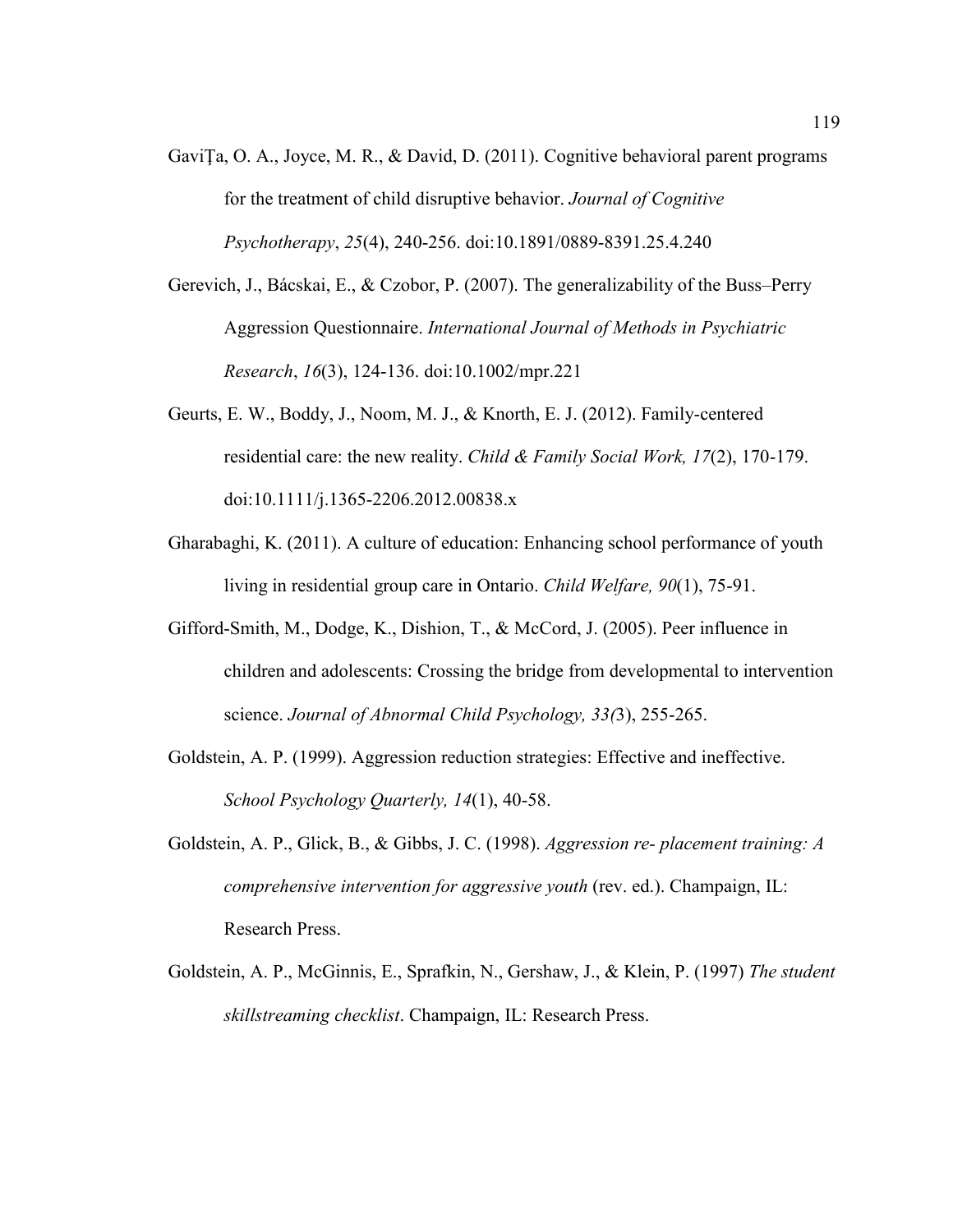- Green, S. B. & Salkind, N.J. (2011) *Using SPSS for Windows and Macintosh: Analyzing*  and Understanding Data. (6<sup>th</sup> ed.) Upper Saddle River, NJ: Prentice Hall
- Handwerk, M. L., Field, C. E., & Friman, P. C. (2000). The iatrogenic effects of group intervention for antisocial youth: Premature extrapolations. *Journal of Behavioral Education*, *10*(4), 223-238. doi:10.1023/A:1012299716053
- Hawley, P. H. (2011). The evolution of adolescence and adolescence of evolution: The coming of age of humans and theory about the forces that made them. *Journal of Research on Adolescence, 21*(1), 307-316. doi:10:1111/j.1532- 7795.210.0073232.x
- Hoffart, A., Borge, F., Sexton, H., & Clark, D. M. (2009). The role of common factors in residential cognitive and interpersonal therapy for social phobia: A processoutcome study. *Psychotherapy Research, 19*(1), 54-67. doi:10.1080/10503300802369343
- Holleran Steiker, L. H. (2005). Cultural considerations for residential treatment of children and/or adolescents. *Residential Treatment for Children & Youth*, *23*(1/2), 61-74. doi:10.1300/J007v23n01\_05
- Hollin, C. R. (2003). Aggression replacement training: Putting theory and research to work. *Reclaiming Children and Youth 12*(3), 132-135.
- Holstead, J., Dalton, J., Horne, A., & Lamond, D. (2010). Modernizing residential treatment centers for children and youth -- an informed approach to improve longterm outcomes: The damar pilot. *Child Welfare, 89*(2), 115-130.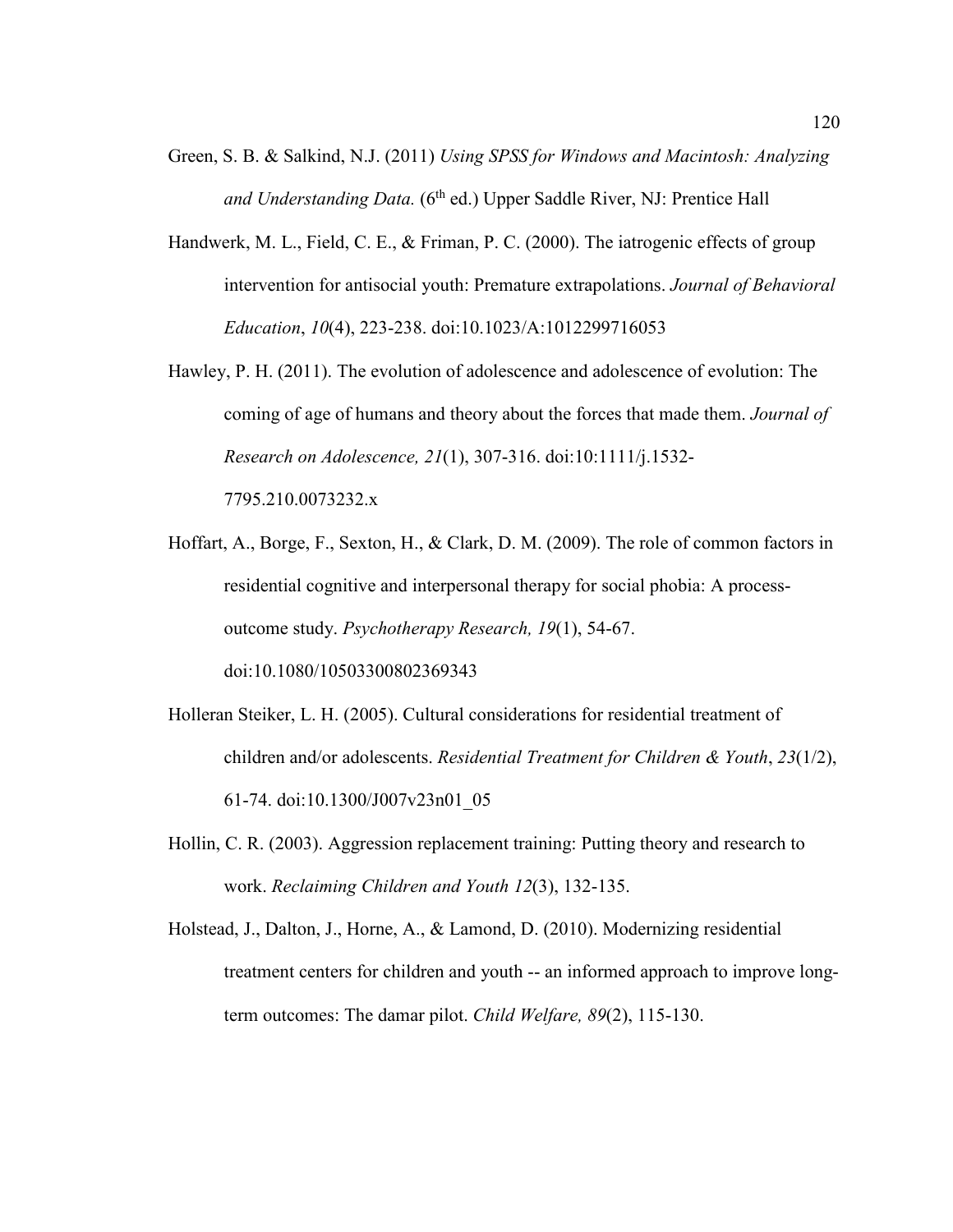- Ireland, J. L., & Archer, J. (2004). Association between measures of aggression and bullying among juvenile and young offenders. *Aggressive Behavior*, *30*(1), 29-42. doi:10.1002/ab.20007
- Kalke, T., Glanton, A., & Cristalli, M. (2007). Positive behavioral interventions and supports: using strength-based approaches to enhance the culture of care in residential and day treatment education environments. *Child Welfare, 86*(5), 151- 174.
- Karriker-Jaffe, K. J., Foshee, V.A., Ennett, S.T., & Suchindran, C. (2008). The development of aggression during adolescence: Sex differences in trajectories of physical and social aggression among youth in rural areas. *Journal of Abnormal Child Psychology, 36*(8), 1227-1236.
- Kennedy, T. D., Burnett, K. F., & Edmonds, W. A. (2011). Intellectual, behavioral, and personality correlates of violent vs. non-violent juvenile offenders. *Aggressive Behavior*, *37*(4), 315-325. doi:10.1002/ab.20393
- Knorth, E., Klomp, M., Van den Bergh, P., & Noom, M. (2007). Aggressive adolescents in residential care: a selective review of treatment requirements and models. *Adolescence, 42*(167), 461-485.
- Kools, S., & Spiers, J. (2002). Caregiver understanding of adolescent development in residential treatment. *Journal of Child & Adolescent Psychiatric Nursing, 15*(4), 151-162.
- Kurtz, A. (2002). What works for delinquency? The effectiveness of interventions for teenage offending behavior. *Journal of Forensic Psychiatry*, *13*(3), 671- 692.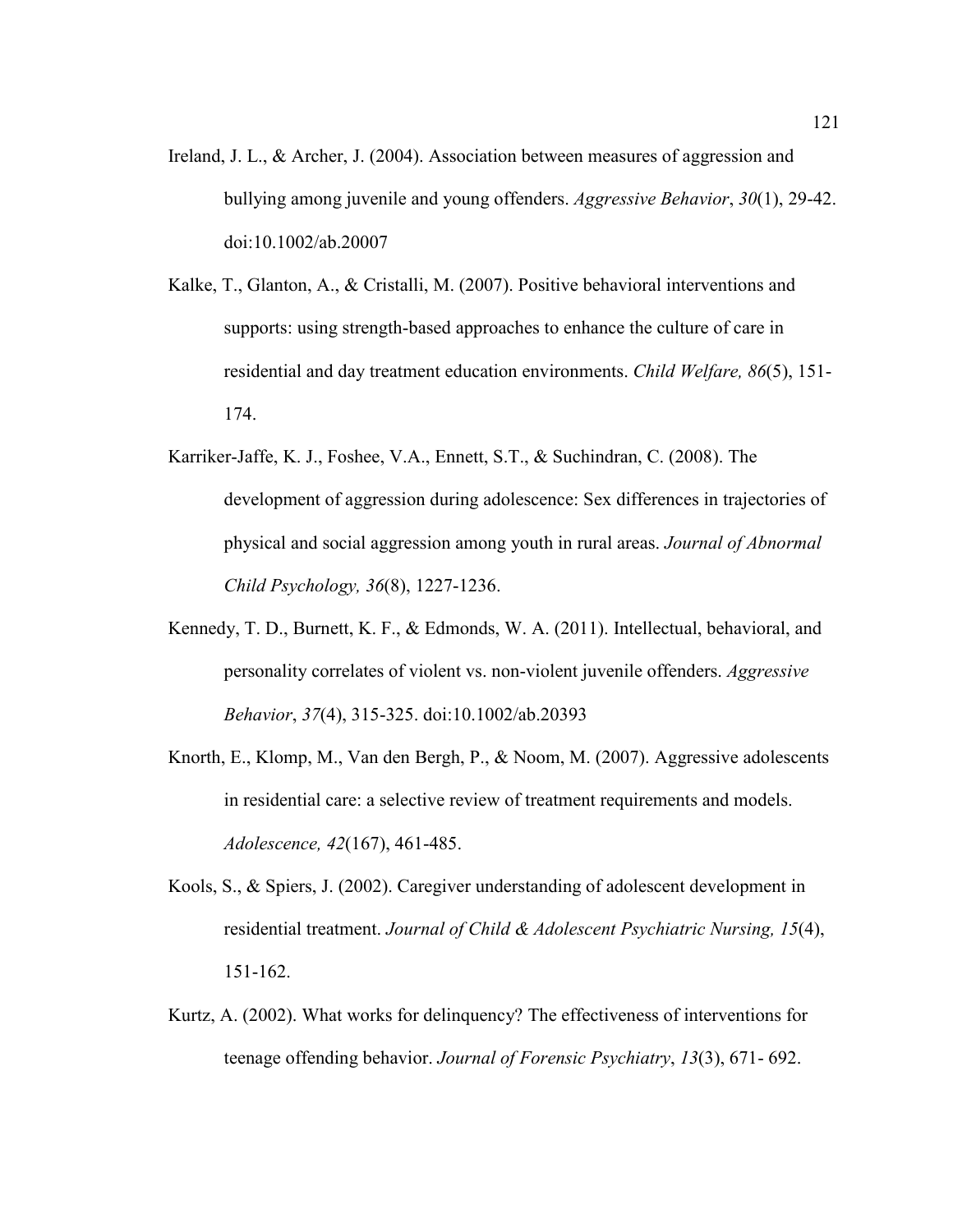Lewin, K. (1935). A dynamic theory of personality: Selected papers. Durham, NC: USA

- Lewin, K., & Gold, M. (1999). Group decision and social change. In M. Gold (ed.), *The complete social scientist: A Kurt Lewin reader* (pp.265-284). American Psychological Association. doi:10.1037/10319-010
- Mager, W., Milich, R., Harris, M. J., & Howard, A. (2005). Intervention groups for adolescents with conduct problems: Is aggregation harmful or helpful? *Journal of Abnormal Child Psychology, 33*(3), 349-362. doi:10.1007/s10802-005-3572-6
- McKinnie Burney, D. (2006). An investigation of anger styles in adolescent students. *Negro Educational Review, 57*(1/2), 35-47.
- McLaughlin, K.A., Costello, E.J., Lebianc, W., Sampson, N.A., & Kessler, R.C. (2012). Socioeconomic status and adolescent mental disorders. *American Journal of Public Health, 102*(9), 1742-1750. doi:10.2105/AJPH.2011.300477
- Morren, M., & Meesters, C. (2002). Validation of the Dutch version of the aggression questionnaire in adolescent male offenders. *Aggressive Behavior*, *28*(2), 87-96. doi:10.1002/ab.90010
- Noftle, J.W., Cook, S., Leschied, A., St. Pierre, J., Stewart, S. L., & Johnson, A.M. (2011). The trajectory of change for children and youth in residential treatment. *Child Psychiatry & Human Development, 42*(1), 65-77. doi:10.1007/s10578-010- 0200-7
- Nualnong, W., Day, A., Ward, P. R., & Winefield, A. H. (2014). Assessing effectiveness of aggression replacement training at a technical college in Thailand. *Social*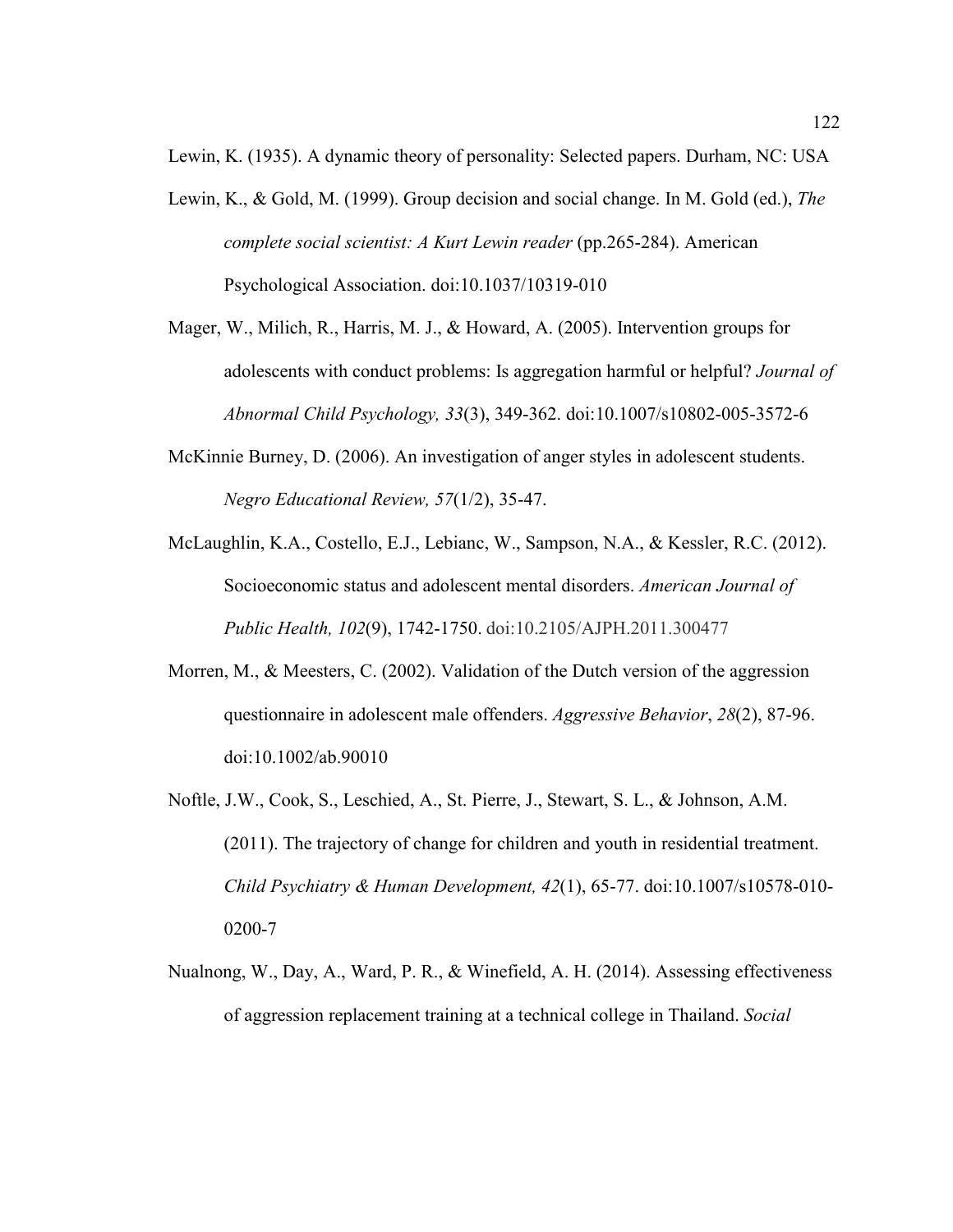*Behavior & Personality: An International Journal, 42*(6), 1047-1056.

doi:10.2224/sbp.2014.42.6.1047

- Office of Juvenile Justice and Delinquency Prevention (2014). Juvenile offenders and victims: 2014 national report. Retrieved from http://www.ojjdp.gov/ojstsbb/nr2014
- Pazaratz, D. (2005). Maintaining cultural integrity in residential treatment. *Residential Treatment for Children & Youth, 22*(4), 15-31. doi:10.1300/J007v22n04\_02

Perseus House Incorporated (2015). Retrieved from http://www.perseushouse.org/

- Poulin, F., Dishion, T., & Burraston, B. (2001). 3-Year iatrogenic effects associated with aggregating high-risk adolescents in cognitive-behavioral preventive interventions. *Applied Developmental Science*, *5*(4), 214-224.
- Prilleltensky, I., & Nelson, G. (2000). Promoting child and family wellness: Priorities for psychological and social interventions. *Journal of Community and Applied Social Psychology, 10*, 85-1.
- Racz, S., McMahon, R., & Luthar, S. (2011). Risky behavior in affluent youth: Examining the co-occurrence and consequences of multiple problem behaviors. *Journal of Child and Family Studies*, *20*(1), 120-128. doi:10.1007/s10826-010- 9385-4
- Raftery, J. N., Steinke, C. M., & Nickerson, A. B. (2010). Engagement, residential treatment staff cognitive and behavioral disputations, and youths' problemsolving. *Child Youth Care Forum, 39*(1), 167-185. doi:10.1007/s10566-010-9093- 7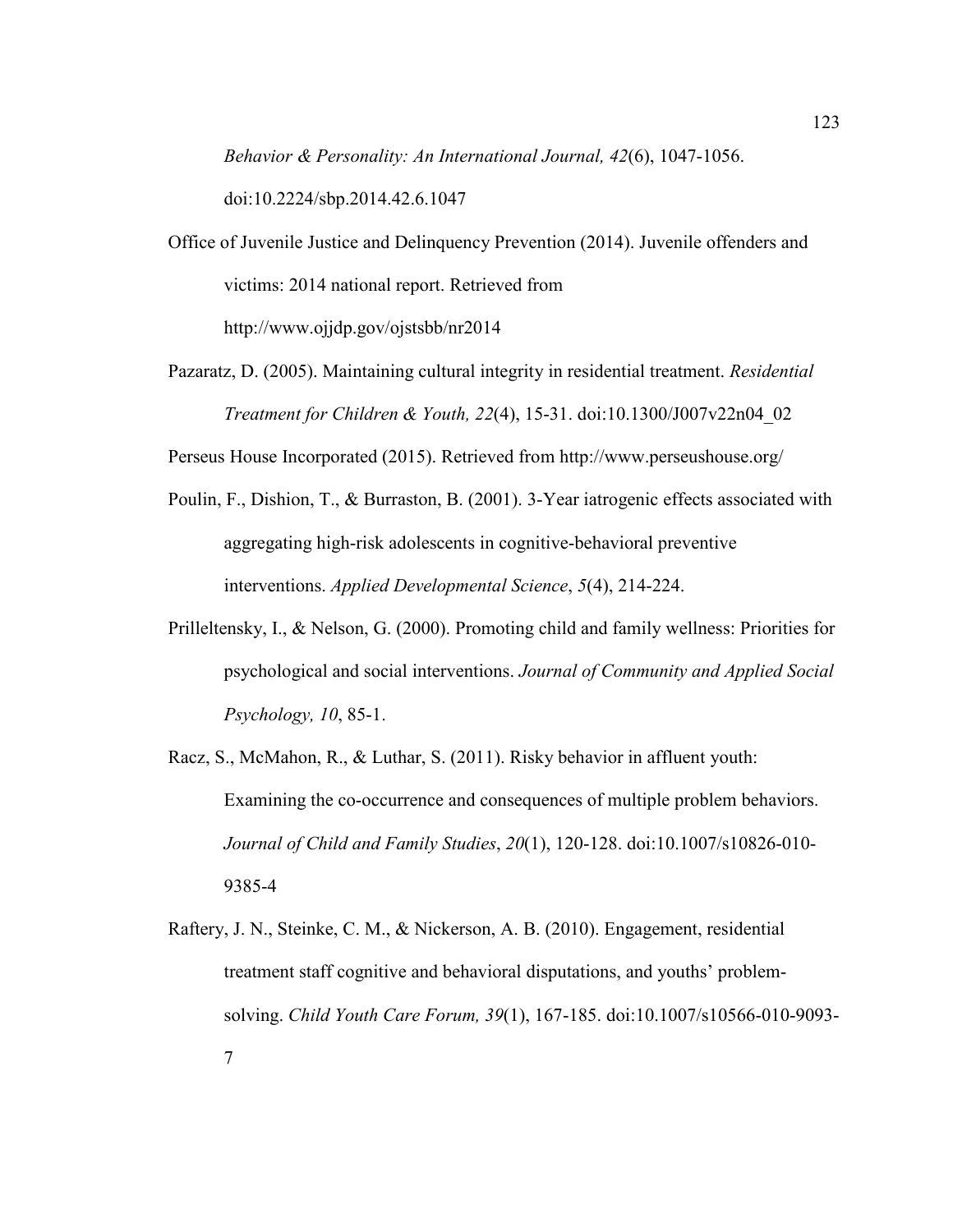- Reddy, L. A., & Goldstein, A. P. (2001). Aggression replacement training: A multimodal intervention for aggressive adolescents. *Residential Treatment for Children & Youth (The Hawthorne Press), 18*(3), 47-62.
- Reyna, C., Lello, I., M. G., Sanchez, A., & Brussino, S. (2011). The Buss-Perry aggression questionnaire: Construct validity and gender invariance among Argentinean adolescents. *International Journal of Psychological Research, 4*(2), 30-37.
- Rhule, D. M. (2005). Take care to do no harm: Harmful interventions for youth problem behavior. *Professional Psychology: Research and Practice*, *36*(6), 618-625. doi:10.1037/0735-7028.36.6.618
- Robst, J., Rohrer, L., Armstrong, M., Dollard, N., Sharrock, P., Batsche, C., & reader, S. (2013). Family involvement and changes in child behavior during residential mental health treatment. *Child & Youth Care Forum, 42*(3), 225-238. doi:10.1007/s10566-013-9201-6
- Rosen, M. (1998). A cognitive therapy model for behaviorally disturbed adolescents at a residential treatment facility. *Education and Treatment of Children, 21*(1), 62-73.
- Ruchkin, V. V., Eisemann, M., & Hagglof, B. (1998). Aggression in delinquent adolescents versus controls: the role of parental rearing. *Children & Society*, *12*(4), 275-282.
- Rudestam, K. E., & Newton, R. R. (2007). *Surviving your dissertation: A comprehensive guide to content and process* (3rd ed.). Thousand Oaks, CA: Sage.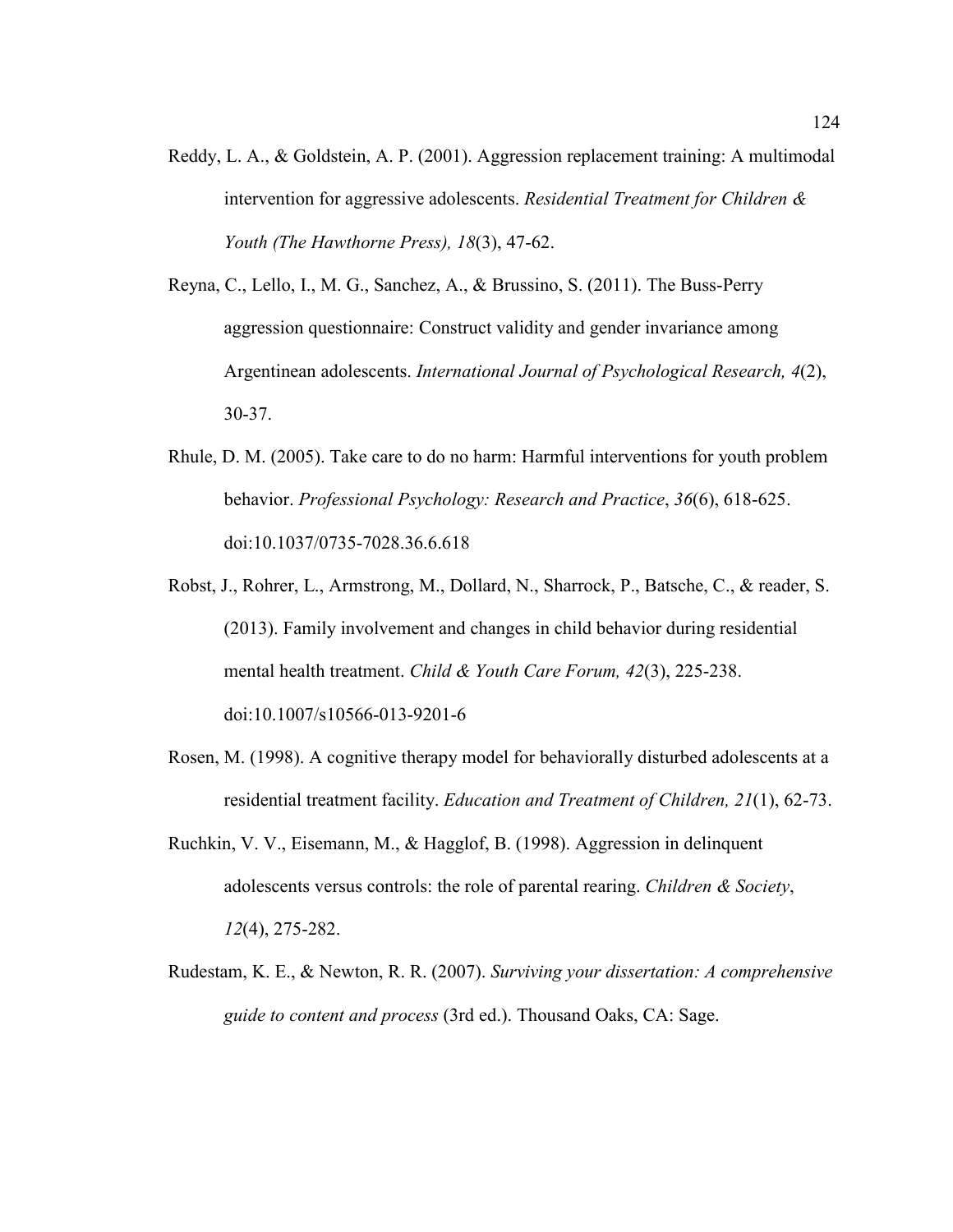- Salkind, N. J. (Ed.). (2010). *Encyclopedia of research design.* Thousand Oaks, CA: SAGE Publications.
- Schaffer, D. R. & Kipp, K. (2007). *Developmental psychology: Childhood & adolescence*  $(7<sup>th</sup>$  ed.). Belmont, CA: Thomson Wadsworth.
- Schenker, J. D. & Rumrill, P.D. (2004). Causal-comparative research designs. Journal of Vocational Rehabilitation, *21*(3), 117-121.
- Shapiro, C. J., Smith, B. H., Malone, P. S., & Collaro, A. L. (2010). Natural experiment in deviant peer exposure and youth recidivism. *Journal of Clinical Child and Adolescent Psychology*, *39*(2), 242-251. doi:10.1080/15374410903532635
- Sharf, R. S. (2012). *Theories of psychotherapy and counseling: Concepts and cases* (5<sup>th</sup> ed.). Belmont, CA: Brooks/Cole, Cengage Learning.
- Sheeber, L., Johnston, C., Chen, M., Leve, C., Hops, H., & Davis, B. (2009). Mothers' and fathers' attributions for adolescent behavior: an examination in families of depressed, subdiagnostic, and nondepressed youth. *Journal of Family Psychology, 23*(6), 871-881. doi:10.1037/a0016758
- Smith, S. W., Lochman, J. E., & Daunic, A. P. (2005). Managing aggression using cognitive-behavioral interventions: State of the practice and future directions. *Behavioral Disorders, 30*(3), 227-240.
- Softpedia (2014). Retrieved from http://www.softpedia.com/get/Others/Finances-Business/SPSS-Statistics-Desktop.shtml
- Sunseri. P. A. (2004). Family functioning and residential treatment outcomes. *Residential Treatment for Children & Youth, 22*(1), 33-53.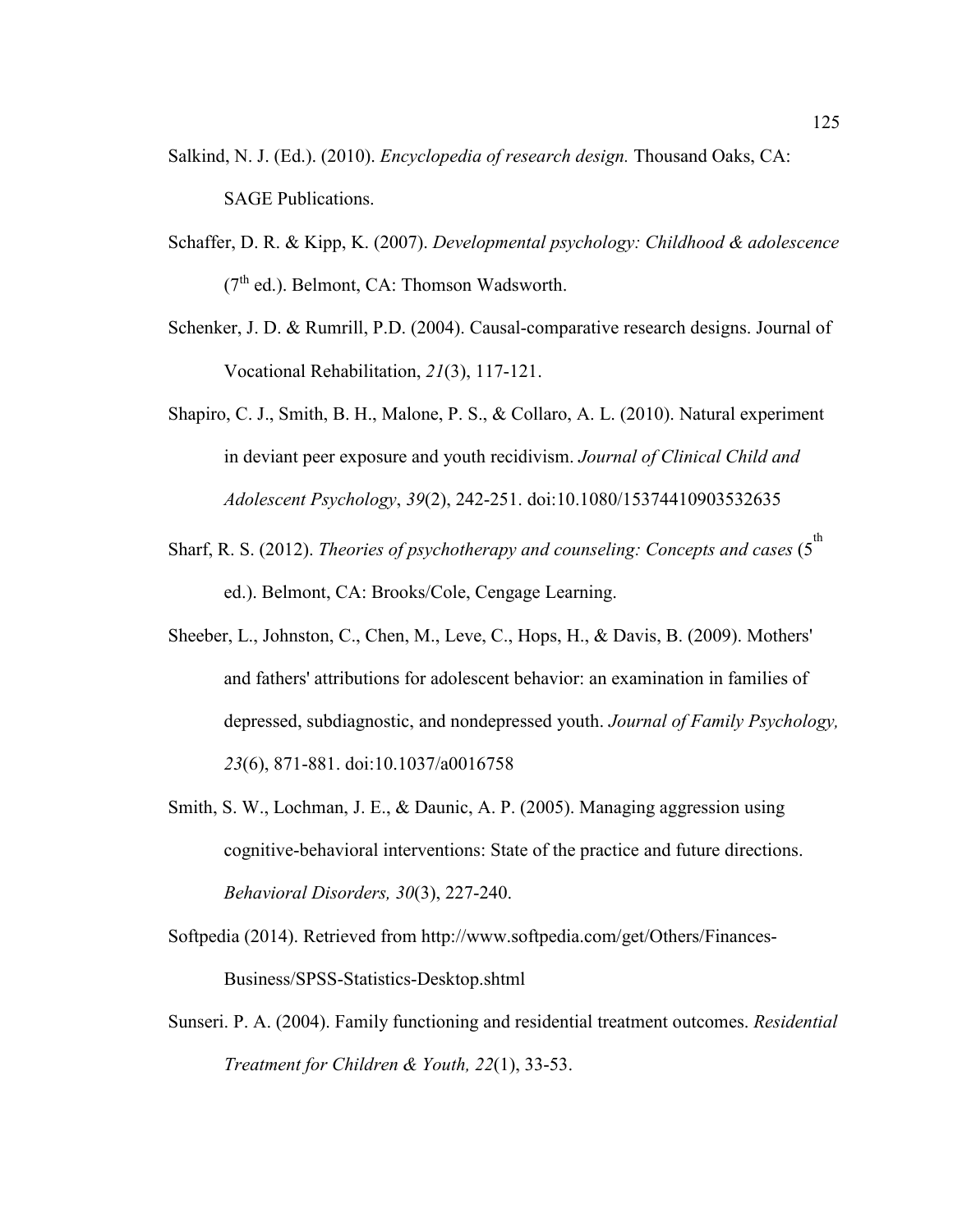- Sutcu, S., Aydin, A., & Sorias, O. (2010). Effectiveness of a cognitive behavioral group therapy program for reducing anger and aggression in adolescents. *Turk Psikoloji Dergisi, 25*(66), 68-72.
- Tahhan, J., Pierre, J. T., Stewart, S. L., Leschied, A. W., & Cook, S. (2010). Families of children with serious emotional disorder: Maternal reports on the decision and impact of their child's placement in residential treatment. *Residential Treatment for Children & Youth*, *27*(3), 191-213. doi:10.1080/0886571X.2010.500956
- Tavecchio, L. C., Stams, G. M., Brugman, D.D., & Thomeer-Bouwens, M.E. (1999). Moral judgment and delinquency in homeless youth. *Journal of Moral Education, 28*(1), 63-79. doi:10.1080/030572499103313
- Timmermans, M., van Lier, P. A., & Koot, H. M. (2009). Pathways of behavior problems from childhood to late adolescence leading to delinquency and academic underachievement. *Journal of Clinical Child & Adolescent Psychology, 38*(5), 630-638. doi:10.1080/15374410903103502
- Vecchi, G. M. (2009). Conflict and crisis communication: Workplace and school violence, Stockholm syndrome, and abnormal psychology. *Annals of the American Psychotherapy Association*, *12*(3), 30-39.
- Vollmer, T. (2005). Creating a peer-directed environment: An approach to making residential treatment a unique experience by using the power of peer groups. *Child & Youth Care Forum, 34*(3), 175-193. doi:10.1007/s10566-00-3468-1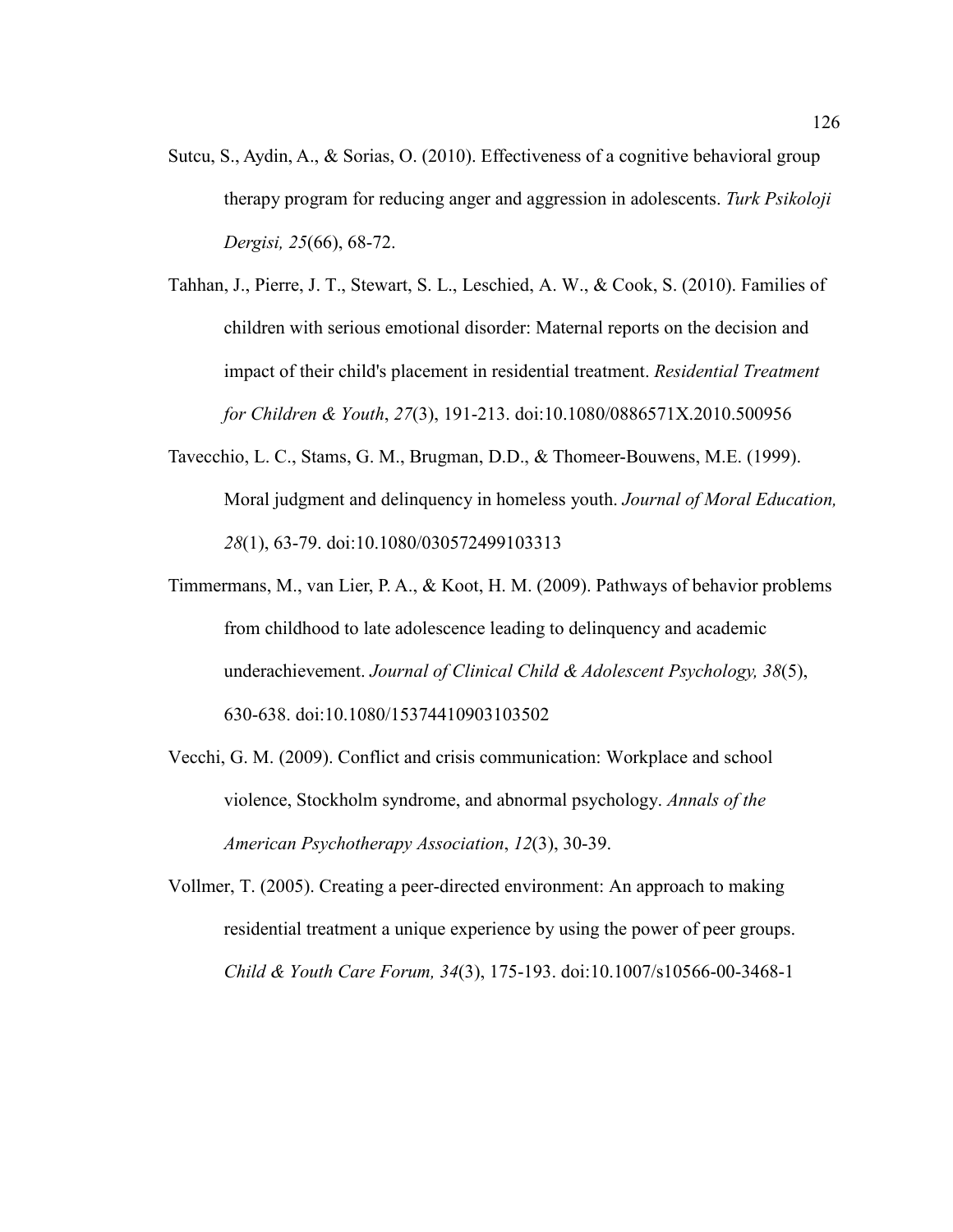- Wang, R., Hsu, H., Lin, S., Cheng, C., & Lee, S. (2010). Risk behaviors among early adolescents: risk and protective factors. Journal of Advanced Nursing, *66*(2), 313- 323. doi:10.1111/j.1365-2648.2009.05159.x
- Whiston, S.C. (2005). *Principles and Applications of Assessment in Counseling*. (2nd ed.). Belmont, CA: Brooks/Cole.
- Wolff, J. M. & Crockett, L. J. (2011). The role of deliberative decision-making, parenting, and friends in adolescent risk behaviors. *Journal of Youth and Adolescence*, *40*(12), 1607-1622.

Yasui, M., & Dishion, T. J. (2007). The ethnic context of child and adolescent problem behavior: Implications for child and family interventions. *Clinical Child & Family Psychology Review*, *10*(2), 137-179. doi:10.1007/s10567-007-0021-9 Zimmer-Gembeck, M., & Skinner, E. (2008). Adolescents coping with stress: development and diversity. *Prevention Researcher, 15*(4), 3-7.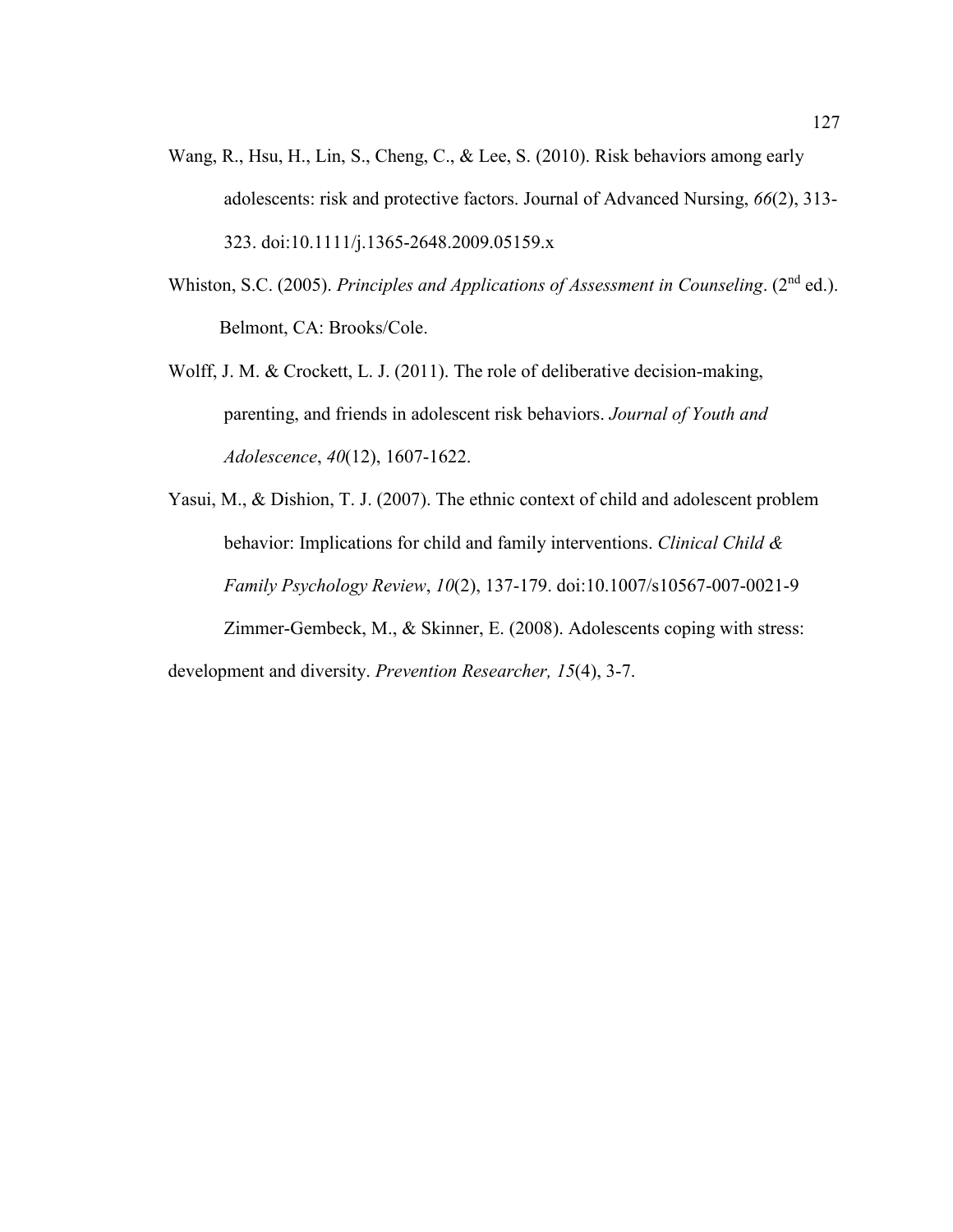## Appendix A: Data Use Agreement

This Data Use Agreement ("Agreement"), effective as of *8/5/2015* ("Effective Date"), is entered into by and between Coral Ondrus ("Data Recipient") and Perseus House Inc., Mark Amendola executive director ("Data Provider"). The purpose of this Agreement is to provide Data Recipient with access to a Limited Data Set ("LDS") for use in research in accord with the HIPAA and FERPA Regulations.

- 1. Definitions. Unless otherwise specified in this Agreement, all capitalized terms used in this Agreement not otherwise defined have the meaning established for purposes of the "HIPAA Regulations" codified at Title 45 parts 160 through 164 of the United States Code of Federal Regulations, as amended from time to time.
- 2. Preparation of the LDS. Data Provider shall prepare and furnish to Data Recipient a LDS in accord with any applicable HIPAA or FERPA Regulations
- 3. Data Fields in the LDS. No direct identifiers such as names may be included in the Limited Data Set (LDS). In preparing the LDS, Data Provider shall include the **data fields specified as follows**, which are the minimum necessary to accomplish the research (list all data to be provided): (a) age, (b) gender, (c) ethnicity, (d) parent involvement,c) education level, (d) family socio-economic status, (e) ART group participation, (f) pre- Aggressive questionnaire overall score and (g) post-Aggressive Questionnaire overall score.
- 4. Responsibilities of Data Recipient. Data Recipient agrees to:
	- a. Use or disclose the LDS only as permitted by this Agreement or as required by law;
	- b. Use appropriate safeguards to prevent use or disclosure of the LDS other than as permitted by this Agreement or required by law;
	- c. Report to Data Provider any use or disclosure of the LDS of which it becomes aware that is not permitted by this Agreement or required by law;
	- d. Require any of its subcontractors or agents that receive or have access to the LDS to agree to the same restrictions and conditions on the use and/or disclosure of the LDS that apply to Data Recipient under this Agreement; and
	- e. Not use the information in the LDS to identify or contact the individuals who are data subjects.
- 5. Permitted Uses and Disclosures of the LDS. Data Recipient may use and/or disclose the LDS for its Research activities only.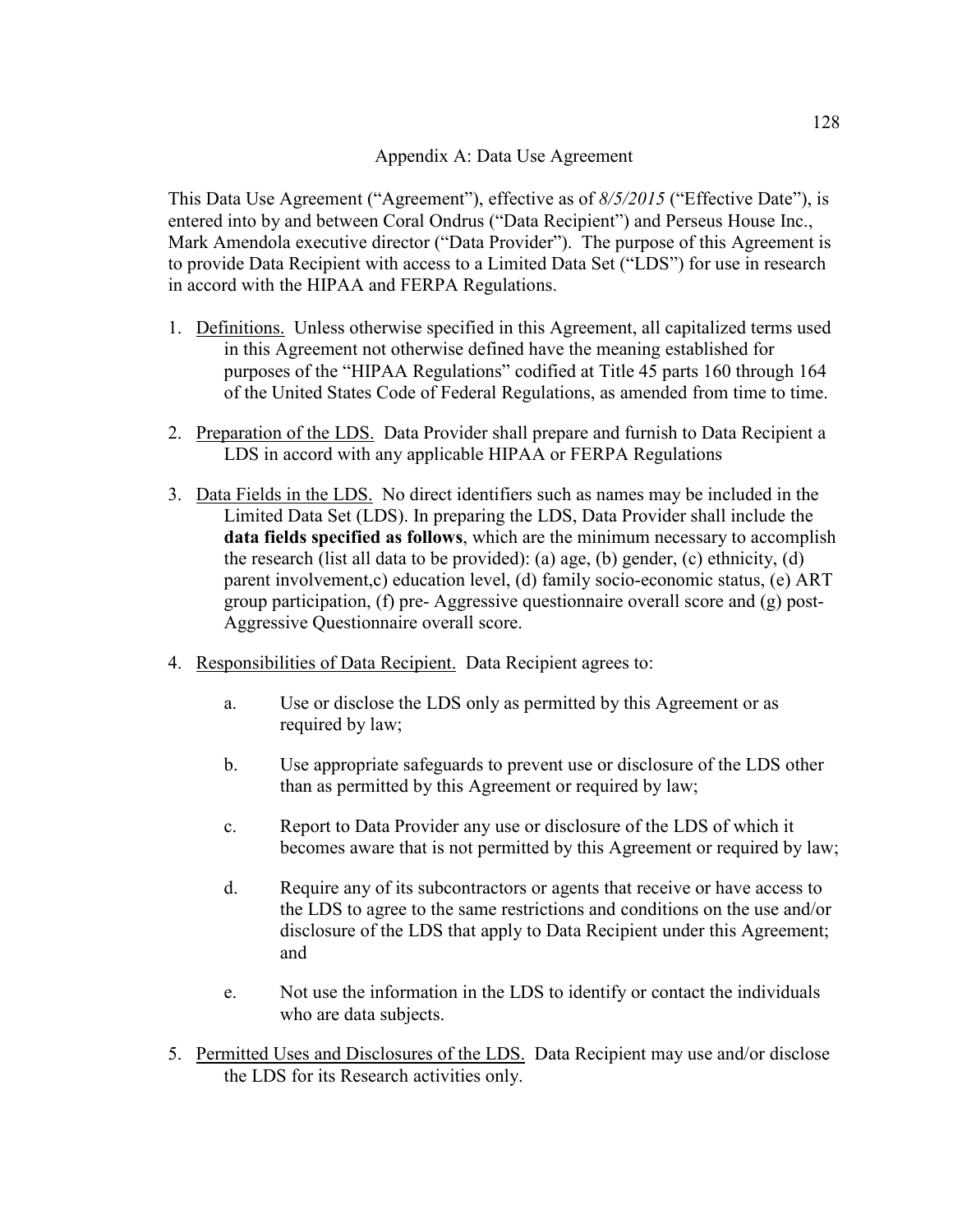## 6. Term and Termination.

- a. Term. The term of this Agreement shall commence as of the Effective Date and shall continue for so long as Data Recipient retains the LDS, unless sooner terminated as set forth in this Agreement.
- b. Termination by Data Recipient. Data Recipient may terminate this agreement at any time by notifying the Data Provider and returning or destroying the LDS.
- c. Termination by Data Provider. Data Provider may terminate this agreement at any time by providing thirty (30) days prior written notice to Data Recipient.
- d. For Breach. Data Provider shall provide written notice to Data Recipient within ten (10) days of any determination that Data Recipient has breached a material term of this Agreement. Data Provider shall afford Data Recipient an opportunity to cure said alleged material breach upon mutually agreeable terms. Failure to agree on mutually agreeable terms for cure within thirty (30) days shall be grounds for the immediate termination of this Agreement by Data Provider.
- e. Effect of Termination. Sections 1, 4, 5, 6(e) and 7 of this Agreement shall survive any termination of this Agreement under subsections c or d.

# 7. Miscellaneous.

- a. Change in Law. The parties agree to negotiate in good faith to amend this Agreement to comport with changes in federal law that materially alter either or both parties' obligations under this Agreement. Provided however, that if the parties are unable to agree to mutually acceptable amendment(s) by the compliance date of the change in applicable law or regulations, either Party may terminate this Agreement as provided in section 6.
- b. Construction of Terms. The terms of this Agreement shall be construed to give effect to applicable federal interpretative guidance regarding the HIPAA Regulations.
- c. No Third Party Beneficiaries. Nothing in this Agreement shall confer upon any person other than the parties and their respective successors or assigns, any rights, remedies, obligations, or liabilities whatsoever.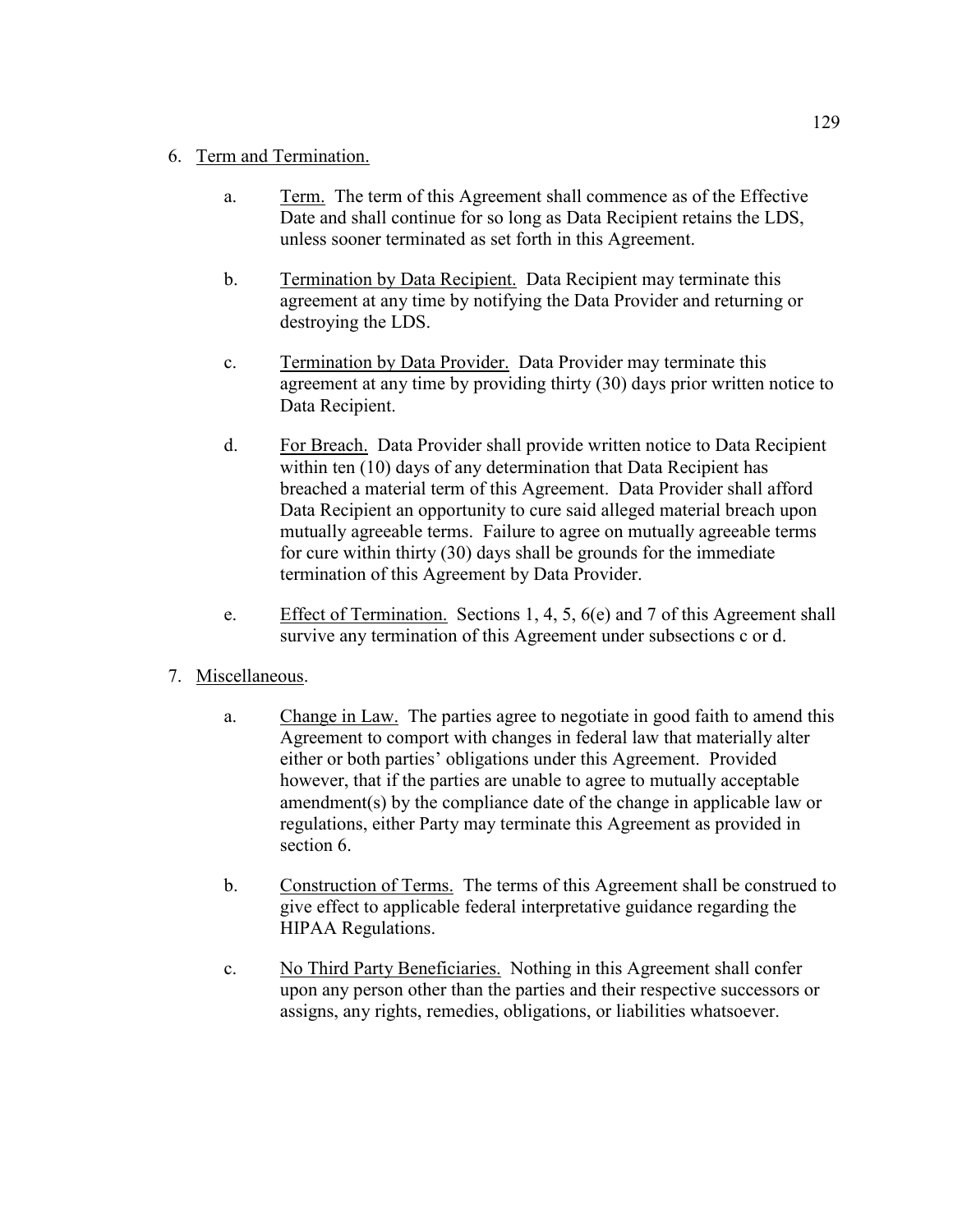- d. Counterparts. This Agreement may be executed in one or more counterparts, each of which shall be deemed an original, but all of which together shall constitute one and the same instrument.
- e. Headings. The headings and other captions in this Agreement are for convenience and reference only and shall not be used in interpreting, construing or enforcing any of the provisions of this Agreement.

IN WITNESS WHEREOF, each of the undersigned has caused this Agreement to be duly executed in its name and on its behalf.

**DATA RECIPIENT DATA PROVIDER** Cal / Cal 8/7/15 Signed:  $\overline{\phantom{a}}$ Signed:  $\angle$ Print Name: *MARIC* Print Name: Coral Ondrus LKtCUNE & IRTCIZL Print Title: CES Data Recipient Print Title:  $8 - 7$